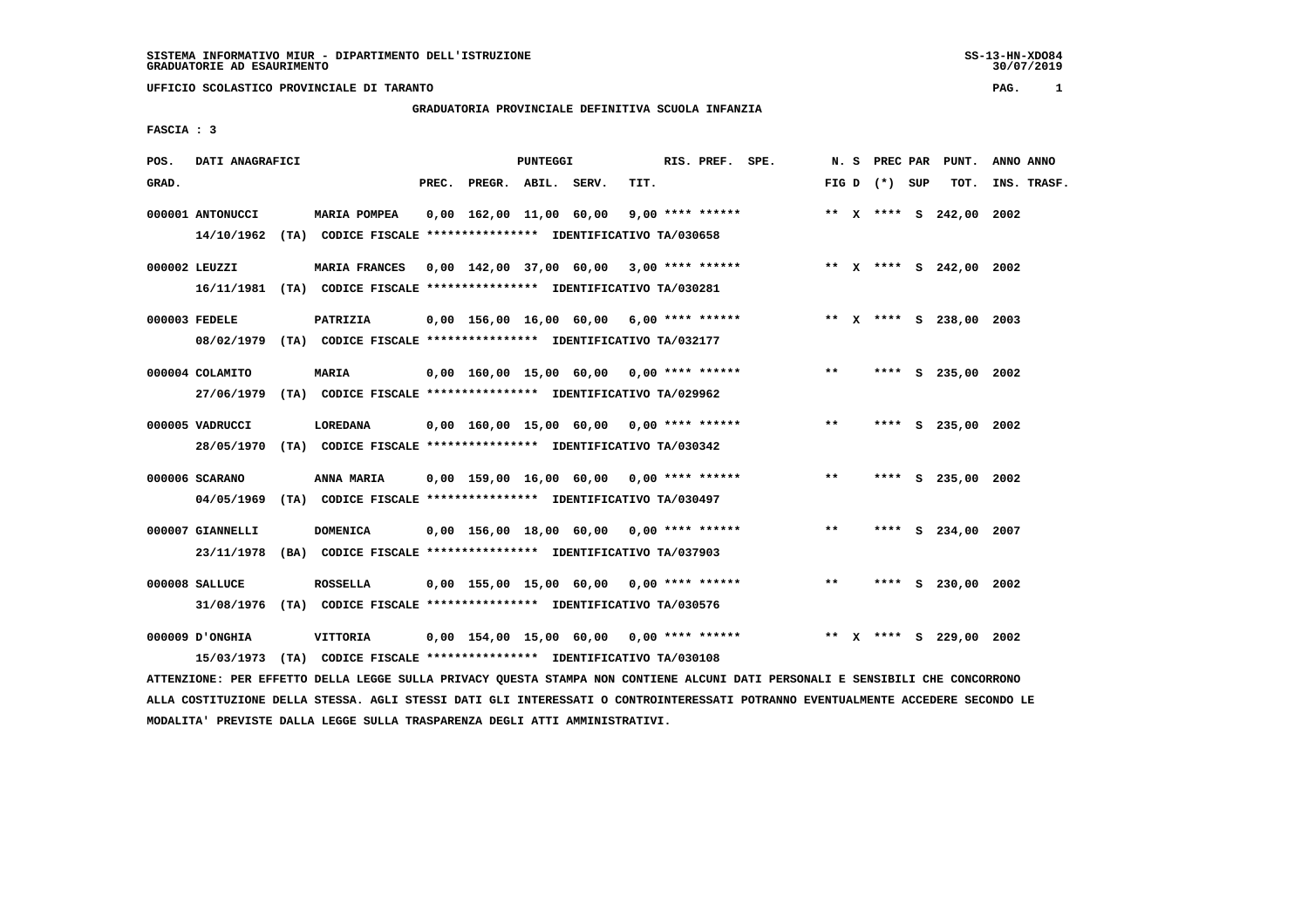**UFFICIO SCOLASTICO PROVINCIALE DI TARANTO PAG. 2**

### **GRADUATORIA PROVINCIALE DEFINITIVA SCUOLA INFANZIA**

 **FASCIA : 3**

| POS.         | DATI ANAGRAFICI                |      |                                                                                    |       |                    | PUNTEGGI |                                             |      | RIS. PREF. SPE.    |                               | N.S             |      | PREC PAR PUNT.     | ANNO ANNO   |
|--------------|--------------------------------|------|------------------------------------------------------------------------------------|-------|--------------------|----------|---------------------------------------------|------|--------------------|-------------------------------|-----------------|------|--------------------|-------------|
| GRAD.        |                                |      |                                                                                    | PREC. | PREGR. ABIL. SERV. |          |                                             | TIT. |                    |                               | FIG D $(*)$ SUP |      | TOT.               | INS. TRASF. |
|              | 000010 POLIGNANO<br>14/05/1976 |      | <b>ALESSANDRA</b><br>(TA) CODICE FISCALE **************** IDENTIFICATIVO TA/029879 |       |                    |          | 0,00 150,00 15,00 60,00                     |      | $0.00$ **** ****** |                               | $**$            |      | **** S 225,00 2002 |             |
|              |                                |      |                                                                                    |       |                    |          |                                             |      |                    |                               |                 |      |                    |             |
|              | 000011 SCHIAVONE               |      | <b>TIZIANA ANGEL</b>                                                               |       |                    |          | $0,00$ 148,00 16,00 60,00 0,00 **** ******  |      |                    |                               | $**$            |      | **** S 224,00 2002 |             |
|              | 07/10/1976                     |      | (TA) CODICE FISCALE **************** IDENTIFICATIVO TA/030016                      |       |                    |          |                                             |      |                    |                               |                 |      |                    |             |
|              | 000012 FRANCHINO               |      | INFERMA MARIA 0,00 159,00 16,00 48,00 0,00 **** ******                             |       |                    |          |                                             |      |                    |                               | $***$           |      | **** S 223,00 2000 |             |
|              | 14/09/1960                     |      | (CS) CODICE FISCALE **************** IDENTIFICATIVO TA/022429                      |       |                    |          |                                             |      |                    |                               |                 |      |                    |             |
|              | 000013 GIACOBELLI              |      | CRISTINA MARI                                                                      |       |                    |          | 0,00 147,00 15,00 60,00 0,00 **** ******    |      |                    |                               | $***$           |      | **** S 222,00 2002 |             |
|              | 28/11/1977                     |      | (BA) CODICE FISCALE **************** IDENTIFICATIVO TA/030101                      |       |                    |          |                                             |      |                    |                               |                 |      |                    |             |
|              | 000014 CANTORE                 |      | <b>CONCETTA</b>                                                                    |       |                    |          | 0,00 147,00 14,00 60,00 0,00 **** ******    |      |                    |                               | $**$            | **** | S 221,00 2000      |             |
|              |                                |      | 16/07/1953 (TA) CODICE FISCALE *************** IDENTIFICATIVO TA/021124            |       |                    |          |                                             |      |                    |                               |                 |      |                    |             |
| 000015 LENTI |                                |      | ADDOLORATA                                                                         |       |                    |          | $0,00$ 158,00 $0,00$ 54,00 9,00 **** ****** |      |                    |                               | $* *$           |      | **** S 221,00 2014 |             |
| т            | 08/12/1961                     |      | (TA) CODICE FISCALE **************** IDENTIFICATIVO TA/082489                      |       |                    |          |                                             |      |                    |                               |                 |      |                    |             |
|              |                                |      |                                                                                    |       |                    |          |                                             |      |                    |                               |                 |      |                    |             |
|              | 000016 CORRADO                 |      | <b>MARGHERITA</b>                                                                  |       |                    |          | $0.00$ 144.00 15.00 60.00 0.00 **** ******  |      |                    |                               | $* *$           |      | **** S 219,00 2002 |             |
|              |                                |      | 17/03/1974 (TA) CODICE FISCALE *************** IDENTIFICATIVO TA/030283            |       |                    |          |                                             |      |                    |                               |                 |      |                    |             |
|              | 000017 ANTERMITE               |      | <b>BENILDE</b>                                                                     |       | 0,00 158,00        |          |                                             |      |                    | 0,00 60,00 0,00 **** ****** D | $***$           |      | **** S 218,00 2014 |             |
| т            | 09/01/1970                     |      | (TA) CODICE FISCALE **************** IDENTIFICATIVO TA/085602                      |       |                    |          |                                             |      |                    |                               |                 |      |                    |             |
|              | 000018 ABATEMATTEO             |      | ANNA                                                                               |       | 0,00 158,00        |          | 0,00 60,00 0,00 **** ******                 |      |                    |                               | $* *$           |      | **** S 218,00 2014 |             |
|              | 01/03/1973                     | (TA) | CODICE FISCALE **************** IDENTIFICATIVO TA/082997                           |       |                    |          |                                             |      |                    |                               |                 |      |                    |             |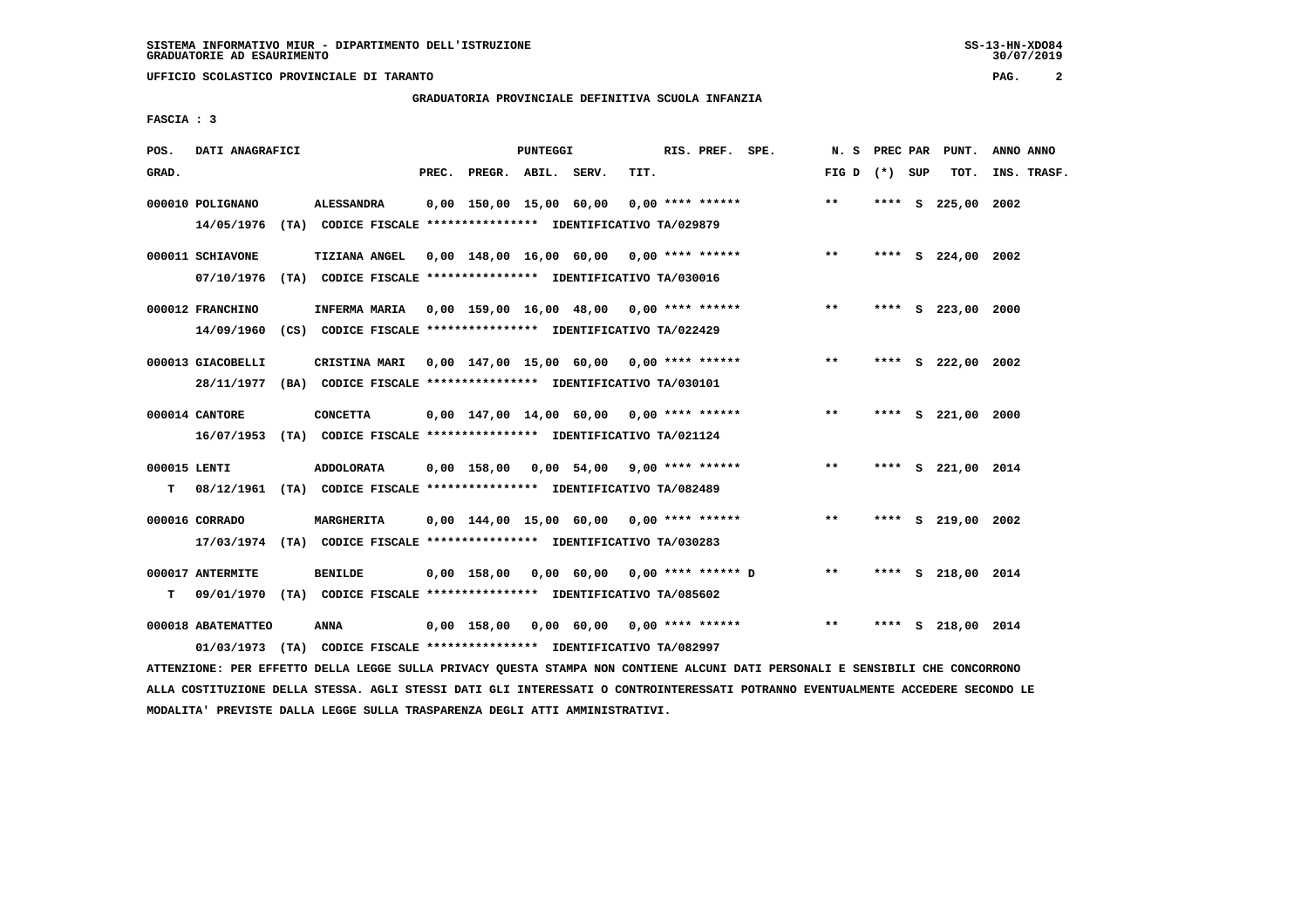**UFFICIO SCOLASTICO PROVINCIALE DI TARANTO PAG. 3**

## **GRADUATORIA PROVINCIALE DEFINITIVA SCUOLA INFANZIA**

 **FASCIA : 3**

| POS.       | DATI ANAGRAFICI                                                         |                     |       |                                                               | PUNTEGGI |      | RIS. PREF. SPE. |       |                 | N. S PREC PAR PUNT.          | ANNO ANNO |             |
|------------|-------------------------------------------------------------------------|---------------------|-------|---------------------------------------------------------------|----------|------|-----------------|-------|-----------------|------------------------------|-----------|-------------|
| GRAD.      |                                                                         |                     | PREC. | PREGR. ABIL. SERV.                                            |          | TIT. |                 |       | FIG D $(*)$ SUP | тот.                         |           | INS. TRASF. |
|            |                                                                         |                     |       |                                                               |          |      |                 |       |                 |                              |           |             |
|            | 000019 PAPAPIETRO                                                       | <b>MARIA</b>        |       | 0,00 126,00 16,00 60,00 15,00 **** ******                     |          |      |                 |       |                 | ** X **** S 217,00 2007 2007 |           |             |
|            | 16/06/1966 (TA) CODICE FISCALE *************** IDENTIFICATIVO TA/037569 |                     |       |                                                               |          |      |                 |       |                 |                              |           |             |
|            |                                                                         |                     |       |                                                               |          |      |                 |       |                 |                              |           |             |
|            | 000020 CASTELLANO                                                       | MARIA               |       | $0,00$ 135,00 16,00 60,00 6,00 **** ******                    |          |      |                 | $***$ |                 | **** S 217,00 2011 2011      |           |             |
|            | 31/03/1976 (TA) CODICE FISCALE *************** IDENTIFICATIVO TA/078025 |                     |       |                                                               |          |      |                 |       |                 |                              |           |             |
|            |                                                                         |                     |       |                                                               |          |      |                 |       |                 |                              |           |             |
|            | 000021 PIEPOLI                                                          | PATRIZIA            |       | 0,00 156,00 0,00 60,00 0,00 **** ******                       |          |      |                 | $***$ |                 | **** S 216,00 2014           |           |             |
| т          | 30/06/1962 (TO) CODICE FISCALE *************** IDENTIFICATIVO TA/088378 |                     |       |                                                               |          |      |                 |       |                 |                              |           |             |
|            |                                                                         |                     |       |                                                               |          |      |                 |       |                 |                              |           |             |
|            | 000022 D'AMURI                                                          | <b>GIUSEPPINA</b>   |       | $0.00$ 140.00 15.00 60.00 0.00 **** ******                    |          |      |                 |       |                 | ** X **** S 215,00 2000      |           |             |
|            | 21/05/1964 (BR) CODICE FISCALE *************** IDENTIFICATIVO TA/021797 |                     |       |                                                               |          |      |                 |       |                 |                              |           |             |
|            | 000023 FIORILLO                                                         |                     |       | MARIANTONIETT  0,00 139,00 14,00 62,00  0,00 **** ******      |          |      |                 | $***$ |                 | **** S 215,00 2005 2005      |           |             |
|            |                                                                         |                     |       |                                                               |          |      |                 |       |                 |                              |           |             |
|            | 28/02/1957 (NA) CODICE FISCALE *************** IDENTIFICATIVO TA/035456 |                     |       |                                                               |          |      |                 |       |                 |                              |           |             |
| 000024 LEO |                                                                         |                     |       | TIZIANA IMMAC 0,00 137,00 16,00 62,00 0,00 **** ******        |          |      |                 | $***$ |                 | **** S 215,00 2007 2007      |           |             |
|            | 07/12/1964 (BR) CODICE FISCALE *************** IDENTIFICATIVO TA/037557 |                     |       |                                                               |          |      |                 |       |                 |                              |           |             |
|            |                                                                         |                     |       |                                                               |          |      |                 |       |                 |                              |           |             |
|            | 000025 PLANTAMURA                                                       | <b>MARIA GRAZIA</b> |       | $0.00$ 148.00 15.00 48.00 3.00 **** ******                    |          |      |                 |       |                 | ** X **** S 214,00 2014 2014 |           |             |
|            | 15/08/1976 (TA) CODICE FISCALE *************** IDENTIFICATIVO TA/082271 |                     |       |                                                               |          |      |                 |       |                 |                              |           |             |
|            |                                                                         |                     |       |                                                               |          |      |                 |       |                 |                              |           |             |
|            | 000026 GUERRIERO DIMAGL BARBARA                                         |                     |       | $0,00$ 152,00 13,00 48,00 0,00 **** ******                    |          |      |                 |       |                 | ** X **** S 213,00 2000      |           |             |
|            | 07/01/1975 (TA) CODICE FISCALE *************** IDENTIFICATIVO TA/022366 |                     |       |                                                               |          |      |                 |       |                 |                              |           |             |
|            |                                                                         |                     |       |                                                               |          |      |                 |       |                 |                              |           |             |
|            | 000027 DI PUNZIO                                                        | COSIMA              |       | $0.00$ 138.00 13.00 60.00 0.00 **** ******                    |          |      |                 | $***$ |                 | **** S 211,00 2004 2004      |           |             |
|            | 03/10/1958                                                              |                     |       | (TA) CODICE FISCALE **************** IDENTIFICATIVO TA/032953 |          |      |                 |       |                 |                              |           |             |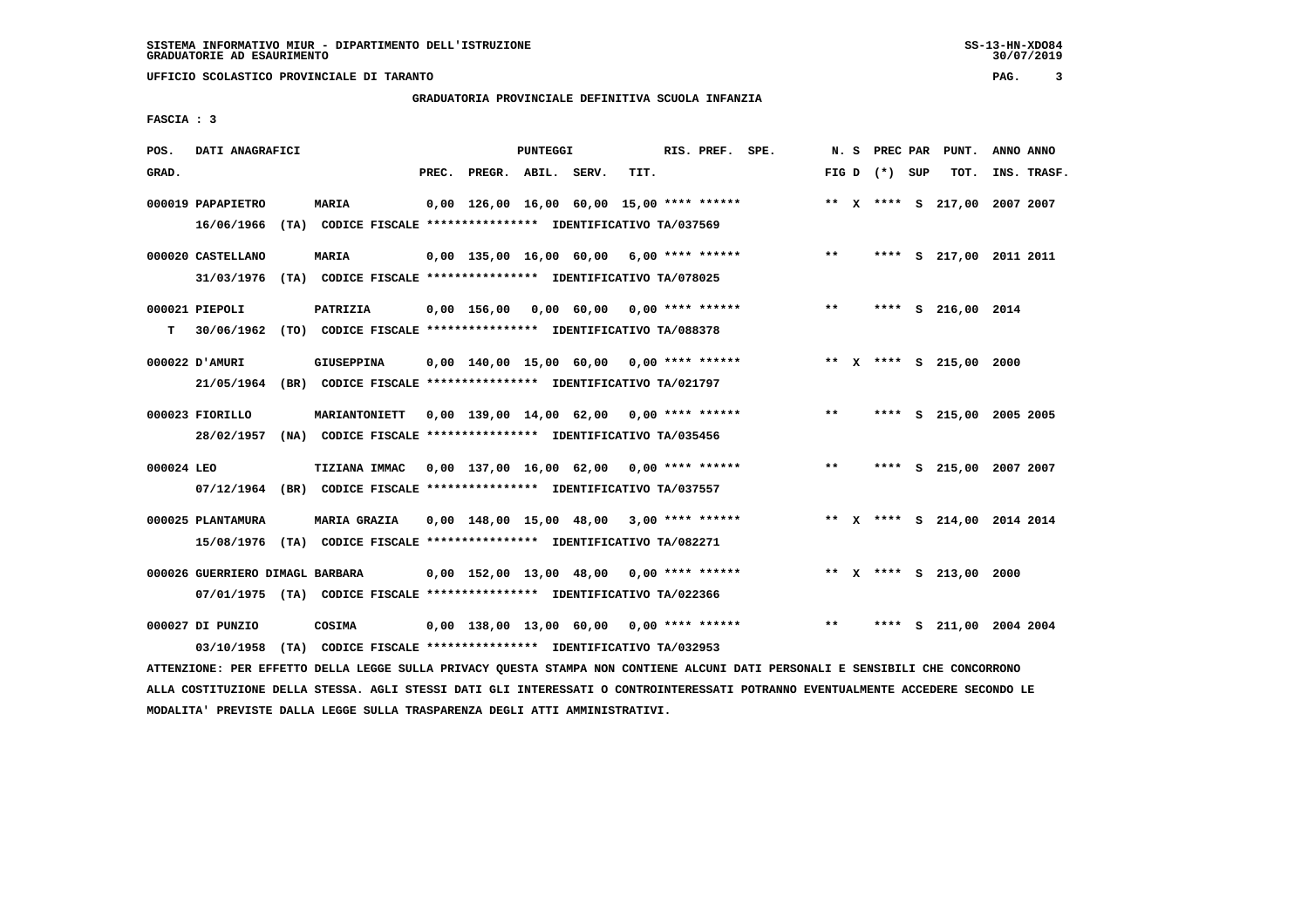**UFFICIO SCOLASTICO PROVINCIALE DI TARANTO PAG. 4**

### **GRADUATORIA PROVINCIALE DEFINITIVA SCUOLA INFANZIA**

 **FASCIA : 3**

| POS.         | DATI ANAGRAFICI    |                                                                          |       |                    | PUNTEGGI |                                             |      | RIS. PREF. SPE.    |       |                 | N. S PREC PAR PUNT.          | ANNO ANNO |             |
|--------------|--------------------|--------------------------------------------------------------------------|-------|--------------------|----------|---------------------------------------------|------|--------------------|-------|-----------------|------------------------------|-----------|-------------|
| GRAD.        |                    |                                                                          | PREC. | PREGR. ABIL. SERV. |          |                                             | TIT. |                    |       | FIG D $(*)$ SUP | тот.                         |           | INS. TRASF. |
|              |                    |                                                                          |       |                    |          |                                             |      |                    |       |                 |                              |           |             |
| 000028 SERRA |                    | <b>NICOLINA</b>                                                          |       |                    |          | 0,00 148,00 15,00 48,00 0,00 **** ****** EF |      |                    | $***$ |                 | **** S 211,00 2007 2007      |           |             |
|              |                    | 28/04/1965 (TA) CODICE FISCALE *************** IDENTIFICATIVO TA/037512  |       |                    |          |                                             |      |                    |       |                 |                              |           |             |
|              | 000029 GIAMMARELLA | LUCIA                                                                    |       |                    |          | 0,00 151,00 0,00 60,00 0,00 **** ******     |      |                    |       |                 | ** X **** S 211,00 2019 2019 |           |             |
| т            |                    | 05/11/1977 (TA) CODICE FISCALE *************** IDENTIFICATIVO TA/096251  |       |                    |          |                                             |      |                    |       |                 |                              |           |             |
|              |                    |                                                                          |       |                    |          |                                             |      |                    |       |                 |                              |           |             |
| 000030 QUERO |                    | <b>SIMONA</b>                                                            |       |                    |          | $0,00$ 135,00 14,00 60,00 0,00 **** ******  |      |                    | $***$ |                 | **** S 209,00 2002           |           |             |
|              |                    | 09/12/1976 (TA) CODICE FISCALE *************** IDENTIFICATIVO TA/029888  |       |                    |          |                                             |      |                    |       |                 |                              |           |             |
|              |                    |                                                                          |       |                    |          |                                             |      |                    |       |                 |                              |           |             |
|              | 000031 GALANTE     | <b>ELENA</b>                                                             |       |                    |          | 0,00 132,00 15,00 60,00 0,00 **** ******    |      |                    | $***$ |                 | **** S 207,00 2000           |           |             |
|              |                    | 13/05/1969 (TA) CODICE FISCALE *************** IDENTIFICATIVO TA/022322  |       |                    |          |                                             |      |                    |       |                 |                              |           |             |
| 000032 RESTA |                    | VINCENZA                                                                 |       |                    |          | $0.00$ 132.00 15.00 60.00 0.00 **** ******  |      |                    | $***$ |                 | **** S 207,00 2011 2011      |           |             |
|              |                    |                                                                          |       |                    |          |                                             |      |                    |       |                 |                              |           |             |
|              |                    | 23/04/1976 (TA) CODICE FISCALE *************** IDENTIFICATIVO TA/078199  |       |                    |          |                                             |      |                    |       |                 |                              |           |             |
|              | 000033 LABELLARTE  | <b>MARIA ANGELA</b>                                                      |       |                    |          | 0,00 130,00 15,00 60,00 0,00 **** ****** EF |      |                    | $***$ |                 | **** S 205,00 2014 2014      |           |             |
|              |                    | 18/09/1952 (TA) CODICE FISCALE **************** IDENTIFICATIVO TA/082311 |       |                    |          |                                             |      |                    |       |                 |                              |           |             |
|              |                    |                                                                          |       |                    |          |                                             |      |                    |       |                 |                              |           |             |
|              | 000034 FISCHETTI   | GIUSEPPA                                                                 |       |                    |          | $0.00$ 128.00 15.00 60.00 0.00 **** ******  |      |                    |       |                 | ** X **** S 203,00 2002      |           |             |
|              |                    | 16/08/1974 (TA) CODICE FISCALE **************** IDENTIFICATIVO TA/029934 |       |                    |          |                                             |      |                    |       |                 |                              |           |             |
|              |                    |                                                                          |       |                    |          |                                             |      |                    |       |                 |                              |           |             |
|              | 000035 VENNERI     | IMMACOLATA                                                               |       |                    |          | 0,00 143,00 0,00 60,00                      |      | $0.00$ **** ****** | **    |                 | **** S 203,00 2014           |           |             |
| T.           |                    | 06/06/1964 (TA) CODICE FISCALE **************** IDENTIFICATIVO TA/090097 |       |                    |          |                                             |      |                    |       |                 |                              |           |             |
|              | 000036 CATUCCI     | <b>GIOVANNA</b>                                                          |       |                    |          | $0,00$ 121,00 15,00 60,00 4,00 **** ******  |      |                    |       |                 | ** X **** S 200,00 2002      |           |             |
|              |                    |                                                                          |       |                    |          |                                             |      |                    |       |                 |                              |           |             |
|              | 10/02/1958         | (TA) CODICE FISCALE **************** IDENTIFICATIVO TA/030150            |       |                    |          |                                             |      |                    |       |                 |                              |           |             |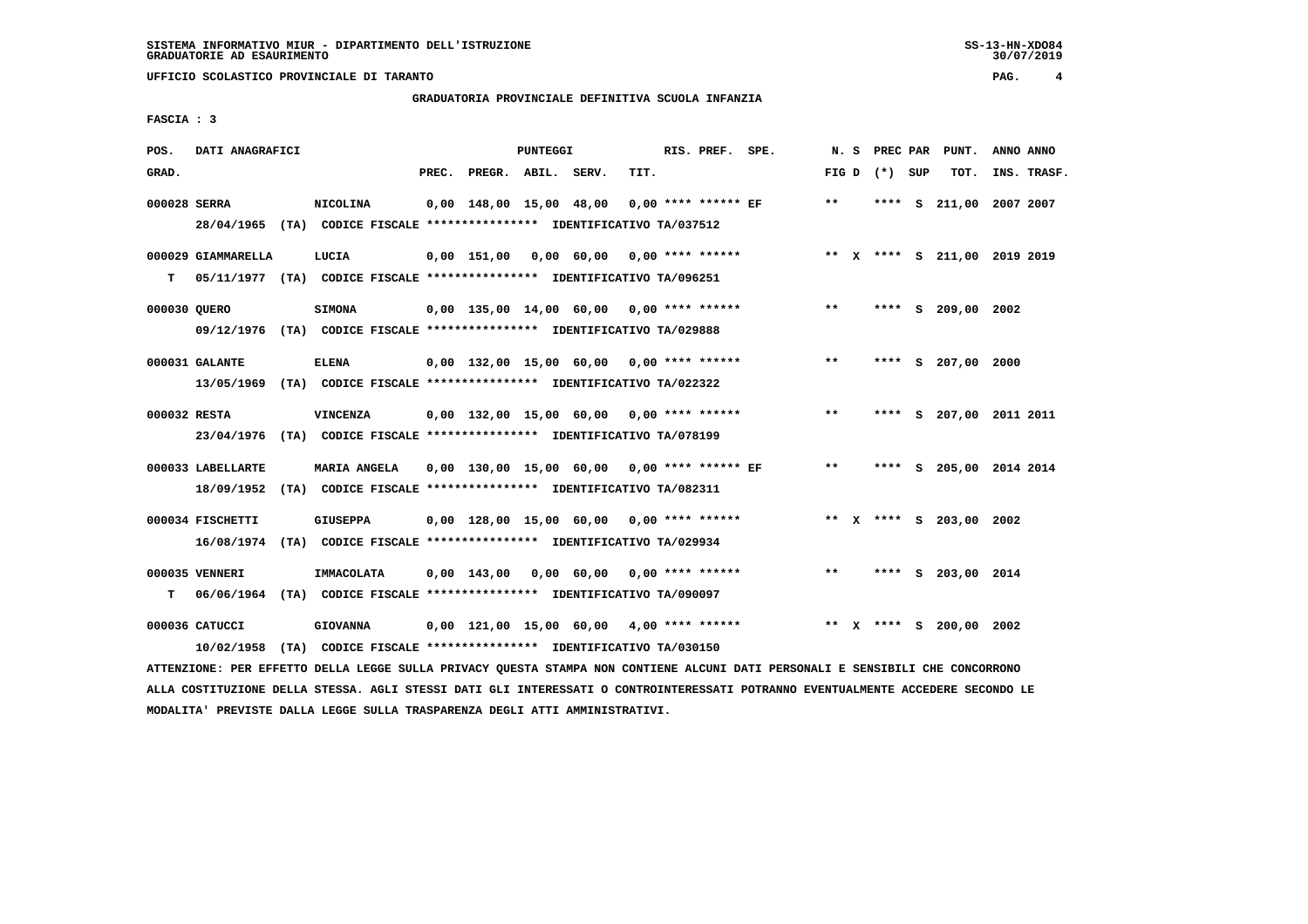**UFFICIO SCOLASTICO PROVINCIALE DI TARANTO PAG. 5**

# **GRADUATORIA PROVINCIALE DEFINITIVA SCUOLA INFANZIA**

 **FASCIA : 3**

| POS.         | DATI ANAGRAFICI                                                          |                                                               |       |                    | <b>PUNTEGGI</b> |                                                          |      | RIS. PREF. SPE.    |                                          |       |                 | N. S PREC PAR PUNT.          | ANNO ANNO |             |
|--------------|--------------------------------------------------------------------------|---------------------------------------------------------------|-------|--------------------|-----------------|----------------------------------------------------------|------|--------------------|------------------------------------------|-------|-----------------|------------------------------|-----------|-------------|
| GRAD.        |                                                                          |                                                               | PREC. | PREGR. ABIL. SERV. |                 |                                                          | TIT. |                    |                                          |       | FIG D $(*)$ SUP | тот.                         |           | INS. TRASF. |
|              |                                                                          |                                                               |       |                    |                 |                                                          |      |                    |                                          |       |                 |                              |           |             |
|              | 000037 CINOUE                                                            | MICHELA RITA                                                  |       |                    |                 | 0,00 122,00 15,00 60,00                                  |      | $3,00$ **** ****** |                                          |       |                 | ** X **** S 200,00 2014 2014 |           |             |
|              | 08/03/1971 (TA) CODICE FISCALE *************** IDENTIFICATIVO TA/082277  |                                                               |       |                    |                 |                                                          |      |                    |                                          |       |                 |                              |           |             |
|              | 000038 SEMERARO                                                          | <b>CARMELA</b>                                                |       |                    |                 |                                                          |      |                    | 0,00 117,00 18,00 60,00 0,00 **** ****** | $***$ |                 | **** S 195,00 2007           |           |             |
|              |                                                                          |                                                               |       |                    |                 |                                                          |      |                    |                                          |       |                 |                              |           |             |
|              | 09/04/1979 (TA) CODICE FISCALE *************** IDENTIFICATIVO TA/038100  |                                                               |       |                    |                 |                                                          |      |                    |                                          |       |                 |                              |           |             |
|              | 000039 BELVISO                                                           | CINZIA                                                        |       |                    |                 | $0.00$ 114.00 15.00 60.00 6.00 **** ******               |      |                    |                                          | $***$ |                 | **** S 195,00 2011 2011      |           |             |
|              | 12/01/1981 (TA) CODICE FISCALE **************** IDENTIFICATIVO TA/078012 |                                                               |       |                    |                 |                                                          |      |                    |                                          |       |                 |                              |           |             |
|              |                                                                          |                                                               |       |                    |                 |                                                          |      |                    |                                          |       |                 |                              |           |             |
| 000040 FAMA' |                                                                          | <b>ALESSIA</b>                                                |       |                    |                 | $0,00$ 118,00 16,00 60,00 0,00 **** ******               |      |                    |                                          | $***$ |                 | **** S 194,00 2003 2003      |           |             |
|              | 01/04/1977 (ME) CODICE FISCALE *************** IDENTIFICATIVO TA/032403  |                                                               |       |                    |                 |                                                          |      |                    |                                          |       |                 |                              |           |             |
|              |                                                                          |                                                               |       |                    |                 |                                                          |      |                    |                                          |       |                 |                              |           |             |
|              | 000041 MALIZIA                                                           | LUCREZIA                                                      |       |                    |                 |                                                          |      |                    | 0,00 120,00 16,00 58,00 0,00 **** ****** | $***$ |                 | **** S 194,00 2019 2019      |           |             |
|              | 27/08/1974 (TA) CODICE FISCALE *************** IDENTIFICATIVO TA/096263  |                                                               |       |                    |                 |                                                          |      |                    |                                          |       |                 |                              |           |             |
|              |                                                                          |                                                               |       |                    |                 |                                                          |      |                    |                                          |       |                 |                              |           |             |
| 000042 RAHO  |                                                                          | <b>SIMONA MIMMA</b>                                           |       |                    |                 | 0,00 113,00 18,00 62,00 0,00 **** ******                 |      |                    |                                          |       |                 | ** X **** S 193,00 2007      |           |             |
|              | 21/08/1975 (TA) CODICE FISCALE *************** IDENTIFICATIVO TA/038176  |                                                               |       |                    |                 |                                                          |      |                    |                                          |       |                 |                              |           |             |
| 000043 RICCI |                                                                          | <b>AURELIA</b>                                                |       |                    |                 | $0.00$ $104.00$ $15.00$ $64.00$ $9.00$ $***$ **** ****** |      |                    |                                          | $***$ |                 | **** S 192,00 2002           |           |             |
|              |                                                                          |                                                               |       |                    |                 |                                                          |      |                    |                                          |       |                 |                              |           |             |
|              | 29/07/1979 (TA) CODICE FISCALE *************** IDENTIFICATIVO TA/030258  |                                                               |       |                    |                 |                                                          |      |                    |                                          |       |                 |                              |           |             |
| 000044 RICCI |                                                                          | MARILENA                                                      |       |                    |                 | $0,00$ 132,00 0,00 60,00 0,00 **** ******                |      |                    |                                          | $***$ |                 | **** S 192,00 2014           |           |             |
| т            | 04/02/1979 (TA) CODICE FISCALE *************** IDENTIFICATIVO TA/083072  |                                                               |       |                    |                 |                                                          |      |                    |                                          |       |                 |                              |           |             |
|              |                                                                          |                                                               |       |                    |                 |                                                          |      |                    |                                          |       |                 |                              |           |             |
| 000045 DINOI |                                                                          | <b>MARCELLA</b>                                               |       |                    |                 | $0,00$ 112,00 15,00 64,00 0,00 **** ******               |      |                    |                                          |       |                 | ** X **** S 191,00 2004      |           |             |
|              | 06/08/1975                                                               | (TA) CODICE FISCALE **************** IDENTIFICATIVO TA/033002 |       |                    |                 |                                                          |      |                    |                                          |       |                 |                              |           |             |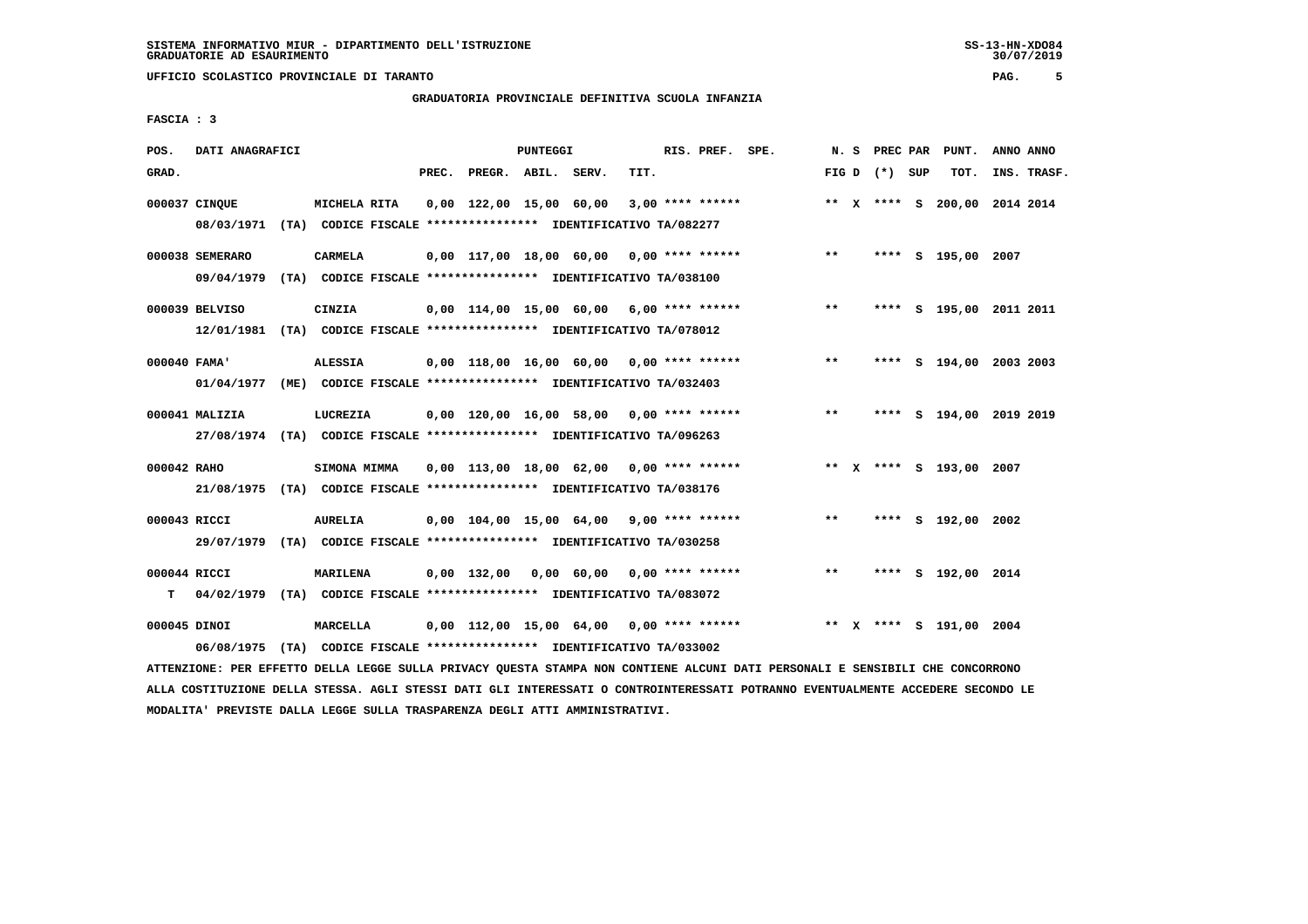**UFFICIO SCOLASTICO PROVINCIALE DI TARANTO PAG. 6**

## **GRADUATORIA PROVINCIALE DEFINITIVA SCUOLA INFANZIA**

 **FASCIA : 3**

| POS.         | DATI ANAGRAFICI                                                                            |                                                                                  |  |                                            | PUNTEGGI |      | RIS. PREF. SPE.    |                                                                              |       |                 | N. S PREC PAR PUNT.     | ANNO ANNO |             |
|--------------|--------------------------------------------------------------------------------------------|----------------------------------------------------------------------------------|--|--------------------------------------------|----------|------|--------------------|------------------------------------------------------------------------------|-------|-----------------|-------------------------|-----------|-------------|
| GRAD.        |                                                                                            |                                                                                  |  | PREC. PREGR. ABIL. SERV.                   |          | TIT. |                    |                                                                              |       | FIG D $(*)$ SUP | тот.                    |           | INS. TRASF. |
| 000046 LONGO | 04/12/1967 (TA) CODICE FISCALE *************** IDENTIFICATIVO TA/037937                    | ANNA                                                                             |  | 0,00 110,00 18,00 62,00                    |          |      | $0.00$ **** ****** |                                                                              | $***$ |                 | **** S 190,00 2007      |           |             |
|              | 000047 ANCORA<br>25/05/1979 (BR) CODICE FISCALE *************** IDENTIFICATIVO TA/082229   | <b>PAOLA</b>                                                                     |  |                                            |          |      |                    | 0,00 86,00 40,00 64,00 0,00 **** ****** **** *** ** **** \$ 190,00 2014 2014 |       |                 |                         |           |             |
|              | 000048 MORELLI<br>31/01/1979 (TA) CODICE FISCALE *************** IDENTIFICATIVO TA/030247  | <b>DESIREE</b>                                                                   |  |                                            |          |      |                    | $0,00$ 114,00 14,00 60,00 0,00 **** ****** *** **                            |       |                 | **** S 188,00 2002      |           |             |
|              | 000049 CHIAFELE<br>24/01/1971 (TA) CODICE FISCALE *************** IDENTIFICATIVO TA/030412 | <b>TERESA</b>                                                                    |  |                                            |          |      |                    | 0,00 112,00 15,00 60,00 0,00 **** ****** *** **                              |       |                 | **** S 187,00 2002      |           |             |
| 000050 PUCCI | 04/05/1958 (CS) CODICE FISCALE *************** IDENTIFICATIVO TA/022242                    | <b>MARIA PINA</b>                                                                |  |                                            |          |      |                    | 0,00 112,00 14,00 60,00 0,00 **** ******                                     | $***$ |                 | **** S 186,00 2000      |           |             |
| 000051 NOIA  | 10/04/1975 (TA) CODICE FISCALE *************** IDENTIFICATIVO TA/030066                    | <b>MARIA CARLA</b>                                                               |  | 0,00 108,00 15,00 60,00 3,00 **** ******   |          |      |                    |                                                                              | $***$ |                 | **** S 186,00 2002      |           |             |
| 000052 NIGRI | 29/10/1975 (TA) CODICE FISCALE *************** IDENTIFICATIVO TA/082254                    | <b>GRAZIA PALMA</b>                                                              |  |                                            |          |      |                    | $0,00$ 98,00 16,00 60,00 12,00 **** ******                                   | $***$ |                 | **** S 186,00 2014 2014 |           |             |
|              | 000053 LEOGRANDE<br>22/10/1978                                                             | <b>MARIANNA</b><br>(BA) CODICE FISCALE **************** IDENTIFICATIVO TA/029926 |  |                                            |          |      |                    | $0,00$ 110,00 15,00 54,00 6,00 **** ******                                   | $***$ |                 | **** S 185,00 2002      |           |             |
| 000054 ZURLO | 06/03/1977                                                                                 | COSIMA<br>(TA) CODICE FISCALE **************** IDENTIFICATIVO TA/030164          |  | $0,00$ 108,00 15,00 60,00 0,00 **** ****** |          |      |                    |                                                                              |       |                 | ** X **** S 183,00 2002 |           |             |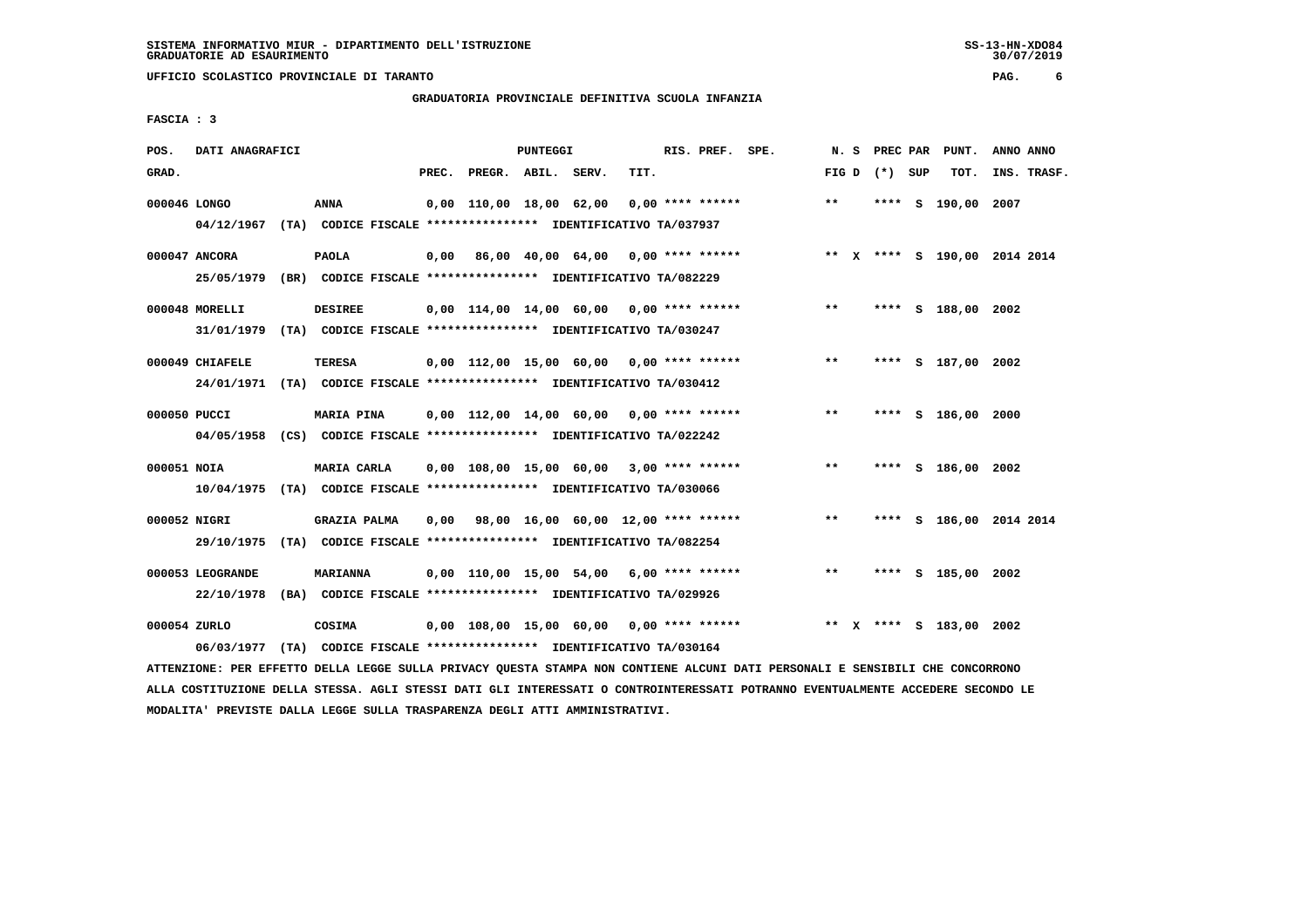**UFFICIO SCOLASTICO PROVINCIALE DI TARANTO PAG. 7**

### **GRADUATORIA PROVINCIALE DEFINITIVA SCUOLA INFANZIA**

 **FASCIA : 3**

| POS.        | DATI ANAGRAFICI                                                                              |                      |       |                    | <b>PUNTEGGI</b> |                                                               |      | RIS. PREF. SPE.    |                                           |       |                 | N. S PREC PAR PUNT.          | ANNO ANNO |             |
|-------------|----------------------------------------------------------------------------------------------|----------------------|-------|--------------------|-----------------|---------------------------------------------------------------|------|--------------------|-------------------------------------------|-------|-----------------|------------------------------|-----------|-------------|
| GRAD.       |                                                                                              |                      | PREC. | PREGR. ABIL. SERV. |                 |                                                               | TIT. |                    |                                           |       | FIG D $(*)$ SUP | тот.                         |           | INS. TRASF. |
| 000055 LUPO | 29/10/1955 (TA) CODICE FISCALE *************** IDENTIFICATIVO TA/029929                      | <b>MARIA</b>         |       |                    |                 | 0,00 108,00 15,00 60,00                                       |      | $0,00$ **** ****** |                                           | $**$  |                 | **** S 183,00 2002           |           |             |
| 000056 MELE | 02/05/1968 (BA) CODICE FISCALE **************** IDENTIFICATIVO TA/030132                     | <b>MARIA ROSARIA</b> |       |                    |                 |                                                               |      |                    | 0,00 105,00 15,00 60,00 0,00 **** ******  | $* *$ |                 | **** S 180,00 2002           |           |             |
|             | 000057 BRUNETTI<br>11/10/1974 (TA) CODICE FISCALE *************** IDENTIFICATIVO TA/030400   | <b>PAOLA</b>         |       |                    |                 | 0,00 104,00 15,00 60,00 0,00 **** ******                      |      |                    |                                           | $***$ |                 | **** S 179,00 2007           |           |             |
|             | 000058 PULITO                                                                                | CLAUDIA              |       |                    |                 | 0,00 119,00 0,00 60,00 0,00 **** ******                       |      |                    |                                           | $* *$ |                 | **** S 179,00 2014           |           |             |
|             | 000059 STRIDI<br>18/04/1979 (FG) CODICE FISCALE *************** IDENTIFICATIVO TA/096286     | <b>GIULIA</b>        |       |                    |                 | 0,00 101,00 18,00 60,00 0,00 **** ******                      |      |                    |                                           | $***$ |                 | **** S 179,00 2019 2019      |           |             |
|             | 000060 CARMIGNANO<br>06/02/1979 (TA) CODICE FISCALE *************** IDENTIFICATIVO TA/083361 | PATRIZIA             |       |                    |                 | 0,00 119,00 0,00 60,00                                        |      |                    | $0.00$ **** ******                        | $***$ |                 | **** S 179,00 2019           |           |             |
|             | 000061 FERRARA<br>09/09/1975 (TA) CODICE FISCALE *************** IDENTIFICATIVO TA/030447    | <b>ANTONELLA</b>     |       |                    |                 | $0.00$ 99.00 16.00 60.00 0.00 **** ******                     |      |                    |                                           |       |                 | ** X **** S 175,00 2002      |           |             |
|             | 000062 SALLUCE<br>28/09/1961 (TA) CODICE FISCALE *************** IDENTIFICATIVO TA/030679    | <b>FELICIA</b>       |       |                    |                 | $0,00$ 99,00 15,00 60,00 0,00 **** ******                     |      |                    |                                           | $***$ |                 | **** S 174,00 2002           |           |             |
|             | 000063 TRIPALDI<br>06/02/1971                                                                | <b>CATIA</b>         |       |                    |                 | (TA) CODICE FISCALE **************** IDENTIFICATIVO TA/035156 |      |                    | $0,00$ 99,00 15,00 60,00 0,00 **** ****** |       |                 | ** X **** S 174,00 2005 2005 |           |             |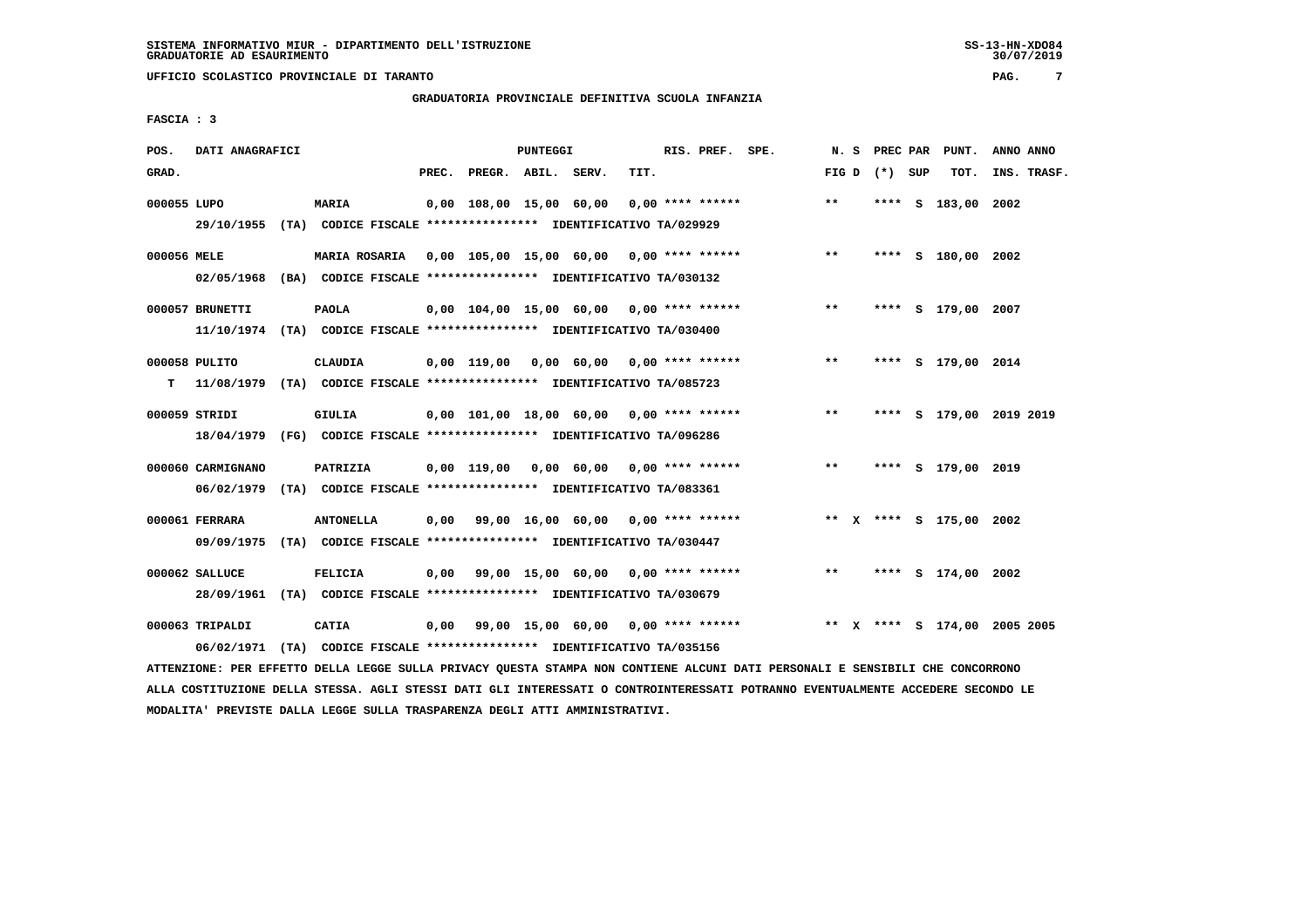**UFFICIO SCOLASTICO PROVINCIALE DI TARANTO PAG. 8**

# **GRADUATORIA PROVINCIALE DEFINITIVA SCUOLA INFANZIA**

 **FASCIA : 3**

| POS.  | DATI ANAGRAFICI   |                                                                          |       |                    | PUNTEGGI |                                         |      | RIS. PREF. SPE. |                                         | N.S   |                   | PREC PAR PUNT.               | ANNO ANNO   |  |
|-------|-------------------|--------------------------------------------------------------------------|-------|--------------------|----------|-----------------------------------------|------|-----------------|-----------------------------------------|-------|-------------------|------------------------------|-------------|--|
| GRAD. |                   |                                                                          | PREC. | PREGR. ABIL. SERV. |          |                                         | TIT. |                 |                                         |       | FIG $D$ $(*)$ SUP | TOT.                         | INS. TRASF. |  |
|       | $000064$ COPPOLA  | <b>ENZA</b>                                                              |       |                    |          | 0,00 134,00 0,00 40,00 0,00 **** ****** |      |                 |                                         | $***$ |                   | **** S 174,00 2014           |             |  |
| T.    |                   | 20/03/1970 (LE) CODICE FISCALE **************** IDENTIFICATIVO TA/032913 |       |                    |          |                                         |      |                 |                                         |       |                   |                              |             |  |
|       | 000065 MONOPOLI   | CRICELIA ANNA                                                            |       |                    |          |                                         |      |                 | 0,00 92,00 16,00 60,00 4,00 **** ****** | $* *$ |                   | **** S 172,00 2002           |             |  |
|       | 27/07/1966        | (MT) CODICE FISCALE **************** IDENTIFICATIVO TA/030121            |       |                    |          |                                         |      |                 |                                         |       |                   |                              |             |  |
|       | 000066 CATUCCI    | <b>ANTONELLA</b>                                                         |       |                    |          | 0,00 97,00 15,00 60,00 0,00 **** ****** |      |                 |                                         | $***$ |                   | **** S 172,00 2003           |             |  |
|       |                   | 01/11/1977 (TA) CODICE FISCALE **************** IDENTIFICATIVO TA/032295 |       |                    |          |                                         |      |                 |                                         |       |                   |                              |             |  |
|       | 000067 LINOCI     | <b>ROSALIA</b>                                                           |       |                    |          | 0,00 112,00 0,00 60,00 0,00 **** ****** |      |                 |                                         | $***$ |                   | **** S 172,00 2014           |             |  |
| т     |                   | 09/07/1982 (BR) CODICE FISCALE *************** IDENTIFICATIVO TA/084050  |       |                    |          |                                         |      |                 |                                         |       |                   |                              |             |  |
|       | 000068 LISCIO     | <b>MARIA GRAZIA</b>                                                      |       |                    |          | 0,00 94,00 15,00 60,00 0,00 **** ****** |      |                 |                                         | $***$ |                   | **** S 169,00 2005 2005      |             |  |
|       |                   | 08/07/1956 (TA) CODICE FISCALE *************** IDENTIFICATIVO TA/035283  |       |                    |          |                                         |      |                 |                                         |       |                   |                              |             |  |
|       | 000069 MAESTRETTI | <b>ROSALBA</b>                                                           |       |                    |          | 0,00 90,00 15,00 60,00 0,00 **** ****** |      |                 |                                         | $* *$ |                   | **** S 165,00 2002           |             |  |
|       |                   | 24/07/1974 (TA) CODICE FISCALE *************** IDENTIFICATIVO TA/030461  |       |                    |          |                                         |      |                 |                                         |       |                   |                              |             |  |
|       | 000070 CAPUTO     | GIUSEPPINA                                                               | 0.00  |                    |          | 85,00 15,00 64,00 0,00 **** ******      |      |                 | ** x **** s 164,00 2002                 |       |                   |                              |             |  |
|       | 26/01/1963        | (TA) CODICE FISCALE **************** IDENTIFICATIVO TA/030476            |       |                    |          |                                         |      |                 |                                         |       |                   |                              |             |  |
|       | 000071 JPPOLITO   | <b>GIOVANNA</b>                                                          |       |                    |          | 0,00 81,00 15,00 58,00 9,00 **** ****** |      |                 |                                         |       |                   | ** X **** S 163,00 2004 2004 |             |  |
|       | 22/07/1980        | (TA) CODICE FISCALE **************** IDENTIFICATIVO TA/032952            |       |                    |          |                                         |      |                 |                                         |       |                   |                              |             |  |
|       | 000072 ANTONACCI  | <b>MARIA CARMELA</b>                                                     |       | 0,00 51,00         |          |                                         |      |                 |                                         |       |                   | ** X **** S 162,00 2014      |             |  |
| т     | 30/06/1970        | (TA) CODICE FISCALE **************** IDENTIFICATIVO TA/084655            |       |                    |          |                                         |      |                 |                                         |       |                   |                              |             |  |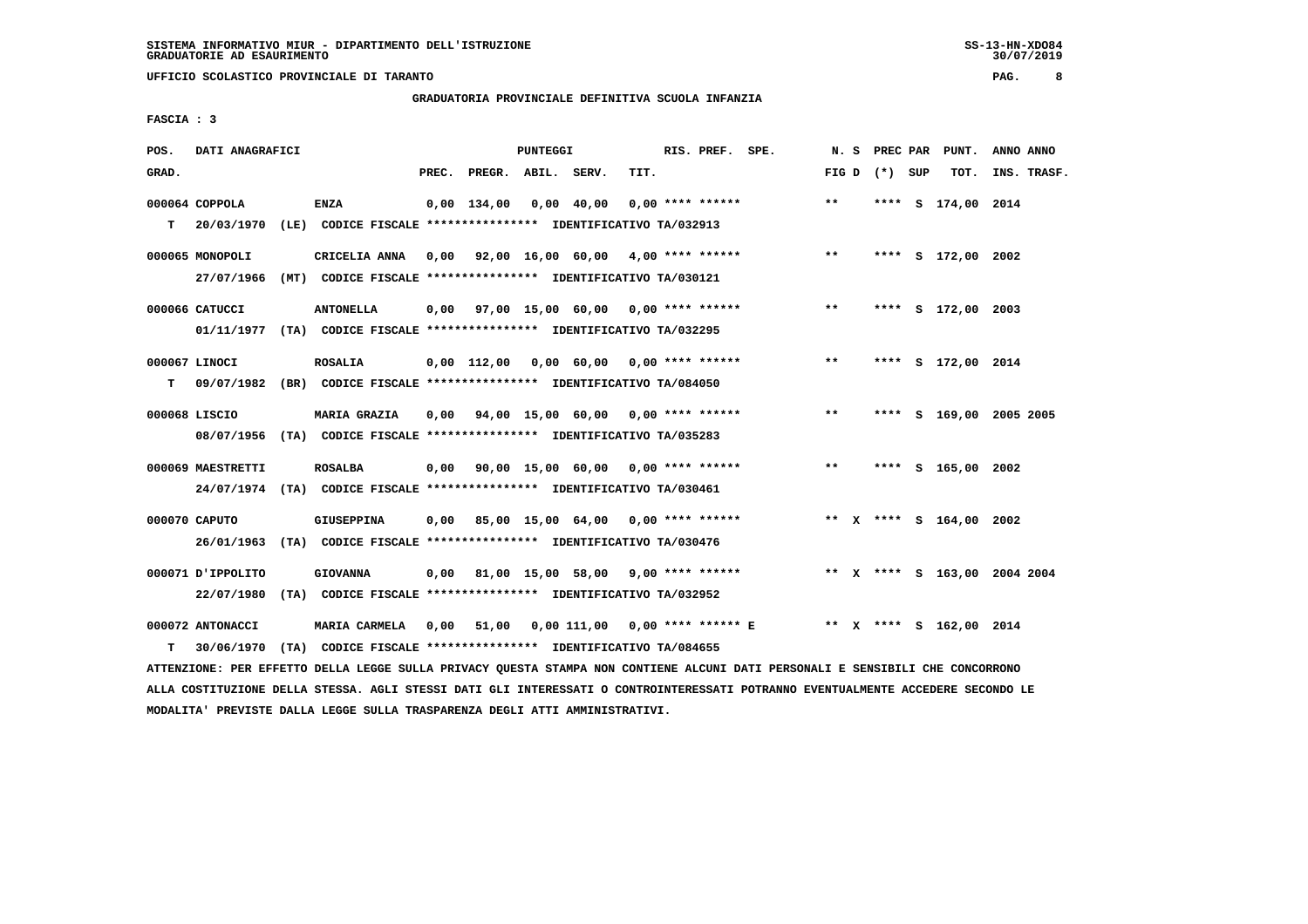**UFFICIO SCOLASTICO PROVINCIALE DI TARANTO PAG. 9**

# **GRADUATORIA PROVINCIALE DEFINITIVA SCUOLA INFANZIA**

 **FASCIA : 3**

| POS.         | DATI ANAGRAFICI  |                                                                                           |       |                    | PUNTEGGI |                                           |      | RIS. PREF. SPE.    |                                         | N. S  |                   | PREC PAR PUNT.          | ANNO ANNO |             |
|--------------|------------------|-------------------------------------------------------------------------------------------|-------|--------------------|----------|-------------------------------------------|------|--------------------|-----------------------------------------|-------|-------------------|-------------------------|-----------|-------------|
| GRAD.        |                  |                                                                                           | PREC. | PREGR. ABIL. SERV. |          |                                           | TIT. |                    |                                         |       | FIG $D$ $(*)$ SUP | тот.                    |           | INS. TRASF. |
| T.           | 000073 SIMONE    | <b>GRAZIA</b><br>12/02/1979 (TA) CODICE FISCALE **************** IDENTIFICATIVO TA/093077 |       | $0.00$ 102.00      |          | 0,00 60,00                                |      | $0.00$ **** ****** |                                         | $**$  |                   | **** S 162,00 2014      |           |             |
| 000074 MENNA |                  | <b>ANNALISA</b>                                                                           |       |                    |          |                                           |      |                    | 0,00 88,00 15,00 58,00 0,00 **** ****** | $***$ |                   | **** S 161,00 2002      |           |             |
|              | 21/04/1973       | (TA) CODICE FISCALE **************** IDENTIFICATIVO TA/030280                             |       |                    |          |                                           |      |                    |                                         |       |                   |                         |           |             |
|              | 000075 SABATELLI | <b>GRAZIA</b>                                                                             | 0,00  |                    |          | 84,00 14,00 60,00 3,00 **** ******        |      |                    |                                         | $***$ |                   | **** S 161,00 2002      |           |             |
|              |                  | 13/01/1977 (TA) CODICE FISCALE **************** IDENTIFICATIVO TA/030490                  |       |                    |          |                                           |      |                    |                                         |       |                   |                         |           |             |
|              | 000076 ARCURI    | <b>VINCENZA</b>                                                                           |       |                    |          | $0,00$ 86,00 17,00 58,00 0,00 **** ****** |      |                    |                                         |       |                   | ** x **** s 161,00 2007 |           |             |
|              | 23/12/1965       | (MT) CODICE FISCALE **************** IDENTIFICATIVO TA/037660                             |       |                    |          |                                           |      |                    |                                         |       |                   |                         |           |             |
|              | 000077 VETRUGNO  | <b>MARIA MERCEDE</b>                                                                      |       |                    |          | 0,00 87,00 12,00 60,00 0,00 **** ******   |      |                    |                                         | $***$ |                   | **** S 159,00 2007 2007 |           |             |
|              |                  | 06/03/1962 (LE) CODICE FISCALE *************** IDENTIFICATIVO TA/037467                   |       |                    |          |                                           |      |                    |                                         |       |                   |                         |           |             |
|              |                  |                                                                                           |       |                    |          |                                           |      |                    |                                         | $***$ |                   |                         |           |             |
|              | 000078 COPPOLA   | FILOMENA                                                                                  |       |                    |          | $0.00$ 86.00 12.00 60.00 0.00 **** ****** |      |                    |                                         |       |                   | **** S 158,00 2000      |           |             |
|              | 16/05/1969       | (NA) CODICE FISCALE **************** IDENTIFICATIVO TA/022459                             |       |                    |          |                                           |      |                    |                                         |       |                   |                         |           |             |
|              | 000079 ANTONUCCI | <b>ROSA MARIA</b>                                                                         |       |                    |          | $0,00$ 84,00 14,00 60,00 0,00 **** ****** |      |                    |                                         | $***$ | ****              | S 158,00 2000           |           |             |
|              | 26/09/1963       | (TA) CODICE FISCALE **************** IDENTIFICATIVO TA/022106                             |       |                    |          |                                           |      |                    |                                         |       |                   |                         |           |             |
|              | 000080 DE FLORIO | <b>ANNA</b>                                                                               | 0.00  |                    |          | 80,00 18,00 58,00 0,00 **** ******        |      |                    |                                         | $**$  |                   | **** S 156,00 2007      |           |             |
|              | 13/09/1978       | (TA) CODICE FISCALE **************** IDENTIFICATIVO TA/037876                             |       |                    |          |                                           |      |                    |                                         |       |                   |                         |           |             |
|              | 000081 CHIRICO   | <b>LAURA</b>                                                                              | 0,00  |                    |          | $0,00$ 60,00 0,00 **** ******             |      |                    |                                         | $* *$ | ****              | s 156,00 2014           |           |             |
|              |                  |                                                                                           |       | 96,00              |          |                                           |      |                    |                                         |       |                   |                         |           |             |
| т            | 06/04/1981       | (TA) CODICE FISCALE **************** IDENTIFICATIVO TA/088002                             |       |                    |          |                                           |      |                    |                                         |       |                   |                         |           |             |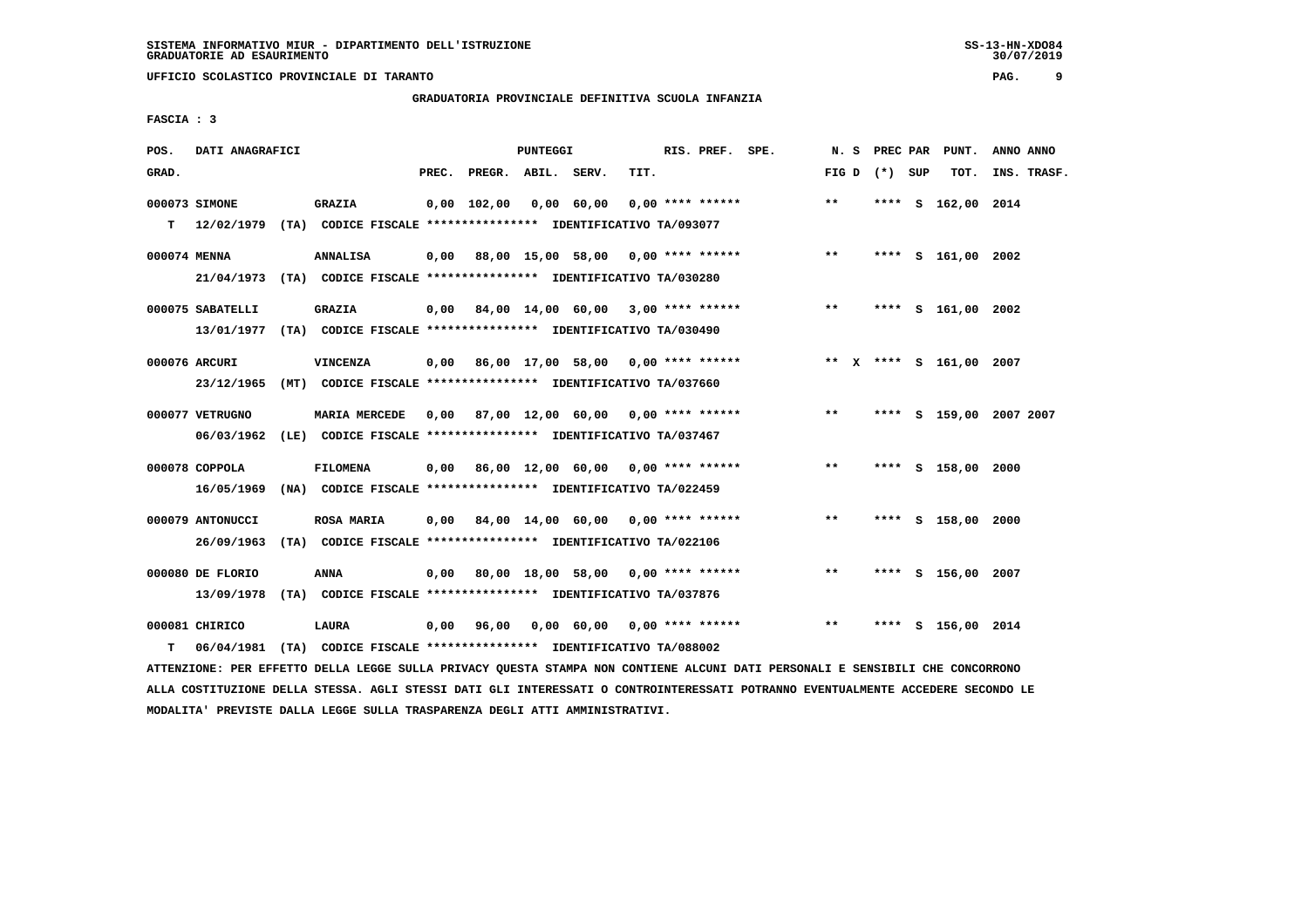**UFFICIO SCOLASTICO PROVINCIALE DI TARANTO PAG. 10**

## **GRADUATORIA PROVINCIALE DEFINITIVA SCUOLA INFANZIA**

 **FASCIA : 3**

| POS.  | DATI ANAGRAFICI                                                            |                                                                         |       |                    | <b>PUNTEGGI</b> |                                           |      | RIS. PREF. SPE.    |                                          |       |                 | N. S PREC PAR PUNT.          | ANNO ANNO |             |
|-------|----------------------------------------------------------------------------|-------------------------------------------------------------------------|-------|--------------------|-----------------|-------------------------------------------|------|--------------------|------------------------------------------|-------|-----------------|------------------------------|-----------|-------------|
| GRAD. |                                                                            |                                                                         | PREC. | PREGR. ABIL. SERV. |                 |                                           | TIT. |                    |                                          |       | FIG D $(*)$ SUP | тот.                         |           | INS. TRASF. |
|       | 000082 RADAELLI                                                            | TIZIANA                                                                 | 0,00  |                    |                 | 80,00 15,00 60,00                         |      | $0,00$ **** ****** |                                          |       |                 | ** X **** S 155,00 2000      |           |             |
|       |                                                                            |                                                                         |       |                    |                 |                                           |      |                    |                                          |       |                 |                              |           |             |
|       | 27/09/1974 (TA) CODICE FISCALE *************** IDENTIFICATIVO TA/022155    |                                                                         |       |                    |                 |                                           |      |                    |                                          |       |                 |                              |           |             |
|       | 000083 LATORRATA                                                           | LILIANA                                                                 |       |                    |                 |                                           |      |                    | 0,00 98,00 0,00 54,00 3,00 **** ******   | $***$ |                 | **** S 155,00 2014           |           |             |
|       | T 26/07/1964 (TA) CODICE FISCALE **************** IDENTIFICATIVO TA/086732 |                                                                         |       |                    |                 |                                           |      |                    |                                          |       |                 |                              |           |             |
|       |                                                                            |                                                                         |       |                    |                 |                                           |      |                    |                                          |       |                 |                              |           |             |
|       | 000084 MASELLA                                                             | LAURA                                                                   |       |                    |                 |                                           |      |                    | 0,00 79,00 15,00 60,00 0,00 **** ******  |       |                 | ** X **** S 154,00 2002      |           |             |
|       | 28/06/1978 (TA) CODICE FISCALE *************** IDENTIFICATIVO TA/029884    |                                                                         |       |                    |                 |                                           |      |                    |                                          |       |                 |                              |           |             |
|       | 000085 FIORENZA                                                            | MARIA COLTURA 0,00 82,00 12,00 60,00 0,00 **** ******                   |       |                    |                 |                                           |      |                    |                                          | $***$ |                 | **** S 154,00 2004 2004      |           |             |
|       | 27/05/1957                                                                 | (LE) CODICE FISCALE **************** IDENTIFICATIVO TA/032974           |       |                    |                 |                                           |      |                    |                                          |       |                 |                              |           |             |
|       |                                                                            |                                                                         |       |                    |                 |                                           |      |                    |                                          |       |                 |                              |           |             |
|       | 000086 BELMONTE                                                            | <b>VITA</b>                                                             |       |                    |                 |                                           |      |                    | 0,00 84,00 15,00 54,00 0,00 **** ******  | $***$ |                 | **** S 153,00 2003           |           |             |
|       | 28/09/1970 (TA) CODICE FISCALE *************** IDENTIFICATIVO TA/032174    |                                                                         |       |                    |                 |                                           |      |                    |                                          |       |                 |                              |           |             |
|       | 000087 OUINTO                                                              | <b>LEONARDA</b>                                                         |       |                    |                 | 0,00 79,00 14,00 60,00 0,00 **** ******   |      |                    |                                          |       |                 | ** X **** S 153,00 2005 2005 |           |             |
|       |                                                                            |                                                                         |       |                    |                 |                                           |      |                    |                                          |       |                 |                              |           |             |
|       | 16/05/1964 (TA) CODICE FISCALE **************** IDENTIFICATIVO TA/035179   |                                                                         |       |                    |                 |                                           |      |                    |                                          |       |                 |                              |           |             |
|       | 000088 BUONGIORNO                                                          | <b>PALMA</b>                                                            |       |                    |                 |                                           |      |                    | 0,00 102,00 15,00 34,00 0,00 **** ****** | $***$ |                 | **** S 151,00 2002           |           |             |
|       |                                                                            | 30/12/1972 (TA) CODICE FISCALE *************** IDENTIFICATIVO TA/030402 |       |                    |                 |                                           |      |                    |                                          |       |                 |                              |           |             |
|       |                                                                            |                                                                         |       |                    |                 |                                           |      |                    |                                          |       |                 |                              |           |             |
|       | 000089 BIANCO                                                              | <b>DANIELA</b>                                                          |       |                    |                 | $0,00$ 100,00 0,00 48,00 3,00 **** ****** |      |                    |                                          | $* *$ |                 | **** S 151,00 2014           |           |             |
| т     | 08/10/1981 (TA) CODICE FISCALE *************** IDENTIFICATIVO TA/085101    |                                                                         |       |                    |                 |                                           |      |                    |                                          |       |                 |                              |           |             |
|       |                                                                            |                                                                         |       |                    |                 |                                           |      |                    |                                          | $***$ |                 |                              |           |             |
|       | 000090 MARGHERITI                                                          | <b>ANNA MARIA</b>                                                       |       |                    |                 | $0,00$ 74,00 15,00 60,00 0,00 **** ****** |      |                    |                                          |       |                 | **** S 149,00 2002           |           |             |
|       | 27/07/1962                                                                 | (BR) CODICE FISCALE **************** IDENTIFICATIVO TA/031320           |       |                    |                 |                                           |      |                    |                                          |       |                 |                              |           |             |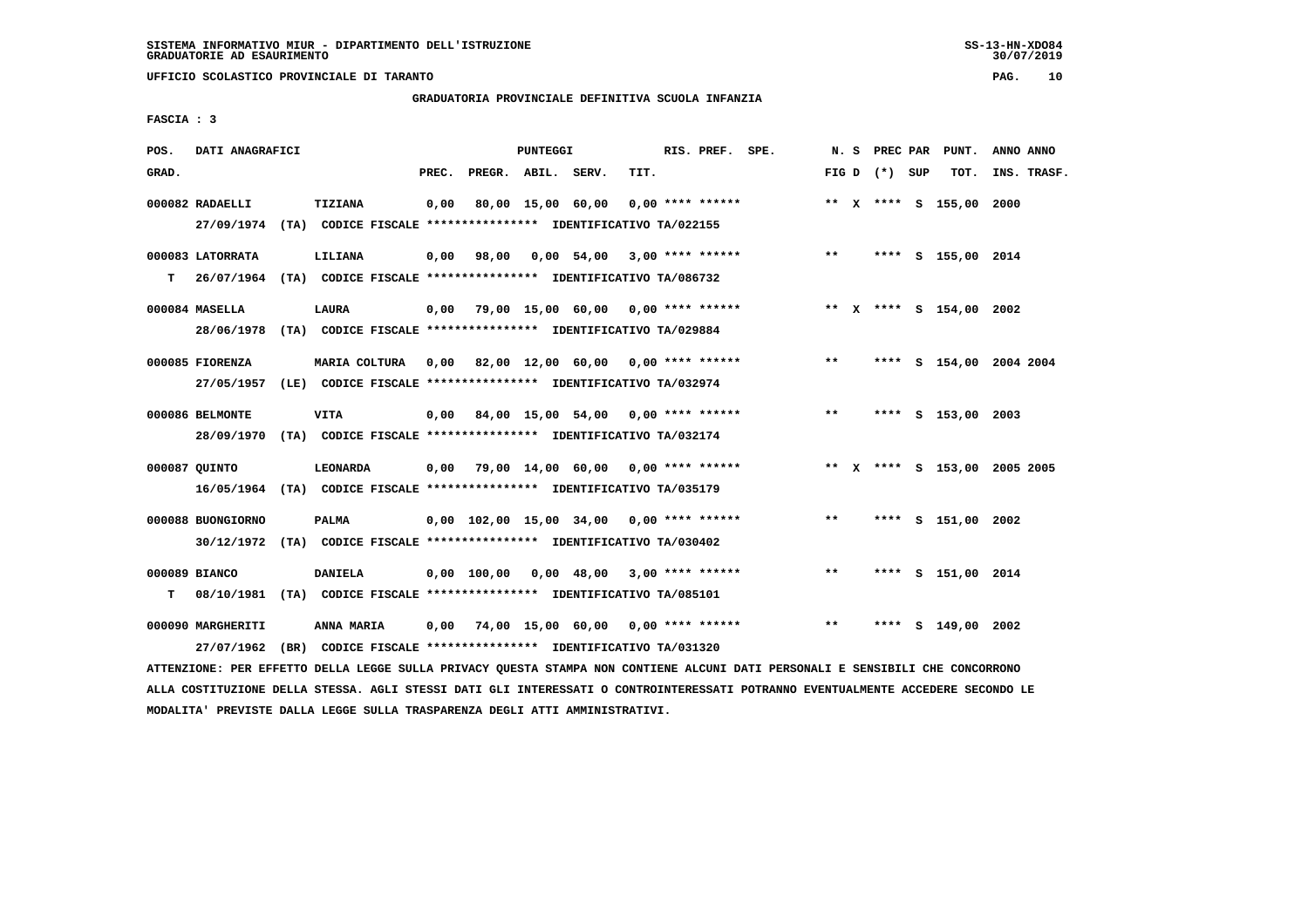**UFFICIO SCOLASTICO PROVINCIALE DI TARANTO PAG. 11**

## **GRADUATORIA PROVINCIALE DEFINITIVA SCUOLA INFANZIA**

 **FASCIA : 3**

| POS.  | DATI ANAGRAFICI                            |                                                                                                                                                  |       |                    | PUNTEGGI |                                    |      | RIS. PREF. SPE.    | N.S             |  | PREC PAR PUNT.          | ANNO ANNO               |
|-------|--------------------------------------------|--------------------------------------------------------------------------------------------------------------------------------------------------|-------|--------------------|----------|------------------------------------|------|--------------------|-----------------|--|-------------------------|-------------------------|
| GRAD. |                                            |                                                                                                                                                  | PREC. | PREGR. ABIL. SERV. |          |                                    | TIT. |                    | FIG D $(*)$ SUP |  | TOT.                    | INS. TRASF.             |
|       | 000091 MUZZONIGRO                          | <b>LAURA</b><br>25/09/1970 (TA) CODICE FISCALE *************** IDENTIFICATIVO TA/032422                                                          | 0,00  | 98,00 15,00 36,00  |          |                                    |      | $0.00$ **** ****** | $* *$           |  | **** S 149,00 2003      |                         |
| т     | 000092 FEDELE                              | <b>EUGENIA</b><br>07/10/1977 (TA) CODICE FISCALE **************** IDENTIFICATIVO TA/085986                                                       | 0,00  | 89,00              |          | 0,00 60,00 0,00 **** ******        |      |                    | $***$           |  | **** S 149,00 2014      |                         |
|       | 000093 PANARITI                            | MARIA LUCIA                                                                                                                                      | 0,00  |                    |          | 72,00 15,00 58,00 3,00 **** ****** |      |                    |                 |  | ** x **** s 148,00 2002 |                         |
| т     | 11/12/1970<br>000094 VILLANO<br>12/10/1966 | (TA) CODICE FISCALE *************** IDENTIFICATIVO TA/030293<br><b>ANNARITA</b><br>(MT) CODICE FISCALE **************** IDENTIFICATIVO TA/088162 | 0,00  | 88,00              |          | $0,00$ 60,00 0,00 **** ******      |      |                    | $***$           |  | **** S 148,00 2014      |                         |
|       | 000095 PUGLIESE<br>22/05/1969              | <b>CHIARA</b><br>(TA) CODICE FISCALE **************** IDENTIFICATIVO TA/030480                                                                   | 0,00  |                    |          | 0,00 15,00 132,00 0,00 **** ****** |      |                    |                 |  | ** X **** S 147,00 2019 |                         |
|       | 000096 SARACINO                            | <b>IRENE</b><br>27/04/1978 (TA) CODICE FISCALE *************** IDENTIFICATIVO TA/030690                                                          | 0,00  |                    |          | 72,00 15,00 58,00 0,00 **** ****** |      |                    |                 |  | ** X **** S 145,00 2002 |                         |
|       | 000097 SALLUCE                             | <b>FELICIA</b><br>01/12/1962 (TA) CODICE FISCALE *************** IDENTIFICATIVO TA/030462                                                        | 0,00  |                    |          | 70,00 14,00 60,00 0,00 **** ****** |      |                    | $* *$           |  | **** S 144,00 2002      |                         |
|       | 000098 FANCIANO<br>31/05/1977              | <b>SERENA ANNA</b><br>(LE) CODICE FISCALE **************** IDENTIFICATIVO TA/078100                                                              | 0.00  |                    |          | 73,00 15,00 54,00 0,00 **** ****** |      |                    | $***$           |  |                         | **** S 142,00 2011 2011 |
| т     | 000099 SPORTELLI<br>08/10/1980             | ANNAMARIA<br>(TA) CODICE FISCALE **************** IDENTIFICATIVO TA/083047                                                                       | 0,00  | 73,00              |          | 0,00 60,00 9,00 **** ******        |      |                    | $**$            |  | **** S 142,00 2014      |                         |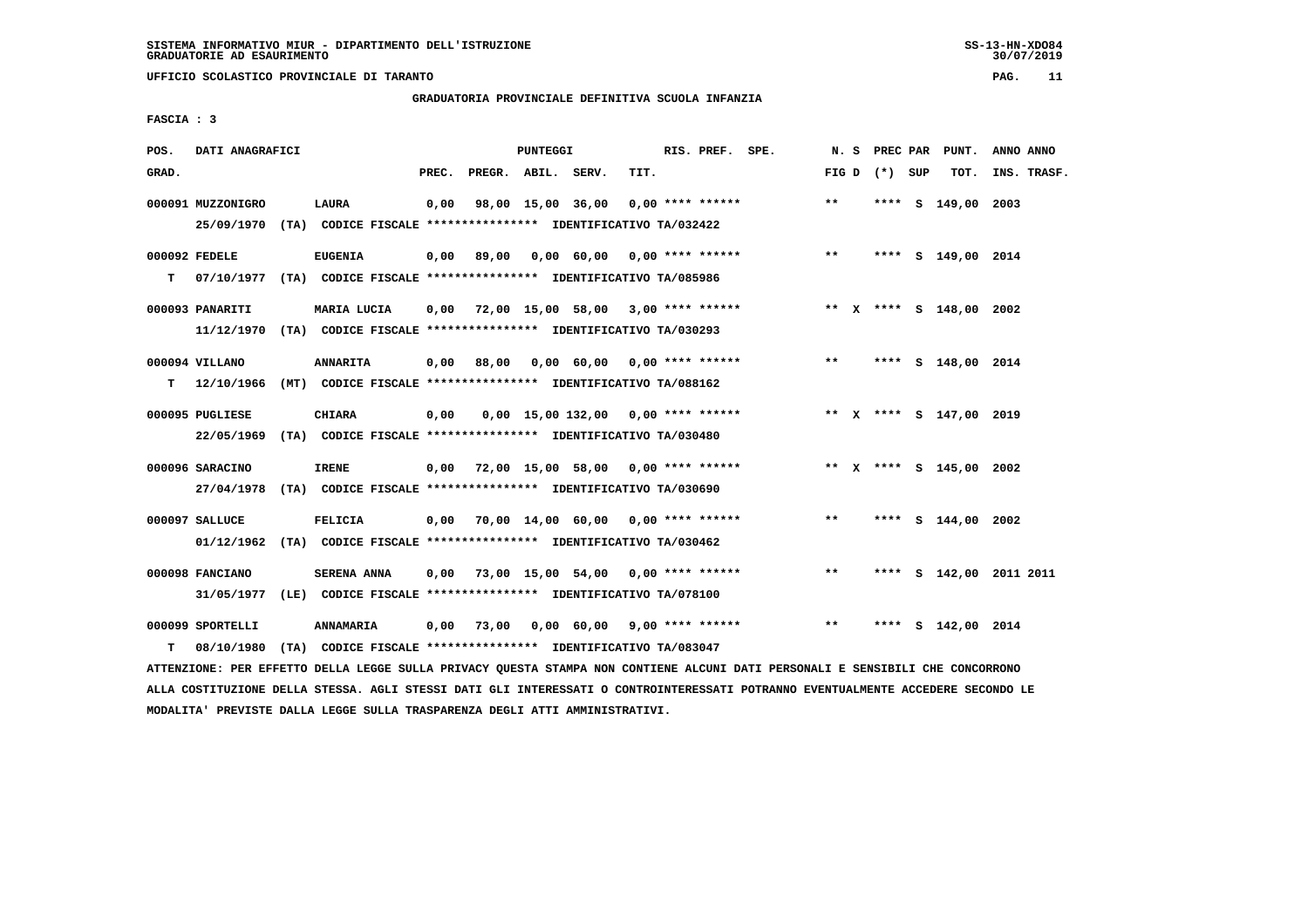**UFFICIO SCOLASTICO PROVINCIALE DI TARANTO PAG. 12**

## **GRADUATORIA PROVINCIALE DEFINITIVA SCUOLA INFANZIA**

 **FASCIA : 3**

| POS.               | DATI ANAGRAFICI              |                                                                                            |       |                    | PUNTEGGI |                                           |      | RIS. PREF. SPE.    | N. S  | PREC PAR        | PUNT.                   | ANNO ANNO               |  |
|--------------------|------------------------------|--------------------------------------------------------------------------------------------|-------|--------------------|----------|-------------------------------------------|------|--------------------|-------|-----------------|-------------------------|-------------------------|--|
| GRAD.              |                              |                                                                                            | PREC. | PREGR. ABIL. SERV. |          |                                           | TIT. |                    |       | FIG D $(*)$ SUP | TOT.                    | INS. TRASF.             |  |
|                    | $000100$ SPIOTTA             | GABRIELLA<br>23/02/1978 (TA) CODICE FISCALE *************** IDENTIFICATIVO TA/030144       | 0,00  |                    |          | 66,00 15,00 60,00                         |      | $0.00$ **** ****** | $***$ |                 | **** S 141,00 2002      |                         |  |
|                    | 000101 CHIARELLI             | ANNA MARIA<br>10/02/1976 (TA) CODICE FISCALE *************** IDENTIFICATIVO TA/035253      | 0,00  |                    |          | 78,00 15,00 48,00 0,00 **** ******        |      |                    | $* *$ |                 |                         | **** S 141,00 2005 2005 |  |
|                    | 000102 CASSANO               | COSIMA<br>23/01/1976 (TA) CODICE FISCALE *************** IDENTIFICATIVO TA/030131          |       |                    |          | $0,00$ 64,00 16,00 60,00 0,00 **** ****** |      |                    |       |                 | ** x **** s 140,00 2007 |                         |  |
|                    | 000103 DE VINCENZO           | TERESA<br>04/08/1976 (TA) CODICE FISCALE **************** IDENTIFICATIVO TA/032430         |       |                    |          | $0,00$ 74,00 15,00 48,00 3,00 **** ****** |      |                    | $* *$ |                 | **** S 140,00 2007      |                         |  |
|                    | 000104 SAMPIETRO             | MARIA CANDELO<br>11/03/1957 (TA) CODICE FISCALE *************** IDENTIFICATIVO TA/030288   |       |                    |          | $0,00$ 71,00 15,00 50,00 0,00 **** ****** |      |                    | $* *$ |                 | **** S 136,00 2007      |                         |  |
|                    | 000105 TRAETTA<br>03/02/1980 | LUCIA<br>(TA) CODICE FISCALE **************** IDENTIFICATIVO TA/038136                     |       |                    |          | $0,00$ 64,00 17,00 48,00 6,00 **** ****** |      |                    | $***$ |                 | **** S 135,00 2007      |                         |  |
| т                  | 000106 ROSELLI               | MARIAROSARIA<br>29/06/1979 (NA) CODICE FISCALE *************** IDENTIFICATIVO TA/091192    | 0,00  |                    |          | 74,00  0,00  60,00  0,00  ****  ******    |      |                    | $***$ |                 | **** S 134,00 2014      |                         |  |
|                    | 000107 FARINA                | ANNA<br>30/06/1962 (BR) CODICE FISCALE *************** IDENTIFICATIVO TA/078042            |       |                    |          | 0,00 117,00 15,00 0,00                    |      | $0.00$ **** ****** | $* *$ |                 |                         | **** S 132,00 2011 2011 |  |
| 000108 SARUP<br>T. |                              | <b>STEFANIA</b><br>12/08/1981 (TA) CODICE FISCALE *************** IDENTIFICATIVO TA/082835 | 0,00  | 71,00              |          | 0,00 60,00                                |      | $0.00$ **** ****** | $***$ | ****            | S 131,00 2014           |                         |  |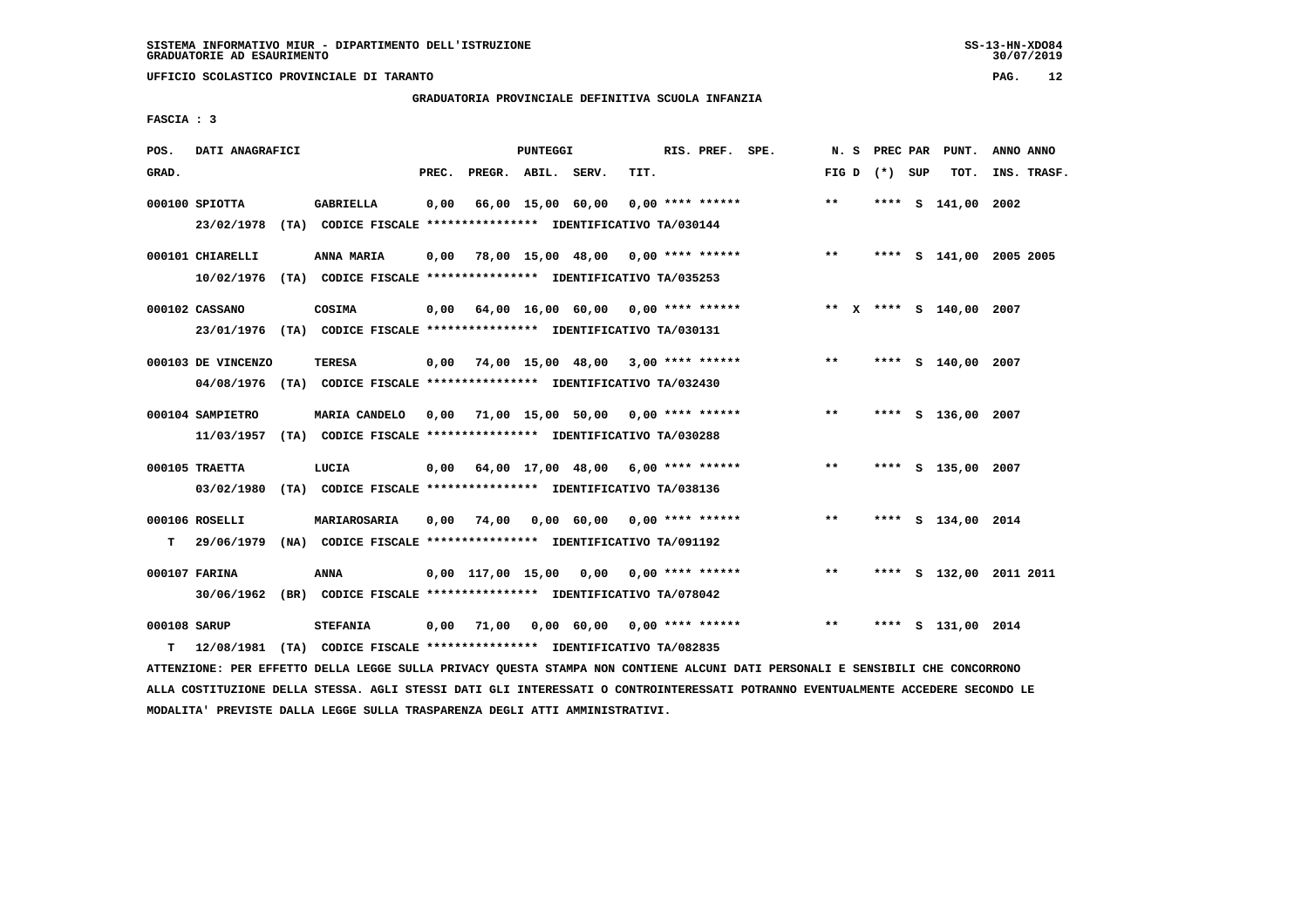**UFFICIO SCOLASTICO PROVINCIALE DI TARANTO PAG. 13**

## **GRADUATORIA PROVINCIALE DEFINITIVA SCUOLA INFANZIA**

 **FASCIA : 3**

| POS.              | DATI ANAGRAFICI              |                                                                                               |       |                    | PUNTEGGI |                                           |      | RIS. PREF. SPE.    |                     | N. S         |                 | PREC PAR | PUNT.                   | ANNO ANNO |             |
|-------------------|------------------------------|-----------------------------------------------------------------------------------------------|-------|--------------------|----------|-------------------------------------------|------|--------------------|---------------------|--------------|-----------------|----------|-------------------------|-----------|-------------|
| GRAD.             |                              |                                                                                               | PREC. | PREGR. ABIL. SERV. |          |                                           | TIT. |                    |                     |              | FIG D $(*)$ SUP |          | TOT.                    |           | INS. TRASF. |
|                   | 000109 CROVACE               | ANNA<br>08/11/1960 (TA) CODICE FISCALE *************** IDENTIFICATIVO TA/032916               | 0,00  |                    |          | 63,00 15,00 52,00                         |      | $0.00$ **** ****** |                     | $***$        |                 |          | **** S 130,00 2004 2004 |           |             |
|                   | 000110 FONZONE               | <b>ALESSANDRA</b><br>09/10/1971 (TA) CODICE FISCALE **************** IDENTIFICATIVO TA/082300 | 0,00  |                    |          | 39,00 42,00 48,00 0,00 **** ******        |      |                    |                     | $\star\star$ |                 |          | **** S 129,00 2014 2014 |           |             |
| 000111 BLASI<br>т |                              | <b>VINCENZA</b><br>24/10/1968 (TA) CODICE FISCALE *************** IDENTIFICATIVO TA/087599    | 0,00  | 36,00              |          | $0,00$ 89,00 3,00 **** ******             |      |                    |                     |              |                 |          | ** X **** S 128,00 2014 |           |             |
| 000112 BRUNO      |                              | MARIA<br>T 19/12/1976 (BA) CODICE FISCALE *************** IDENTIFICATIVO TA/096231            |       |                    |          | 0,00 76,00 11,00 41,00 0,00 **** ******   |      |                    |                     | $***$        |                 |          | **** S 128,00 2019 2019 |           |             |
|                   | 000113 D'AMICO               | <b>RITA</b><br>18/05/1974 (VV) CODICE FISCALE *************** IDENTIFICATIVO TA/022262        |       |                    |          | $0,00$ 66,00 13,00 48,00 0,00 **** ****** |      |                    |                     | $**$         |                 |          | **** S 127,00 2000      |           |             |
|                   | 000114 DIMAGGIO              | <b>GIORGIA</b><br>10/01/1968 (TA) CODICE FISCALE *************** IDENTIFICATIVO TA/030432     |       |                    |          | $0,00$ 58,00 16,00 52,00 0,00 **** ****** |      |                    |                     | $***$        |                 |          | **** S 126,00 2002      |           |             |
| T.                | 000115 RANALDO<br>15/01/1968 | <b>ANGELA</b><br>(TA) CODICE FISCALE *************** IDENTIFICATIVO TA/088879                 |       | $0,00$ $98,00$     |          | $0,00$ 28,00 0,00 **** ******             |      |                    |                     | $**$         |                 |          | **** S 126,00 2014      |           |             |
|                   | 000116 DI FONZO              | <b>ADDOLORATA</b><br>18/05/1972 (TA) CODICE FISCALE **************** IDENTIFICATIVO TA/032285 | 0,00  |                    |          | 49,00 15,00 60,00 0,00 **** ******        |      |                    |                     | $***$        |                 |          | **** S 124,00 2003      |           |             |
|                   | 000117 LIPPOLIS              | <b>ROSA</b><br>08/12/1962 (TA) CODICE FISCALE *************** IDENTIFICATIVO TA/033132        | 0,00  |                    |          | 60,00 15,00 46,00                         |      |                    | 3,00 **** ****** EF | $***$        | ****            |          | S 124,00 2004 2004      |           |             |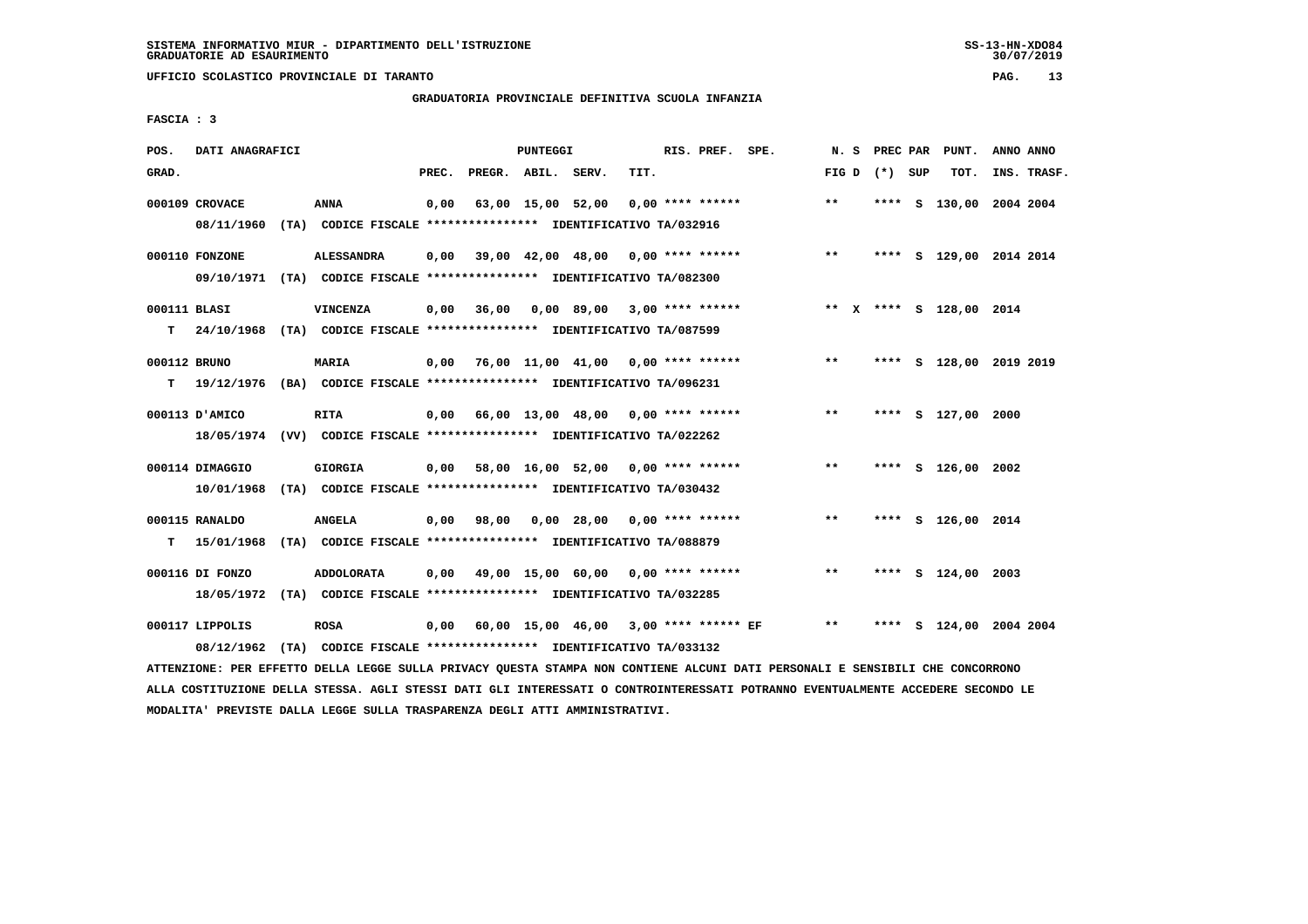**UFFICIO SCOLASTICO PROVINCIALE DI TARANTO PAG. 14**

## **GRADUATORIA PROVINCIALE DEFINITIVA SCUOLA INFANZIA**

 **FASCIA : 3**

| POS.         | DATI ANAGRAFICI  |                                                                                                |       |                    | PUNTEGGI |                                           |      | RIS. PREF. SPE. |                                                                      | N.S          |                 | PREC PAR PUNT.          | ANNO ANNO |             |
|--------------|------------------|------------------------------------------------------------------------------------------------|-------|--------------------|----------|-------------------------------------------|------|-----------------|----------------------------------------------------------------------|--------------|-----------------|-------------------------|-----------|-------------|
| GRAD.        |                  |                                                                                                | PREC. | PREGR. ABIL. SERV. |          |                                           | TIT. |                 |                                                                      |              | FIG D $(*)$ SUP | тот.                    |           | INS. TRASF. |
|              | 000118 OLIVIERI  | <b>SIMONA</b><br>24/09/1974 (TA) CODICE FISCALE *************** IDENTIFICATIVO TA/030268       | 0.00  |                    |          | 60,00 15,00 48,00 0,00 **** ******        |      |                 |                                                                      | $***$        |                 | **** S 123,00 2002      |           |             |
|              | 000119 SEMERARO  | <b>ESTERINA</b><br>10/02/1954 (TA) CODICE FISCALE *************** IDENTIFICATIVO TA/032438     |       |                    |          |                                           |      |                 | 0,00 48,00 13,00 60,00 0,00 **** ****** **** *** **** \$ 121,00 2003 |              |                 |                         |           |             |
|              | 000120 DEPASCALE | <b>GABRIELLA</b><br>24/05/1979 (TA) CODICE FISCALE *************** IDENTIFICATIVO TA/030315    |       |                    |          |                                           |      |                 | $0,00$ 51,00 16,00 54,00 0,00 **** ****** *** **                     |              |                 | **** S 121,00 2007      |           |             |
| т            | 000121 LACAITA   | <b>AGNESE</b><br>21/01/1976 (TA) CODICE FISCALE **************** IDENTIFICATIVO TA/082506      |       |                    |          |                                           |      |                 | $0,00$ 35,00 0,00 86,00 0,00 **** ******                             | $\star\star$ |                 | **** S 121,00 2014      |           |             |
|              | 000122 NOBILE    | <b>FRANCESCA</b><br>03/09/1973 (TA) CODICE FISCALE *************** IDENTIFICATIVO TA/096241    |       |                    |          | $0,00$ 42,00 16,00 60,00 3,00 **** ****** |      |                 |                                                                      | $***$        |                 | **** S 121,00 2019 2019 |           |             |
| 000123 BRUTO |                  | <b>MARIA GRAZIA</b><br>06/10/1976 (TA) CODICE FISCALE *************** IDENTIFICATIVO TA/030401 |       |                    |          | 0,00 66,00 14,00 40,00 0,00 **** ******   |      |                 |                                                                      | $***$        |                 | **** S 120,00 2002      |           |             |
|              | 000124 VERRENTI  | <b>SIMONA</b><br>30/06/1978 (TA) CODICE FISCALE *************** IDENTIFICATIVO TA/032179       |       |                    |          |                                           |      |                 | $0,00$ 57,00 14,00 49,00 0,00 **** ******                            | $**$         |                 | **** S 120,00 2003      |           |             |
|              | 000125 PALOMBA   | ANNA ROSA<br>30/06/1971 (TA) CODICE FISCALE *************** IDENTIFICATIVO TA/022334           |       |                    |          |                                           |      |                 | $0,00$ 49,00 14,00 56,00 0,00 **** ******                            | $***$        |                 | **** S 119,00 2000      |           |             |
| 000126 FLORI | 25/07/1965       | ANGELA ANNA<br>(KR) CODICE FISCALE **************** IDENTIFICATIVO TA/022437                   |       |                    |          | $0,00$ 69,00 14,00 36,00 0,00 **** ****** |      |                 |                                                                      | $* *$        |                 | **** S 119,00 2004      |           |             |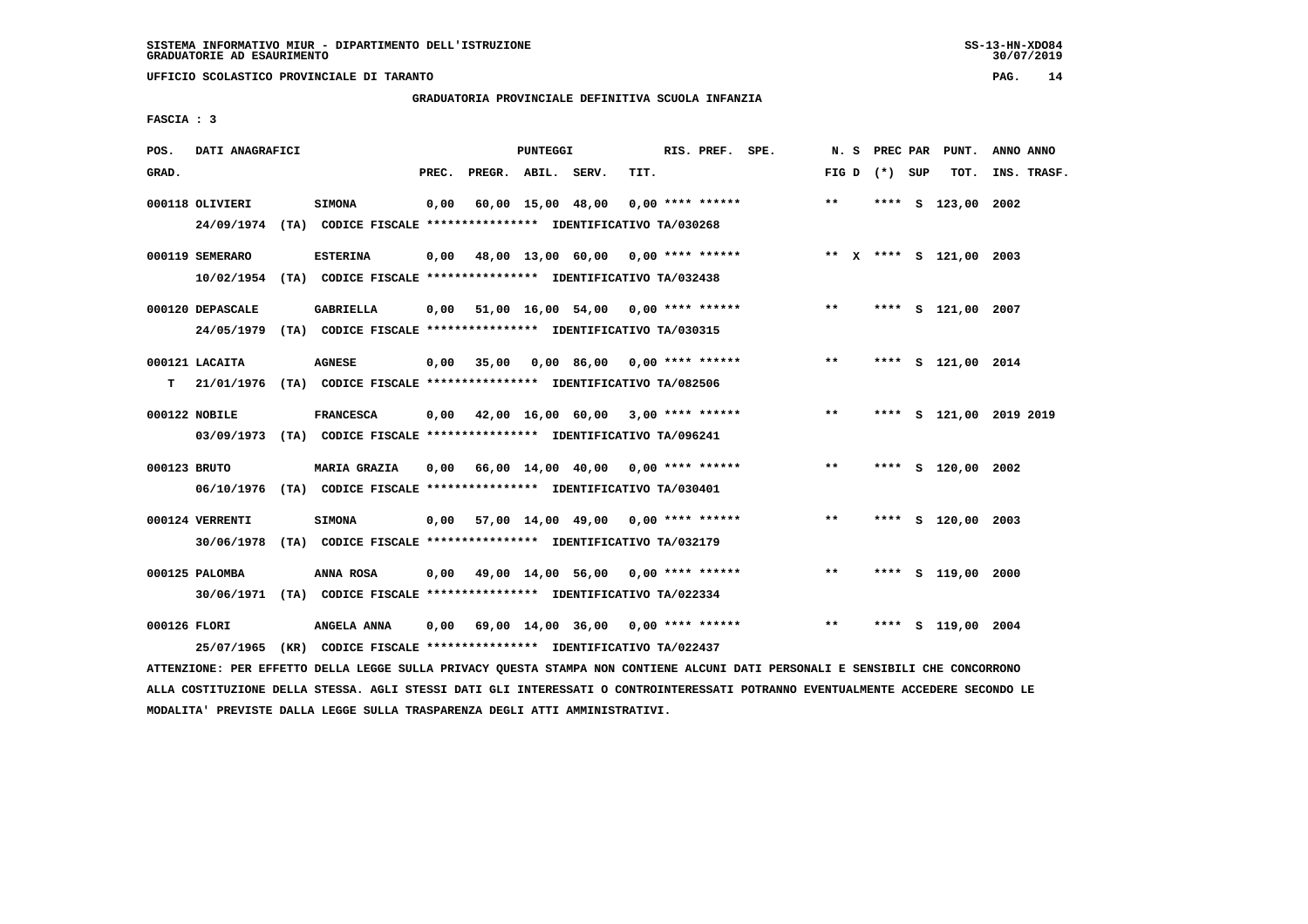**UFFICIO SCOLASTICO PROVINCIALE DI TARANTO PAG. 15**

## **GRADUATORIA PROVINCIALE DEFINITIVA SCUOLA INFANZIA**

 **FASCIA : 3**

| POS.             | DATI ANAGRAFICI                |                                                                                               |       |                    | <b>PUNTEGGI</b> |                                    |      | RIS. PREF. SPE.    | N.S             |  | PREC PAR PUNT.     | ANNO ANNO   |  |
|------------------|--------------------------------|-----------------------------------------------------------------------------------------------|-------|--------------------|-----------------|------------------------------------|------|--------------------|-----------------|--|--------------------|-------------|--|
| GRAD.            |                                |                                                                                               | PREC. | PREGR. ABIL. SERV. |                 |                                    | TIT. |                    | FIG D $(*)$ SUP |  | TOT.               | INS. TRASF. |  |
| T.               | 000127 MOTOLESE<br>04/04/1968  | <b>MARIA ANTONIE</b><br>(TA) CODICE FISCALE *************** IDENTIFICATIVO TA/088470          | 0.00  | 59,00              |                 | 0,00 60,00                         |      | $0.00$ **** ****** | $***$           |  | **** S 119,00 2014 |             |  |
| т                | 000128 DI TURO<br>27/01/1979   | <b>VANESSA</b><br>(TA) CODICE FISCALE **************** IDENTIFICATIVO TA/094612               | 0,00  | 0.00               |                 | $0,00$ 110,00 6,00 **** ******     |      |                    | $***$           |  | **** S 116,00 2014 |             |  |
| 000129 RIPA      |                                | <b>ANNAMARIA</b><br>06/06/1977 (TA) CODICE FISCALE *************** IDENTIFICATIVO TA/031038   | 0,00  |                    |                 | 61,00 14,00 40,00 0,00 **** ****** |      |                    | $***$           |  | **** S 115,00 2002 |             |  |
|                  | 000130 FALCONE                 | <b>CARMELA</b><br>16/07/1963 (CS) CODICE FISCALE *************** IDENTIFICATIVO TA/035627     | 0,00  |                    |                 | 36,00 15,00 56,00 7,00 **** ****** |      |                    | $***$           |  | **** S 114,00 2005 |             |  |
|                  | 000131 GHIONNA                 | TIZIANA<br>18/09/1973 (TA) CODICE FISCALE *************** IDENTIFICATIVO TA/030291            | 0,00  |                    |                 | 40,00 16,00 52,00 4,00 **** ****** |      |                    | $* *$           |  | **** S 112,00 2002 |             |  |
| т                | 000132 BALDASSARRE             | <b>ANNUNZIATA</b><br>19/02/1976 (MT) CODICE FISCALE **************** IDENTIFICATIVO TA/084846 | 0,00  | 49,00              |                 | 0,00 60,00 3,00 **** ******        |      |                    | $* *$           |  | **** S 112,00 2014 |             |  |
| т                | 000133 ANTONUCCI<br>10/03/1981 | <b>RENATA</b><br>(TA) CODICE FISCALE **************** IDENTIFICATIVO TA/083044                |       | $0.00$ 58.00       |                 | $0,00$ 48,00 0,00 **** ******      |      |                    | $***$           |  | **** S 106,00 2014 |             |  |
|                  | 000134 INTINI                  | MARIA<br>06/04/1977 (TA) CODICE FISCALE **************** IDENTIFICATIVO TA/037927             | 0.00  |                    |                 | 43,00 12,00 50,00 0,00 **** ****** |      |                    | $***$           |  | **** S 105,00 2007 |             |  |
| 000135 MELE<br>т | 22/10/1980                     | <b>DONATELLA</b><br>(TA) CODICE FISCALE **************** IDENTIFICATIVO TA/084977             | 0,00  | 33,00              |                 | $0,00$ 66,00 6,00 **** ******      |      |                    | $***$           |  | **** S 105,00 2019 |             |  |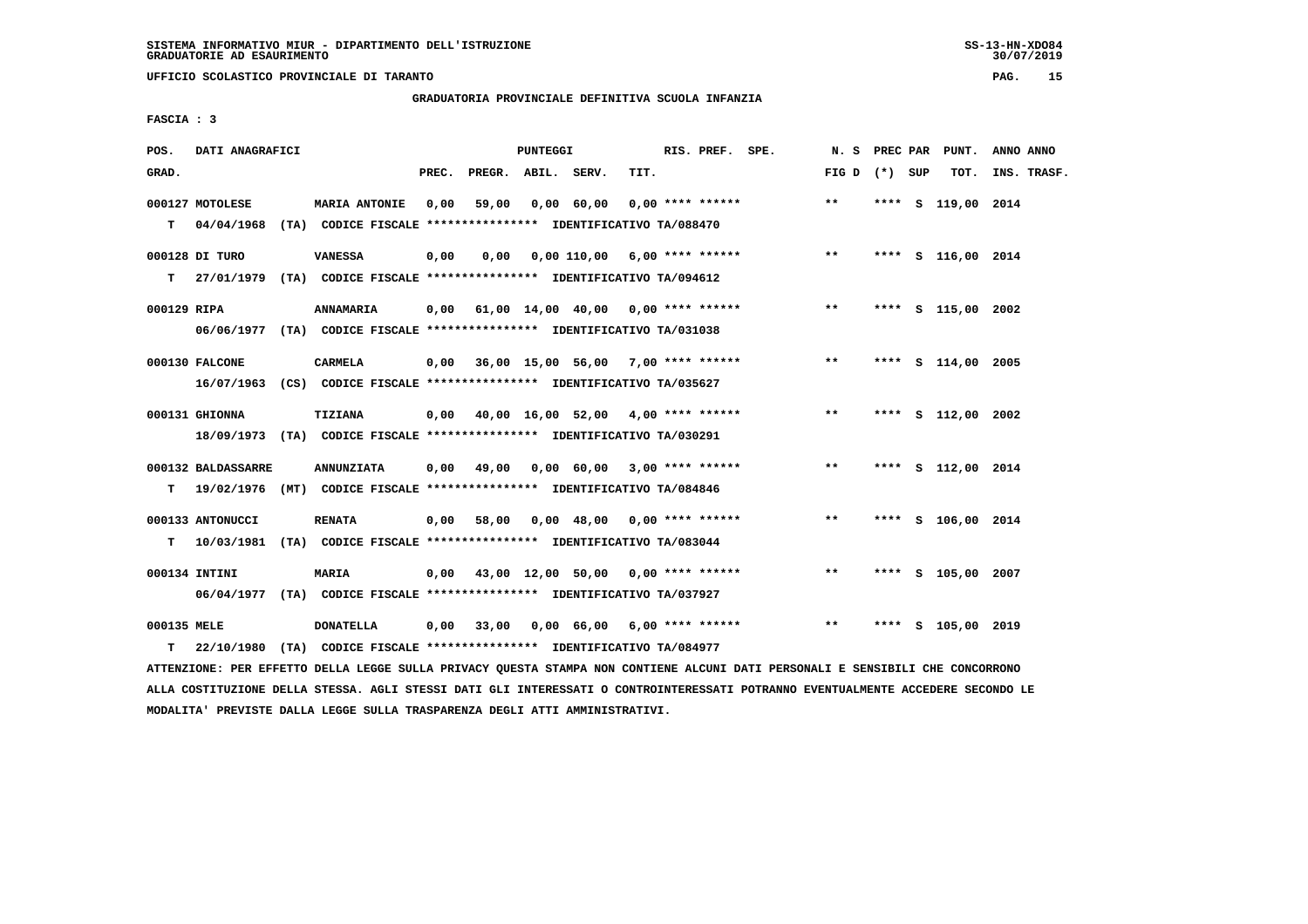**UFFICIO SCOLASTICO PROVINCIALE DI TARANTO PAG. 16**

# **GRADUATORIA PROVINCIALE DEFINITIVA SCUOLA INFANZIA**

 **FASCIA : 3**

| POS.  | DATI ANAGRAFICI                                                                                |                                                               |       |                                           | PUNTEGGI |                                    |      | RIS. PREF. SPE.    |       | N. S |               |     | PREC PAR PUNT.          | ANNO ANNO |             |
|-------|------------------------------------------------------------------------------------------------|---------------------------------------------------------------|-------|-------------------------------------------|----------|------------------------------------|------|--------------------|-------|------|---------------|-----|-------------------------|-----------|-------------|
| GRAD. |                                                                                                |                                                               | PREC. | PREGR. ABIL. SERV.                        |          |                                    | TIT. |                    | FIG D |      | (*) SUP       |     | TOT.                    |           | INS. TRASF. |
|       | 000136 TELEGRAFO<br>10/10/1979 (TA) CODICE FISCALE *************** IDENTIFICATIVO TA/032437    | <b>SERENA</b>                                                 | 0,00  |                                           |          | 39,00 15,00 49,00                  |      | $0.00$ **** ****** | $* *$ |      |               |     | **** S 103,00 2003      |           |             |
|       | 000137 DE MICHELE<br>28/12/1973 (TA) CODICE FISCALE **************** IDENTIFICATIVO TA/030112  | <b>ANNA</b>                                                   | 0,00  | 34,00 16,00 52,00 0,00 **** ******        |          |                                    |      |                    | $* *$ |      |               |     | **** S 102,00 2002      |           |             |
| T.    | 000138 FRANCO<br>02/06/1979 (TA) CODICE FISCALE **************** IDENTIFICATIVO TA/083089      | <b>PAOLA</b>                                                  | 0,00  |                                           |          | 50,00 0,00 37,00 13,00 **** ****** |      |                    |       |      |               |     | ** X **** S 100,00 2014 |           |             |
|       | 000139 MARIANO                                                                                 | <b>DONATELLA</b>                                              |       | $0,00$ 40,00 15,00 42,00 3,00 **** ****** |          |                                    |      |                    | $***$ |      |               |     | **** S 100,00 2019      |           |             |
|       | 16/07/1968 (TA) CODICE FISCALE **************** IDENTIFICATIVO TA/021841<br>000140 IMPERIO     | <b>MARIATERESA</b>                                            | 0,00  | 0.00                                      |          | $0,00$ 96,00 3,00 **** ******      |      |                    | **    |      | **** S        |     | 99,00 2014              |           |             |
| T.    | 03/08/1975 (TA) CODICE FISCALE **************** IDENTIFICATIVO TA/093676<br>000141 LACARBONARA | PIERANGELA                                                    |       | $0,00$ 64,00 16,00 18,00 0,00 **** ****** |          |                                    |      |                    | $* *$ |      | **** S        |     | 98,00 2007 2007         |           |             |
|       | 08/06/1962 (BA) CODICE FISCALE **************** IDENTIFICATIVO TA/037599<br>000142 GENTILESCA  | <b>SABINA</b>                                                 |       | $0,00$ 30,00 15,00 52,00 0,00 **** ****** |          |                                    |      |                    |       |      | ** $X$ **** S |     | 97,00 2002              |           |             |
|       | 28/02/1972 (TA) CODICE FISCALE *************** IDENTIFICATIVO TA/030704<br>000143 LUBELLO      | <b>MIMINA</b>                                                 |       | $0.00$ 33,00 15,00 48,00 0,00 **** ****** |          |                                    |      |                    | $* *$ |      | **** S        |     | 96,00 2019 2019         |           |             |
|       | 08/04/1973 (LE) CODICE FISCALE *************** IDENTIFICATIVO TA/096261<br>000144 SEMERARO     | <b>ANNA</b>                                                   | 0,00  | 63,00                                     |          | $0,00$ 32,00 0,00 **** ******      |      |                    | $* *$ |      | ****          | - 5 | 95,00 2014              |           |             |
| т     | 16/09/1963                                                                                     | (TA) CODICE FISCALE **************** IDENTIFICATIVO TA/083493 |       |                                           |          |                                    |      |                    |       |      |               |     |                         |           |             |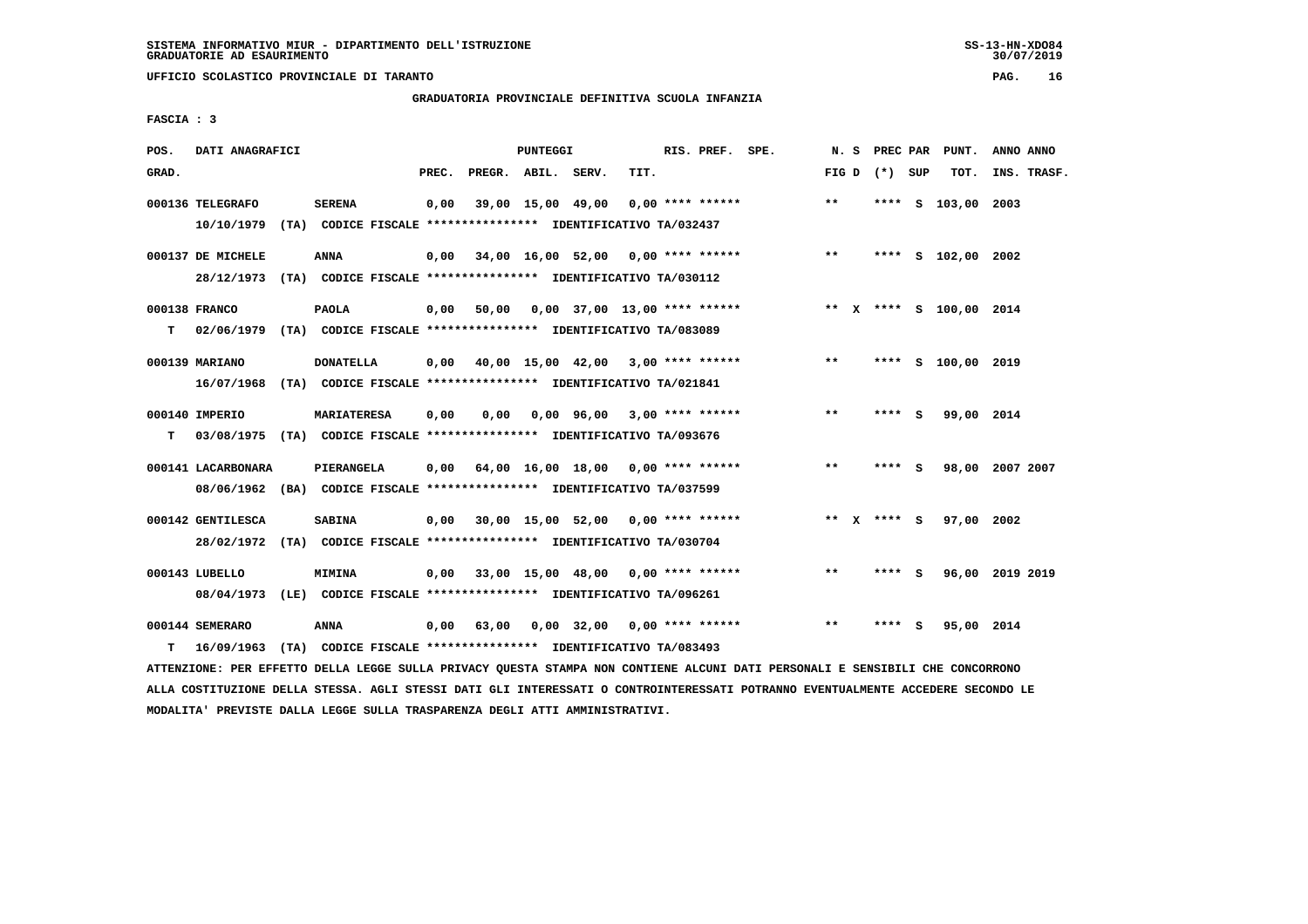**UFFICIO SCOLASTICO PROVINCIALE DI TARANTO PAG. 17**

# **GRADUATORIA PROVINCIALE DEFINITIVA SCUOLA INFANZIA**

 **FASCIA : 3**

| POS.         | DATI ANAGRAFICI      |                                                                                   |       |                                                         | PUNTEGGI |              |      | RIS. PREF. SPE.    | N. S            |         | PREC PAR | PUNT.      | ANNO ANNO       |
|--------------|----------------------|-----------------------------------------------------------------------------------|-------|---------------------------------------------------------|----------|--------------|------|--------------------|-----------------|---------|----------|------------|-----------------|
| GRAD.        |                      |                                                                                   | PREC. | PREGR. ABIL. SERV.                                      |          |              | TIT. |                    | FIG D $(*)$ SUP |         |          | TOT.       | INS. TRASF.     |
|              | 000145 ANGELINI      | LUCIA                                                                             | 0,00  | 52,00                                                   |          | $0,00$ 42,00 |      | $0.00$ **** ****** | **              | **** S  |          | 94,00 2014 |                 |
| T.           |                      | 02/01/1979 (TA) CODICE FISCALE *************** IDENTIFICATIVO TA/083318           |       |                                                         |          |              |      |                    |                 |         |          |            |                 |
|              | 000146 DE VINCENTIIS | <b>PALMA</b>                                                                      | 0,00  | 23,00 16,00 54,00 0,00 **** ******                      |          |              |      |                    | $***$           | **** S  |          | 93,00 2002 |                 |
|              |                      | 02/12/1972 (TA) CODICE FISCALE **************** IDENTIFICATIVO TA/030430          |       |                                                         |          |              |      |                    |                 |         |          |            |                 |
| 000147 MELE  |                      | <b>FRANCA</b>                                                                     |       | $0,00$ 30,00 15,00 48,00 0,00 **** ******               |          |              |      |                    | $* *$           | **** S  |          | 93,00 2002 |                 |
|              |                      | 14/08/1969 (TA) CODICE FISCALE *************** IDENTIFICATIVO TA/030214           |       |                                                         |          |              |      |                    |                 |         |          |            |                 |
|              | 000148 COSENZA       | <b>EMILIA</b>                                                                     |       | $0,00$ $32,00$ $15,00$ $42,00$ $3,00$ $***$ **** ****** |          |              |      |                    | $***$           | **** S  |          |            | 92,00 2014 2014 |
|              |                      | 20/04/1965 (CS) CODICE FISCALE *************** IDENTIFICATIVO TA/082280           |       |                                                         |          |              |      |                    |                 |         |          |            |                 |
|              |                      |                                                                                   |       |                                                         |          |              |      |                    |                 |         |          |            |                 |
|              | 000149 DONZELLA      | LUCIA<br>09/06/1966 (TA) CODICE FISCALE **************** IDENTIFICATIVO TA/096268 |       | $0,00$ 42,00 12,00 34,00 3,00 **** ******               |          |              |      |                    | ** x **** S     |         |          |            | 91,00 2019 2019 |
|              |                      |                                                                                   |       |                                                         |          |              |      |                    |                 |         |          |            |                 |
| 000150 FUSCO |                      | PATRIZIA ANGE                                                                     | 0,00  | 30,00 14,00 46,00 0,00 **** ******                      |          |              |      |                    | $***$           | $***$ S |          | 90,00 2002 |                 |
|              |                      | 29/12/1964 (TA) CODICE FISCALE *************** IDENTIFICATIVO TA/030274           |       |                                                         |          |              |      |                    |                 |         |          |            |                 |
|              | 000151 MARINO'       | <b>NATALIZIA</b>                                                                  |       | $0,00$ 15,00 15,00 60,00 0,00 **** ******               |          |              |      |                    | ** x **** s     |         |          |            | 90,00 2007 2007 |
|              |                      | 16/06/1974 (TA) CODICE FISCALE **************** IDENTIFICATIVO TA/038053          |       |                                                         |          |              |      |                    |                 |         |          |            |                 |
| 000152 LENSI |                      | <b>MARCELLA</b>                                                                   |       | $0,00$ 28,00 15,00 36,00 10,00 **** ******              |          |              |      |                    | ** $X$ **** S   |         |          | 89,00 2003 |                 |
|              |                      | 17/09/1973 (TA) CODICE FISCALE *************** IDENTIFICATIVO TA/032182           |       |                                                         |          |              |      |                    |                 |         |          |            |                 |
|              |                      |                                                                                   |       |                                                         |          |              |      |                    |                 |         |          |            |                 |
| 000153 NESCA |                      | ILENIA BERNAD                                                                     |       | 0,00 35,00 11,00 43,00                                  |          |              |      | $0.00$ **** ****** | ** $X$ **** S   |         |          |            | 89,00 2019 2019 |
| т            |                      | 30/01/1977 (TA) CODICE FISCALE **************** IDENTIFICATIVO TA/096260          |       |                                                         |          |              |      |                    |                 |         |          |            |                 |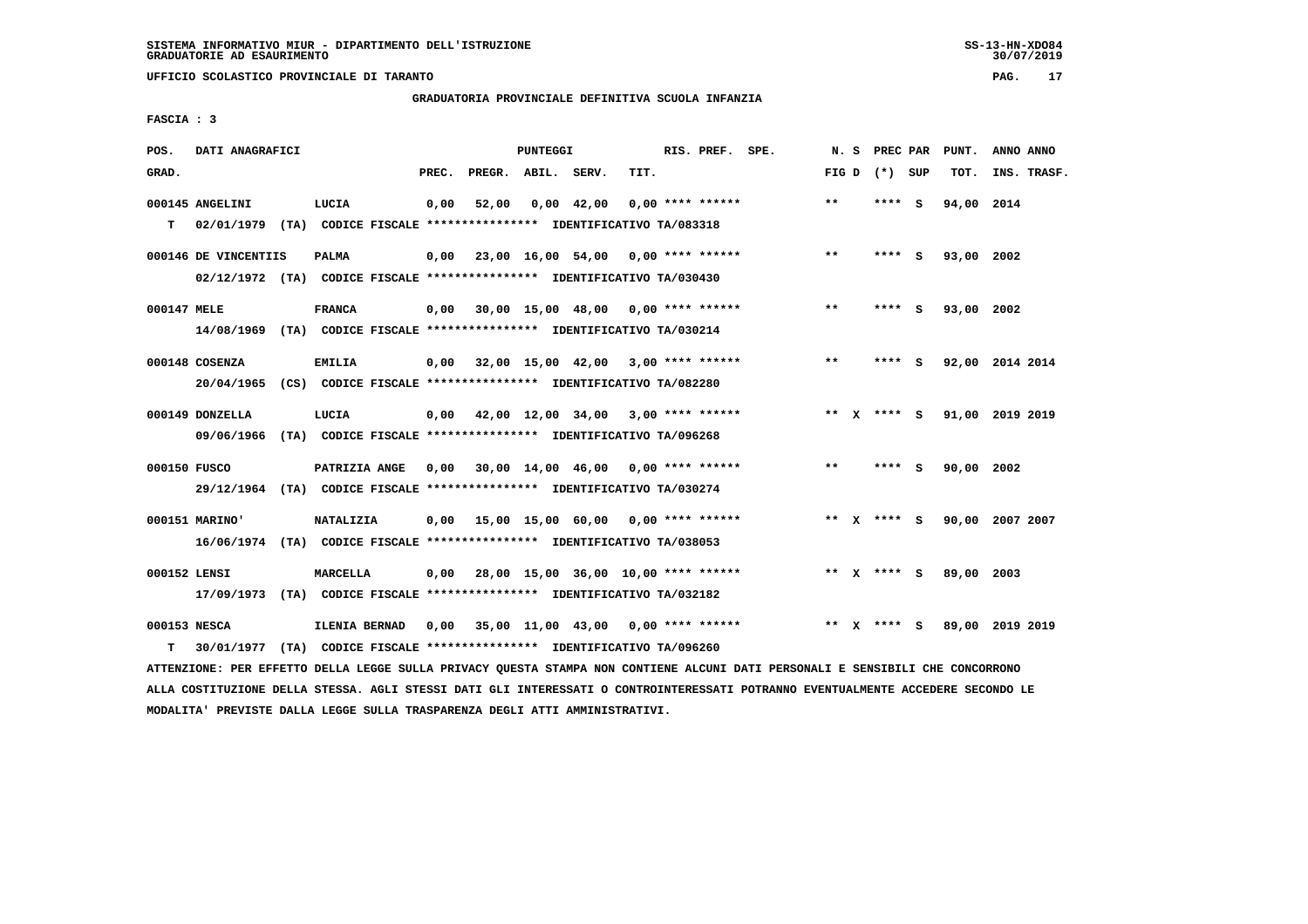**UFFICIO SCOLASTICO PROVINCIALE DI TARANTO PAG. 18**

## **GRADUATORIA PROVINCIALE DEFINITIVA SCUOLA INFANZIA**

 **FASCIA : 3**

| POS.         | DATI ANAGRAFICI                |      |                                                                                    |       |                                    | PUNTEGGI          |                                                  |      | RIS. PREF. SPE.    | N.S   |              | PREC PAR    |     | PUNT.           | ANNO ANNO |             |
|--------------|--------------------------------|------|------------------------------------------------------------------------------------|-------|------------------------------------|-------------------|--------------------------------------------------|------|--------------------|-------|--------------|-------------|-----|-----------------|-----------|-------------|
| GRAD.        |                                |      |                                                                                    | PREC. | PREGR. ABIL. SERV.                 |                   |                                                  | TIT. |                    | FIG D |              | $(*)$       | SUP | TOT.            |           | INS. TRASF. |
|              | 000154 SCARNATO<br>19/03/1977  |      | <b>MARIA PINA</b><br>(CS) CODICE FISCALE **************** IDENTIFICATIVO TA/096270 | 0,00  |                                    | 42,00 15,00 28,00 |                                                  |      | $3,00$ **** ****** | $***$ |              | ****        | - S | 88,00           | 2019 2019 |             |
| 000155 MENGA | 09/09/1966                     |      | DORA GRAZIA<br>(CS) CODICE FISCALE **************** IDENTIFICATIVO TA/037436       | 0.00  |                                    |                   | 17,00 15,00 44,00 10,00 **** ******              |      |                    |       |              | ** X **** S |     | 86,00 2007 2007 |           |             |
|              | 000156 ABBEDUTO<br>03/10/1969  |      | <b>BENEDETTO</b><br>(CS) CODICE FISCALE **************** IDENTIFICATIVO TA/078005  | 0,00  | 24,00 14,00 48,00 0,00 **** ****** |                   |                                                  |      |                    | $**$  |              | **** S      |     | 86,00 2011 2011 |           |             |
|              | 000157 IANNIZZI<br>28/11/1977  |      | <b>MARILENA</b><br>(RC) CODICE FISCALE **************** IDENTIFICATIVO TA/096255   | 0,00  | 27,00 15,00 44,00 0,00 **** ****** |                   |                                                  |      |                    | $**$  |              | ****        | - S | 86,00 2019 2019 |           |             |
|              | 000158 AURELIO<br>21/01/1965   |      | CAMILLA<br>(CS) CODICE FISCALE **************** IDENTIFICATIVO TA/082272           | 0,00  |                                    |                   | $14,00$ $12,00$ $58,00$ $0,00$ $***$ **** ****** |      |                    | $* *$ | x            | **** S      |     | 84,00 2014 2014 |           |             |
|              | 000159 CARRIERI<br>30/10/1985  |      | <b>FRANCESCA</b><br>(TA) CODICE FISCALE **************** IDENTIFICATIVO TA/078022  | 0,00  |                                    |                   | $6,00$ $41,00$ $36,00$ $0,00$ $***$ **** *****   |      |                    | $* *$ |              | ****        | - S | 83,00 2011 2011 |           |             |
| т            | 000160 POLITO<br>22/02/1969    |      | <b>ELVIRA</b><br>(TA) CODICE FISCALE **************** IDENTIFICATIVO TA/083993     | 0,00  | 23,00                              |                   | 0,00 60,00                                       |      | $0.00$ **** ****** | $* *$ |              | ****        | - S | 83,00 2014      |           |             |
|              | 000161 ANTONUCCI<br>21/08/1959 | (TA) | <b>MARIA ADDOLOR</b><br>CODICE FISCALE **************** IDENTIFICATIVO TA/022084   | 0.00  |                                    | 67,00 15,00       | 0,00                                             |      | $0.00$ **** ****** |       |              | ** x **** S |     | 82,00           | 2000      |             |
|              | 000162 PASCALE<br>04/02/1978   | (CS) | LUISA<br>CODICE FISCALE **************** IDENTIFICATIVO TA/035470                  | 0,00  |                                    |                   | $6,00$ 12,00 $64,00$ 0,00 **** ******            |      |                    | $***$ | $\mathbf{x}$ | **** S      |     | 82,00 2005 2005 |           |             |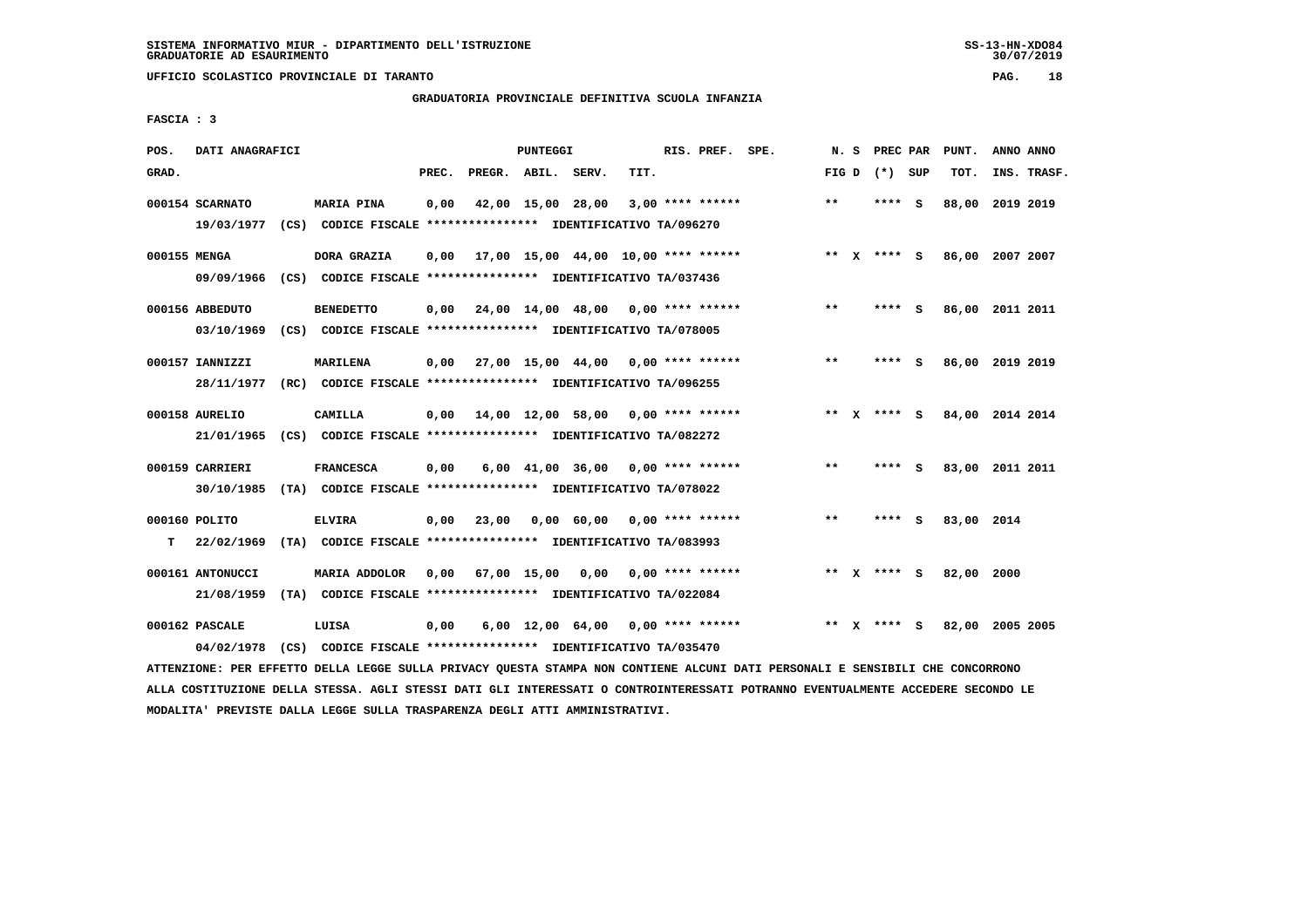**UFFICIO SCOLASTICO PROVINCIALE DI TARANTO PAG. 19**

# **GRADUATORIA PROVINCIALE DEFINITIVA SCUOLA INFANZIA**

 **FASCIA : 3**

| POS.         | DATI ANAGRAFICI                 |                                                                                            |       |              | PUNTEGGI    |                                                   |      | RIS. PREF. SPE.      | N.S   |   | PREC PAR        |          | PUNT.      | ANNO ANNO   |  |
|--------------|---------------------------------|--------------------------------------------------------------------------------------------|-------|--------------|-------------|---------------------------------------------------|------|----------------------|-------|---|-----------------|----------|------------|-------------|--|
| GRAD.        |                                 |                                                                                            | PREC. | PREGR. ABIL. |             | SERV.                                             | TIT. |                      |       |   | FIG D $(*)$ SUP |          | TOT.       | INS. TRASF. |  |
|              | 000163 MAGAZZINO<br>17/01/1972  | MARIA<br>(TA) CODICE FISCALE **************** IDENTIFICATIVO TA/037520                     | 0,00  |              | 67,00 15,00 | 0,00                                              |      | $0.00$ **** ****** F | **    |   | **** S          |          | 82,00      | 2007 2007   |  |
|              | 000164 DE PALMA<br>06/04/1987   | <b>SARA</b><br>(TA) CODICE FISCALE **************** IDENTIFICATIVO TA/074260               | 0,00  |              |             | $3,00$ 42,00 36,00 0,00 **** ******               |      |                      | **    |   | **** S          |          | 81,00 2009 |             |  |
| 000165 TOCCI | 12/08/1979                      | <b>MARIANNA</b><br>(TA) CODICE FISCALE **************** IDENTIFICATIVO TA/030329           | 0,00  |              |             | 22,00 15,00 42,00 0,00 **** ******                |      |                      | $* *$ |   | **** S          |          | 79,00 2002 |             |  |
|              | 000166 PUGLIESE<br>03/11/1967   | ANNA ANTONIET<br>(MT) CODICE FISCALE **************** IDENTIFICATIVO TA/032178             | 0.00  |              |             | 64,00 15,00 0,00 0,00 **** ******                 |      |                      | $***$ |   | ****            | - S      | 79,00 2003 |             |  |
|              | 000167 FERRARO<br>20/07/1976    | <b>VITALBA</b><br>(TA) CODICE FISCALE **************** IDENTIFICATIVO TA/030450            | 0,00  |              |             | $30,00$ 14,00 34,00 0,00 **** ******              |      |                      | **    |   | **** S          |          | 78,00 2002 |             |  |
|              | 000168 BATTAGLINO<br>13/01/1980 | MARIA CRISTIN<br>(TA) CODICE FISCALE **************** IDENTIFICATIVO TA/030148             |       | 0,00 34,00   |             | 0,00 44,00 0,00 **** ******                       |      |                      | $* *$ |   | ****            | <b>S</b> | 78,00 2002 |             |  |
| т            | 000169 MICCOLI                  | <b>ANNARITA</b><br>25/05/1981 (TA) CODICE FISCALE *************** IDENTIFICATIVO TA/088385 | 0.00  | 54,00        |             | $0.00 \quad 24.00 \quad 0.00 \quad *** \quad ***$ |      |                      | $***$ |   | ****            | - S      | 78,00 2019 |             |  |
| 000170 MENNA |                                 | COSIMA<br>11/02/1964 (TA) CODICE FISCALE *************** IDENTIFICATIVO TA/022187          | 0,00  |              |             | 31,00 14,00 32,00                                 |      | $0.00$ **** ******   | $***$ |   | ****            | ్        | 77,00 2000 |             |  |
| т            | 000171 PIERRI<br>28/02/1977     | <b>ANTONELLA</b><br>(TA) CODICE FISCALE **************** IDENTIFICATIVO TA/082604          | 0,00  | 77,00        | 0,00        | 0,00                                              |      | $0.00$ **** ******   | $* *$ | x | **** S          |          | 77,00 2014 |             |  |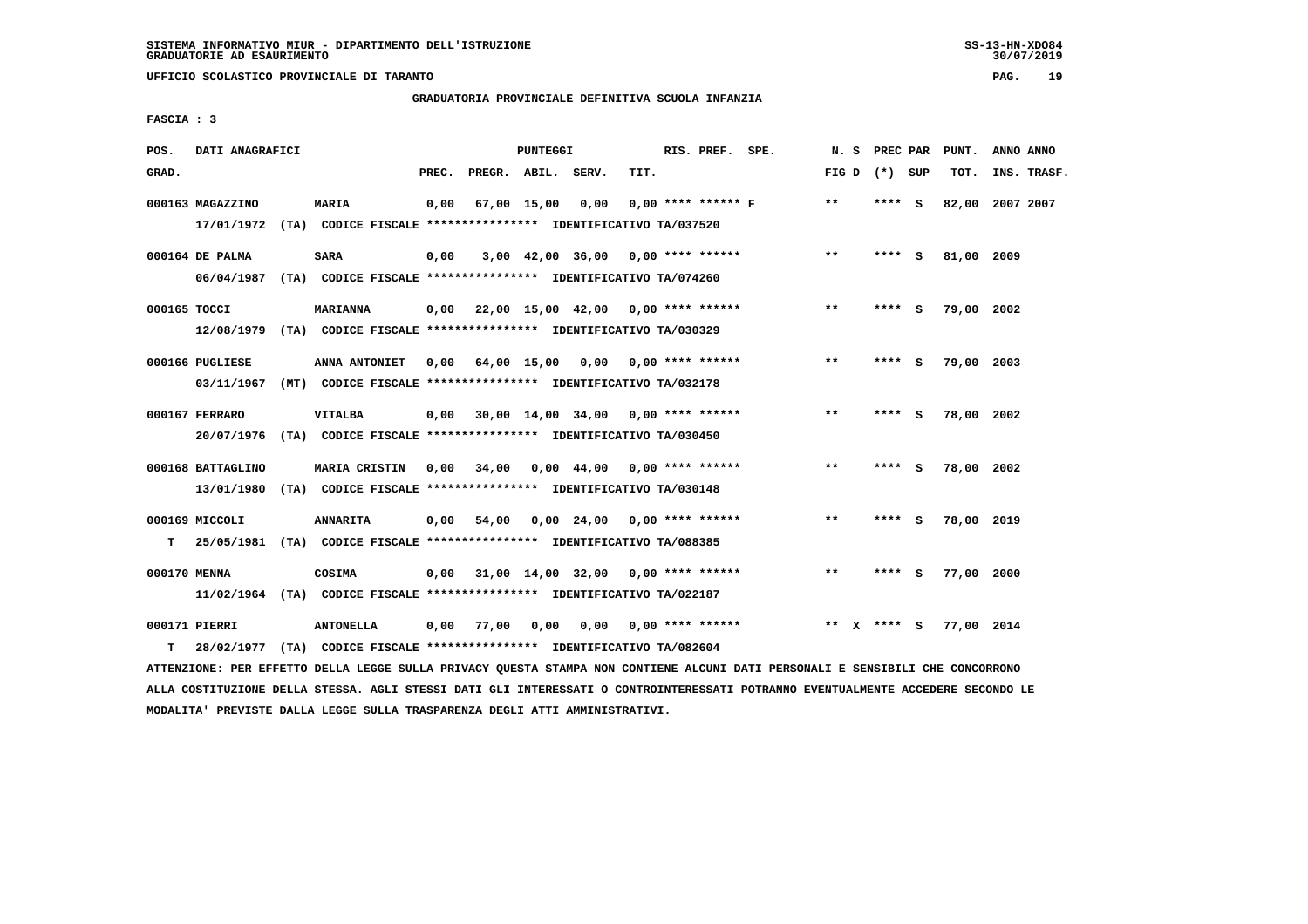**UFFICIO SCOLASTICO PROVINCIALE DI TARANTO PAG. 20**

### **GRADUATORIA PROVINCIALE DEFINITIVA SCUOLA INFANZIA**

 **FASCIA : 3**

| POS.         | DATI ANAGRAFICI                                                           |                  |                                                               |       |                    | PUNTEGGI |                                           |      | RIS. PREF. SPE.       |                             |       | N. S PREC PAR   | PUNT.      | ANNO ANNO       |
|--------------|---------------------------------------------------------------------------|------------------|---------------------------------------------------------------|-------|--------------------|----------|-------------------------------------------|------|-----------------------|-----------------------------|-------|-----------------|------------|-----------------|
| GRAD.        |                                                                           |                  |                                                               | PREC. | PREGR. ABIL. SERV. |          |                                           | TIT. |                       |                             |       | FIG D $(*)$ SUP | TOT.       | INS. TRASF.     |
| 000172 MELE  |                                                                           | <b>ROSARIA</b>   |                                                               | 0,00  |                    |          | 14,00 16,00 46,00                         |      | $0.00$ **** ****** EF |                             |       | ** X **** S     | 76,00 2002 |                 |
|              | 19/02/1972 (TA) CODICE FISCALE **************** IDENTIFICATIVO TA/030244  |                  |                                                               |       |                    |          |                                           |      |                       |                             |       |                 |            |                 |
| 000173 SURGO |                                                                           | <b>SILVANA</b>   |                                                               | 0,00  | 38,00              |          |                                           |      |                       | 0,00 38,00 0,00 **** ****** | $* *$ | $***$ S         | 76,00 2014 |                 |
|              | 10/05/1964 (TA) CODICE FISCALE *************** IDENTIFICATIVO TA/083384   |                  |                                                               |       |                    |          |                                           |      |                       |                             |       |                 |            |                 |
|              | 000174 PALMISANO                                                          | <b>SIMONA</b>    |                                                               | 0,00  | 50,00              |          | $0,00$ 20,00 6,00 **** ******             |      |                       |                             | $***$ | **** S          | 76,00 2014 |                 |
|              | T 03/10/1981 (TA) CODICE FISCALE *************** IDENTIFICATIVO TA/083502 |                  |                                                               |       |                    |          |                                           |      |                       |                             |       |                 |            |                 |
| 000175 BOZZA |                                                                           | <b>PAOLA</b>     |                                                               |       |                    |          | 0,00 15,00 0,00 60,00 0,00 **** ****** D  |      |                       |                             | $***$ | $***$ S         | 75,00 2014 |                 |
|              | T 19/08/1978                                                              |                  | (TA) CODICE FISCALE **************** IDENTIFICATIVO TA/082500 |       |                    |          |                                           |      |                       |                             |       |                 |            |                 |
|              | 000176 AGRETTI                                                            | <b>FRANCA</b>    |                                                               |       |                    |          | $0,00$ 35,00 0,00 40,00 0,00 **** ******  |      |                       |                             | $* *$ | **** S          | 75,00 2014 |                 |
| T.           | 09/11/1972 (TA) CODICE FISCALE *************** IDENTIFICATIVO TA/086342   |                  |                                                               |       |                    |          |                                           |      |                       |                             |       |                 |            |                 |
|              | 000177 FRAMONDI                                                           | <b>MARIA</b>     |                                                               | 0,00  |                    |          | $9,00$ 15,00 50,00 0,00 **** ******       |      |                       |                             | $***$ | **** S          | 74,00 2002 |                 |
|              | 26/05/1962 (FR) CODICE FISCALE *************** IDENTIFICATIVO TA/030048   |                  |                                                               |       |                    |          |                                           |      |                       |                             |       |                 |            |                 |
|              | 000178 SPINELLI                                                           | ANNA MARIA       |                                                               |       |                    |          | $0,00$ 16,00 15,00 42,00 0,00 **** ****** |      |                       |                             |       | ** $X$ **** $S$ | 73,00 2002 |                 |
|              | 17/06/1976 (TA) CODICE FISCALE *************** IDENTIFICATIVO TA/030079   |                  |                                                               |       |                    |          |                                           |      |                       |                             |       |                 |            |                 |
|              |                                                                           |                  |                                                               |       |                    |          |                                           |      |                       |                             | $* *$ |                 |            |                 |
| 000179 DRAGO | 28/01/1975 (TA) CODICE FISCALE *************** IDENTIFICATIVO TA/033023   | <b>FRANCESCA</b> |                                                               |       |                    |          | $0,00$ 27,00 16,00 30,00 0,00 **** ****** |      |                       |                             |       | **** S          |            | 73,00 2019 2004 |
|              |                                                                           |                  |                                                               |       |                    |          |                                           |      |                       |                             |       |                 |            |                 |
|              | 000180 VALENTINI                                                          | <b>VALERIA</b>   |                                                               | 0,00  |                    |          | 20,00 16,00 36,00 0,00 **** ******        |      |                       |                             |       | ** x **** S     |            | 72,00 2007 2007 |
|              | 02/07/1970 (TA) CODICE FISCALE *************** IDENTIFICATIVO TA/037438   |                  |                                                               |       |                    |          |                                           |      |                       |                             |       |                 |            |                 |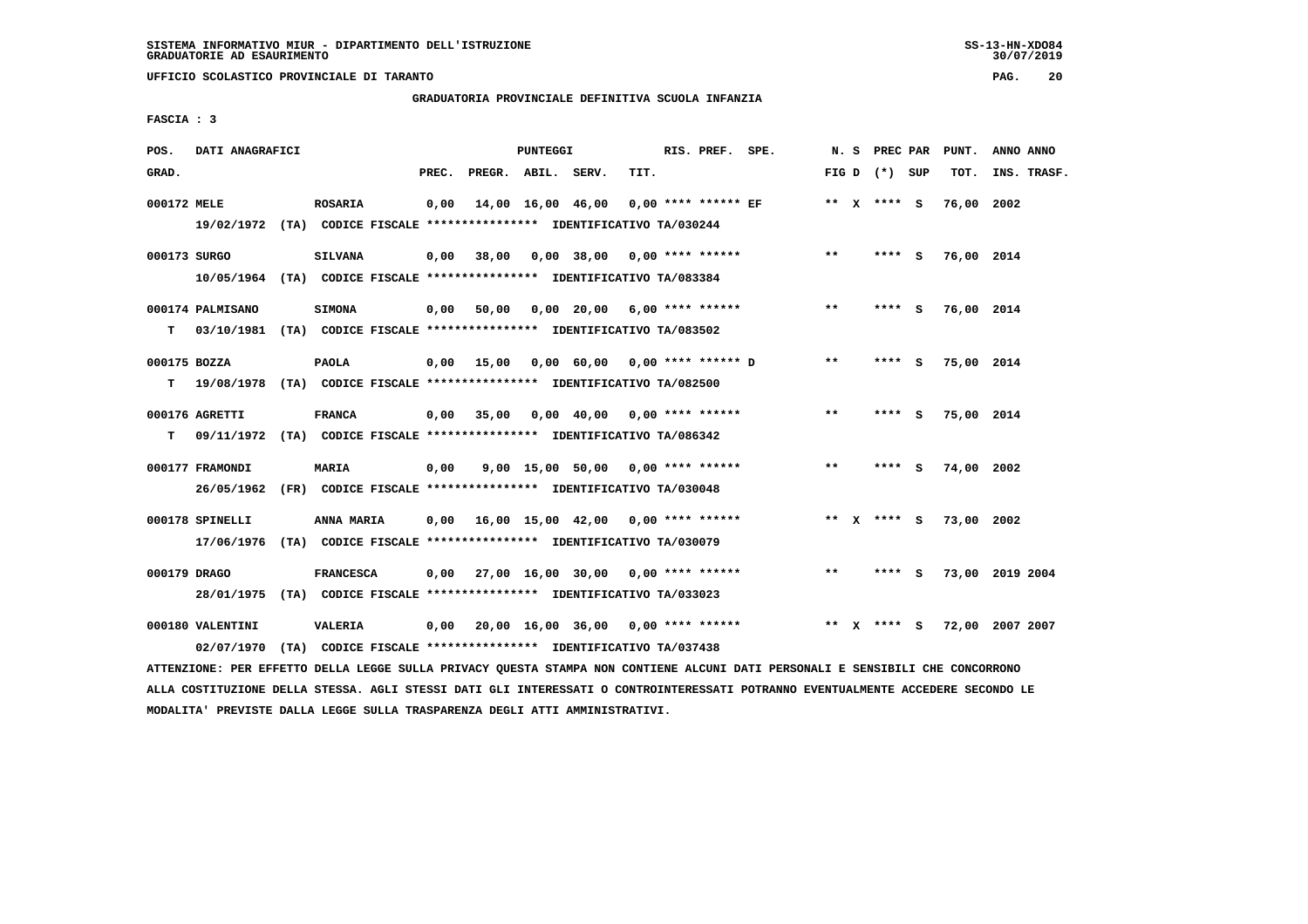**UFFICIO SCOLASTICO PROVINCIALE DI TARANTO PAG. 21**

## **GRADUATORIA PROVINCIALE DEFINITIVA SCUOLA INFANZIA**

 **FASCIA : 3**

| POS.              | DATI ANAGRAFICI               |      |                                                                                              |       |                    | PUNTEGGI |                                           |                           | RIS. PREF. SPE.    | N.S          | PREC PAR      |     | PUNT.           | ANNO ANNO |             |
|-------------------|-------------------------------|------|----------------------------------------------------------------------------------------------|-------|--------------------|----------|-------------------------------------------|---------------------------|--------------------|--------------|---------------|-----|-----------------|-----------|-------------|
| GRAD.             |                               |      |                                                                                              | PREC. | PREGR. ABIL. SERV. |          |                                           | TIT.                      |                    | FIG D        | (*) SUP       |     | TOT.            |           | INS. TRASF. |
| 000181 AMICO      |                               |      | <b>ELVIRA</b><br>12/12/1975 (CS) CODICE FISCALE *************** IDENTIFICATIVO TA/096228     | 0,00  |                    |          | 36,00 16,00 20,00                         |                           | $0.00$ **** ****** | $\star\star$ | **** S        |     | 72,00 2019 2019 |           |             |
|                   | 000182 CHIRULLI<br>29/05/1960 |      | <b>FILOMENA</b><br>(BR) CODICE FISCALE **************** IDENTIFICATIVO TA/096239             | 0,00  |                    |          | $20,00$ 15,00 36,00 0,00 **** ******      |                           |                    | $\star\star$ | **** S        |     | 71,00 2019 2019 |           |             |
| т                 | 000183 PALADINO<br>09/07/1974 |      | MARIA FRANCES<br>(CS) CODICE FISCALE **************** IDENTIFICATIVO TA/083510               | 0.00  | 69,00              | 0,00     |                                           | $0.00$ $0.00$ **** ****** |                    | $***$        | ****          | - S | 69,00 2014      |           |             |
|                   | 000184 MARZULLI               |      | <b>ANTONIETTA</b><br>07/03/1977 (TA) CODICE FISCALE *************** IDENTIFICATIVO TA/029927 | 0,00  |                    |          | 14,00 15,00 40,00 0,00 **** ******        |                           |                    | $***$        | ****          | - S | 69,00 2019      |           |             |
| 000185 MAZZA<br>т | 11/12/1969                    |      | <b>MAURA</b><br>(NA) CODICE FISCALE **************** IDENTIFICATIVO TA/088091                | 0,00  | 21,00              |          | $0,00$ 41,00 6,00 **** ****** D           |                           |                    | $***$        | ****          | - S | 68,00 2014      |           |             |
|                   | 000186 CAVALLO<br>28/10/1969  |      | <b>COSIMA DAMIAN</b><br>(TA) CODICE FISCALE **************** IDENTIFICATIVO TA/030411        |       |                    |          | $0,00$ 12,00 15,00 40,00 0,00 **** ****** |                           |                    | $***$        | **** S        |     | 67,00 2002      |           |             |
|                   | 000187 BASILICO<br>12/11/1962 |      | <b>FILOMENA</b><br>(FG) CODICE FISCALE **************** IDENTIFICATIVO TA/029930             |       |                    |          | 0,00 18,00 15,00 28,00                    |                           | $6,00$ **** ****** |              | ** $X$ **** S |     | 67,00           | 2002      |             |
|                   | 000188 L'ERARIO<br>30/01/1979 |      | MARIA CRISTIN<br>(TA) CODICE FISCALE **************** IDENTIFICATIVO TA/029938               | 0,00  |                    |          | 2,00 15,00 46,00                          |                           | $3,00$ **** ****** | $**$         | ****          | - S | 66,00 2007      |           |             |
| т                 | 000189 COTUGNO<br>17/08/1977  | (TA) | <b>SABRINA</b><br>CODICE FISCALE **************** IDENTIFICATIVO TA/092027                   | 0,00  | 11,00              |          | $0,00$ 55,00 0,00 **** ******             |                           |                    | $***$        | ****          | S.  | 66,00 2014      |           |             |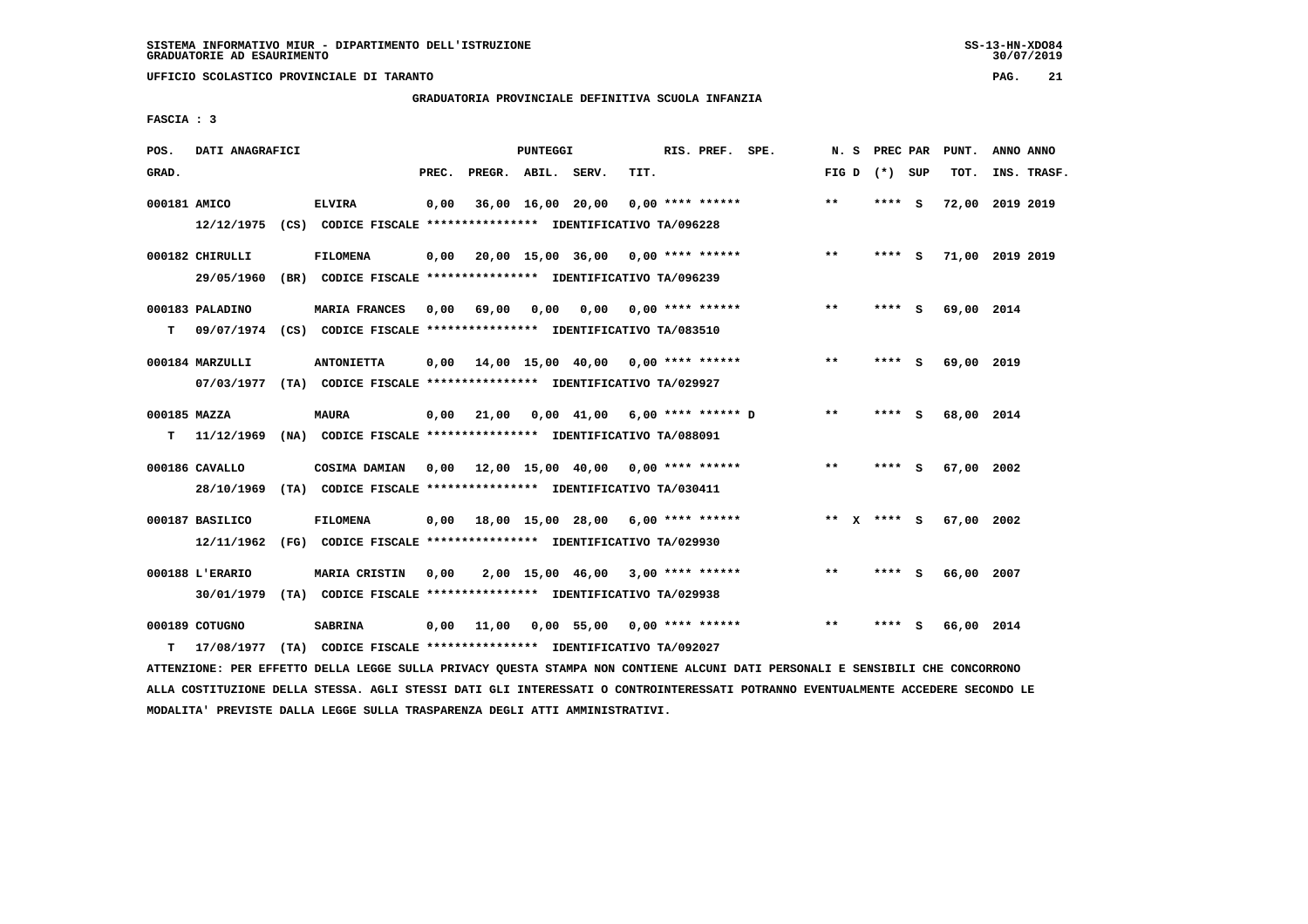**UFFICIO SCOLASTICO PROVINCIALE DI TARANTO PAG. 22**

### **GRADUATORIA PROVINCIALE DEFINITIVA SCUOLA INFANZIA**

 **FASCIA : 3**

| POS.  | DATI ANAGRAFICI   |      |                                                                          |       |                    | <b>PUNTEGGI</b> |                                     |      | RIS. PREF. SPE.    | N.S   | PREC PAR      |     | PUNT.      | ANNO ANNO   |
|-------|-------------------|------|--------------------------------------------------------------------------|-------|--------------------|-----------------|-------------------------------------|------|--------------------|-------|---------------|-----|------------|-------------|
| GRAD. |                   |      |                                                                          | PREC. | PREGR. ABIL. SERV. |                 |                                     | TIT. |                    | FIG D | (*) SUP       |     | TOT.       | INS. TRASF. |
|       | 000190 MANICA     |      | <b>MARIA GRAZIA</b>                                                      | 0,00  |                    |                 | $0,00$ 15,00 44,00                  |      | 6,00 **** ******   | **    | **** S        |     | 65,00      | 2002        |
|       | 11/08/1968        |      | (TA) CODICE FISCALE **************** IDENTIFICATIVO TA/030463            |       |                    |                 |                                     |      |                    |       |               |     |            |             |
|       | 000191 FULLONE    |      | <b>MARIA GRAZIA</b>                                                      | 0,00  |                    |                 | $0,00$ 35,00 26,00 0,00 **** ****** |      |                    |       | ** $X$ **** S |     | 61,00 2002 |             |
|       |                   |      | 04/10/1964 (TA) CODICE FISCALE **************** IDENTIFICATIVO TA/031452 |       |                    |                 |                                     |      |                    |       |               |     |            |             |
|       | 000192 SCARCIGLIA |      | <b>ROSA</b>                                                              | 0,00  |                    |                 | $5,00$ 16,00 40,00 0,00 **** ****** |      |                    | $***$ | **** S        |     | 61,00 2004 |             |
|       | 26/01/1979        |      | (TA) CODICE FISCALE **************** IDENTIFICATIVO TA/033042            |       |                    |                 |                                     |      |                    |       |               |     |            |             |
|       | 000193 DIGREGORIO |      | <b>ADDOLORATA</b>                                                        | 0,00  | 23,00              |                 | $0,00$ 35,00 3,00 **** ******       |      |                    | $* *$ | ****          | s   | 61,00 2014 |             |
| т     | 16/08/1983        |      | (BA) CODICE FISCALE **************** IDENTIFICATIVO TA/085205            |       |                    |                 |                                     |      |                    |       |               |     |            |             |
|       | 000194 ABBAMONTE  |      | <b>GRAZIA</b>                                                            | 0.00  | 15,00              |                 | $0.00$ 36.00 9.00 **** ****** D     |      |                    | **    | ****          | - S | 60,00 2014 |             |
| т     | 13/02/1978        |      | (MI) CODICE FISCALE **************** IDENTIFICATIVO TA/086628            |       |                    |                 |                                     |      |                    |       |               |     |            |             |
|       | 000195 SCHIFONE   |      | <b>EMANUELA</b>                                                          | 0,00  | 24,00              |                 | $0,00$ 36,00 0,00 **** ******       |      |                    | **    | **** S        |     | 60,00 2014 |             |
| т     | 07/05/1982        |      | (TA) CODICE FISCALE **************** IDENTIFICATIVO TA/083263            |       |                    |                 |                                     |      |                    |       |               |     |            |             |
|       | 000196 FISCHETTI  |      | <b>MARIA GIUSEPP</b>                                                     | 0.00  | 42,00              |                 | 0,00 18,00                          |      | $0.00$ **** ****** | $* *$ | ****          | - S | 60,00 2019 |             |
| т     | 02/01/1969        |      | (TA) CODICE FISCALE **************** IDENTIFICATIVO TA/088750            |       |                    |                 |                                     |      |                    |       |               |     |            |             |
|       | 000197 RACAMATO   |      | <b>CORNELIA</b>                                                          | 0.00  |                    |                 | $9.00$ 14.00 36.00 0.00 **** ****** |      |                    | $***$ | ****          | - S | 59,00 2000 |             |
|       | 25/03/1968        | (MT) | CODICE FISCALE **************** IDENTIFICATIVO TA/022153                 |       |                    |                 |                                     |      |                    |       |               |     |            |             |
|       | 000198 DEPACE     |      | COSIMINA                                                                 | 0,00  | 32,00              |                 | $0,00$ 24,00 3,00 **** ******       |      |                    | $* *$ | ****          | s   | 59,00 2002 |             |
|       | 28/02/1974        |      | (TA) CODICE FISCALE **************** IDENTIFICATIVO TA/088170            |       |                    |                 |                                     |      |                    |       |               |     |            |             |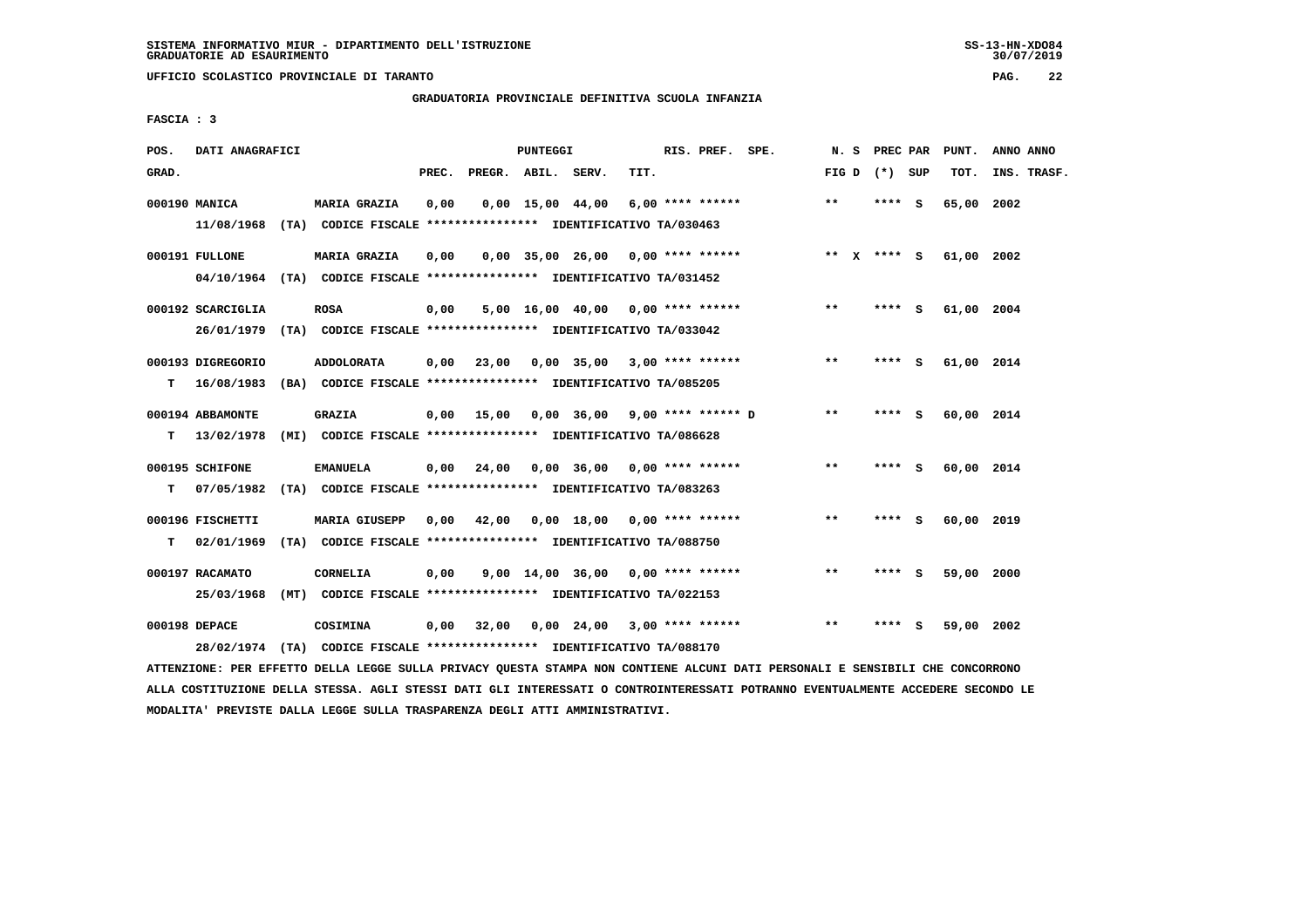**UFFICIO SCOLASTICO PROVINCIALE DI TARANTO PAG. 23**

# **GRADUATORIA PROVINCIALE DEFINITIVA SCUOLA INFANZIA**

 **FASCIA : 3**

| POS.         | DATI ANAGRAFICI     |                                                                                                |       |                    | PUNTEGGI |                                            |      | RIS. PREF. SPE.    | N. S  |             | PREC PAR | PUNT.      | ANNO ANNO       |
|--------------|---------------------|------------------------------------------------------------------------------------------------|-------|--------------------|----------|--------------------------------------------|------|--------------------|-------|-------------|----------|------------|-----------------|
| GRAD.        |                     |                                                                                                | PREC. | PREGR. ABIL. SERV. |          |                                            | TIT. |                    | FIG D | (*) SUP     |          | TOT.       | INS. TRASF.     |
|              | 000199 IMPELLICCERI | <b>CATERINA</b><br>28/09/1972 (TA) CODICE FISCALE *************** IDENTIFICATIVO TA/030452     | 0,00  |                    |          | $0,00$ 15,00 40,00                         |      | $3,00$ **** ****** | $***$ | **** S      |          | 58,00 2002 |                 |
|              | 000200 TANGORRA     | MARIA GRAZIA                                                                                   | 0,00  |                    |          | $5,00$ 15,00 38,00 0,00 **** ******        |      |                    | $* *$ | **** S      |          | 58,00 2003 |                 |
|              | 000201 MARTINA      | 14/06/1966 (MI) CODICE FISCALE **************** IDENTIFICATIVO TA/032292<br><b>JLENIA</b>      |       |                    |          | $0.00$ 19.00 $0.00$ 36.00 3.00 **** ****** |      |                    | **    | **** S      |          | 58,00 2019 |                 |
| T.           | 000202 FRANCHINO    | 28/09/1981 (TA) CODICE FISCALE **************** IDENTIFICATIVO TA/088353<br><b>TERESA</b>      | 0,00  |                    |          | 4,00 15,00 38,00 0,00 **** ******          |      |                    | $***$ | **** S      |          | 57,00 2003 |                 |
|              | 000203 TODARO       | 02/09/1969 (CS) CODICE FISCALE *************** IDENTIFICATIVO TA/032175<br><b>ROSALBA</b>      |       |                    |          | 0,00 15,00 0,00 36,00 6,00 **** ****** D   |      |                    | $***$ | **** S      |          | 57,00 2014 |                 |
| T.           |                     | 20/07/1977 (TA) CODICE FISCALE **************** IDENTIFICATIVO TA/088260                       |       |                    |          |                                            |      |                    |       |             |          |            |                 |
| 000204 TUSEO |                     | FRANCESCA PAO<br>11/10/1961 (TA) CODICE FISCALE **************** IDENTIFICATIVO TA/096271      |       |                    |          | $0,00$ 42,00 15,00 0,00 0,00 **** ******   |      |                    | $* *$ | ****        |          |            | 57,00 2019 2019 |
| 000205 MERO  |                     | <b>ANNA</b><br>20/04/1966 (LE) CODICE FISCALE *************** IDENTIFICATIVO TA/030467         | 0,00  |                    |          | $0,00$ 15,00 40,00 0,00 **** ******        |      |                    | $***$ | $***$ S     |          | 55,00 2002 |                 |
| 000206 AMATO |                     | <b>PALMA</b><br>13/08/1969 (TA) CODICE FISCALE *************** IDENTIFICATIVO TA/030264        | 0,00  |                    |          | $9,00$ 16,00 30,00 0,00 **** ******        |      |                    |       | ** x **** s |          | 55,00 2002 |                 |
| т            | 000207 ASCOLI       | <b>ROCCAANTONIA</b><br>14/04/1971 (TA) CODICE FISCALE *************** IDENTIFICATIVO TA/088087 |       |                    |          | $0,00$ 19,00 0,00 36,00 0,00 **** ******   |      |                    | $* *$ | ****        | - 5      | 55,00 2014 |                 |
|              |                     |                                                                                                |       |                    |          |                                            |      |                    |       |             |          |            |                 |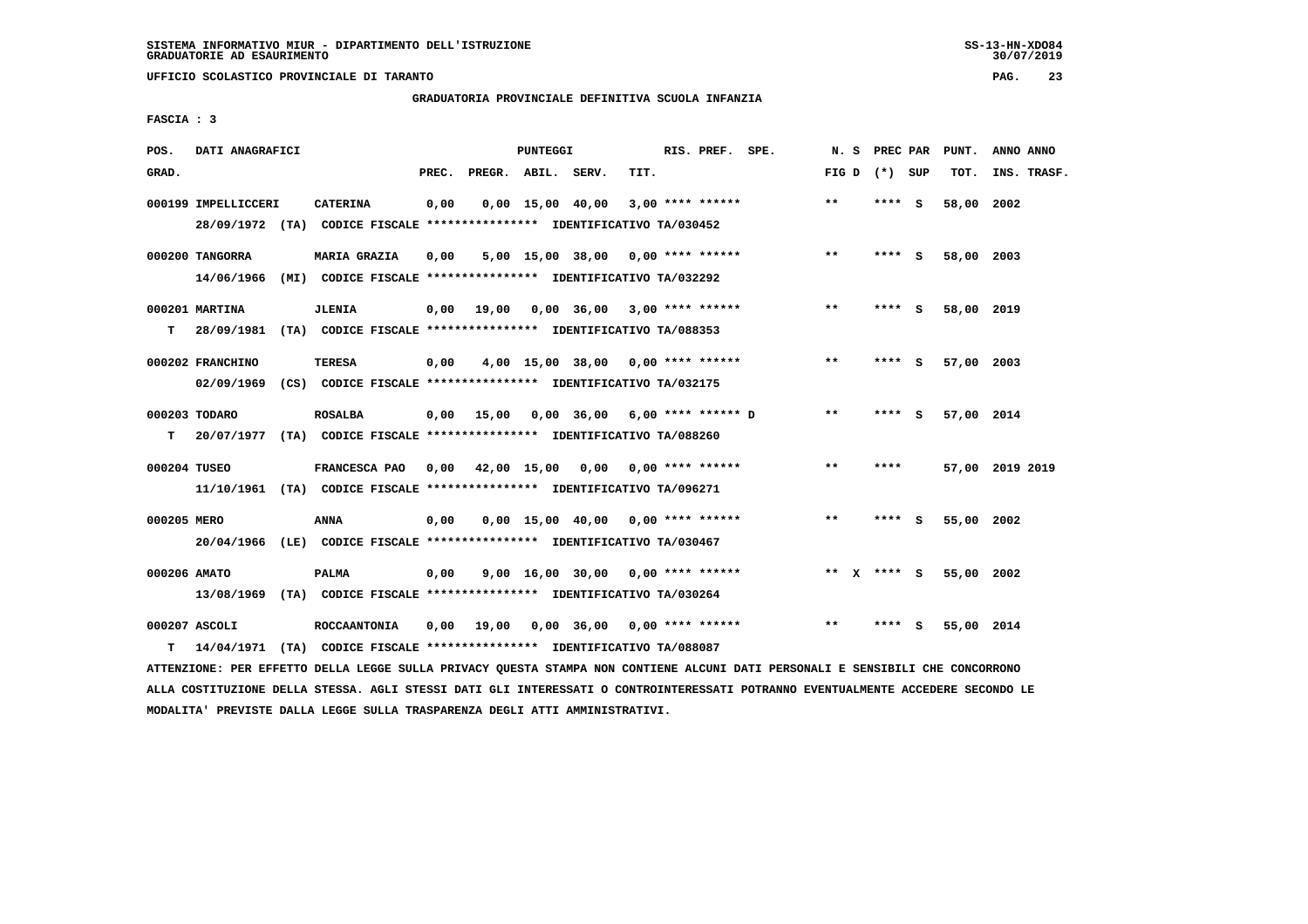**UFFICIO SCOLASTICO PROVINCIALE DI TARANTO PAG. 24**

### **GRADUATORIA PROVINCIALE DEFINITIVA SCUOLA INFANZIA**

 **FASCIA : 3**

| POS.         | DATI ANAGRAFICI              |                                                                                                 |       |                    | PUNTEGGI |                                           |      | RIS. PREF. SPE.    |                               | N. S  |                 |     | PREC PAR PUNT. | ANNO ANNO       |
|--------------|------------------------------|-------------------------------------------------------------------------------------------------|-------|--------------------|----------|-------------------------------------------|------|--------------------|-------------------------------|-------|-----------------|-----|----------------|-----------------|
| GRAD.        |                              |                                                                                                 | PREC. | PREGR. ABIL. SERV. |          |                                           | TIT. |                    |                               |       | FIG D $(*)$ SUP |     | TOT.           | INS. TRASF.     |
|              | 000208 TEOTINO<br>12/02/1980 | <b>ANTONIETTA</b>                                                                               | 0,00  |                    |          | 5,00 16,00 28,00                          |      | $6.00$ **** ****** |                               | $* *$ | $***$ S         |     | 55,00 2019     |                 |
|              |                              | (RC) CODICE FISCALE **************** IDENTIFICATIVO TA/030385                                   |       |                    |          |                                           |      |                    |                               |       |                 |     |                |                 |
|              | 000209 FARINA                | <b>ANDREINA</b>                                                                                 | 0,00  |                    |          | 3,00 15,00 36,00 0,00 **** ******         |      |                    |                               | $* *$ | $***$ S         |     | 54,00 2014     |                 |
|              |                              | 30/11/1972 (TA) CODICE FISCALE *************** IDENTIFICATIVO TA/029944                         |       |                    |          |                                           |      |                    |                               |       |                 |     |                |                 |
|              | 000210 DEBARTOLOMEO          | <b>STEFANIA</b>                                                                                 | 0,00  |                    |          | $2,00$ 15,00 36,00 0,00 **** ******       |      |                    |                               | $***$ | **** S          |     | 53,00 2002     |                 |
|              |                              | 04/09/1978 (TA) CODICE FISCALE *************** IDENTIFICATIVO TA/030670                         |       |                    |          |                                           |      |                    |                               |       |                 |     |                |                 |
|              | 000211 RASULO                | MARIA CONCETT                                                                                   | 0,00  |                    |          | $0,00$ 15,00 38,00 0,00 **** ******       |      |                    |                               | $***$ | **** S          |     | 53,00 2003     |                 |
|              | 23/07/1966                   | (MT) CODICE FISCALE **************** IDENTIFICATIVO TA/032290                                   |       |                    |          |                                           |      |                    |                               |       |                 |     |                |                 |
|              |                              |                                                                                                 |       |                    |          |                                           |      |                    |                               | $* *$ | ****            |     |                |                 |
|              | 000212 BELLANOVA             | <b>MARIA ANTONIE</b><br>27/08/1970 (BR) CODICE FISCALE *************** IDENTIFICATIVO TA/084092 | 0.00  |                    |          | 11,00  0,00  42,00  0,00  ****  ******    |      |                    |                               |       |                 | - S | 53,00 2014     |                 |
|              |                              |                                                                                                 |       |                    |          |                                           |      |                    |                               |       |                 |     |                |                 |
| 000213 VINCI |                              | <b>MARIELLA</b>                                                                                 | 0,00  | 26,00              |          | $0,00$ 24,00 3,00 **** ******             |      |                    |                               |       | ** x **** S     |     |                | 53,00 2019 2019 |
| т            | 15/06/1983                   | (TA) CODICE FISCALE **************** IDENTIFICATIVO TA/096257                                   |       |                    |          |                                           |      |                    |                               |       |                 |     |                |                 |
|              | 000214 CONVERTINI            | <b>FRANCESCA</b>                                                                                |       |                    |          | $0,00$ 11,00 15,00 20,00 6,00 **** ****** |      |                    |                               |       | ** x **** S     |     | 52,00 2019     |                 |
|              |                              | 30/05/1964 (TA) CODICE FISCALE *************** IDENTIFICATIVO TA/022444                         |       |                    |          |                                           |      |                    |                               |       |                 |     |                |                 |
| 000215 SASSO |                              | <b>MARTA</b>                                                                                    | 0,00  | 18,00              |          |                                           |      |                    | $0.00$ 33,00 0.00 **** ****** |       | ** $X$ **** S   |     | 51,00 2014     |                 |
| т            |                              | 20/09/1981 (BA) CODICE FISCALE **************** IDENTIFICATIVO TA/087756                        |       |                    |          |                                           |      |                    |                               |       |                 |     |                |                 |
| 000216 AMATO |                              |                                                                                                 |       |                    |          | $0,00$ 30,00 0,00 **** ******             |      |                    |                               | $* *$ | ****            | s   |                |                 |
| т            |                              | <b>FRANCESCA</b><br>11/12/1964 (NA) CODICE FISCALE *************** IDENTIFICATIVO TA/086348     | 0,00  | 21,00              |          |                                           |      |                    |                               |       |                 |     | 51,00 2014     |                 |
|              |                              |                                                                                                 |       |                    |          |                                           |      |                    |                               |       |                 |     |                |                 |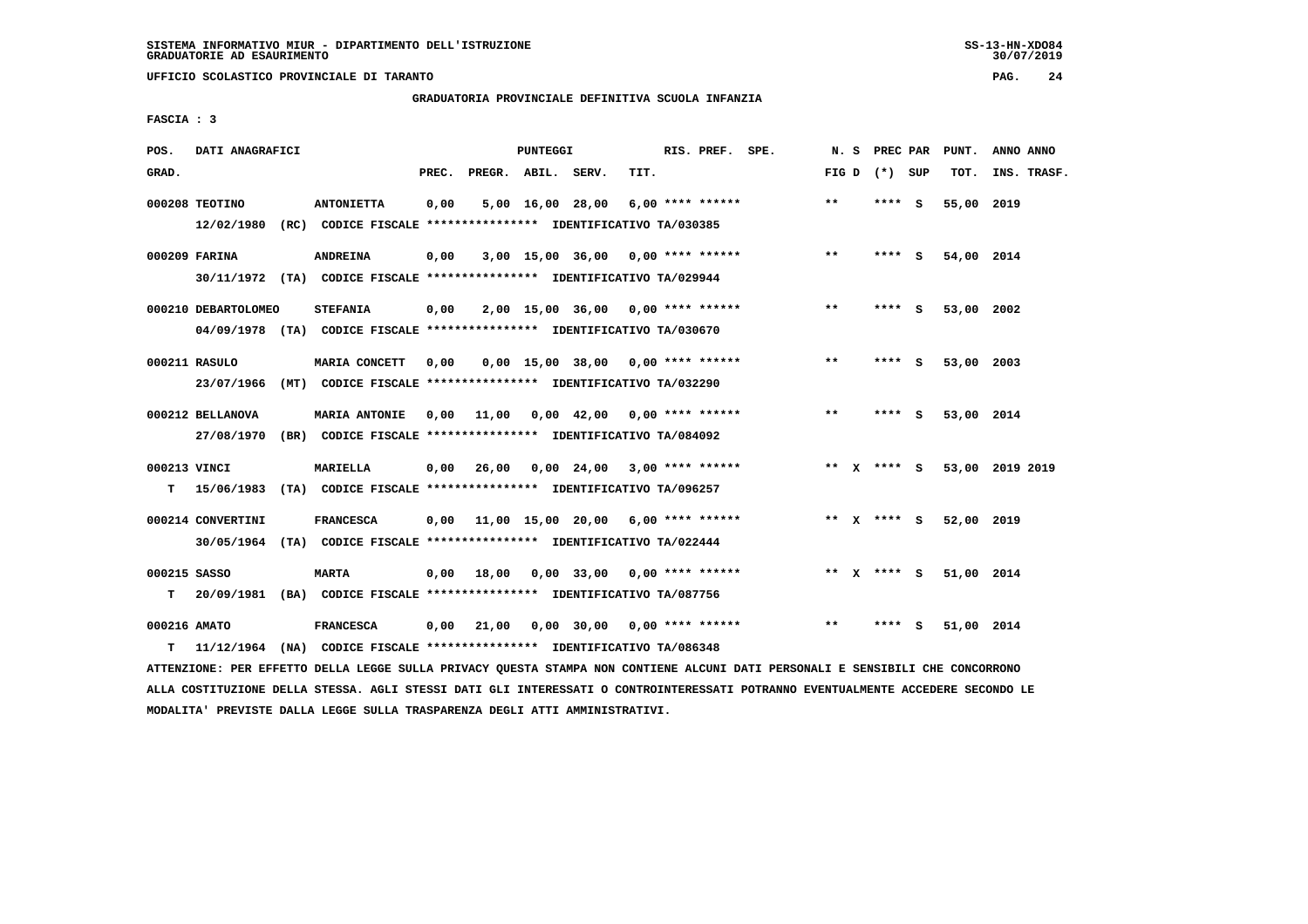**UFFICIO SCOLASTICO PROVINCIALE DI TARANTO PAG. 25**

## **GRADUATORIA PROVINCIALE DEFINITIVA SCUOLA INFANZIA**

 **FASCIA : 3**

| POS.              | DATI ANAGRAFICI                 |                                                                                          |       |                    | PUNTEGGI    |                                     |      | RIS. PREF. SPE.    | N.S          | PREC PAR        |     | PUNT.           | ANNO ANNO |             |
|-------------------|---------------------------------|------------------------------------------------------------------------------------------|-------|--------------------|-------------|-------------------------------------|------|--------------------|--------------|-----------------|-----|-----------------|-----------|-------------|
| GRAD.             |                                 |                                                                                          | PREC. | PREGR. ABIL. SERV. |             |                                     | TIT. |                    |              | FIG D $(*)$ SUP |     | TOT.            |           | INS. TRASF. |
|                   | 000217 QUARANTA<br>11/12/1963   | <b>AGATA</b><br>(TA) CODICE FISCALE **************** IDENTIFICATIVO TA/037654            | 0,00  |                    | 36,00 14,00 | 0,00                                |      | $0.00$ **** ****** |              | ** X **** S     |     | 50,00           | 2007 2007 |             |
| т                 | 000218 BORGIA<br>23/12/1973     | <b>MARIA ROSA</b><br>(EE) CODICE FISCALE **************** IDENTIFICATIVO TA/090468       | 0,00  | 14,00              |             | $0,00$ 36,00 0,00 **** ******       |      |                    | $***$        | **** S          |     | 50,00 2014      |           |             |
|                   | 000219 FRASCINA<br>06/05/1960   | <b>ADDOLORATA</b><br>(TA) CODICE FISCALE **************** IDENTIFICATIVO TA/030160       | 0,00  |                    |             | $0,00$ 15,00 34,00 0,00 **** ****** |      |                    | $***$        | ****            | - S | 49,00 2002      |           |             |
| 000220 BRUNO<br>т | 19/11/1979                      | <b>BINA</b><br>(CS) CODICE FISCALE *************** IDENTIFICATIVO TA/096266              | 0,00  | 13,00              |             | $0,00$ 36,00 0,00 **** ******       |      |                    | $**$         |                 | S.  | 49,00 2019 2019 |           |             |
|                   | 000221 CHIANURA<br>18/03/1969   | <b>MARIA TERESA</b><br>(TA) CODICE FISCALE **************** IDENTIFICATIVO TA/030413     | 0,00  |                    |             | $3,00$ 15,00 30,00 0,00 **** ****** |      |                    | $* *$        | **** S          |     | 48,00 2002      |           |             |
|                   | 000222 MOSCHETTI<br>29/01/1968  | <b>MARIA TERESA</b><br>(TA) CODICE FISCALE **************** IDENTIFICATIVO TA/035373     | 0,00  |                    |             | 2,00 16,00 30,00 0,00 **** ****** E |      |                    | $\star\star$ | **** S          |     | 48,00 2005 2005 |           |             |
|                   | 000223 PIZZIFERRI<br>25/05/1962 | GIULIA<br>(MT) CODICE FISCALE **************** IDENTIFICATIVO TA/078064                  | 0.00  |                    |             | $0,00$ 15,00 32,00 0,00 **** ****** |      |                    | $***$        | **** S          |     | 47,00 2011 2011 |           |             |
|                   | 000224 BUONOMO                  | <b>DONATA</b><br>18/11/1979 (TA) CODICE FISCALE *************** IDENTIFICATIVO TA/030404 | 0,00  |                    |             | $0,00$ 16,00 30,00 0,00 **** ****** |      |                    | $* *$        | ****            | - 5 | 46,00 2002      |           |             |
| 000225 SUMA<br>т  | 17/07/1969                      | <b>ROSALBA</b><br>(TA) CODICE FISCALE **************** IDENTIFICATIVO TA/093005          | 0,00  | 14,00              |             | $0,00$ 32,00 0,00 **** ******       |      |                    | $* *$        | ****            | S   | 46,00 2014      |           |             |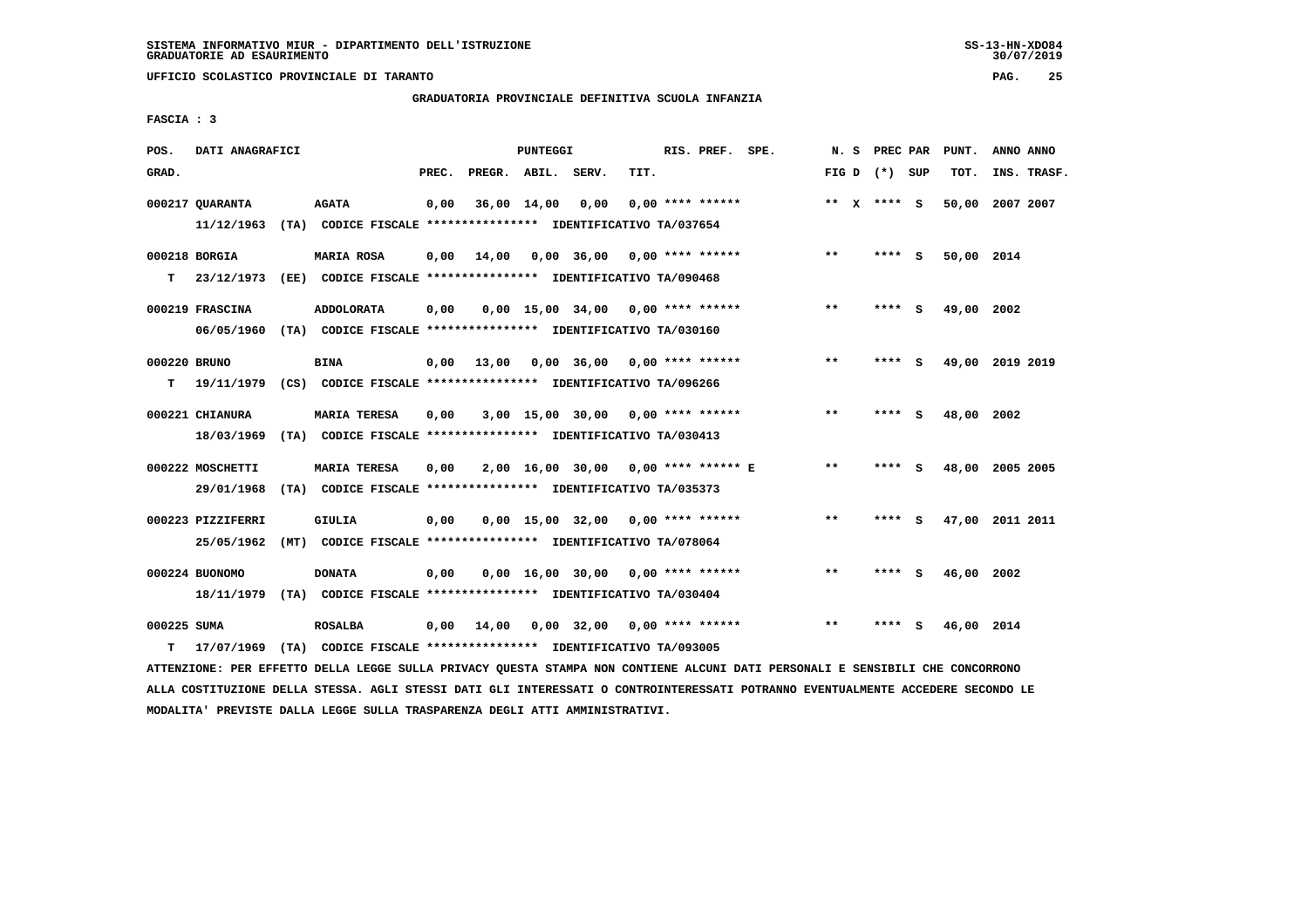**UFFICIO SCOLASTICO PROVINCIALE DI TARANTO PAG. 26**

# **GRADUATORIA PROVINCIALE DEFINITIVA SCUOLA INFANZIA**

 **FASCIA : 3**

| POS.        | DATI ANAGRAFICI  |                                                                         |       |                    | <b>PUNTEGGI</b> |                                        |      | RIS. PREF. SPE.           | N.S          | PREC PAR        |     | PUNT.                  | ANNO ANNO       |
|-------------|------------------|-------------------------------------------------------------------------|-------|--------------------|-----------------|----------------------------------------|------|---------------------------|--------------|-----------------|-----|------------------------|-----------------|
| GRAD.       |                  |                                                                         | PREC. | PREGR. ABIL. SERV. |                 |                                        | TIT. |                           |              | FIG D $(*)$ SUP |     | TOT.                   | INS. TRASF.     |
|             | 000226 PISANELLI | <b>SIMONA</b>                                                           | 0,00  | 46,00              | 0,00            | 0,00                                   |      | $0.00$ **** ******        | $* *$        | $***$ S         |     | 46,00 2014             |                 |
| $\mathbf T$ | 16/08/1981       | (LE) CODICE FISCALE **************** IDENTIFICATIVO TA/083258           |       |                    |                 |                                        |      |                           |              |                 |     |                        |                 |
|             | 000227 DELLORCO  | <b>ROSA</b>                                                             | 0,00  | 22,00              |                 | 0,00 24,00 0,00 **** ******            |      |                           | $***$        | $***$ S         |     | 46,00 2014             |                 |
| т           | 22/10/1975       | (TA) CODICE FISCALE **************** IDENTIFICATIVO TA/086256           |       |                    |                 |                                        |      |                           |              |                 |     |                        |                 |
|             | 000228 LAVIOLA   | <b>ROSANNA</b>                                                          | 0,00  |                    |                 | $0.00$ 13.00 32.00 0.00 **** ****** EF |      |                           |              | ** X **** S     |     | 45,00 2007             |                 |
|             |                  | 23/07/1970 (CS) CODICE FISCALE *************** IDENTIFICATIVO TA/030684 |       |                    |                 |                                        |      |                           |              |                 |     |                        |                 |
|             | 000229 CAVALLO   | VALENTINA                                                               | 0,00  | 45,00              | 0.00            |                                        |      | $0.00$ $0.00$ **** ****** | **           | **** S          |     | 45,00 2014             |                 |
| T.          | 24/11/1983       | (BR) CODICE FISCALE **************** IDENTIFICATIVO TA/083556           |       |                    |                 |                                        |      |                           |              |                 |     |                        |                 |
|             | 000230 PARROTTA  | MARIUCCIA                                                               | 0,00  |                    |                 | $0.00$ 15.00 26.00 3.00 **** ******    |      |                           | $* *$        | **** S          |     |                        | 44,00 2007 2007 |
|             | 14/09/1963       | (CS) CODICE FISCALE *************** IDENTIFICATIVO TA/037555            |       |                    |                 |                                        |      |                           |              |                 |     |                        |                 |
|             | 000231 ACCETTA   | <b>NATALIZIA</b>                                                        | 0,00  | 11,00              |                 | $0,00$ 30,00 3,00 **** ******          |      |                           | $\star\star$ | **** S          |     | 44,00 2014             |                 |
| T.          | 09/11/1975       | (TA) CODICE FISCALE **************** IDENTIFICATIVO TA/082591           |       |                    |                 |                                        |      |                           |              |                 |     |                        |                 |
|             | 000232 PULIGNANO | MARILISA                                                                | 0,00  | 14,00              |                 | $0,00$ 30,00 0,00 **** ******          |      |                           | $***$        | **** S          |     | 44,00 2014             |                 |
| т           | 21/03/1982       | (BA) CODICE FISCALE **************** IDENTIFICATIVO TA/082676           |       |                    |                 |                                        |      |                           |              |                 |     |                        |                 |
|             | 000233 EVANGELIO | <b>CONCETTA</b>                                                         | 0,00  | 32,00              |                 | $0,00$ 12,00 0,00 **** ******          |      |                           |              |                 |     | ** x **** s 44,00 2014 |                 |
| т           | 27/09/1980       | (TA) CODICE FISCALE **************** IDENTIFICATIVO TA/085734           |       |                    |                 |                                        |      |                           |              |                 |     |                        |                 |
|             | 000234 DI PIERRO | MARIANGELA                                                              | 0,00  | 18,00              |                 | $0,00$ 23,00 3,00 **** ******          |      |                           | $* *$        | ****            | - S | 44,00 2014             |                 |
|             | 30/09/1976       | (TA) CODICE FISCALE **************** IDENTIFICATIVO TA/083313           |       |                    |                 |                                        |      |                           |              |                 |     |                        |                 |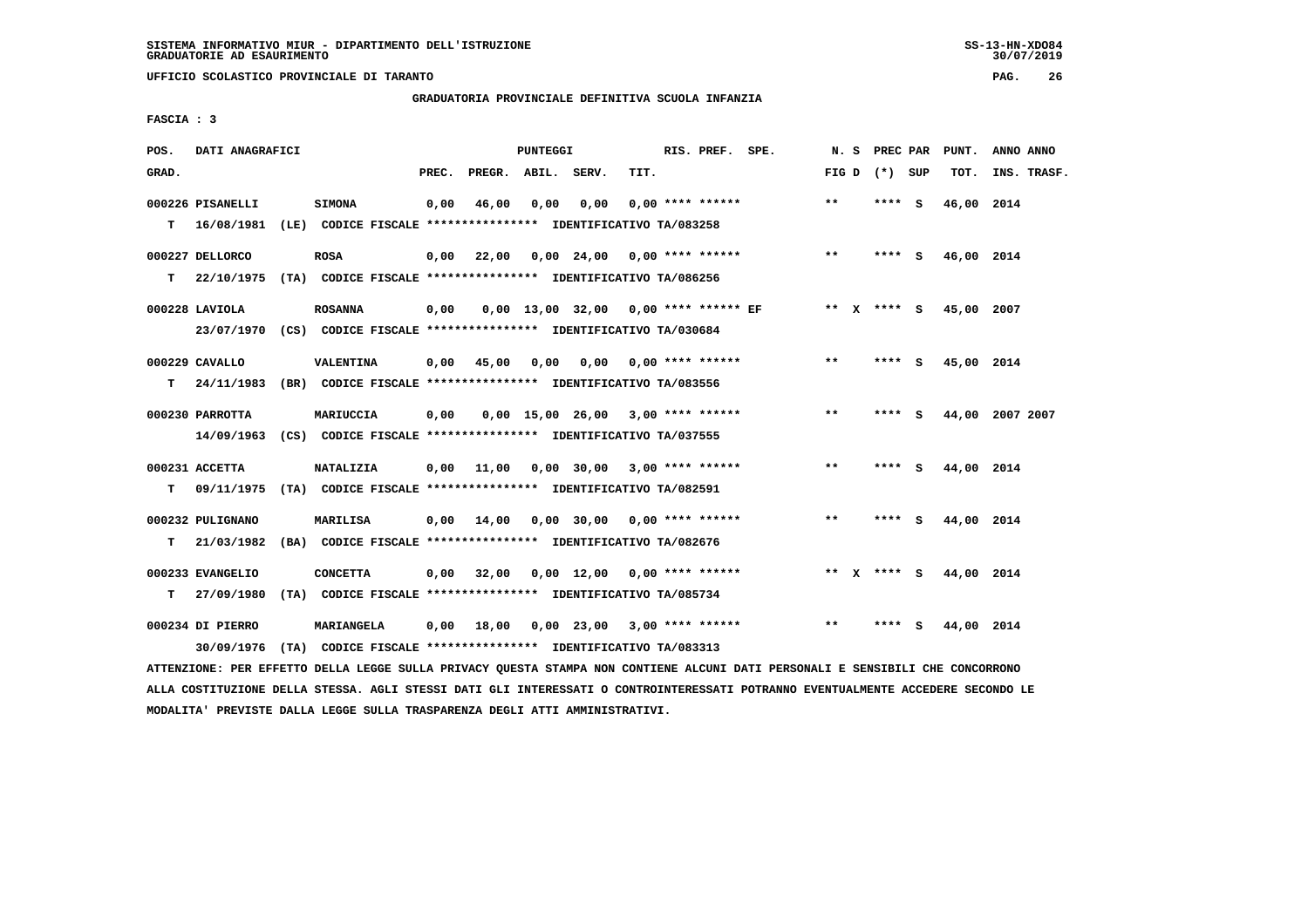**UFFICIO SCOLASTICO PROVINCIALE DI TARANTO PAG. 27**

# **GRADUATORIA PROVINCIALE DEFINITIVA SCUOLA INFANZIA**

 **FASCIA : 3**

| POS.         | DATI ANAGRAFICI  |                                                                            |       |                                          | PUNTEGGI |                                     |      | RIS. PREF. SPE. |                                                                 | N.S   |                 | PREC PAR PUNT.         | ANNO ANNO   |
|--------------|------------------|----------------------------------------------------------------------------|-------|------------------------------------------|----------|-------------------------------------|------|-----------------|-----------------------------------------------------------------|-------|-----------------|------------------------|-------------|
| GRAD.        |                  |                                                                            | PREC. | PREGR. ABIL. SERV.                       |          |                                     | TIT. |                 |                                                                 |       | FIG D $(*)$ SUP | TOT.                   | INS. TRASF. |
|              | 000235 MILANO    | <b>VITA MARIA</b>                                                          | 0,00  |                                          |          | $0.00$ 15.00 28.00 0.00 **** ****** |      |                 |                                                                 | $***$ | **** S          | 43,00 2002             |             |
|              |                  | 18/05/1975 (TA) CODICE FISCALE *************** IDENTIFICATIVO TA/030487    |       |                                          |          |                                     |      |                 |                                                                 |       |                 |                        |             |
|              | 000236 VALENTE   | <b>STEFANIA</b>                                                            | 0,00  | 21,00  0,00  19,00  3,00  ****  ******   |          |                                     |      |                 |                                                                 | $**$  | $***$ S         | 43,00 2014             |             |
|              |                  | 06/12/1976 (TA) CODICE FISCALE *************** IDENTIFICATIVO TA/087508    |       |                                          |          |                                     |      |                 |                                                                 |       |                 |                        |             |
|              | 000237 CASALI    | VALENTINA                                                                  | 0,00  | 30,00                                    |          | 0,00 12,00 0,00 **** ******         |      |                 |                                                                 | $***$ | $***$ S         | 42,00 2014             |             |
|              |                  | T 14/07/1983 (TA) CODICE FISCALE **************** IDENTIFICATIVO TA/083174 |       |                                          |          |                                     |      |                 |                                                                 |       |                 |                        |             |
| 000238 LISTA |                  | <b>DANIELA</b>                                                             |       | 0,00 21,00                               |          |                                     |      |                 | $0.00$ 6.00 15.00 **** ******                                   |       | ** x **** s     | 42,00 2014             |             |
|              |                  | T 07/11/1983 (MI) CODICE FISCALE *************** IDENTIFICATIVO TA/084021  |       |                                          |          |                                     |      |                 |                                                                 |       |                 |                        |             |
|              | 000239 TATULLO   | <b>SABRINA</b>                                                             |       | 0,00 10,00 12,00 20,00 0,00 **** ******  |          |                                     |      |                 |                                                                 |       |                 | ** X **** S 42,00 2019 |             |
|              |                  | 08/01/1974 (TA) CODICE FISCALE *************** IDENTIFICATIVO TA/033148    |       |                                          |          |                                     |      |                 |                                                                 |       |                 |                        |             |
|              | 000240 CANNARILE | <b>ANNA</b>                                                                |       | $0,00$ 23,00 15,00 0,00 3,00 **** ****** |          |                                     |      |                 |                                                                 |       | ** $X$ **** S   | 41,00                  | 2000        |
|              |                  | 13/05/1962 (TA) CODICE FISCALE **************** IDENTIFICATIVO TA/021115   |       |                                          |          |                                     |      |                 |                                                                 |       |                 |                        |             |
|              | 000241 RUSSANO   | <b>ORNELLA</b>                                                             | 0,00  |                                          |          | $3,00$ 14,00 24,00 0,00 **** ****** |      |                 |                                                                 |       | ** x **** S     | 41,00 2002             |             |
|              |                  | 28/06/1967 (TA) CODICE FISCALE *************** IDENTIFICATIVO TA/030289    |       |                                          |          |                                     |      |                 |                                                                 |       |                 |                        |             |
|              | 000242 BELLINO   | <b>MARIA GIUSEPP</b>                                                       | 0,00  | 13,00  0,00  28,00  0,00  ****  ******   |          |                                     |      |                 |                                                                 |       |                 | ** X **** S 41,00 2014 |             |
|              |                  | T 18/09/1967 (CS) CODICE FISCALE *************** IDENTIFICATIVO TA/082956  |       |                                          |          |                                     |      |                 |                                                                 |       |                 |                        |             |
| 000243 URSO  |                  | <b>GABRIELLA</b>                                                           |       | $0.00$ 17,00                             |          |                                     |      |                 | $0.00 \quad 24.00 \quad 0.00 \quad *** \quad *** \quad$ ******* |       | ** x **** S     | 41,00 2014             |             |
| т            | 30/07/1983       | (TA) CODICE FISCALE **************** IDENTIFICATIVO TA/086452              |       |                                          |          |                                     |      |                 |                                                                 |       |                 |                        |             |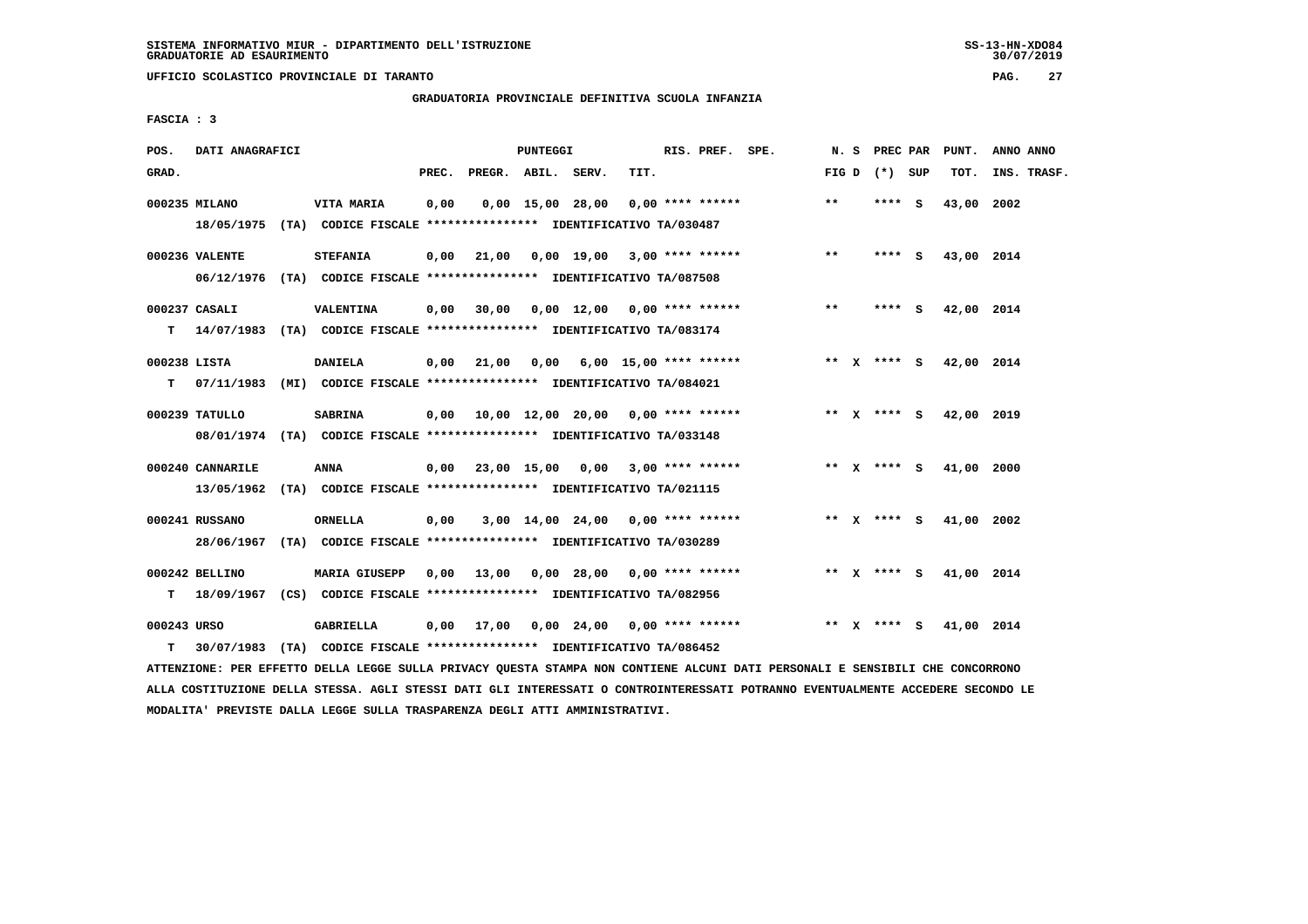**UFFICIO SCOLASTICO PROVINCIALE DI TARANTO PAG. 28**

## **GRADUATORIA PROVINCIALE DEFINITIVA SCUOLA INFANZIA**

 **FASCIA : 3**

| POS.         | DATI ANAGRAFICI   |                                                                                           |       |                    | PUNTEGGI |                                      |      | RIS. PREF. SPE.    | N.S   | PREC PAR        |     | PUNT.      | ANNO ANNO       |
|--------------|-------------------|-------------------------------------------------------------------------------------------|-------|--------------------|----------|--------------------------------------|------|--------------------|-------|-----------------|-----|------------|-----------------|
| GRAD.        |                   |                                                                                           | PREC. | PREGR. ABIL. SERV. |          |                                      | TIT. |                    |       | FIG D $(*)$ SUP |     | TOT.       | INS. TRASF.     |
|              | 000244 AMOROSO    | <b>MARINA</b>                                                                             | 0,00  | 14,00              |          | $0,00$ 26,00                         |      | $0.00$ **** ****** | **    | **** S          |     | 40,00      | 2014            |
| T.           |                   | 09/02/1978 (TA) CODICE FISCALE **************** IDENTIFICATIVO TA/088223                  |       |                    |          |                                      |      |                    |       |                 |     |            |                 |
|              | 000245 GIUGNO     | VALENTINA                                                                                 | 0,00  | 24,00 12,00 4,00   |          |                                      |      | 0,00 **** ******   | $***$ | **** S          |     |            | 40,00 2019 2007 |
|              |                   | 05/05/1980 (TA) CODICE FISCALE *************** IDENTIFICATIVO TA/037505                   |       |                    |          |                                      |      |                    |       |                 |     |            |                 |
| 000246 PACE  |                   | PIERINA                                                                                   | 0,00  |                    |          | $0,00$ 13,00 26,00 0,00 **** ******  |      |                    | **    | ****            | - S | 39,00 2000 |                 |
|              |                   | 31/01/1972 (CT) CODICE FISCALE *************** IDENTIFICATIVO TA/022305                   |       |                    |          |                                      |      |                    |       |                 |     |            |                 |
|              | 000247 PIGNATELLI | <b>DANIELA</b>                                                                            | 0,00  |                    |          | $0.00$ 15.00 24.00 0.00 **** ******  |      |                    | $* *$ | ****            | - S | 39,00 2002 |                 |
|              |                   | 29/06/1979 (TA) CODICE FISCALE *************** IDENTIFICATIVO TA/029875                   |       |                    |          |                                      |      |                    |       |                 |     |            |                 |
|              | 000248 COPPOLA    | MARCELLA                                                                                  | 0.00  | 11,00              |          | $0.00$ 18.00 9.00 **** ******        |      |                    | $***$ | **** S          |     | 38,00 2014 |                 |
| т            |                   | 24/02/1977 (MT) CODICE FISCALE *************** IDENTIFICATIVO TA/084996                   |       |                    |          |                                      |      |                    |       |                 |     |            |                 |
|              |                   |                                                                                           |       |                    |          |                                      |      |                    | **    |                 |     |            |                 |
|              | 000249 PETRONELLA | <b>COMASIA</b><br>01/02/1973 (TA) CODICE FISCALE *************** IDENTIFICATIVO TA/030198 | 0,00  |                    |          | $0,00$ 12,00 23,00 3,00 **** ******  |      |                    |       | ****            | - S | 38,00 2019 |                 |
|              |                   |                                                                                           |       |                    |          |                                      |      |                    |       |                 |     |            |                 |
| 000250 LANZO |                   | IDA                                                                                       | 0,00  |                    |          | 21,00 16,00 0,00 0,00 **** ****** EF |      |                    |       | ** $X$ ****     |     | 37,00 2000 |                 |
|              |                   | 09/01/1965 (TA) CODICE FISCALE *************** IDENTIFICATIVO TA/021076                   |       |                    |          |                                      |      |                    |       |                 |     |            |                 |
|              | 000251 SCIALPI    | ROSA LAURA                                                                                | 0.00  |                    |          | $6,00$ 14,00 14,00 3,00 **** ******  |      |                    |       | ** X **** S     |     | 37,00 2002 |                 |
|              |                   | 12/01/1976 (TA) CODICE FISCALE *************** IDENTIFICATIVO TA/030499                   |       |                    |          |                                      |      |                    |       |                 |     |            |                 |
|              | 000252 CAFORIO    | <b>MARINA</b>                                                                             | 0,00  |                    |          | 22,00 15,00 0,00 0,00 **** ******    |      |                    | $* *$ | ****            | - S |            | 37,00 2014 2014 |
|              | 18/04/1977        | (TA) CODICE FISCALE **************** IDENTIFICATIVO TA/082275                             |       |                    |          |                                      |      |                    |       |                 |     |            |                 |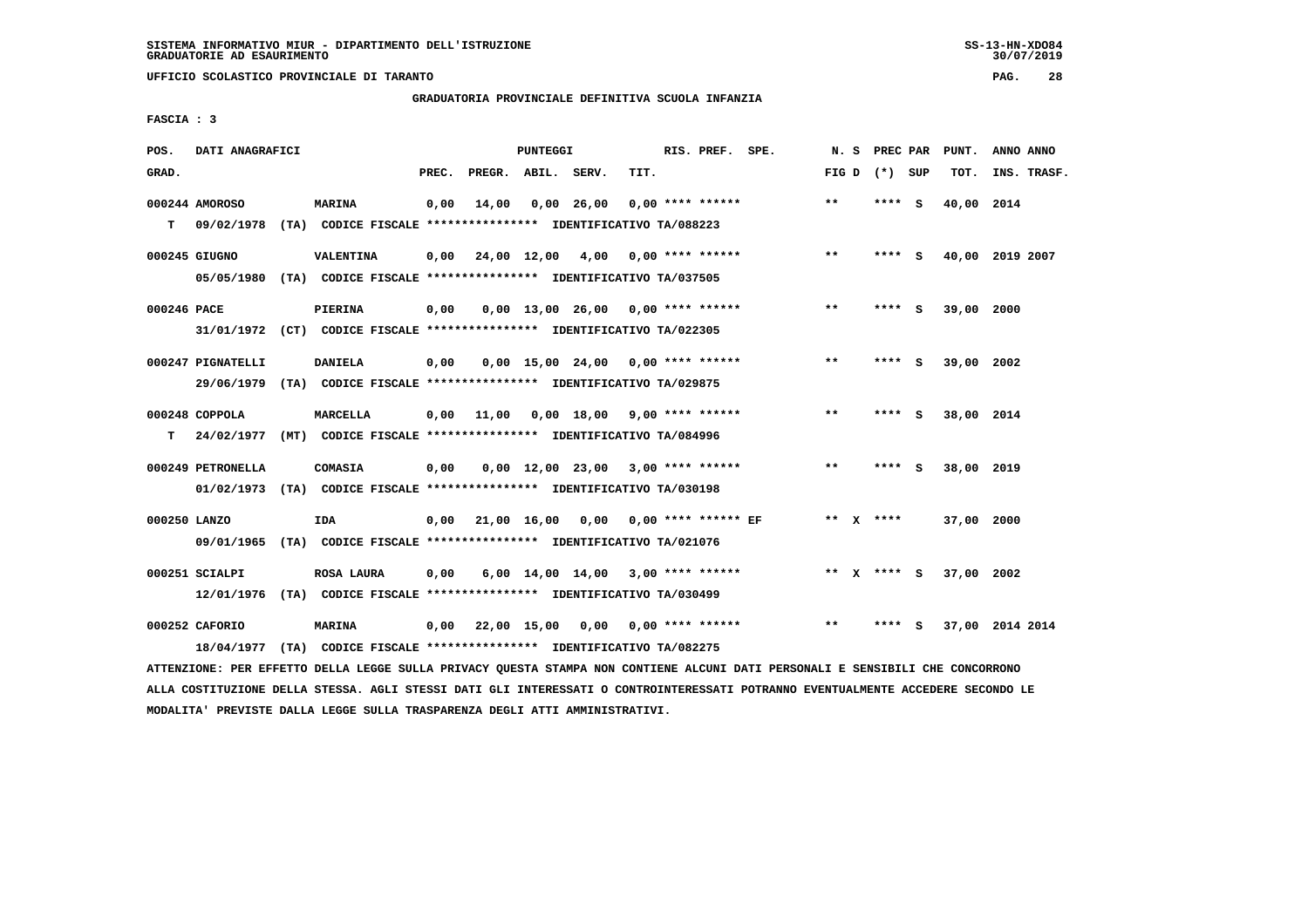**UFFICIO SCOLASTICO PROVINCIALE DI TARANTO PAG. 29**

 **GRADUATORIA PROVINCIALE DEFINITIVA SCUOLA INFANZIA**

 **FASCIA : 3**

| POS.               | DATI ANAGRAFICI  |                                                                                                                                                     |       |                                          | PUNTEGGI |                               |                       | RIS. PREF. SPE.    |                                                                     |       |                 | N. S PREC PAR PUNT. | ANNO ANNO   |
|--------------------|------------------|-----------------------------------------------------------------------------------------------------------------------------------------------------|-------|------------------------------------------|----------|-------------------------------|-----------------------|--------------------|---------------------------------------------------------------------|-------|-----------------|---------------------|-------------|
| GRAD.              |                  |                                                                                                                                                     | PREC. | PREGR. ABIL. SERV.                       |          |                               | TIT.                  |                    |                                                                     |       | FIG D $(*)$ SUP | TOT.                | INS. TRASF. |
|                    | 000253 GRASSO    | <b>MARIA</b><br>T 12/03/1983 (TA) CODICE FISCALE *************** IDENTIFICATIVO TA/086868                                                           | 0,00  | 37,00                                    | 0,00     | 0,00                          |                       | $0.00$ **** ****** |                                                                     | $***$ | **** S          | 37,00 2014          |             |
|                    | 000254 TOMASELLI | COSIMA<br>T 29/04/1969 (TA) CODICE FISCALE *************** IDENTIFICATIVO TA/082867                                                                 |       |                                          |          |                               |                       |                    | 0,00 27,00 0,00 0,00 9,00 **** ****** *** ** ** x **** S 36,00 2014 |       |                 |                     |             |
| T.                 | 000255 URSINO    | <b>GIOVANNA</b><br>20/10/1970 (TA) CODICE FISCALE *************** IDENTIFICATIVO TA/091208                                                          |       | $0,00$ 12,00 0,00 24,00 0,00 **** ****** |          |                               |                       |                    |                                                                     | $***$ | **** S          | 36,00 2014          |             |
| 000256 SOMMA<br>T. |                  | <b>NATALIA</b><br>11/01/1983 (TA) CODICE FISCALE **************** IDENTIFICATIVO TA/094660                                                          | 0,00  | 0,00                                     |          | $0,00$ 36,00 0,00 **** ****** |                       |                    |                                                                     | $***$ | $***5$          | 36,00 2019          |             |
| T.                 | 000257 PALADINO  | <b>PASQUALINA</b><br>01/09/1975 (CS) CODICE FISCALE *************** IDENTIFICATIVO TA/084367                                                        |       | $0,00$ 35,00                             | 0.00     |                               | 0,00 0,00 **** ****** |                    |                                                                     | $***$ | **** S          | 35,00 2014          |             |
|                    | 000258 D'ANDRIA  | <b>MARIA</b><br>T 27/01/1965 (TA) CODICE FISCALE *************** IDENTIFICATIVO TA/086857                                                           |       | $0,00$ 13,00 0,00 22,00 0,00 **** ****** |          |                               |                       |                    |                                                                     | $***$ | $***$ S         | 35,00 2014          |             |
| 000259 ROSAS<br>T. |                  | LOREDANA<br>17/04/1977 (SS) CODICE FISCALE *************** IDENTIFICATIVO TA/084811                                                                 |       | $0,00$ 11,00 0,00 24,00 0,00 **** ****** |          |                               |                       |                    |                                                                     | $***$ | **** S          | 35,00 2014          |             |
|                    | 000260 ORSINI    | COSIMA                                                                                                                                              |       | $0,00$ 20,00                             | 0,00     |                               | 8,00 6,00 **** ****** |                    |                                                                     |       | ** $X$ **** $S$ | 34,00 2014          |             |
| т<br>T.            | 000261 SURICO    | 05/06/1977 (TA) CODICE FISCALE **************** IDENTIFICATIVO TA/088212<br>28/01/1983 (TA) CODICE FISCALE *************** IDENTIFICATIVO TA/088046 |       |                                          |          |                               |                       |                    |                                                                     |       | ** x **** s     | 34,00 2014          |             |
|                    |                  |                                                                                                                                                     |       |                                          |          |                               |                       |                    |                                                                     |       |                 |                     |             |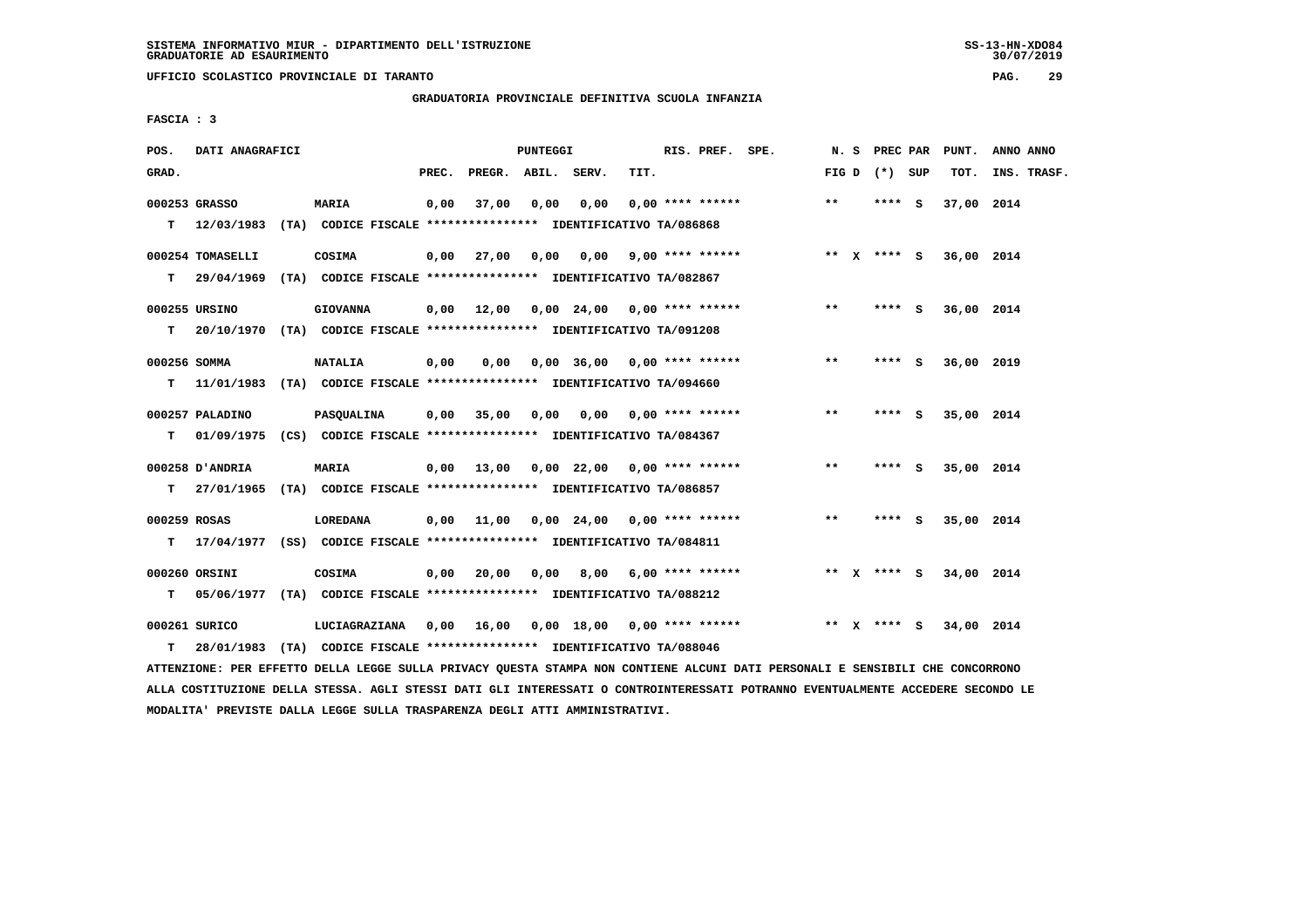**UFFICIO SCOLASTICO PROVINCIALE DI TARANTO PAG. 30**

# **GRADUATORIA PROVINCIALE DEFINITIVA SCUOLA INFANZIA**

 **FASCIA : 3**

| POS.         | DATI ANAGRAFICI   |                                                                          |       |                                          | <b>PUNTEGGI</b> |                                     |      | RIS. PREF. SPE.    |       | N. S PREC PAR   |     | PUNT.      | ANNO ANNO   |
|--------------|-------------------|--------------------------------------------------------------------------|-------|------------------------------------------|-----------------|-------------------------------------|------|--------------------|-------|-----------------|-----|------------|-------------|
| GRAD.        |                   |                                                                          | PREC. | PREGR. ABIL. SERV.                       |                 |                                     | TIT. |                    |       | FIG D $(*)$ SUP |     | TOT.       | INS. TRASF. |
|              | 000262 DE VITA    | TIZIANA                                                                  | 0,00  | 28,00                                    | 0,00            | 0,00                                |      | $6,00$ **** ****** |       | ** $X$ **** S   |     | 34,00 2014 |             |
| T.           | 01/12/1970        | (TA) CODICE FISCALE *************** IDENTIFICATIVO TA/095762             |       |                                          |                 |                                     |      |                    |       |                 |     |            |             |
|              | 000263 CALABRO'   | <b>MARIA</b>                                                             | 0,00  | 31,00                                    |                 | 0,00 0,00                           |      | $3,00$ **** ****** | $***$ | $***$ S         |     | 34,00 2014 |             |
|              | 13/02/1977        | (RC) CODICE FISCALE **************** IDENTIFICATIVO TA/084016            |       |                                          |                 |                                     |      |                    |       |                 |     |            |             |
|              | 000264 CASTELLANO | MARIARITA                                                                | 0.00  | 11,00                                    |                 | $0.00$ 23.00 0.00 **** ******       |      |                    | $* *$ | **** S          |     | 34,00 2014 |             |
| т            |                   | 15/09/1961 (TA) CODICE FISCALE **************** IDENTIFICATIVO TA/084380 |       |                                          |                 |                                     |      |                    |       |                 |     |            |             |
| 000265 VINCI |                   | <b>ROSARIA</b>                                                           | 0,00  |                                          |                 | 3,00 15,00 16,00 0,00 **** ******   |      |                    | **    | ****            | - 5 | 34,00 2019 |             |
|              |                   | 19/02/1976 (TA) CODICE FISCALE *************** IDENTIFICATIVO TA/033147  |       |                                          |                 |                                     |      |                    |       |                 |     |            |             |
|              | 000266 D'ANDRIA   | <b>TOMMASINA</b>                                                         | 0,00  |                                          |                 | $0,00$ 14,00 19,00 0,00 **** ****** |      |                    | $***$ | **** S          |     | 33,00 2002 |             |
|              | 14/09/1976        | (TA) CODICE FISCALE **************** IDENTIFICATIVO TA/029966            |       |                                          |                 |                                     |      |                    |       |                 |     |            |             |
|              | 000267 CUSCITO    | <b>SIMONA</b>                                                            |       | $0,00$ 16,00 0,00 14,00 3,00 **** ****** |                 |                                     |      |                    | $**$  | **** S          |     | 33,00 2014 |             |
| т            |                   | 08/02/1981 (BA) CODICE FISCALE **************** IDENTIFICATIVO TA/082245 |       |                                          |                 |                                     |      |                    |       |                 |     |            |             |
|              | 000268 CAVALLO    | ELISA ANNA RO                                                            | 0,00  | 21,00                                    |                 | $0,00$ $0,00$ $12,00$ **** ******   |      |                    | $***$ | **** S          |     | 33,00 2014 |             |
| т            |                   | 30/08/1967 (TA) CODICE FISCALE **************** IDENTIFICATIVO TA/083156 |       |                                          |                 |                                     |      |                    |       |                 |     |            |             |
|              | 000269 SEMERARO   | ANITA                                                                    | 0.00  | 24,00                                    | 0,00            | $0,00$ 9,00 **** ******             |      |                    |       | ** x **** S     |     | 33,00 2014 |             |
| т            |                   | 10/05/1982 (TA) CODICE FISCALE *************** IDENTIFICATIVO TA/083283  |       |                                          |                 |                                     |      |                    |       |                 |     |            |             |
|              |                   |                                                                          |       |                                          |                 |                                     |      |                    |       |                 |     |            |             |
|              | 000270 MONACO     | MANUELA                                                                  | 0,00  | 11,00                                    |                 | $0,00$ 22,00 0,00 **** ******       |      |                    | $* *$ | ****            | - 5 | 33,00 2014 |             |
| т            | 13/04/1983        | (TA) CODICE FISCALE **************** IDENTIFICATIVO TA/088164            |       |                                          |                 |                                     |      |                    |       |                 |     |            |             |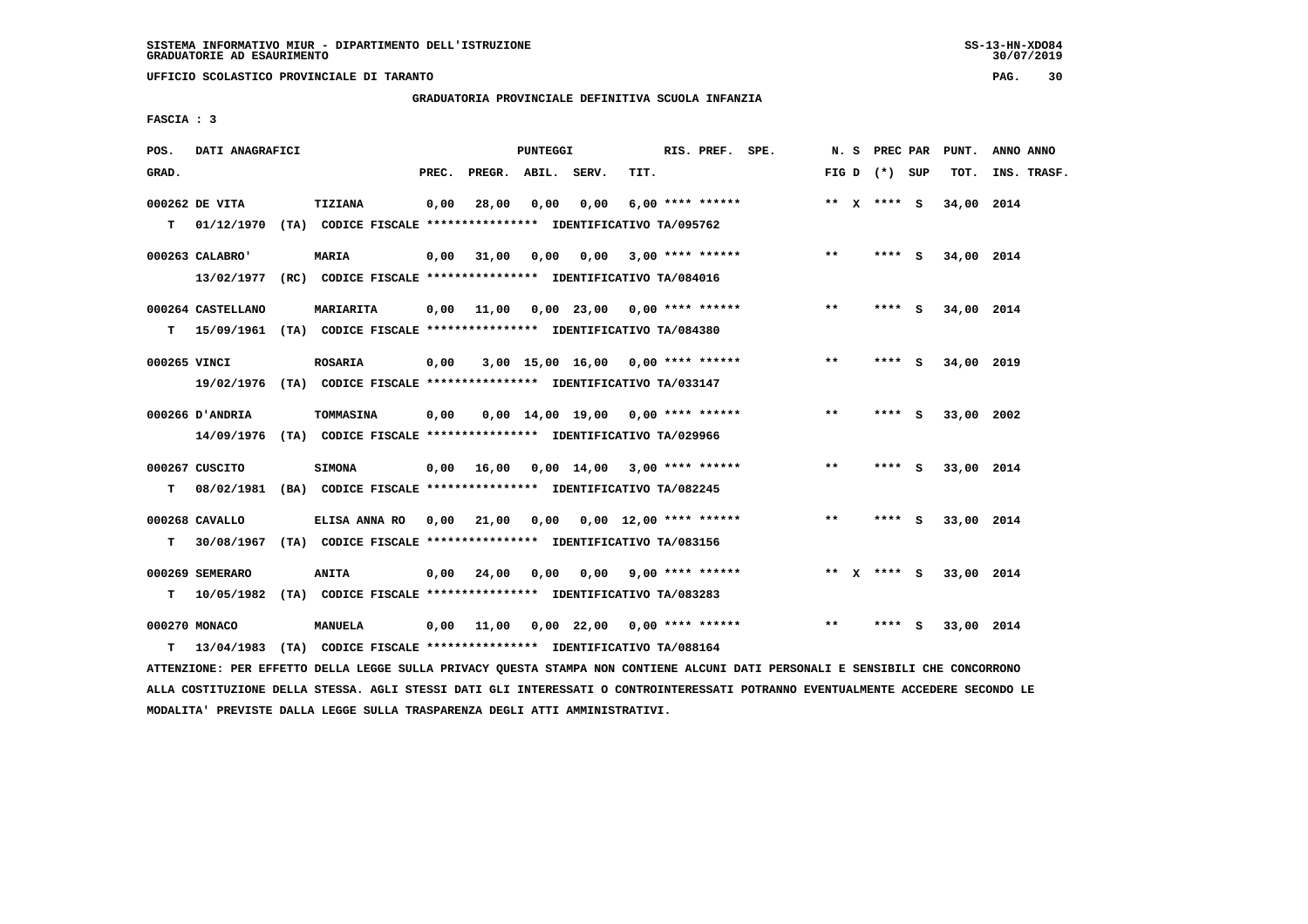**UFFICIO SCOLASTICO PROVINCIALE DI TARANTO PAG. 31**

## **GRADUATORIA PROVINCIALE DEFINITIVA SCUOLA INFANZIA**

 **FASCIA : 3**

| POS.         | DATI ANAGRAFICI   |                                                                          |       |                                          | <b>PUNTEGGI</b> |                                     |      | RIS. PREF. SPE. |              | N.S | PREC PAR        |     | PUNT.      | ANNO ANNO       |
|--------------|-------------------|--------------------------------------------------------------------------|-------|------------------------------------------|-----------------|-------------------------------------|------|-----------------|--------------|-----|-----------------|-----|------------|-----------------|
| GRAD.        |                   |                                                                          | PREC. | PREGR. ABIL. SERV.                       |                 |                                     | TIT. |                 |              |     | FIG D $(*)$ SUP |     | TOT.       | INS. TRASF.     |
|              | 000271 MERCURI    | <b>MARIA</b>                                                             | 0,00  |                                          |                 | $3,00$ 16,00 14,00 0,00 **** ****** |      |                 |              |     | ** X **** S     |     | 33,00 2019 |                 |
|              |                   | 09/12/1976 (TA) CODICE FISCALE **************** IDENTIFICATIVO TA/032286 |       |                                          |                 |                                     |      |                 |              |     |                 |     |            |                 |
|              | 000272 PATANE'    | ROSA VITTORIA                                                            | 0,00  | 16,00 16,00 0,00 0,00 **** ******        |                 |                                     |      |                 | $***$        |     | ****            | - S | 32,00 2002 |                 |
|              |                   | 09/02/1971 (CT) CODICE FISCALE *************** IDENTIFICATIVO TA/020848  |       |                                          |                 |                                     |      |                 |              |     |                 |     |            |                 |
|              | 000273 ASTORINO   | <b>COSTANZA</b>                                                          | 0,00  | 20,00                                    |                 | $0,00$ $0,00$ $12,00$ **** ******   |      |                 | $**$         |     | **** S          |     | 32,00 2014 |                 |
|              |                   | 06/07/1982 (CS) CODICE FISCALE *************** IDENTIFICATIVO TA/082927  |       |                                          |                 |                                     |      |                 |              |     |                 |     |            |                 |
|              | 000274 GALLITELLI | ANNA MARIA GI                                                            |       | 0,00 14,00                               |                 | $0.00$ 18.00 0.00 **** ******       |      |                 | $* *$        |     | ****            | - S | 32,00 2014 |                 |
| т            |                   | 02/10/1962 (MT) CODICE FISCALE *************** IDENTIFICATIVO TA/085438  |       |                                          |                 |                                     |      |                 |              |     |                 |     |            |                 |
| 000275 MELE  |                   | <b>FLORA</b>                                                             | 0,00  | 14,00                                    |                 | 0,00 12,00 6,00 **** ****** E       |      |                 | $* *$        |     | **** S          |     | 32,00 2019 |                 |
|              |                   | 30/07/1970 (TA) CODICE FISCALE *************** IDENTIFICATIVO TA/082818  |       |                                          |                 |                                     |      |                 |              |     |                 |     |            |                 |
|              | 000276 ALLEGRETTI | <b>MARIA</b>                                                             |       | $0.00$ 13.00 15.00 0.00 3.00 **** ****** |                 |                                     |      |                 | $* *$        |     | ****            | - S | 31,00 2000 |                 |
|              | 04/08/1969        | (TA) CODICE FISCALE **************** IDENTIFICATIVO TA/021589            |       |                                          |                 |                                     |      |                 |              |     |                 |     |            |                 |
|              | 000277 PERRONE    | MARIAGIUSEPPA                                                            | 0,00  | 15,00 0,00 16,00 0,00 **** ******        |                 |                                     |      |                 | $\star\star$ |     | ****            | - 5 | 31,00 2014 |                 |
| т            | 21/06/1980        | (TA) CODICE FISCALE **************** IDENTIFICATIVO TA/083153            |       |                                          |                 |                                     |      |                 |              |     |                 |     |            |                 |
| 000278 AMICO |                   | <b>MADDALENA</b>                                                         | 0,00  |                                          |                 | $6,00$ 15,00 10,00 0,00 **** ****** |      |                 | $***$        |     | $***$ S         |     |            | 31,00 2019 2019 |
|              | 19/01/1975        | (CS) CODICE FISCALE **************** IDENTIFICATIVO TA/096229            |       |                                          |                 |                                     |      |                 |              |     |                 |     |            |                 |
|              | 000279 CALABRESE  | <b>CHIARA</b>                                                            | 0,00  |                                          |                 | $0,00$ 15,00 16,00 0,00 **** ****** |      |                 | **           |     | ****            | - S | 31,00 2019 |                 |
| т            | 28/04/1979        | (BA) CODICE FISCALE **************** IDENTIFICATIVO TA/030149            |       |                                          |                 |                                     |      |                 |              |     |                 |     |            |                 |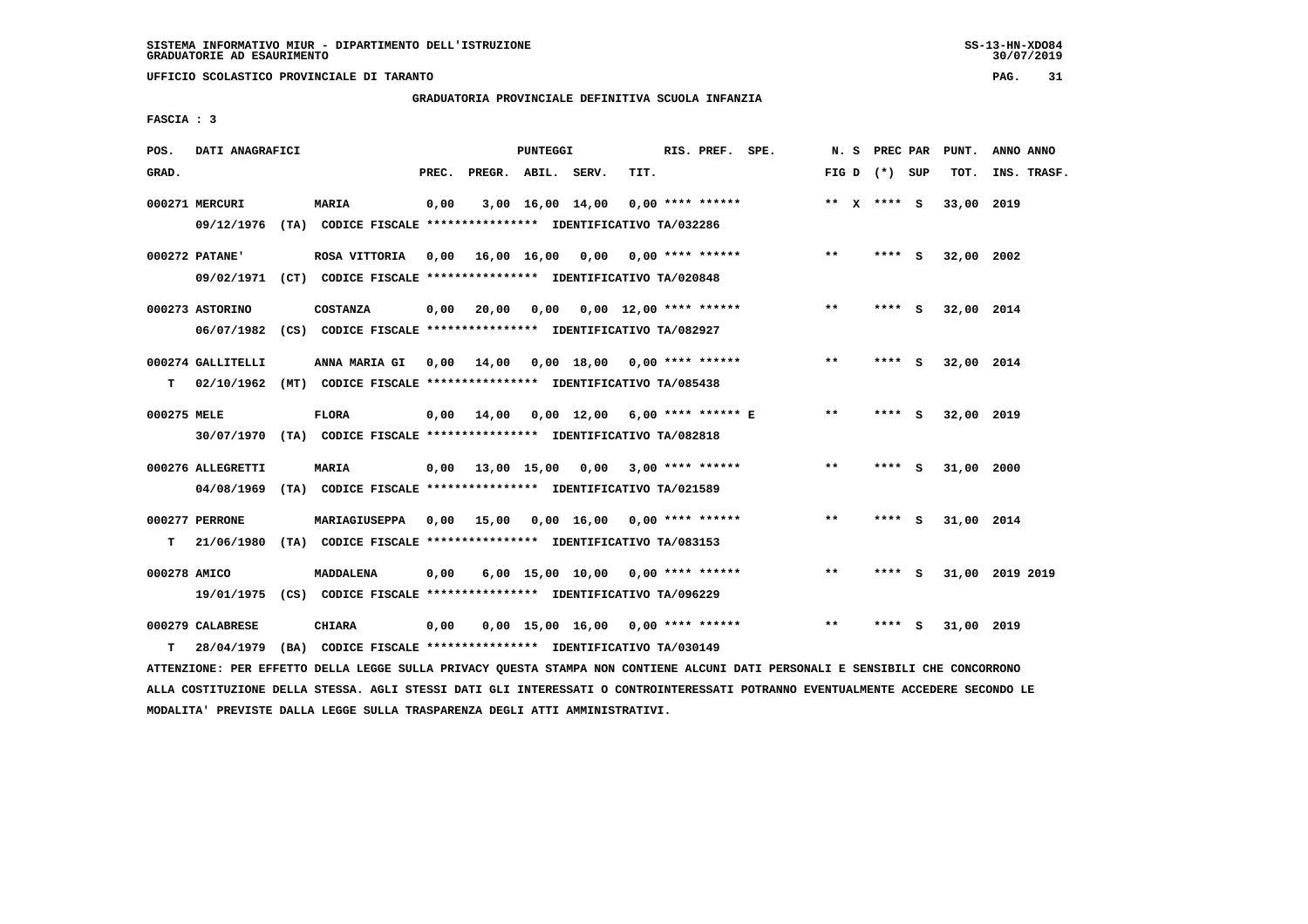**UFFICIO SCOLASTICO PROVINCIALE DI TARANTO PAG. 32**

 **GRADUATORIA PROVINCIALE DEFINITIVA SCUOLA INFANZIA**

 **FASCIA : 3**

| POS.         | DATI ANAGRAFICI |                                                                          |       |                               | PUNTEGGI |                                                   |      | RIS. PREF. SPE.         | N. S            | PREC PAR |     | PUNT.      | ANNO ANNO       |
|--------------|-----------------|--------------------------------------------------------------------------|-------|-------------------------------|----------|---------------------------------------------------|------|-------------------------|-----------------|----------|-----|------------|-----------------|
| GRAD.        |                 |                                                                          | PREC. | PREGR. ABIL. SERV.            |          |                                                   | TIT. |                         | FIG D $(*)$ SUP |          |     | TOT.       | INS. TRASF.     |
|              | 000280 IPPOLITO | <b>TERESA</b>                                                            | 0,00  |                               |          | 5,00 15,00 10,00                                  |      | $0.00$ **** ******      | **              | **** S   |     | 30,00      | 2002            |
|              |                 | 23/11/1974 (TA) CODICE FISCALE *************** IDENTIFICATIVO TA/030453  |       |                               |          |                                                   |      |                         |                 |          |     |            |                 |
| 000281 NISI  |                 | MARIANGELA                                                               | 0,00  | 21,00                         | 0.00     |                                                   |      | $0.00$ 9.00 **** ****** | $***$           | **** S   |     | 30,00 2014 |                 |
| т            |                 | 29/01/1982 (TA) CODICE FISCALE *************** IDENTIFICATIVO TA/084729  |       |                               |          |                                                   |      |                         |                 |          |     |            |                 |
| 000282 GRECO |                 | <b>GABRIELLA</b>                                                         | 0,00  | 18,00                         |          | $0,00$ $0,00$ $12,00$ **** ******                 |      |                         | $***$           | **** S   |     | 30,00 2014 |                 |
| т            |                 | 20/02/1973 (TA) CODICE FISCALE *************** IDENTIFICATIVO TA/083453  |       |                               |          |                                                   |      |                         |                 |          |     |            |                 |
|              | 000283 DURANTE  | IMMACOLATA                                                               | 0.00  | 11,00                         |          | $0.00 \quad 16.00 \quad 3.00 \quad *** \quad ***$ |      |                         | **              | **** S   |     | 30,00 2014 |                 |
| т            |                 | 08/12/1980 (BR) CODICE FISCALE *************** IDENTIFICATIVO TA/088195  |       |                               |          |                                                   |      |                         |                 |          |     |            |                 |
|              | 000284 BASILE   | <b>FRANCESCA</b>                                                         | 0.00  | 21,00                         | 0,00     |                                                   |      | $0,00$ 9,00 **** ****** | $**$            | **** S   |     | 30,00 2014 |                 |
| т            |                 | 08/04/1983 (BA) CODICE FISCALE *************** IDENTIFICATIVO TA/083250  |       |                               |          |                                                   |      |                         |                 |          |     |            |                 |
|              | 000285 PICARO   | MARIA                                                                    |       | $0,00$ $10,00$ $15,00$ $0,00$ |          |                                                   |      | $5,00$ **** ******      | $**$            | ****     | - S |            | 30,00 2019 2007 |
|              |                 | 05/09/1969 (TA) CODICE FISCALE *************** IDENTIFICATIVO TA/037620  |       |                               |          |                                                   |      |                         |                 |          |     |            |                 |
|              | 000286 ETTORRE  | <b>ANTONIETTA</b>                                                        | 0,00  |                               |          | $0.00$ 15.00 15.00 0.00 **** ******               |      |                         | $* *$           | **** S   |     | 30,00 2019 |                 |
|              |                 | 30/12/1973 (TA) CODICE FISCALE *************** IDENTIFICATIVO TA/030266  |       |                               |          |                                                   |      |                         |                 |          |     |            |                 |
| 000287 MERO  |                 | <b>CARMELA</b>                                                           | 0,00  | 15,00                         |          | $0,00$ 12,00 3,00 **** ******                     |      |                         | **              | **** S   |     | 30,00 2019 |                 |
| т            |                 | 25/08/1962 (TA) CODICE FISCALE **************** IDENTIFICATIVO TA/085645 |       |                               |          |                                                   |      |                         |                 |          |     |            |                 |
|              | 000288 CATUCCI  | <b>MARIA</b>                                                             | 0,00  | 17,00                         |          | $0,00$ $0,00$ $12,00$ **** ******                 |      |                         | **              | **** S   |     | 29,00 2014 |                 |
| т            |                 | 13/02/1982 (TA) CODICE FISCALE **************** IDENTIFICATIVO TA/088171 |       |                               |          |                                                   |      |                         |                 |          |     |            |                 |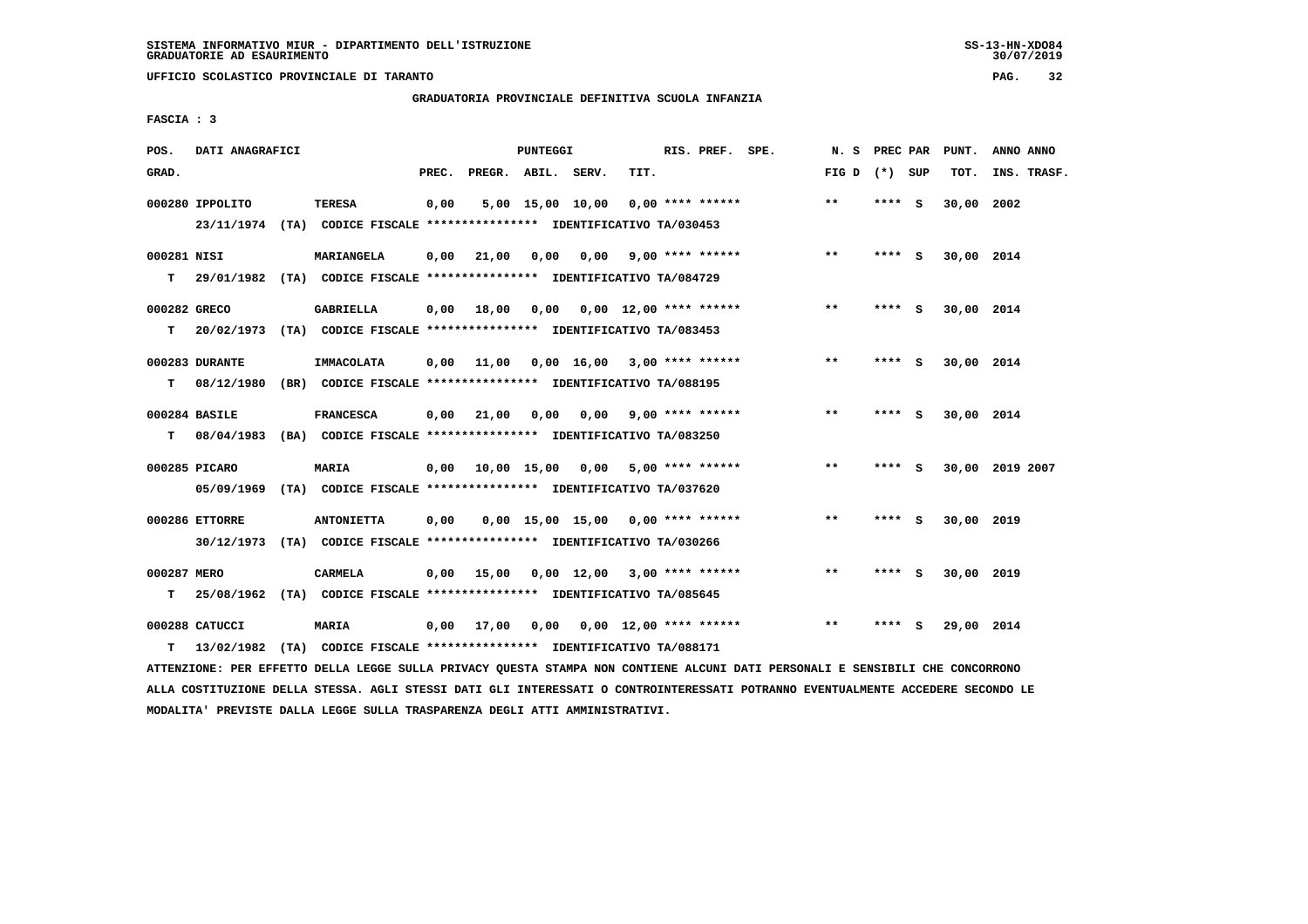**UFFICIO SCOLASTICO PROVINCIALE DI TARANTO PAG. 33**

# **GRADUATORIA PROVINCIALE DEFINITIVA SCUOLA INFANZIA**

 **FASCIA : 3**

| POS.         | DATI ANAGRAFICI                                                          |                                                               |       |                    | PUNTEGGI |                                     |      | RIS. PREF. SPE.           |                         |              | N. S PREC PAR   | PUNT.      | ANNO ANNO       |  |
|--------------|--------------------------------------------------------------------------|---------------------------------------------------------------|-------|--------------------|----------|-------------------------------------|------|---------------------------|-------------------------|--------------|-----------------|------------|-----------------|--|
| GRAD.        |                                                                          |                                                               | PREC. | PREGR. ABIL. SERV. |          |                                     | TIT. |                           |                         |              | FIG D $(*)$ SUP | TOT.       | INS. TRASF.     |  |
|              | 000289 LOMONACO                                                          | <b>EUGENIA</b>                                                | 0,00  |                    |          | 10,00 13,00 0,00                    |      | $6,00$ **** ******        |                         |              | ** x **** S     |            | 29,00 2019 2015 |  |
|              | 15/10/1974 (MT) CODICE FISCALE **************** IDENTIFICATIVO TA/087919 |                                                               |       |                    |          |                                     |      |                           |                         |              |                 |            |                 |  |
|              | 000290 DEVITA                                                            | <b>ANNA</b>                                                   | 0,00  |                    |          | 3,00 14,00 6,00                     |      | 6,00 **** ******          |                         | $**$         | $***$ S         | 29,00 2019 |                 |  |
|              | 10/08/1977 (TA) CODICE FISCALE **************** IDENTIFICATIVO TA/030180 |                                                               |       |                    |          |                                     |      |                           |                         |              |                 |            |                 |  |
| 000291 VIELE |                                                                          | <b>LAURA</b>                                                  | 0,00  |                    |          | $3,00$ 15,00 4,00 6,00 **** ******  |      |                           |                         | $\star\star$ | **** S          | 28,00 2002 |                 |  |
|              | 27/05/1978 (BA) CODICE FISCALE *************** IDENTIFICATIVO TA/029893  |                                                               |       |                    |          |                                     |      |                           |                         |              |                 |            |                 |  |
|              | 000292 MARINO'                                                           | <b>ANNA</b>                                                   | 0,00  |                    |          | $0.00$ 16.00 12.00 0.00 **** ****** |      |                           |                         | **           | **** S          | 28,00 2007 |                 |  |
|              | 26/06/1973 (TA) CODICE FISCALE *************** IDENTIFICATIVO TA/032126  |                                                               |       |                    |          |                                     |      |                           |                         |              |                 |            |                 |  |
|              | 000293 INTINI                                                            | <b>MARIA</b>                                                  | 0,00  | 19,00              | 0,00     |                                     |      |                           | $0,00$ 9,00 **** ****** | $**$         | $***5$          | 28,00 2014 |                 |  |
| т            | 01/07/1964 (TA) CODICE FISCALE **************** IDENTIFICATIVO TA/083419 |                                                               |       |                    |          |                                     |      |                           |                         |              |                 |            |                 |  |
| 000294 CONTE |                                                                          | GIULIANA                                                      |       | $0,00$ 28,00       | 0.00     |                                     |      | $0,00$ $0,00$ **** ****** |                         |              | ** $X$ **** S   | 28,00 2014 |                 |  |
| т            | 27/03/1981 (TA) CODICE FISCALE *************** IDENTIFICATIVO TA/090801  |                                                               |       |                    |          |                                     |      |                           |                         |              |                 |            |                 |  |
|              |                                                                          |                                                               |       |                    |          |                                     |      |                           |                         |              |                 |            |                 |  |
|              | 000295 MALCANGI                                                          | <b>VALENTINA</b>                                              | 0,00  | 22,00              | 0,00     | 0,00                                |      | $6,00$ **** ******        |                         | **           | **** S          | 28,00 2014 |                 |  |
| т            | 12/11/1980                                                               | (TA) CODICE FISCALE **************** IDENTIFICATIVO TA/084426 |       |                    |          |                                     |      |                           |                         |              |                 |            |                 |  |
|              | 000296 MONTANARO                                                         | TERESA                                                        | 0,00  | 24,00              |          | 0,00 4,00 0,00 **** ******          |      |                           |                         | $* *$        | $***$ S         | 28,00 2014 |                 |  |
|              | $T = 08/04/1969$                                                         | (EE) CODICE FISCALE **************** IDENTIFICATIVO TA/087527 |       |                    |          |                                     |      |                           |                         |              |                 |            |                 |  |
|              | 000297 DILIBERTO                                                         | LIVIA                                                         | 0,00  |                    |          | $6,00$ 15,00 0,00 6,00 **** ******  |      |                           |                         | $**$         | **** S          | 27,00 2002 |                 |  |
|              | 26/08/1977                                                               | (TA) CODICE FISCALE **************** IDENTIFICATIVO TA/030005 |       |                    |          |                                     |      |                           |                         |              |                 |            |                 |  |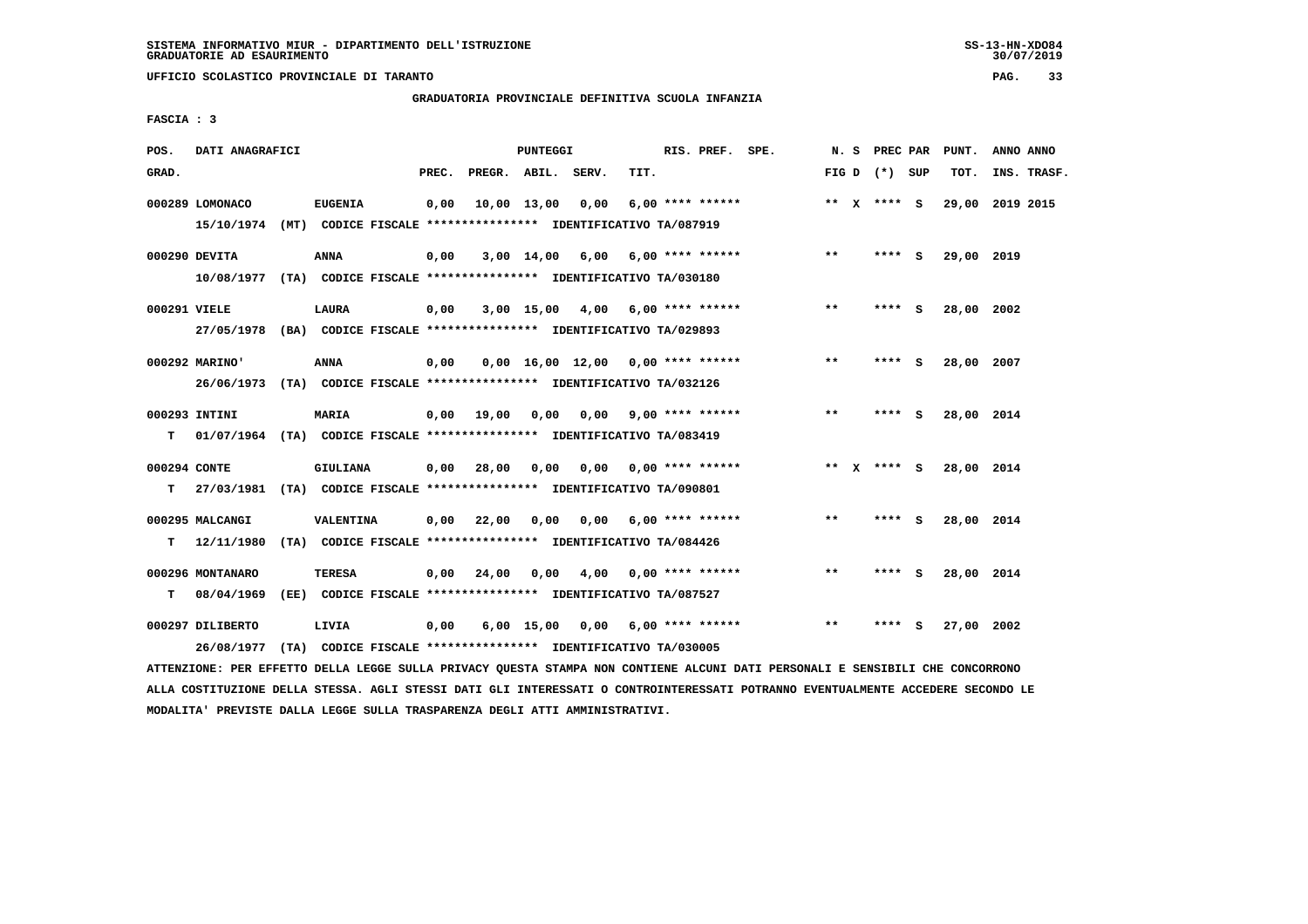**UFFICIO SCOLASTICO PROVINCIALE DI TARANTO PAG. 34**

## **GRADUATORIA PROVINCIALE DEFINITIVA SCUOLA INFANZIA**

 **FASCIA : 3**

| POS.             | DATI ANAGRAFICI   |                                                                                             |       |                                          | PUNTEGGI |                               |      | RIS. PREF. SPE.           |                    |       | N. S PREC PAR   |     | PUNT.      | ANNO ANNO   |
|------------------|-------------------|---------------------------------------------------------------------------------------------|-------|------------------------------------------|----------|-------------------------------|------|---------------------------|--------------------|-------|-----------------|-----|------------|-------------|
| GRAD.            |                   |                                                                                             | PREC. | PREGR. ABIL. SERV.                       |          |                               | TIT. |                           |                    |       | FIG D $(*)$ SUP |     | TOT.       | INS. TRASF. |
|                  | 000298 STEFANIZZI | ANNA RITA<br>29/09/1972 (TA) CODICE FISCALE *************** IDENTIFICATIVO TA/030468        | 0,00  | 12,00 15,00                              |          | 0,00                          |      | $0.00$ **** ******        |                    | $***$ | ****            |     | 27,00 2002 |             |
| т                | 000299 PICHIERRI  | LUISELLA<br>01/10/1981 (TA) CODICE FISCALE **************** IDENTIFICATIVO TA/083136        |       | $0,00$ $24,00$ $0,00$                    |          | 0,00                          |      |                           | $3.00$ **** ****** | $***$ | ****            | - S | 27,00 2014 |             |
|                  | 000300 DE FELICE  | <b>ANTONIA</b>                                                                              |       | $0,00$ 15,00 0,00 0,00 12,00 **** ****** |          |                               |      |                           |                    | $***$ | **** S          |     | 27,00 2014 |             |
| T.<br>000301 LEO |                   | 18/05/1968 (TA) CODICE FISCALE *************** IDENTIFICATIVO TA/088232<br><b>ANTONELLA</b> |       | $0,00$ $21,00$                           | 0,00     |                               |      | $0,00$ 6,00 **** ******   |                    | $* *$ | **** S          |     | 27,00 2014 |             |
| т                |                   | 12/05/1983 (EE) CODICE FISCALE *************** IDENTIFICATIVO TA/083801                     |       |                                          |          |                               |      |                           |                    |       |                 |     |            |             |
| т                | 000302 PIGNATELLI | ANNAMARIA<br>26/03/1968 (TA) CODICE FISCALE **************** IDENTIFICATIVO TA/085432       |       | $0,00$ 27,00 0,00                        |          |                               |      | $0.00$ $0.00$ **** ****** |                    | $***$ | **** S          |     | 27,00 2014 |             |
|                  | 000303 CONVERTINI | LOREDANA                                                                                    |       | $0,00$ $18,00$ $0,00$                    |          | 0,00                          |      | $9,00$ **** ******        | $*** x*** s$       |       |                 |     | 27,00 2014 |             |
| T.               |                   | 21/05/1979 (TA) CODICE FISCALE **************** IDENTIFICATIVO TA/086737                    |       |                                          |          |                               |      |                           |                    |       |                 |     |            |             |
| T.               | 000304 PASTORE    | <b>CHIARA</b><br>03/08/1980 (TA) CODICE FISCALE **************** IDENTIFICATIVO TA/084179   |       | $0,00$ $21,00$ $0,00$                    |          |                               |      | $0.00$ 6.00 **** ******   |                    | $***$ | **** S          |     | 27,00 2014 |             |
|                  | 000305 SANTORO    | <b>ANGELICA</b>                                                                             |       | $0,00$ 21,00                             | 0,00     |                               |      | $0,00$ 6,00 **** ******   |                    | **    | **** S          |     | 27,00 2014 |             |
| т                |                   | 20/05/1973 (TA) CODICE FISCALE **************** IDENTIFICATIVO TA/088221                    |       |                                          |          |                               |      |                           |                    |       |                 |     |            |             |
|                  | 000306 PROSIA     | LAURA                                                                                       |       | 0,00 12,00                               |          | $0,00$ 12,00 3,00 **** ****** |      |                           |                    | $* *$ | ****            | - 5 | 27,00 2014 |             |
| т                | 21/05/1980        | (AO) CODICE FISCALE **************** IDENTIFICATIVO TA/088364                               |       |                                          |          |                               |      |                           |                    |       |                 |     |            |             |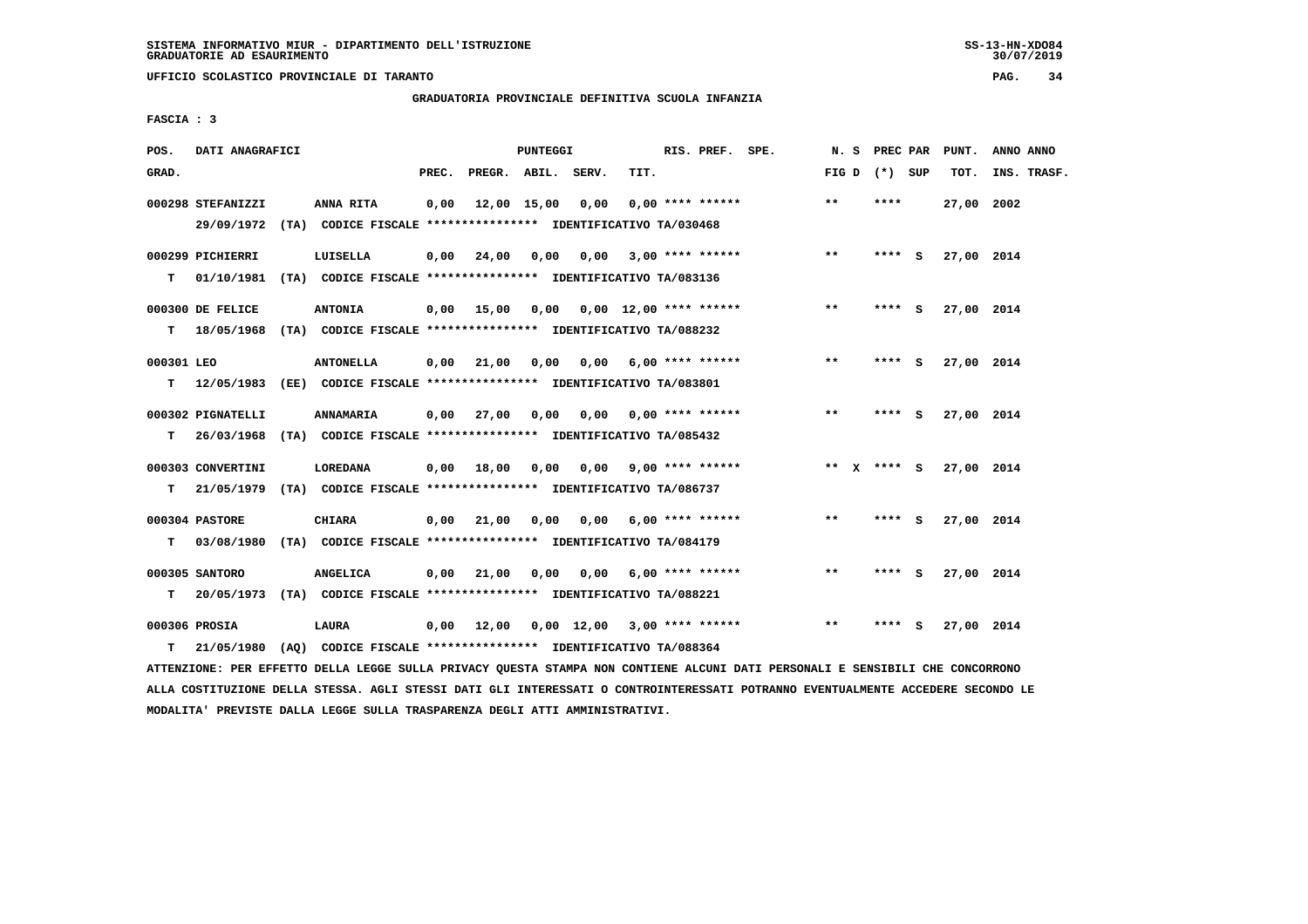**UFFICIO SCOLASTICO PROVINCIALE DI TARANTO PAG. 35**

 **GRADUATORIA PROVINCIALE DEFINITIVA SCUOLA INFANZIA**

 **FASCIA : 3**

| POS.              | DATI ANAGRAFICI               |                                                                                              |       |              | <b>PUNTEGGI</b> |                               |      | RIS. PREF. SPE.         | N. S            | PREC PAR |     | PUNT.      | ANNO ANNO       |
|-------------------|-------------------------------|----------------------------------------------------------------------------------------------|-------|--------------|-----------------|-------------------------------|------|-------------------------|-----------------|----------|-----|------------|-----------------|
| GRAD.             |                               |                                                                                              | PREC. | PREGR. ABIL. |                 | SERV.                         | TIT. |                         | FIG D $(*)$ SUP |          |     | TOT.       | INS. TRASF.     |
| T.                | 000307 ANDALI<br>02/01/1968   | MARIAGRAZIA<br>(KR) CODICE FISCALE **************** IDENTIFICATIVO TA/086189                 | 0,00  | 27,00        | 0,00            | 0,00                          |      | $0.00$ **** ******      | $***$           | **** S   |     | 27,00 2014 |                 |
| 000308 RIZZO<br>т |                               | <b>EMILIANA</b><br>08/01/1979 (TA) CODICE FISCALE *************** IDENTIFICATIVO TA/096247   | 0,00  | 24,00        | 0,00            | 0,00                          |      | $3,00$ **** ******      | $***$           | ****     | - S |            | 27,00 2019 2019 |
| т                 | 000309 MONTILLI               | <b>TERESA</b><br>17/10/1976 (CS) CODICE FISCALE **************** IDENTIFICATIVO TA/096258    | 0,00  | 11,00        |                 | $0,00$ 16,00 0,00 **** ****** |      |                         | $**$            | **** S   |     |            | 27,00 2019 2019 |
| 000310 SACCO<br>т |                               | <b>VALENTINA</b><br>31/12/1983 (TA) CODICE FISCALE *************** IDENTIFICATIVO TA/089921  | 0,00  | 21,00        | 0,00            |                               |      | $0,00$ 6,00 **** ****** | **              | **** S   |     | 27,00 2019 |                 |
| т                 | 000311 ANDRIULO<br>14/07/1965 | COSIMA<br>(TA) CODICE FISCALE *************** IDENTIFICATIVO TA/088370                       | 0,00  | 14,00        |                 | 0,00 12,00 0,00 **** ******   |      |                         | **              | **** S   |     | 26,00 2014 |                 |
| T.                | 000312 RAPISARDA              | <b>MARIANNA</b><br>18/09/1980 (TA) CODICE FISCALE **************** IDENTIFICATIVO TA/088213  | 0,00  | 20,00        | 0,00            | 0,00                          |      | $6,00$ **** ******      | **              | **** S   |     | 26,00 2014 |                 |
| т                 | 000313 BALESTRIERI            | <b>SANTA</b><br>06/09/1972 (TA) CODICE FISCALE **************** IDENTIFICATIVO TA/083763     | 0,00  | 20,00        | 0,00            | 0,00                          |      | $6,00$ **** ******      | $***$           | **** S   |     | 26,00 2014 |                 |
| T.                | 000314 SFORZA                 | <b>AUSILIANA</b><br>25/07/1983 (TA) CODICE FISCALE **************** IDENTIFICATIVO TA/083001 | 0,00  | 17,00        | 0,00            |                               |      | $0,00$ 9,00 **** ****** | ** X **** S     |          |     | 26,00 2014 |                 |
|                   | 000315 SOLDANO<br>19/06/1982  | MARGHERITA<br>(TA) CODICE FISCALE **************** IDENTIFICATIVO TA/082633                  | 0,00  | 23,00        | 0,00            | 0,00                          |      | $3,00$ **** ******      | $* *$           | ****     | S   | 26,00 2014 |                 |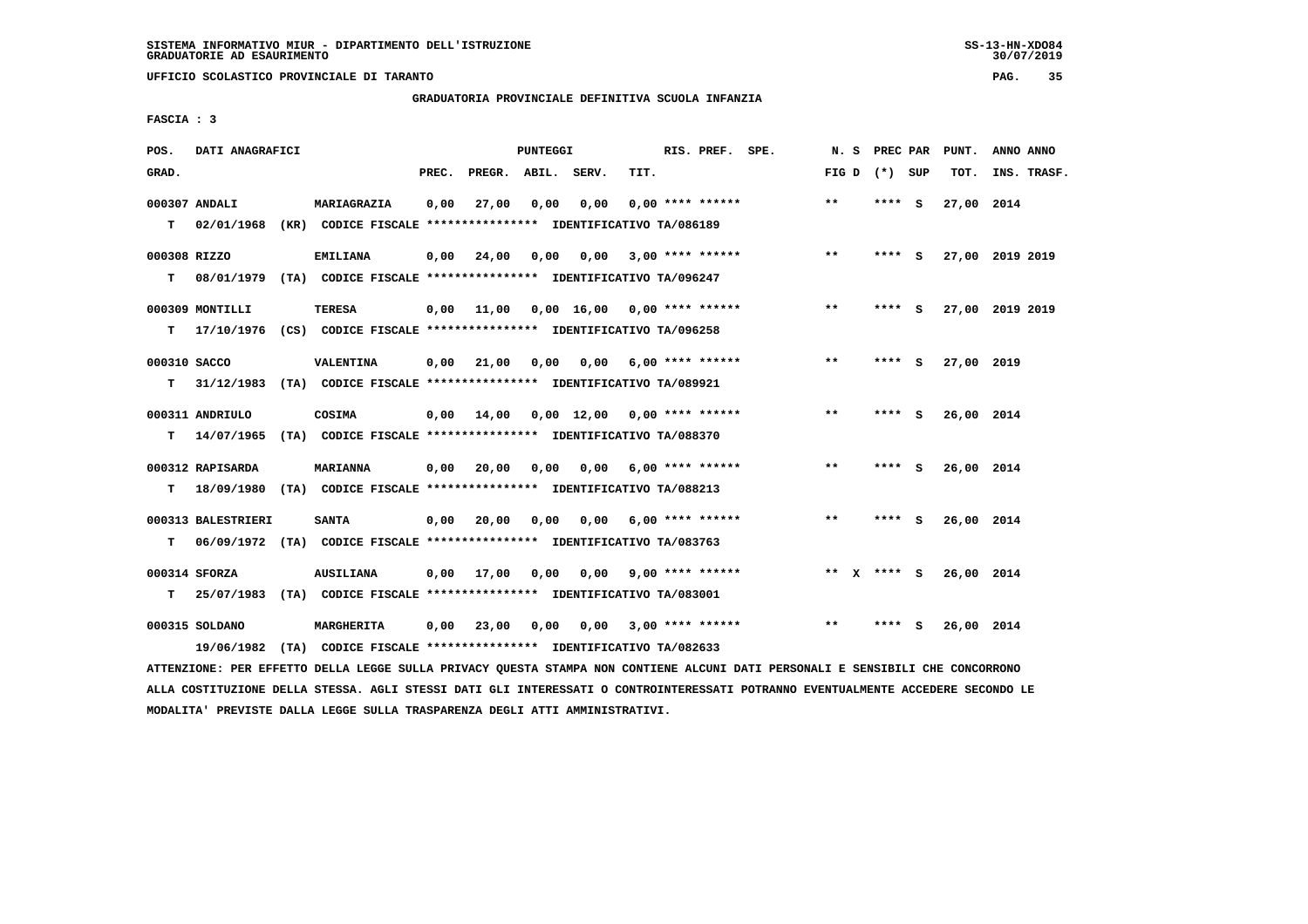**UFFICIO SCOLASTICO PROVINCIALE DI TARANTO PAG. 36**

## **GRADUATORIA PROVINCIALE DEFINITIVA SCUOLA INFANZIA**

 **FASCIA : 3**

| POS.         | DATI ANAGRAFICI                |                                                                                           |       |                       | PUNTEGGI   |                                          |      | RIS. PREF. SPE.    |                                 | N.S   | <b>PREC PAR</b> | PUNT.      | ANNO ANNO   |
|--------------|--------------------------------|-------------------------------------------------------------------------------------------|-------|-----------------------|------------|------------------------------------------|------|--------------------|---------------------------------|-------|-----------------|------------|-------------|
| GRAD.        |                                |                                                                                           | PREC. | PREGR. ABIL. SERV.    |            |                                          | TIT. |                    |                                 |       | FIG D $(*)$ SUP | TOT.       | INS. TRASF. |
|              | 000316 PICHIERRI<br>24/06/1977 | CECILIA<br>(BR) CODICE FISCALE **************** IDENTIFICATIVO TA/033045                  | 0,00  |                       | 3,00 14,00 | 6,00                                     |      | $3,00$ **** ****** |                                 | $***$ | **** S          | 26,00 2019 |             |
|              |                                |                                                                                           |       |                       |            |                                          |      |                    |                                 |       |                 |            |             |
|              | 000317 MICCOLIS                | ANGELA MARIA                                                                              | 0,00  |                       |            | 5,00 17,00 0,00 3,00 **** ******         |      |                    |                                 | $**$  | $***$ S         | 25,00 2002 |             |
|              |                                | 17/05/1974 (BA) CODICE FISCALE **************** IDENTIFICATIVO TA/020892                  |       |                       |            |                                          |      |                    |                                 |       |                 |            |             |
|              | 000318 LA BUA                  | <b>ELISA</b>                                                                              | 0,00  |                       |            | $3,00$ 14,00 8,00 0,00 **** ******       |      |                    |                                 | $***$ | **** S          | 25,00 2002 |             |
|              |                                | 07/06/1978 (TA) CODICE FISCALE *************** IDENTIFICATIVO TA/030295                   |       |                       |            |                                          |      |                    |                                 |       |                 |            |             |
| 000319 LEO   |                                | VINCENZO TOMA                                                                             |       |                       |            | $0.00$ 10.00 15.00 0.00 0.00 **** ****** |      |                    |                                 | $**$  | **** S          | 25,00 2002 |             |
|              |                                | 04/04/1966 (AL) CODICE FISCALE **************** IDENTIFICATIVO TA/030458                  |       |                       |            |                                          |      |                    |                                 |       |                 |            |             |
|              | 000320 SCARANO                 | <b>MARIA GRAZIA</b>                                                                       | 0,00  |                       |            | 19,00  0,00  0,00  6,00  ****  ******    |      |                    |                                 | $***$ | $***5$          | 25,00 2014 |             |
| т            |                                | 30/04/1965 (MI) CODICE FISCALE **************** IDENTIFICATIVO TA/086949                  |       |                       |            |                                          |      |                    |                                 |       |                 |            |             |
| 000321 CITTO |                                |                                                                                           |       | $0,00$ $16,00$ $0,00$ |            | 0,00 9,00 **** ******                    |      |                    |                                 |       | ** $X$ **** S   | 25,00 2014 |             |
|              |                                | <b>SABRINA</b><br>21/04/1971 (TA) CODICE FISCALE *************** IDENTIFICATIVO TA/082917 |       |                       |            |                                          |      |                    |                                 |       |                 |            |             |
|              |                                |                                                                                           |       |                       |            |                                          |      |                    |                                 |       |                 |            |             |
|              | 000322 BALSEBRE                | LUCIANO                                                                                   |       | $0,00$ 15,00          |            |                                          |      |                    | 0,00  0,00  10,00  ****  ****** |       | ** $X$ **** $S$ | 25,00 2014 |             |
| т            | 17/01/1982                     | (MT) CODICE FISCALE **************** IDENTIFICATIVO TA/085141                             |       |                       |            |                                          |      |                    |                                 |       |                 |            |             |
|              | 000323 BARULLI                 | <b>GESSICAMARIA</b>                                                                       | 0,00  |                       |            | 16,00 0,00 0,00 9,00 **** ******         |      |                    |                                 | $**$  | **** S          | 25,00 2014 |             |
|              |                                | T 16/11/1983 (TA) CODICE FISCALE **************** IDENTIFICATIVO TA/084450                |       |                       |            |                                          |      |                    |                                 |       |                 |            |             |
|              | 000324 QUIETE                  | PAOLA                                                                                     |       | 0,00 16,00            |            | $0,00$ $0,00$ $9,00$ $***$ **** ******   |      |                    |                                 | **    | **** S          | 25,00 2014 |             |
|              | $T = 10/09/1983$               | (TA) CODICE FISCALE **************** IDENTIFICATIVO TA/087182                             |       |                       |            |                                          |      |                    |                                 |       |                 |            |             |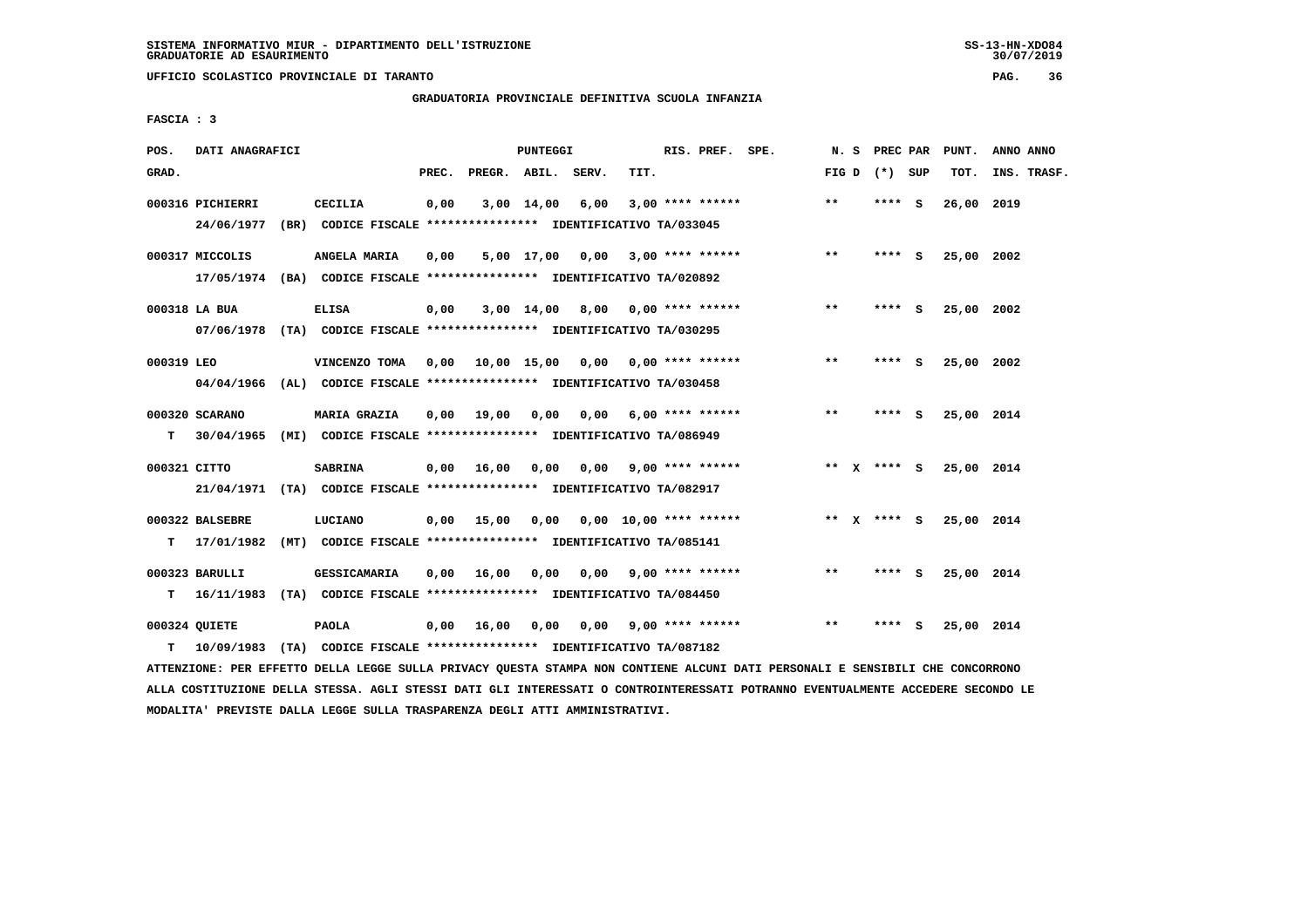**UFFICIO SCOLASTICO PROVINCIALE DI TARANTO PAG. 37**

## **GRADUATORIA PROVINCIALE DEFINITIVA SCUOLA INFANZIA**

 **FASCIA : 3**

| POS.         | DATI ANAGRAFICI                 |                                                                                                  |       |                                                        | PUNTEGGI   |                            |      | RIS. PREF. SPE.         |             |       | N. S PREC PAR   | PUNT.                  | ANNO ANNO   |
|--------------|---------------------------------|--------------------------------------------------------------------------------------------------|-------|--------------------------------------------------------|------------|----------------------------|------|-------------------------|-------------|-------|-----------------|------------------------|-------------|
| GRAD.        |                                 |                                                                                                  | PREC. | PREGR. ABIL. SERV.                                     |            |                            | TIT. |                         |             |       | FIG D $(*)$ SUP | TOT.                   | INS. TRASF. |
| 000325 CALO' |                                 | <b>LUCIANA</b><br>22/06/1966 (LE) CODICE FISCALE *************** IDENTIFICATIVO TA/030004        | 0,00  |                                                        | 8,00 16,00 | 0,00                       |      | $0.00$ **** ******      |             |       | ** $X$ **** S   | 24,00                  | 2002        |
| T            | 000326 CONIGLIO                 | FLORIANA<br>06/01/1982 (TA) CODICE FISCALE **************** IDENTIFICATIVO TA/084064             |       | $0,00$ 18,00 0,00 0,00 6,00 **** ******                |            |                            |      |                         | ** X **** S |       |                 | 24,00 2014             |             |
| т            | 000327 MUSTARO                  | <b>CATERINA</b><br>29/04/1981 (CZ) CODICE FISCALE *************** IDENTIFICATIVO TA/095564       |       | $0,00$ $24,00$ $0,00$ $0,00$ $0,00$ $****$ **** ****** |            |                            |      |                         |             |       |                 | ** X **** S 24,00 2014 |             |
| 000328 CITTO |                                 | <b>MARIA GRAZIA</b><br>T 20/07/1983 (TA) CODICE FISCALE *************** IDENTIFICATIVO TA/088549 |       | 0,00 18,00                                             | 0,00       |                            |      | $6,00$ 0,00 **** ****** |             | $***$ | **** S          | 24,00 2014             |             |
| т            | 000329 CORALLO                  | ADDOLORATA<br>09/02/1981 (TA) CODICE FISCALE **************** IDENTIFICATIVO TA/088779           |       | $0,00$ 21,00                                           | 0,00       |                            |      | $0.00$ 3.00 **** ****** |             | $* *$ | **** S          | 24,00 2014             |             |
| T.           | 000330 DE PREZZO                | <b>MARIA</b><br>19/09/1965 (LE) CODICE FISCALE **************** IDENTIFICATIVO TA/083875         |       | $0,00$ $18,00$ $0,00$                                  |            |                            |      | $0,00$ 6,00 **** ****** |             | **    | **** S          | 24,00 2014             |             |
|              | 000331 STRIPPOLI                | <b>GIORGIA</b><br>T 13/06/1976 (TA) CODICE FISCALE *************** IDENTIFICATIVO TA/038116      |       | 0,00 15,00 0,00 0,00                                   |            |                            |      | $9,00$ **** ******      |             | $* *$ | **** S          | 24,00 2014             |             |
| 000332 BIASE |                                 | <b>BARBARA</b><br>T 13/02/1969 (TA) CODICE FISCALE *************** IDENTIFICATIVO TA/083494      |       | $0,00$ 15,00                                           | 0,00       |                            |      | $0,00$ 9,00 **** ****** |             | $***$ | $***$ S         | 24,00 2014             |             |
| T.           | 000333 DI TARANTO<br>12/07/1965 | CARMELA<br>(TA) CODICE FISCALE **************** IDENTIFICATIVO TA/082608                         |       | $0,00$ 24,00                                           |            | 0,00 0,00 0,00 **** ****** |      |                         |             | $***$ | **** S          | 24,00 2014             |             |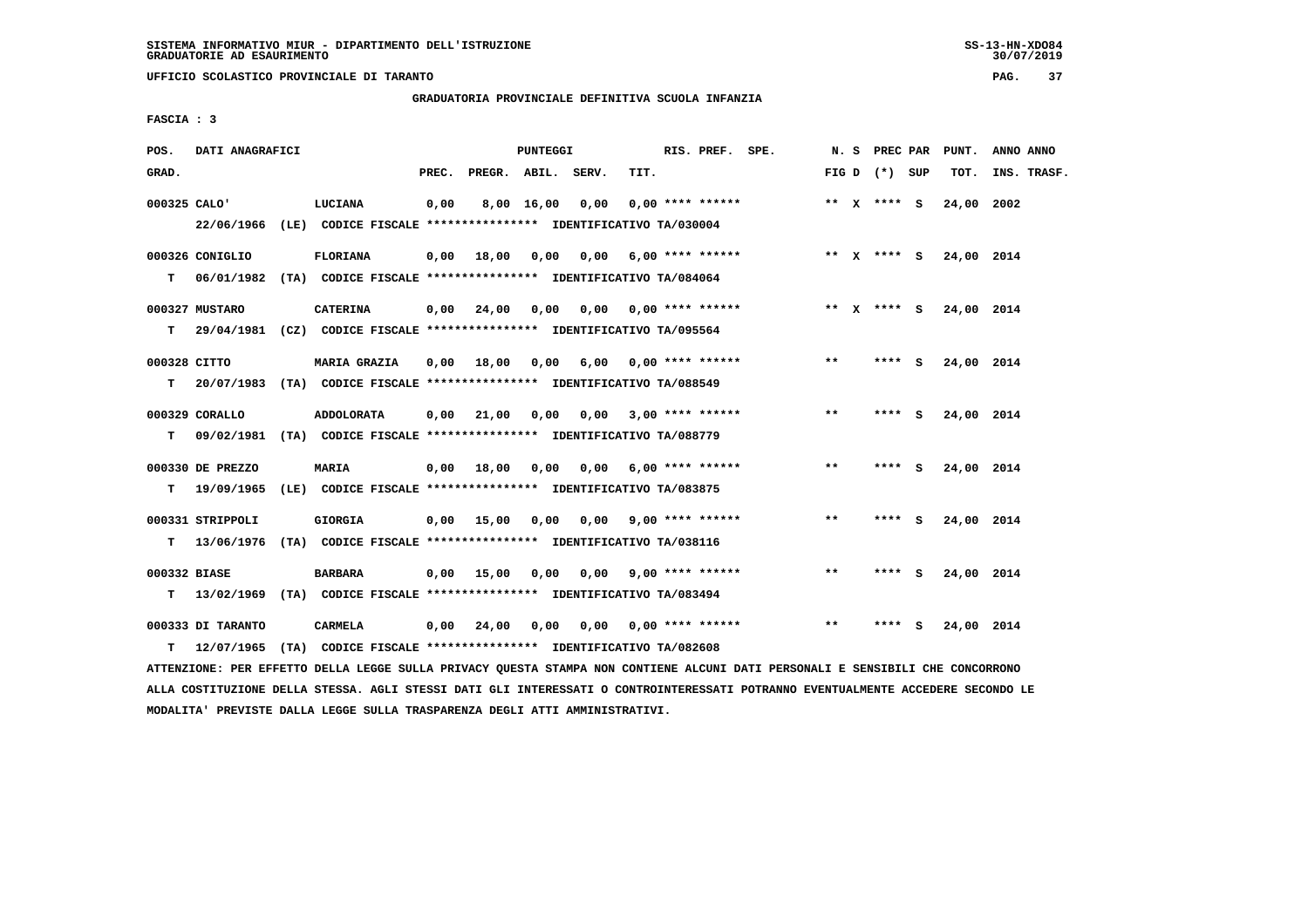**UFFICIO SCOLASTICO PROVINCIALE DI TARANTO PAG. 38**

## **GRADUATORIA PROVINCIALE DEFINITIVA SCUOLA INFANZIA**

 **FASCIA : 3**

| POS.              | DATI ANAGRAFICI                      |                                                                                            |       |                    | <b>PUNTEGGI</b>    |                                                   |      | RIS. PREF. SPE.           | N. S         | PREC PAR        |     | PUNT.      | ANNO ANNO       |
|-------------------|--------------------------------------|--------------------------------------------------------------------------------------------|-------|--------------------|--------------------|---------------------------------------------------|------|---------------------------|--------------|-----------------|-----|------------|-----------------|
| GRAD.             |                                      |                                                                                            | PREC. | PREGR. ABIL. SERV. |                    |                                                   | TIT. |                           |              | FIG D $(*)$ SUP |     | TOT.       | INS. TRASF.     |
|                   | 000334 DE COMITE<br>$T = 22/07/1977$ | <b>VALERIA</b><br>(TA) CODICE FISCALE **************** IDENTIFICATIVO TA/087577            | 0,00  | 15,00              | 0.00               | 0.00                                              |      | $9,00$ **** ******        | $\star\star$ | **** S          |     | 24,00 2014 |                 |
| 000335 FIORE<br>т | 03/07/1973                           | <b>FILOMENA</b><br>(MT) CODICE FISCALE **************** IDENTIFICATIVO TA/084110           | 0,00  | 14,00              |                    | $0.00$ $0.00$ $10.00$ $***$ $***$ $***$           |      |                           | $***$        | $***$ S         |     | 24,00 2014 |                 |
| т                 | 000336 MUSIELLO<br>20/06/1980        | ROSY<br>(BR) CODICE FISCALE **************** IDENTIFICATIVO TA/083188                      | 0,00  | 15,00              |                    | $0,00$ $0,00$ $9,00$ $***$ **** ******            |      |                           | $***$        | **** S          |     | 24,00 2014 |                 |
|                   | 000337 EPIFANIA<br>18/03/1973        | ROSA LINDA<br>(MT) CODICE FISCALE **************** IDENTIFICATIVO TA/096269                | 0,00  |                    | $0.00 \quad 16.00$ |                                                   |      | $5,00$ $3,00$ **** ****** | $***$        | ****            | - S |            | 24,00 2019 2019 |
| т                 | 000338 DE FILIPPIS                   | <b>ROSALBA</b><br>23/04/1971 (TA) CODICE FISCALE **************** IDENTIFICATIVO TA/091404 | 12,00 | 0.00               |                    | $0.00 \quad 12.00 \quad 0.00 \quad *** \quad ***$ |      |                           | $* *$        | ****            |     | 24,00 2019 |                 |
| т                 | 000339 PASTORE                       | <b>MINA</b><br>25/07/1981 (TA) CODICE FISCALE **************** IDENTIFICATIVO TA/088381    | 0,00  | 14,00              | 0,00               |                                                   |      | $0,00$ $9,00$ **** ****** | $* *$        | **** S          |     | 23,00 2014 |                 |
| т                 | 000340 MACRIPO'<br>04/11/1981        | <b>GILDA GRAZIA</b><br>(TA) CODICE FISCALE **************** IDENTIFICATIVO TA/084122       | 0.00  | 12,00              | 0.00               | 8,00                                              |      | $3,00$ **** ******        |              | ** $X$ **** S   |     | 23,00 2014 |                 |
|                   | 000341 DI MARINO<br>22/08/1983       | <b>NATALIA</b><br>(NA) CODICE FISCALE **************** IDENTIFICATIVO TA/087141            | 0.00  | 17,00              | 0.00               | 0.00                                              |      | $6.00$ **** ******        | $**$         | **** S          |     | 23,00 2014 |                 |
| 000342 MERO<br>т  | 19/02/1979                           | <b>VANESSA</b><br>(TA) CODICE FISCALE **************** IDENTIFICATIVO TA/083085            | 0,00  | 11,00              |                    | 0,00 12,00 0,00 **** ******                       |      |                           | $* *$        | **** S          |     | 23,00 2014 |                 |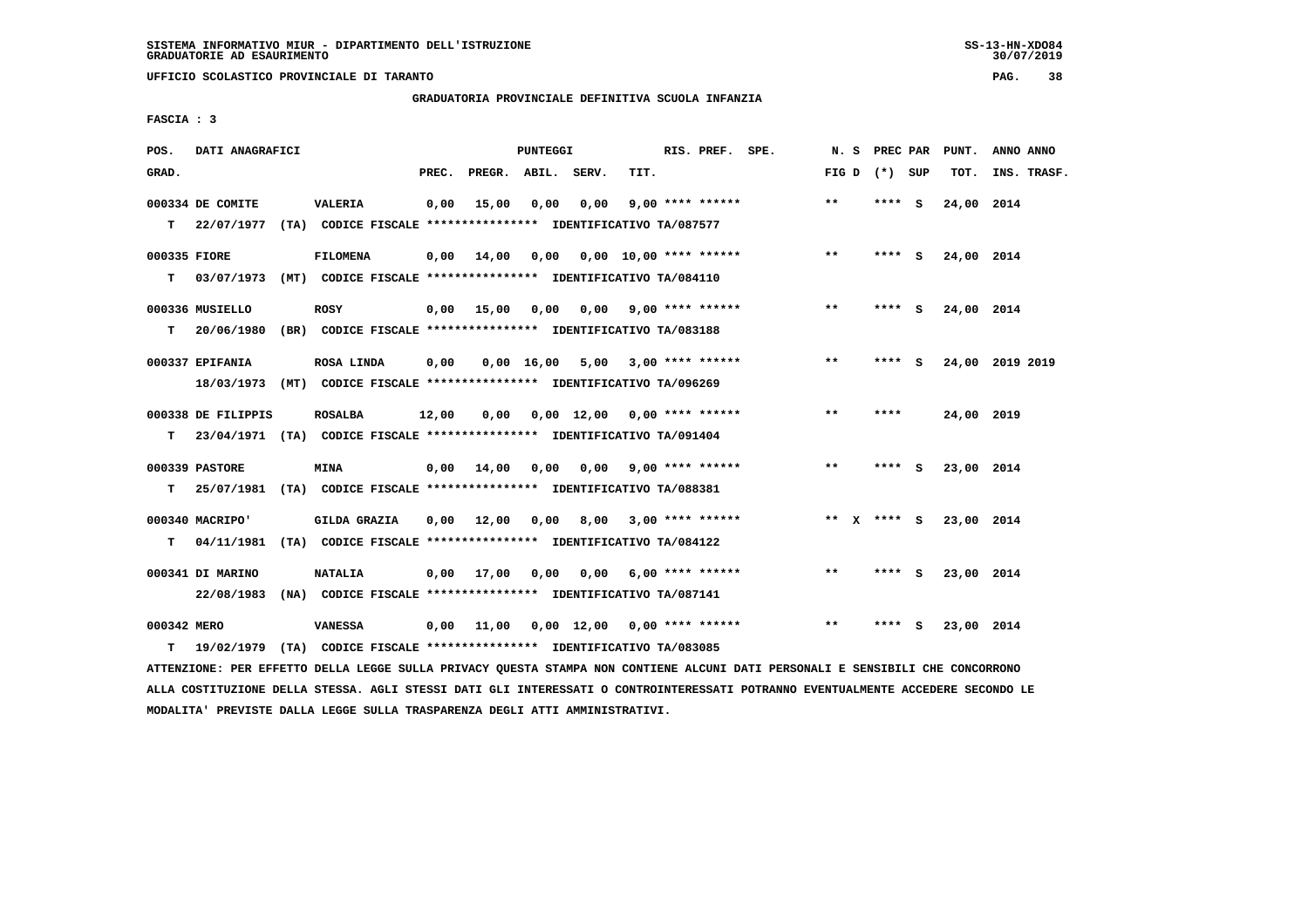**UFFICIO SCOLASTICO PROVINCIALE DI TARANTO PAG. 39**

 **GRADUATORIA PROVINCIALE DEFINITIVA SCUOLA INFANZIA**

 **FASCIA : 3**

| POS.         | DATI ANAGRAFICI    |                                                                                                                               |       |                    | PUNTEGGI |                                         |      | RIS. PREF. SPE.    |                                       |       |                 | N. S PREC PAR PUNT. | ANNO ANNO   |
|--------------|--------------------|-------------------------------------------------------------------------------------------------------------------------------|-------|--------------------|----------|-----------------------------------------|------|--------------------|---------------------------------------|-------|-----------------|---------------------|-------------|
| GRAD.        |                    |                                                                                                                               | PREC. | PREGR. ABIL. SERV. |          |                                         | TIT. |                    |                                       |       | FIG D $(*)$ SUP | тот.                | INS. TRASF. |
|              | 000343 MAIANO      | <b>REGINA</b>                                                                                                                 | 0,00  | 14,00              |          | 0,00 0,00                               |      | $9,00$ **** ****** |                                       | $* *$ | **** S          | 23,00 2014          |             |
|              |                    | T 22/11/1977 (TA) CODICE FISCALE *************** IDENTIFICATIVO TA/088239                                                     |       |                    |          |                                         |      |                    |                                       |       |                 |                     |             |
|              | 000344 CASTRONUOVO | <b>ANNA</b>                                                                                                                   |       |                    |          | 0,00 14,00 0,00 0,00 9,00 **** ******   |      |                    |                                       | $***$ | **** S          | 23,00 2014          |             |
|              |                    | T 24/07/1983 (TA) CODICE FISCALE *************** IDENTIFICATIVO TA/083120                                                     |       |                    |          |                                         |      |                    |                                       |       |                 |                     |             |
| 000345 MARRA |                    | <b>ELISABETTA</b>                                                                                                             |       |                    |          | 0,00 12,00 0,00 11,00 0,00 **** ******  |      |                    |                                       | $* *$ | **** S          | 23,00 2014          |             |
|              |                    | T 14/06/1982 (LE) CODICE FISCALE *************** IDENTIFICATIVO TA/085942                                                     |       |                    |          |                                         |      |                    |                                       |       |                 |                     |             |
|              | 000346 RAMPINO     | <b>EMANUELA</b>                                                                                                               |       |                    |          | 0,00 16,00 0,00 0,00 7,00 **** ******   |      |                    |                                       | $***$ | $***$ S         | 23,00 2014          |             |
|              |                    | T 14/01/1981 (LE) CODICE FISCALE *************** IDENTIFICATIVO TA/087669                                                     |       |                    |          |                                         |      |                    |                                       |       |                 |                     |             |
|              | 000347 NATALE      | <b>ROSA</b>                                                                                                                   |       |                    |          | $0,00$ 23,00 0,00 0,00 0,00 **** ****** |      |                    |                                       | $***$ | **** S          | 23,00 2014          |             |
|              |                    | T 24/08/1975 (TA) CODICE FISCALE **************** IDENTIFICATIVO TA/086620                                                    |       |                    |          |                                         |      |                    |                                       |       |                 |                     |             |
|              | 000348 DI SARNO    | <b>TERESA</b>                                                                                                                 |       |                    |          | 0,00 11,00 0,00 12,00 0,00 **** ******  |      |                    |                                       | $* *$ | $***$ S         | 23,00 2014          |             |
|              |                    | T 01/02/1961 (CE) CODICE FISCALE *************** IDENTIFICATIVO TA/087523                                                     |       |                    |          |                                         |      |                    |                                       |       |                 |                     |             |
|              | 000349 LOCONTE     | LUCIA                                                                                                                         |       |                    |          | $0,00$ 20,00 0,00 0,00 3,00 **** ****** |      |                    |                                       |       | ** x **** S     | 23,00 2014          |             |
|              |                    | T 17/05/1982 (TA) CODICE FISCALE **************** IDENTIFICATIVO TA/083825                                                    |       |                    |          |                                         |      |                    |                                       |       |                 |                     |             |
|              | 000350 DE CARLO    | <b>NICOLETTA</b>                                                                                                              |       |                    |          | $0,00$ 17,00 0,00 0,00 6,00 **** ****** |      |                    |                                       | $***$ | **** S          | 23,00 2014          |             |
|              |                    | T 25/10/1965 (BA) CODICE FISCALE **************** IDENTIFICATIVO TA/091088                                                    |       |                    |          |                                         |      |                    |                                       |       |                 |                     |             |
|              | 000351 PRESAGO     | <b>ROSA</b>                                                                                                                   |       |                    |          |                                         |      |                    | 0,00 23,00 0,00 0,00 0,00 **** ****** | $***$ | $***$ S         | 23,00 2014          |             |
| т            | 29/04/1972         | (BR) CODICE FISCALE **************** IDENTIFICATIVO TA/084396                                                                 |       |                    |          |                                         |      |                    |                                       |       |                 |                     |             |
|              |                    | ATTENZIONE: PER EFFETTO DELLA LEGGE SULLA PRIVACY QUESTA STAMPA NON CONTIENE ALCUNI DATI PERSONALI E SENSIBILI CHE CONCORRONO |       |                    |          |                                         |      |                    |                                       |       |                 |                     |             |

 **ALLA COSTITUZIONE DELLA STESSA. AGLI STESSI DATI GLI INTERESSATI O CONTROINTERESSATI POTRANNO EVENTUALMENTE ACCEDERE SECONDO LE MODALITA' PREVISTE DALLA LEGGE SULLA TRASPARENZA DEGLI ATTI AMMINISTRATIVI.**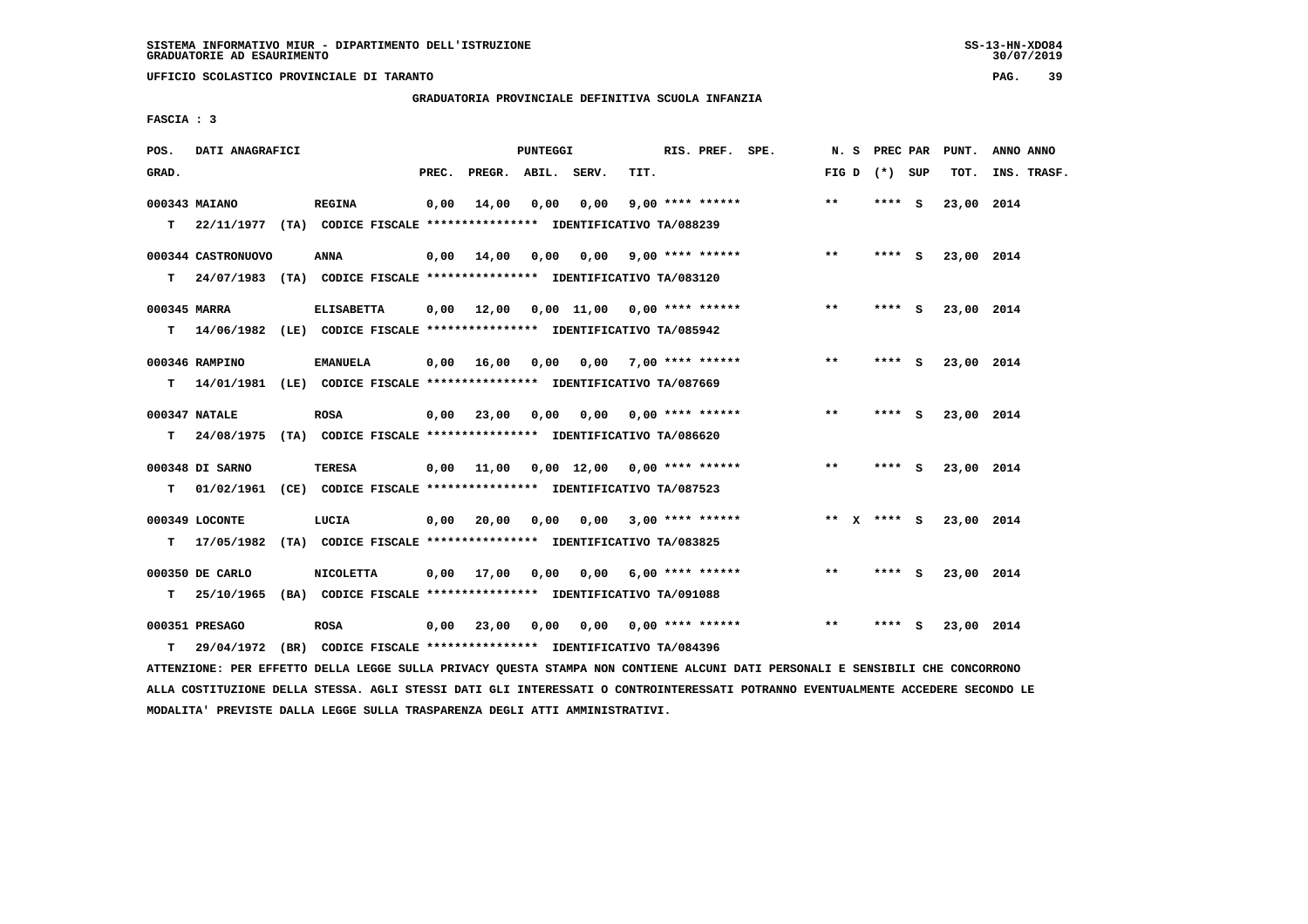**UFFICIO SCOLASTICO PROVINCIALE DI TARANTO PAG. 40**

### **GRADUATORIA PROVINCIALE DEFINITIVA SCUOLA INFANZIA**

 **FASCIA : 3**

| POS.  | DATI ANAGRAFICI              |                                                                                  |       |                    | PUNTEGGI   |                                     |      | RIS. PREF. SPE.           | N. S  |              | PREC PAR        |          | PUNT.      | ANNO ANNO       |  |
|-------|------------------------------|----------------------------------------------------------------------------------|-------|--------------------|------------|-------------------------------------|------|---------------------------|-------|--------------|-----------------|----------|------------|-----------------|--|
| GRAD. |                              |                                                                                  | PREC. | PREGR. ABIL. SERV. |            |                                     | TIT. |                           |       |              | FIG D $(*)$ SUP |          | TOT.       | INS. TRASF.     |  |
| т     | 000352 DIMITRI<br>29/05/1967 | <b>CATERINA</b><br>(TA) CODICE FISCALE **************** IDENTIFICATIVO TA/088304 | 0,00  | 11,00              |            | $0,00 \quad 12,00$                  |      | $0.00$ **** ******        | $**$  |              | **** S          |          | 23,00 2014 |                 |  |
|       | 000353 VERGARI               | ANNA                                                                             | 0,00  |                    |            | $11,00$ 0,00 12,00 0,00 **** ****** |      |                           | $***$ |              | **** S          |          |            | 23,00 2019 2019 |  |
| т     | 13/04/1978                   | (LE) CODICE FISCALE **************** IDENTIFICATIVO TA/096259                    |       |                    |            |                                     |      |                           |       |              |                 |          |            |                 |  |
|       | 000354 DE NITTO              | <b>SIMONA</b>                                                                    | 0,00  |                    |            | $6,00$ 16,00 0,00 0,00 **** ******  |      |                           |       |              | ** x **** S     |          | 22,00 2002 |                 |  |
|       |                              | 14/04/1975 (TA) CODICE FISCALE **************** IDENTIFICATIVO TA/020706         |       |                    |            |                                     |      |                           |       |              |                 |          |            |                 |  |
|       | 000355 GERARDI               | <b>FIORELLA</b>                                                                  | 0,00  |                    | 6,00 16,00 | 0,00 0,00 **** ******               |      |                           |       |              | ** x **** S     |          |            | 22,00 2005 2005 |  |
|       |                              | 06/06/1965 (TA) CODICE FISCALE *************** IDENTIFICATIVO TA/035375          |       |                    |            |                                     |      |                           |       |              |                 |          |            |                 |  |
|       | 000356 MESSINA               | <b>ROSANNA</b>                                                                   |       | 0,00 19,00         | 0,00       |                                     |      | $0,00$ 3,00 **** ******   | **    |              | ****            | - S      | 22,00 2014 |                 |  |
| т     |                              | 11/12/1981 (AG) CODICE FISCALE *************** IDENTIFICATIVO TA/084522          |       |                    |            |                                     |      |                           |       |              |                 |          |            |                 |  |
|       | 000357 BERDICCHIA            | MARIACARMELA                                                                     | 0,00  | 16,00              | 0,00       |                                     |      | $0,00$ 6,00 **** ******   | $***$ |              | ****            | <b>S</b> | 22,00 2014 |                 |  |
| т     |                              | 30/04/1969 (TA) CODICE FISCALE **************** IDENTIFICATIVO TA/084907         |       |                    |            |                                     |      |                           |       |              |                 |          |            |                 |  |
|       | 000358 SCALZO                | <b>SABRINA</b>                                                                   |       | $0,00$ 19,00       | 0,00       |                                     |      | $0,00$ 3,00 **** ******   |       |              | ** $X$ **** S   |          | 22,00 2014 |                 |  |
| т     |                              | 02/10/1982 (TA) CODICE FISCALE *************** IDENTIFICATIVO TA/088291          |       |                    |            |                                     |      |                           |       |              |                 |          |            |                 |  |
|       | 000359 ANGIULLI              | <b>ALESSIA</b>                                                                   | 0,00  | 22,00              | 0,00       | 0,00                                |      | $0.00$ **** ******        | $**$  |              | ****            | - S      | 22,00 2014 |                 |  |
| т     | 06/05/1980                   | (TA) CODICE FISCALE **************** IDENTIFICATIVO TA/083704                    |       |                    |            |                                     |      |                           |       |              |                 |          |            |                 |  |
|       | 000360 MONTELEONE            | <b>DAVIDE</b>                                                                    | 0,00  | 22,00              | 0,00       |                                     |      | $0,00$ $0,00$ **** ****** | **    | $\mathbf{x}$ | **** S          |          | 22,00 2014 |                 |  |
| т     | 14/11/1975                   | (NA) CODICE FISCALE **************** IDENTIFICATIVO TA/091138                    |       |                    |            |                                     |      |                           |       |              |                 |          |            |                 |  |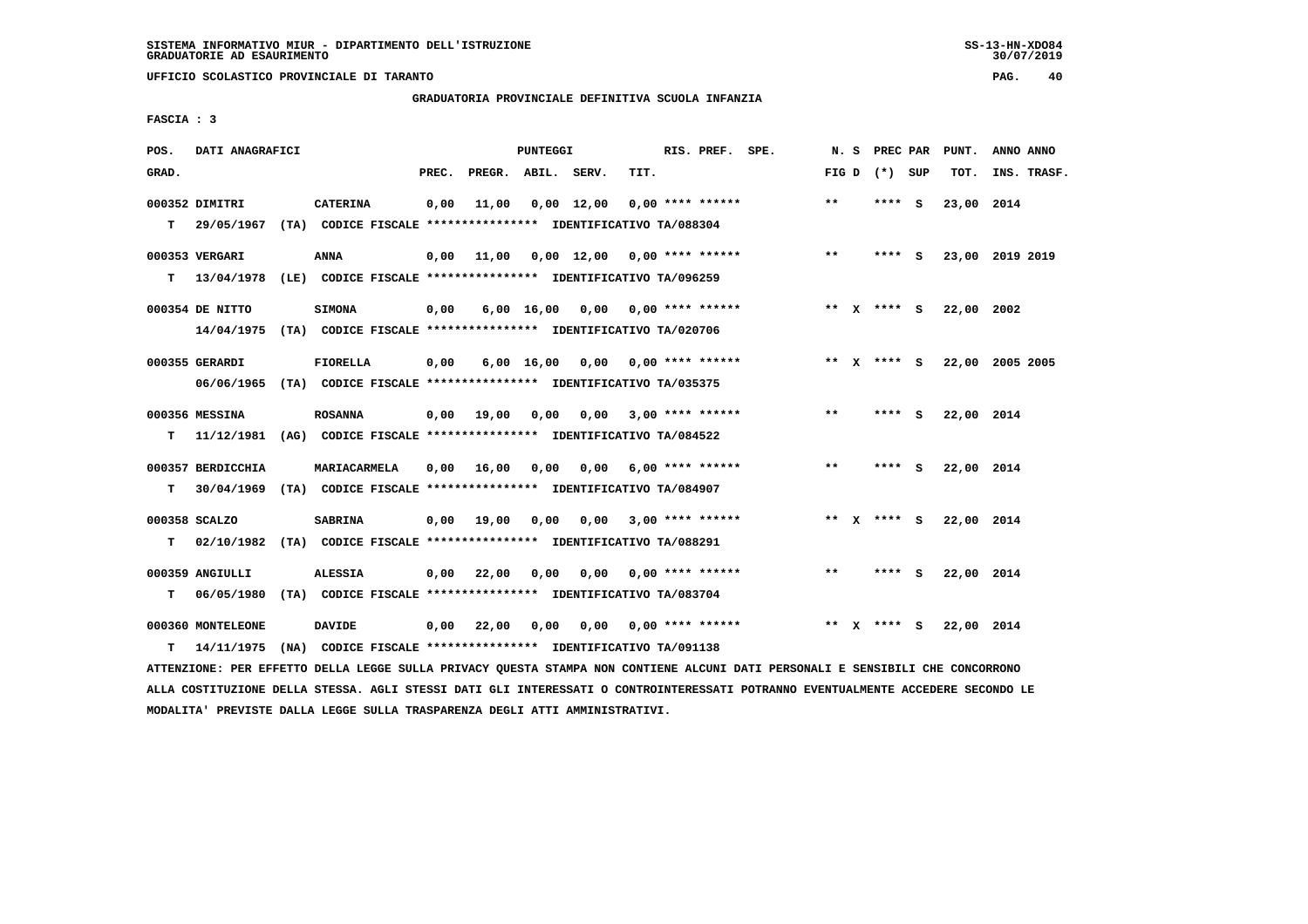**UFFICIO SCOLASTICO PROVINCIALE DI TARANTO PAG. 41**

# **GRADUATORIA PROVINCIALE DEFINITIVA SCUOLA INFANZIA**

 **FASCIA : 3**

| POS.         | DATI ANAGRAFICI  |                                                                                            |       |                    | PUNTEGGI     |                                         |      | RIS. PREF. SPE.         | N.S     | <b>PREC PAR</b> |     | PUNT.      | ANNO ANNO       |
|--------------|------------------|--------------------------------------------------------------------------------------------|-------|--------------------|--------------|-----------------------------------------|------|-------------------------|---------|-----------------|-----|------------|-----------------|
| GRAD.        |                  |                                                                                            | PREC. | PREGR. ABIL. SERV. |              |                                         | TIT. |                         |         | FIG D $(*)$ SUP |     | TOT.       | INS. TRASF.     |
| 000361 MURGO |                  | MARIAGRAZIARI                                                                              | 0,00  | 19,00              | 0,00         | 0,00                                    |      | $3,00$ **** ******      | $***$   | **** S          |     | 22,00 2014 |                 |
| T.           |                  | 27/03/1978 (FG) CODICE FISCALE **************** IDENTIFICATIVO TA/087858                   |       |                    |              |                                         |      |                         |         |                 |     |            |                 |
| 000362 RODIA |                  | <b>GIUSEPPINA</b>                                                                          | 0,00  | 12,00              |              | $0,00$ $0,00$ $10,00$ $***$ **** ****** |      |                         | $***$   | **** S          |     | 22,00 2014 |                 |
|              |                  | 29/04/1964 (TA) CODICE FISCALE *************** IDENTIFICATIVO TA/083820                    |       |                    |              |                                         |      |                         |         |                 |     |            |                 |
|              | 000363 CURCIO    | <b>ELISABETTA</b>                                                                          | 0,00  |                    |              | $6,00$ 16,00 0,00 0,00 **** ******      |      |                         | $* *$   | **** S          |     |            | 22,00 2019 2007 |
|              |                  | 06/06/1974 (CZ) CODICE FISCALE *************** IDENTIFICATIVO TA/037598                    |       |                    |              |                                         |      |                         |         |                 |     |            |                 |
|              | 000364 FOLLINO   | ROSETTA KATIU                                                                              | 0.00  |                    | 3,00 16,00   |                                         |      | $0.00$ 3.00 **** ****** |         | ** X **** S     |     |            | 22,00 2019 2019 |
| T.           |                  | 09/01/1974 (MT) CODICE FISCALE *************** IDENTIFICATIVO TA/096250                    |       |                    |              |                                         |      |                         |         |                 |     |            |                 |
|              | 000365 FISTETTO  | <b>PATRIZIA</b>                                                                            | 0,00  |                    |              | $6,00$ 15,00 0,00 0,00 **** ******      |      |                         | $***$   | ****            | - S | 21,00 2002 |                 |
|              | 19/02/1973       | (TA) CODICE FISCALE **************** IDENTIFICATIVO TA/020428                              |       |                    |              |                                         |      |                         |         |                 |     |            |                 |
|              | 000366 ORNISCO   | <b>ANTONELLA</b>                                                                           | 0,00  |                    |              | $6,00$ 15,00 0,00 0,00 **** ******      |      |                         | $***$ X | **** S          |     | 21,00 2002 |                 |
|              | 17/06/1966       | (TA) CODICE FISCALE **************** IDENTIFICATIVO TA/029758                              |       |                    |              |                                         |      |                         |         |                 |     |            |                 |
|              |                  |                                                                                            |       |                    |              |                                         |      |                         |         |                 |     |            |                 |
|              | 000367 SAMENGO   | <b>STEFANIA</b><br>11/12/1971 (TA) CODICE FISCALE *************** IDENTIFICATIVO TA/032184 | 0,00  |                    |              | $6,00$ 15,00 0,00 0,00 **** ******      |      |                         | $* *$   | **** S          |     | 21,00 2003 |                 |
|              |                  |                                                                                            |       |                    |              |                                         |      |                         |         |                 |     |            |                 |
|              | 000368 LASSANDRO | <b>ANITA</b>                                                                               | 0,00  |                    | $0.00$ 16.00 |                                         |      | $5,00$ 0,00 **** ****** | **      | **** S          |     |            | 21,00 2014 2014 |
|              | 15/06/1971       | (EE) CODICE FISCALE **************** IDENTIFICATIVO TA/082312                              |       |                    |              |                                         |      |                         |         |                 |     |            |                 |
|              | 000369 CESAREO   | <b>BENEDETTA</b>                                                                           | 0,00  | 18,00              | 0,00         |                                         |      | $0.00$ 3.00 **** ****** | **      | **** S          |     | 21,00 2014 |                 |
| т            | 24/04/1983       | (TA) CODICE FISCALE **************** IDENTIFICATIVO TA/085600                              |       |                    |              |                                         |      |                         |         |                 |     |            |                 |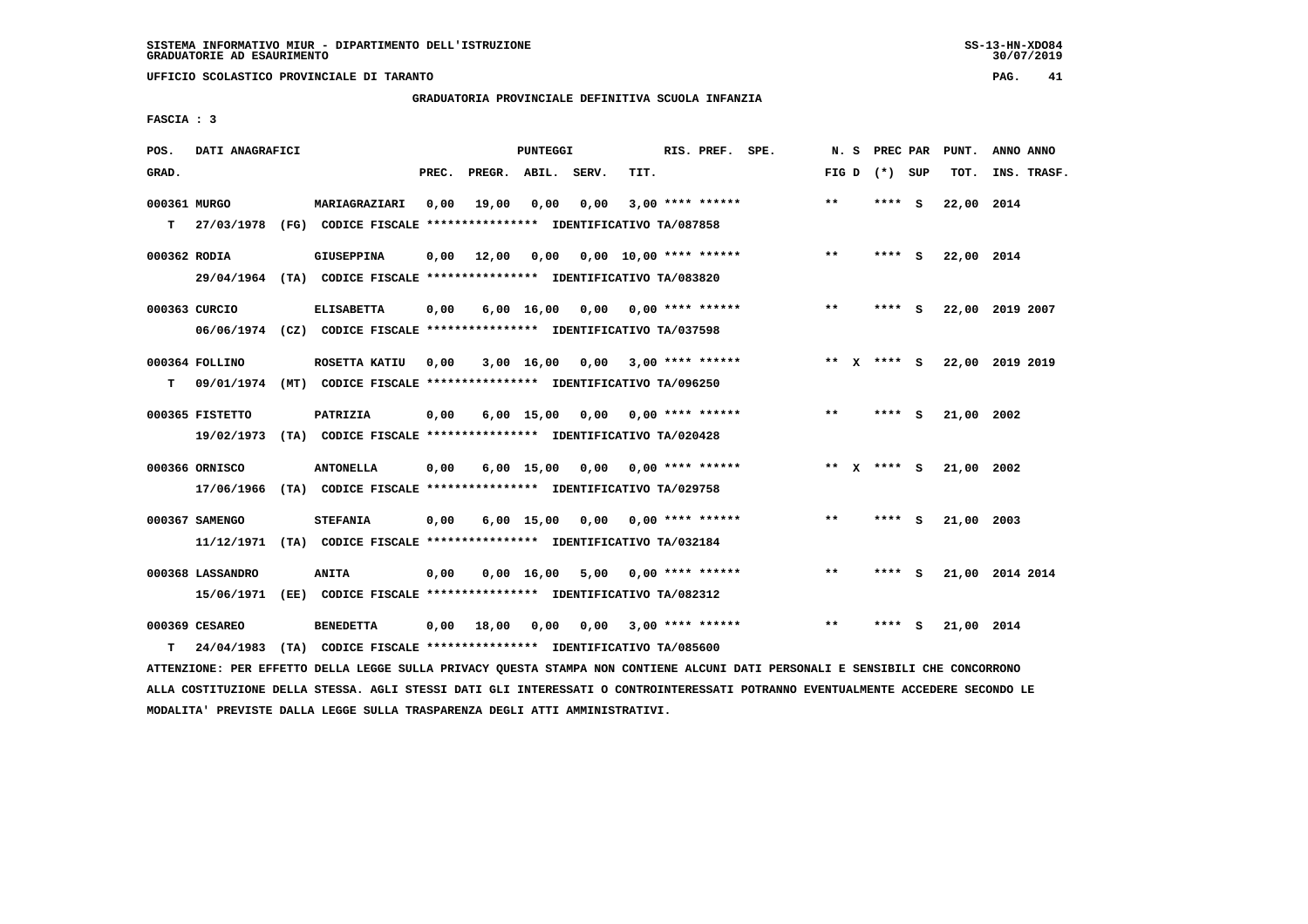**UFFICIO SCOLASTICO PROVINCIALE DI TARANTO PAG. 42**

# **GRADUATORIA PROVINCIALE DEFINITIVA SCUOLA INFANZIA**

 **FASCIA : 3**

| POS.  | DATI ANAGRAFICI |                                                                                           |       |                                         | PUNTEGGI |                                  |      | RIS. PREF. SPE.  |                                         |              |                 |        | N. S PREC PAR PUNT. | ANNO ANNO   |
|-------|-----------------|-------------------------------------------------------------------------------------------|-------|-----------------------------------------|----------|----------------------------------|------|------------------|-----------------------------------------|--------------|-----------------|--------|---------------------|-------------|
| GRAD. |                 |                                                                                           | PREC. | PREGR. ABIL. SERV.                      |          |                                  | TIT. |                  |                                         |              | FIG D $(*)$ SUP |        | тот.                | INS. TRASF. |
|       | 000370 STIFANI  | MARIA ASSUNTA 0,00                                                                        |       | 15,00                                   | 0,00     | 0,00                             |      | 6,00 **** ****** |                                         |              | ** $X$ **** S   |        | 21,00 2014          |             |
| T.    |                 | 02/11/1978 (LE) CODICE FISCALE **************** IDENTIFICATIVO TA/088193                  |       |                                         |          |                                  |      |                  |                                         |              |                 |        |                     |             |
|       | 000371 GIULIANI | <b>ISABELLA</b>                                                                           |       |                                         |          |                                  |      |                  | $0,00$ 21,00 0,00 0,00 0,00 **** ****** | $* *$        | $***$ S         |        | 21,00 2014          |             |
|       |                 | 15/06/1977 (TA) CODICE FISCALE *************** IDENTIFICATIVO TA/086687                   |       |                                         |          |                                  |      |                  |                                         |              |                 |        |                     |             |
|       | 000372 MUSCOSO  | <b>ANNA</b>                                                                               |       | $0,00$ $21,00$                          |          | 0,00 0,00 0,00 **** ******       |      |                  |                                         | $***$        | **** S          |        | 21,00 2014          |             |
|       |                 | T 27/10/1982 (TA) CODICE FISCALE **************** IDENTIFICATIVO TA/085374                |       |                                         |          |                                  |      |                  |                                         |              |                 |        |                     |             |
|       | 000373 FAGGIANO | IDA                                                                                       |       | 0,00 21,00                              |          |                                  |      |                  | $0,00$ $0,00$ $0,00$ $***$ **** ******  | $* *$        | $***5$          |        | 21,00 2014          |             |
| т     |                 | 30/07/1981 (BR) CODICE FISCALE **************** IDENTIFICATIVO TA/086651                  |       |                                         |          |                                  |      |                  |                                         |              |                 |        |                     |             |
|       | 000374 PAVONE   | <b>ANNA</b>                                                                               |       | 0,00 21,00 0,00 0,00 0,00 **** ******   |          |                                  |      |                  |                                         | $\star\star$ | $***$ S         |        | 21,00 2014          |             |
| T.    |                 | 08/03/1976 (TA) CODICE FISCALE **************** IDENTIFICATIVO TA/083828                  |       |                                         |          |                                  |      |                  |                                         |              |                 |        |                     |             |
|       | 000375 MICCOLIS | ANNA MARIA                                                                                |       |                                         |          |                                  |      |                  | $0,00$ 21,00 0,00 0,00 0,00 **** ****** |              | ** x **** S     |        | 21,00 2014          |             |
|       |                 | T 27/08/1981 (BA) CODICE FISCALE **************** IDENTIFICATIVO TA/088142                |       |                                         |          |                                  |      |                  |                                         |              |                 |        |                     |             |
|       |                 |                                                                                           |       |                                         |          |                                  |      |                  |                                         |              |                 |        |                     |             |
|       | 000376 PERRINI  | <b>PALMA</b><br>T 15/07/1973 (TA) CODICE FISCALE *************** IDENTIFICATIVO TA/089013 |       |                                         |          |                                  |      |                  | $0,00$ 12,00 0,00 0,00 9,00 **** ****** |              | ** x **** s     |        | 21,00 2014          |             |
|       |                 |                                                                                           |       |                                         |          |                                  |      |                  |                                         |              |                 |        |                     |             |
|       | 000377 SCALERA  | <b>ARIANNA</b>                                                                            |       | $0,00$ 21,00 0,00 0,00 0,00 **** ****** |          |                                  |      |                  |                                         | $***$        |                 | **** S | 21,00 2014          |             |
| T.    |                 | 20/05/1981 (TA) CODICE FISCALE **************** IDENTIFICATIVO TA/085573                  |       |                                         |          |                                  |      |                  |                                         |              |                 |        |                     |             |
|       | 000378 BARILE   | MARIA COSIMA                                                                              | 0,00  | 18,00                                   |          | $0,00$ $0,00$ $3,00$ **** ****** |      |                  |                                         | **           | ****            | - 5    | 21,00 2014          |             |
| т     |                 | 11/09/1975 (TA) CODICE FISCALE *************** IDENTIFICATIVO TA/082520                   |       |                                         |          |                                  |      |                  |                                         |              |                 |        |                     |             |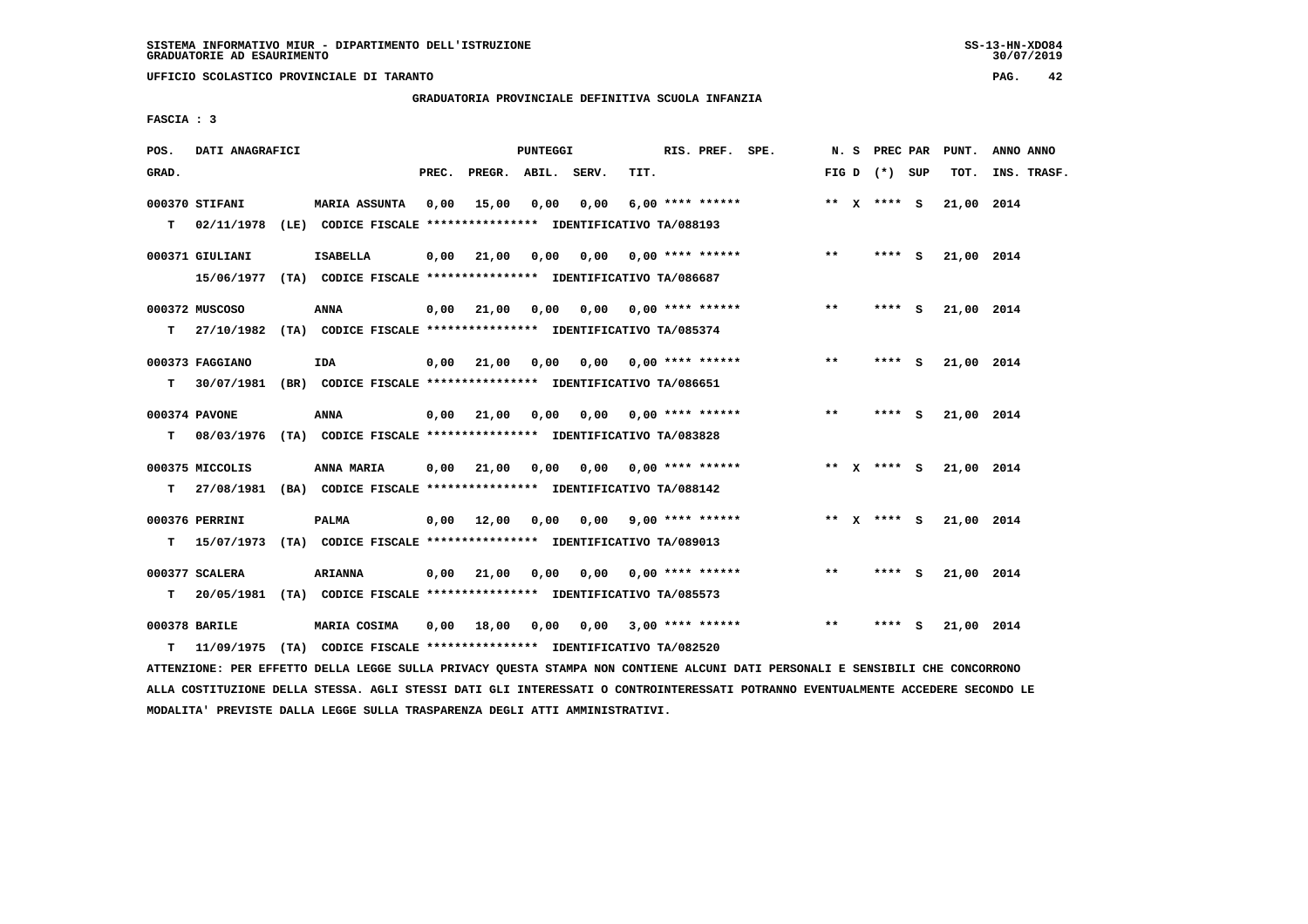**UFFICIO SCOLASTICO PROVINCIALE DI TARANTO PAG. 43**

# **GRADUATORIA PROVINCIALE DEFINITIVA SCUOLA INFANZIA**

 **FASCIA : 3**

| POS.        | DATI ANAGRAFICI                |                                                                                                |       |                       | PUNTEGGI |                         |      | RIS. PREF. SPE.           |                                                                     |       |                 | N. S PREC PAR PUNT. | ANNO ANNO   |
|-------------|--------------------------------|------------------------------------------------------------------------------------------------|-------|-----------------------|----------|-------------------------|------|---------------------------|---------------------------------------------------------------------|-------|-----------------|---------------------|-------------|
| GRAD.       |                                |                                                                                                | PREC. | PREGR. ABIL. SERV.    |          |                         | TIT. |                           |                                                                     |       | FIG D $(*)$ SUP | тот.                | INS. TRASF. |
| T.          | 000379 LEGGIERO<br>05/08/1983  | <b>VALERIA</b><br>(BR) CODICE FISCALE **************** IDENTIFICATIVO TA/088041                | 0,00  | 21,00                 | 0,00     | 0,00                    |      | $0.00$ **** ******        |                                                                     |       | ** $X$ **** S   | 21,00 2014          |             |
|             | 000380 LATERZA                 | <b>GIANFRANCA</b><br>T 09/01/1983 (TA) CODICE FISCALE *************** IDENTIFICATIVO TA/086473 | 0,00  |                       |          |                         |      |                           | 18,00 0,00 0,00 3,00 **** ******             ** x **** s 21,00 2014 |       |                 |                     |             |
| 000381 NISI |                                | <b>VALERIA</b><br>T 15/12/1978 (TA) CODICE FISCALE *************** IDENTIFICATIVO TA/083779    |       | 0,00 21,00            | 0,00     |                         |      | $0,00$ 0,00 **** ******   |                                                                     | **    | $***$ S         | 21,00 2014          |             |
| T.          | 000382 TOTORO                  | LEONARDA<br>08/05/1967 (EE) CODICE FISCALE *************** IDENTIFICATIVO TA/082888            |       | 0.00 21.00            | 0,00     |                         |      |                           | $0.00$ $0.00$ **** ******                                           | $**$  | **** S          | 21,00 2014          |             |
|             | 000383 LA GIOIA                | ROSANGELA<br>T 06/03/1983 (TA) CODICE FISCALE *************** IDENTIFICATIVO TA/084691         |       | 0.00 21.00            | 0,00     |                         |      | $0.00$ $0.00$ **** ****** |                                                                     |       | ** x **** s     | 21,00 2014          |             |
| T.          | 000384 CAIAZZO                 | <b>ARIANNA</b><br>22/07/1980 (TA) CODICE FISCALE *************** IDENTIFICATIVO TA/082692      |       | $0,00$ $18,00$ $0,00$ |          | $0,00$ 3,00 **** ****** |      |                           |                                                                     |       | ** $X$ **** S   | 21,00 2014          |             |
| т           | 000385 DIPPOLITO<br>03/05/1983 | <b>ILARIA</b><br>(TA) CODICE FISCALE **************** IDENTIFICATIVO TA/088126                 |       | $0,00$ 21,00 0,00     |          |                         |      | $0,00$ $0,00$ **** ****** |                                                                     | $***$ | **** S          | 21,00 2014          |             |
| т           | 000386 PALMISANO               | <b>SIMONA</b><br>29/07/1982 (TA) CODICE FISCALE **************** IDENTIFICATIVO TA/087902      |       | $0,00$ 21,00          | 0,00     |                         |      | $0,00$ $0,00$ **** ****** |                                                                     |       | ** X **** S     | 21,00 2014          |             |
| т           | 000387 SCARANO                 | <b>ROSSANA</b><br>29/05/1981 (TA) CODICE FISCALE **************** IDENTIFICATIVO TA/087795     | 0,00  | 21,00                 | 0,00     |                         |      | $0.00$ $0.00$ **** ****** |                                                                     |       | ** x **** s     | 21,00 2014          |             |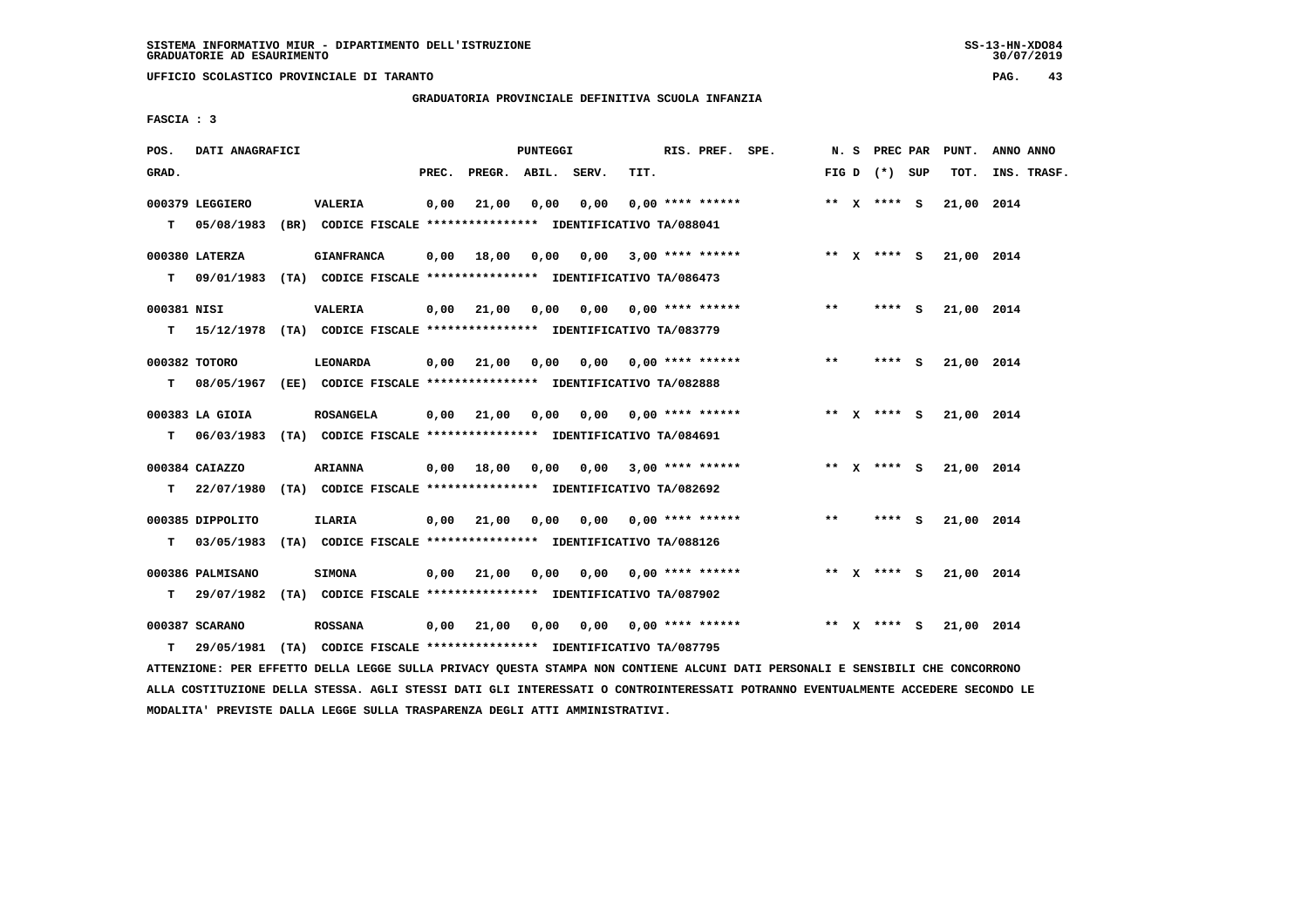**UFFICIO SCOLASTICO PROVINCIALE DI TARANTO PAG. 44**

 **GRADUATORIA PROVINCIALE DEFINITIVA SCUOLA INFANZIA**

 **FASCIA : 3**

| POS.  | DATI ANAGRAFICI                 |                                                                                             |                       | PUNTEGGI        | RIS. PREF. SPE.           |       | N. S PREC PAR   | PUNT.      | ANNO ANNO       |
|-------|---------------------------------|---------------------------------------------------------------------------------------------|-----------------------|-----------------|---------------------------|-------|-----------------|------------|-----------------|
| GRAD. |                                 | PREC.                                                                                       | PREGR. ABIL. SERV.    | TIT.            |                           |       | FIG D $(*)$ SUP | TOT.       | INS. TRASF.     |
| T.    | 000388 STRAMAGLIA<br>28/05/1976 | CLELIA CLEMEN<br>0,00<br>(BA) CODICE FISCALE *************** IDENTIFICATIVO TA/088019       | 21,00<br>0,00         | 0,00            | $0.00$ **** ******        |       | ** $X$ **** S   | 21,00 2014 |                 |
| т     | 000389 ANDRISANI<br>13/03/1984  | COSIMA<br>(TA) CODICE FISCALE **************** IDENTIFICATIVO TA/083194                     | 0,00<br>21,00<br>0,00 | 0,00            | $0.00$ **** ******        | $* *$ | **** S          | 21,00 2014 |                 |
| т     | 000390 GIORDANO                 | <b>SARA</b><br>02/10/1983 (TA) CODICE FISCALE *************** IDENTIFICATIVO TA/088280      | $0,00$ $21,00$ $0,00$ |                 | $0,00$ $0,00$ **** ****** | $***$ | **** S          | 21,00 2014 |                 |
| T.    | 000391 SILVESTRIS               | <b>BARBARA</b><br>19/05/1983 (TA) CODICE FISCALE *************** IDENTIFICATIVO TA/083991   | $0,00$ 18,00<br>0,00  |                 | $0.00$ 3.00 **** ******   | $***$ | **** S          | 21,00 2014 |                 |
| т     | 000392 DE CRESCENZO             | <b>ROSA</b><br>13/02/1974 (TA) CODICE FISCALE *************** IDENTIFICATIVO TA/085155      | 0,00 21,00            | 0,00<br>0,00    | $0.00$ **** ******        | $* *$ | ్<br>****       | 21,00 2014 |                 |
|       | 000393 MONTEDORO                | <b>ANTONIA</b><br>29/10/1964 (TA) CODICE FISCALE *************** IDENTIFICATIVO TA/091727   | $0,00$ 17,00<br>0,00  |                 | $0,00$ 3,00 **** ******   | $* *$ | **** S          | 20,00 2002 |                 |
|       | 000394 DE VINCENZO              | <b>MARIA</b><br>21/07/1977 (BA) CODICE FISCALE *************** IDENTIFICATIVO TA/078278     | 0,00                  | 5,00 15,00 0,00 | $0.00$ **** ******        | $***$ | ****<br>- S     |            | 20,00 2011 2011 |
|       | 000395 BUZZACCHINO              | <b>SERENA</b><br>29/07/1979 (TA) CODICE FISCALE *************** IDENTIFICATIVO TA/084871    | 0,00 11,00 0,00       | 0,00            | $9,00$ **** ******        |       | ** x **** s     | 20,00 2014 |                 |
| т     | 000396 DE FRANCESCO             | <b>ANTONELLA</b><br>08/08/1967 (CH) CODICE FISCALE *************** IDENTIFICATIVO TA/085464 | $0,00$ 17,00<br>0,00  |                 | $0,00$ 3,00 **** ******   |       | ** x **** s     | 20,00 2014 |                 |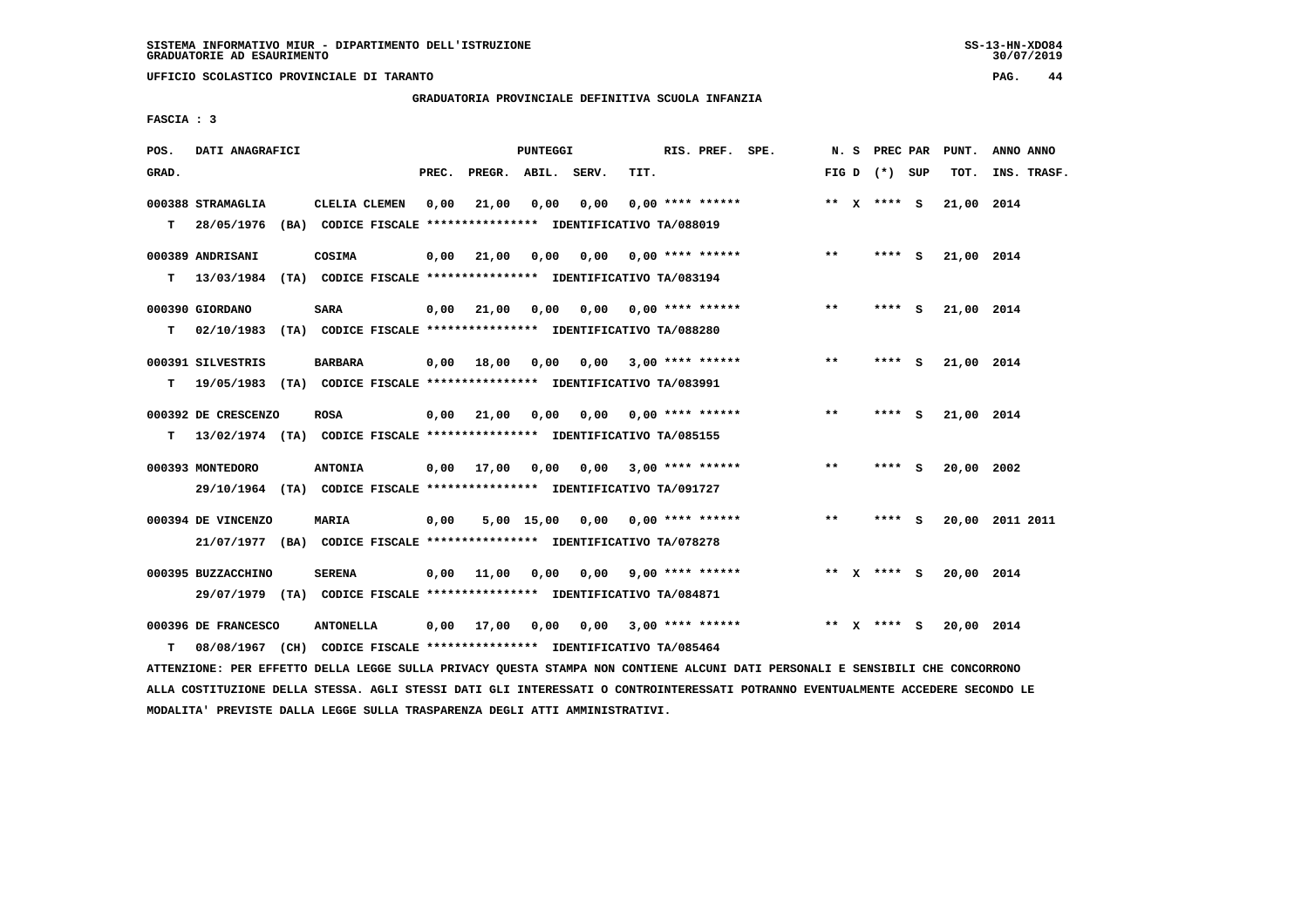**UFFICIO SCOLASTICO PROVINCIALE DI TARANTO PAG. 45**

 **GRADUATORIA PROVINCIALE DEFINITIVA SCUOLA INFANZIA**

 **FASCIA : 3**

| POS.              | DATI ANAGRAFICI  |                                                                                                   |                |                                         | PUNTEGGI |      |      | RIS. PREF. SPE.           |                                         | N. S PREC PAR   |         |     | PUNT.      | ANNO ANNO   |
|-------------------|------------------|---------------------------------------------------------------------------------------------------|----------------|-----------------------------------------|----------|------|------|---------------------------|-----------------------------------------|-----------------|---------|-----|------------|-------------|
| GRAD.             |                  |                                                                                                   | PREC.          | PREGR. ABIL. SERV.                      |          |      | TIT. |                           |                                         | FIG D $(*)$ SUP |         |     | TOT.       | INS. TRASF. |
| 000397 IULE<br>T. |                  | <b>ROSARIA</b><br>26/05/1982 (TA) CODICE FISCALE **************** IDENTIFICATIVO TA/084769        |                | $0,00$ 17,00                            | 0,00     | 0,00 |      | $3,00$ **** ******        |                                         | $* *$           | **** S  |     | 20,00 2014 |             |
| T.                | 000398 SEBASTIO  | <b>GIOVANNA</b><br>21/09/1980 (TA) CODICE FISCALE *************** IDENTIFICATIVO TA/084936        |                | $0,00$ $17,00$ $0,00$ $0,00$            |          |      |      |                           | $3,00$ **** ******                      | $***$           | **** S  |     | 20,00 2014 |             |
| 000399 CAVA       |                  | TIZIANA                                                                                           |                | $0.00$ 14.00 0.00 0.00 6.00 **** ****** |          |      |      |                           |                                         | $***$           | **** S  |     | 20,00 2014 |             |
| T.                | 000400 ARESTIA   | 06/11/1971 (TA) CODICE FISCALE **************** IDENTIFICATIVO TA/084006<br>MONICA                |                | 0,00 14,00                              | 0,00     |      |      | $0,00$ 6,00 **** ******   |                                         | $* *$           | **** S  |     | 20,00 2014 |             |
| т                 | 000401 PERRIELLO | 07/03/1981 (TA) CODICE FISCALE **************** IDENTIFICATIVO TA/083295<br><b>JESSICA</b>        |                | $0.00$ $17.00$ $0.00$                   |          |      |      | $0.00$ 3.00 **** ******   |                                         | $***$           | **** S  |     | 20,00 2014 |             |
| T.                | 000402 PASSERI   | 13/04/1979 (MT) CODICE FISCALE *************** IDENTIFICATIVO TA/083919<br>LETTERIA               |                |                                         |          |      |      |                           | $0,00$ 20,00 0,00 0,00 0,00 **** ****** | $***$           | **** S  |     | 20,00 2014 |             |
|                   |                  | T 19/05/1972 (ME) CODICE FISCALE *************** IDENTIFICATIVO TA/094331                         |                |                                         |          |      |      |                           |                                         |                 |         |     |            |             |
|                   | 000403 ANNESE    | <b>MARIABERNARDE</b><br>T 11/02/1972 (TA) CODICE FISCALE *************** IDENTIFICATIVO TA/087287 |                | $0,00$ $17,00$ $0,00$                   |          |      |      | $0.00$ 3.00 **** ******   |                                         | $* *$           | $***$ S |     | 20,00 2014 |             |
| 000404 NUZZO      |                  | <b>DANIELA</b>                                                                                    |                | $0,00$ 20,00                            | 0.00     |      |      | $0.00$ $0.00$ **** ****** |                                         | $***$           | **** S  |     | 20,00 2014 |             |
|                   | 000405 PAGLIARA  | T 06/08/1981 (TA) CODICE FISCALE **************** IDENTIFICATIVO TA/088745<br>LOREDANA            | $0,00$ $14,00$ |                                         | 0,00     |      |      |                           | $0.00$ 6.00 **** ******                 | $* *$           | ****    | - 5 | 20,00 2014 |             |
| т                 |                  | 11/11/1973 (TA) CODICE FISCALE **************** IDENTIFICATIVO TA/083536                          |                |                                         |          |      |      |                           |                                         |                 |         |     |            |             |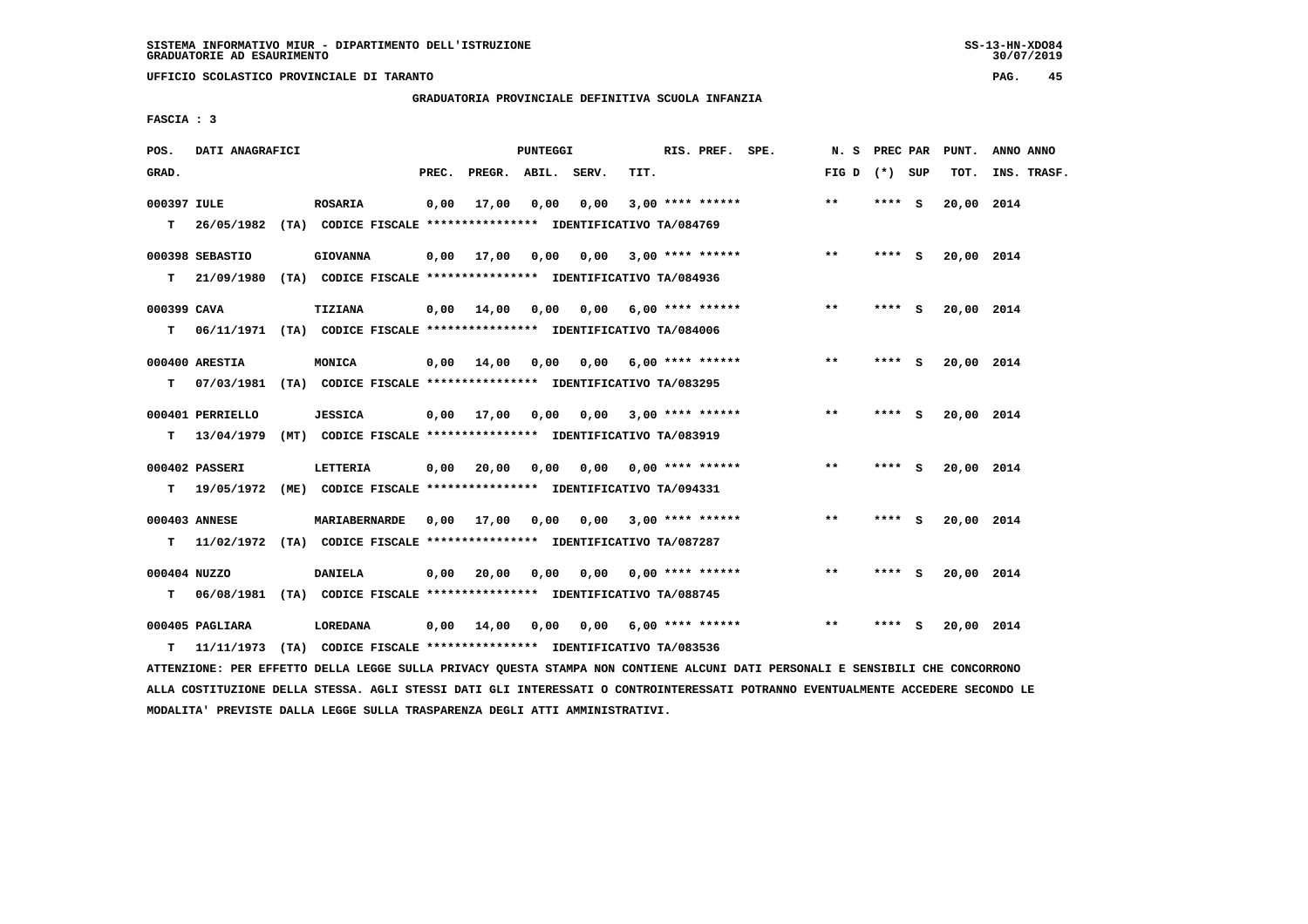**UFFICIO SCOLASTICO PROVINCIALE DI TARANTO PAG. 46**

# **GRADUATORIA PROVINCIALE DEFINITIVA SCUOLA INFANZIA**

 **FASCIA : 3**

| POS.  | DATI ANAGRAFICI                 |                                                                                             |       |              | <b>PUNTEGGI</b>    |       |      | RIS. PREF. SPE.           | N.S             | PREC PAR |          | PUNT.      | ANNO ANNO       |
|-------|---------------------------------|---------------------------------------------------------------------------------------------|-------|--------------|--------------------|-------|------|---------------------------|-----------------|----------|----------|------------|-----------------|
| GRAD. |                                 |                                                                                             | PREC. | PREGR. ABIL. |                    | SERV. | TIT. |                           | FIG D $(*)$ SUP |          |          | TOT.       | INS. TRASF.     |
|       | 000406 APRILE                   | <b>CELESTINA</b><br>09/06/1983 (TA) CODICE FISCALE *************** IDENTIFICATIVO TA/084424 | 0,00  | 20,00        | 0,00               | 0,00  |      | $0.00$ **** ******        | $**$            | **** S   |          | 20,00 2014 |                 |
| т     | 000407 SGOBIO<br>07/11/1978     | <b>ANNARITA</b><br>(TA) CODICE FISCALE **************** IDENTIFICATIVO TA/088269            | 0,00  | 14,00        | 0,00               | 0,00  |      | $6,00$ **** ******        | $* *$           | **** S   |          | 20,00 2014 |                 |
| т     | 000408 MIGLIORINO<br>26/04/1978 | <b>ROMINA</b><br>(SA) CODICE FISCALE **************** IDENTIFICATIVO TA/082791              | 0,00  | 17,00        | 0,00               |       |      | $0,00$ 3,00 **** ******   | $***$           | **** S   |          | 20,00 2014 |                 |
|       | 000409 SANTORO<br>24/08/1977    | <b>CARMEN</b><br>(BA) CODICE FISCALE **************** IDENTIFICATIVO TA/083805              | 0,00  | 20,00        | 0,00               | 0,00  |      | $0.00$ **** ******        | $* *$           | ****     | - 5      | 20,00 2014 |                 |
| т     | 000410 GODINO<br>25/10/1975     | <b>MARCELLA</b><br>(TA) CODICE FISCALE **************** IDENTIFICATIVO TA/086731            | 0,00  | 20,00        | 0,00               | 0,00  |      | $0.00$ **** ******        | $**$            | ****     | <b>S</b> | 20,00 2014 |                 |
| т     | 000411 CRISTALDI<br>31/07/1966  | <b>CARMELA</b><br>(MT) CODICE FISCALE **************** IDENTIFICATIVO TA/088017             | 0.00  | 14,00        | 0.00               | 0.00  |      | 6,00 **** ******          | $**$            | **** S   |          | 20,00 2014 |                 |
| т     | 000412 MARIANO<br>10/10/1971    | ANNAMARIA<br>(BA) CODICE FISCALE **************** IDENTIFICATIVO TA/096265                  | 0,00  |              | 3,00 11,00         | 0,00  |      | $6.00$ **** ******        | $***$           | ****     | <b>S</b> |            | 20,00 2019 2019 |
|       | 000413 DE RUSSIS<br>11/06/1975  | <b>DANIELA</b><br>(CS) CODICE FISCALE **************** IDENTIFICATIVO TA/096267             | 0,00  |              | 3,00 15,00         | 2,00  |      | $0.00$ **** ******        | $**$            | ****     | - S      |            | 20,00 2019 2019 |
|       | 000414 CIURLO<br>12/12/1958     | MARIA<br>(TA) CODICE FISCALE **************** IDENTIFICATIVO TA/031298                      | 0,00  |              | $3,00 \quad 16,00$ |       |      | $0,00$ $0,00$ **** ****** | $* *$           | ****     | s        | 19,00 2002 |                 |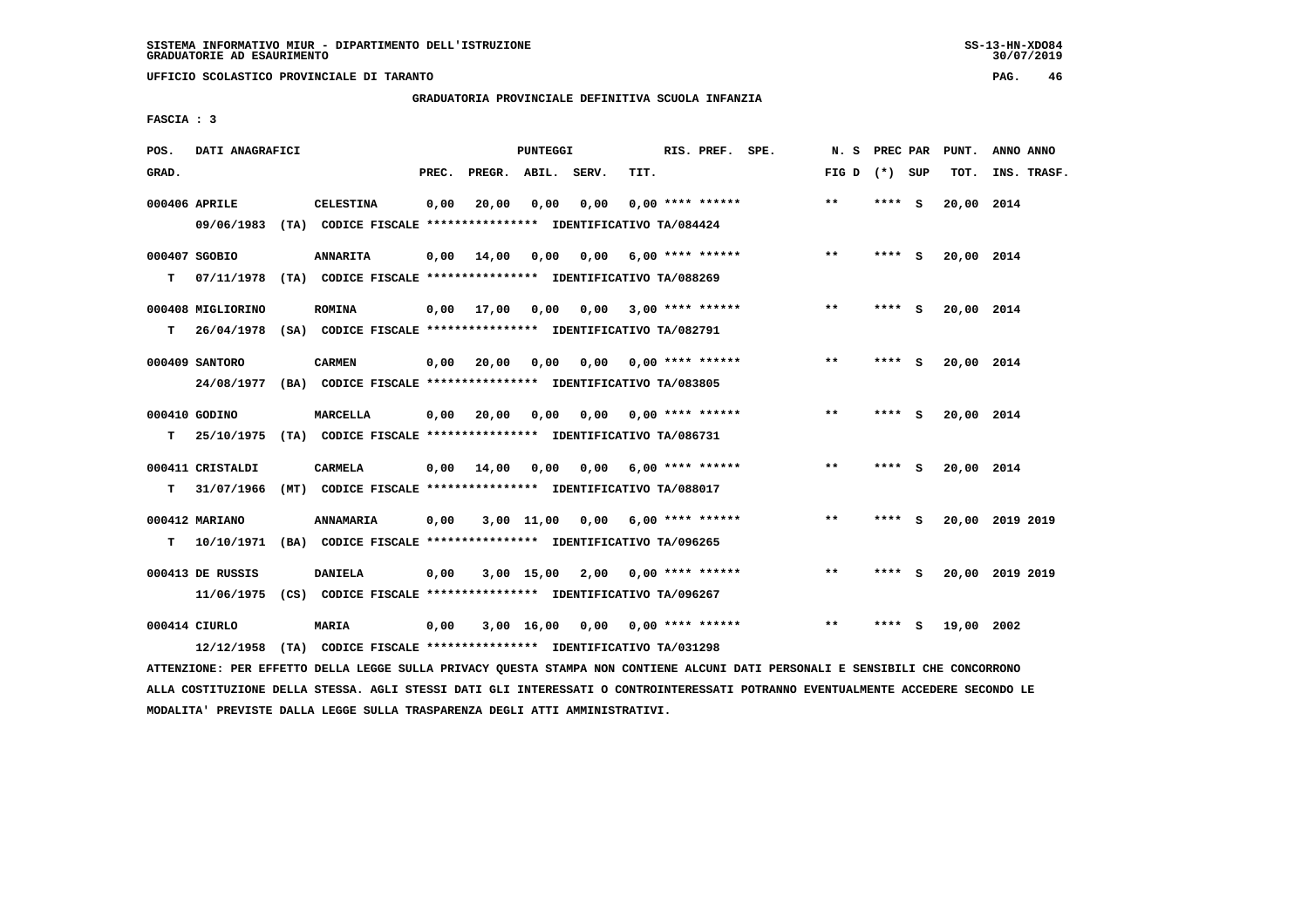**UFFICIO SCOLASTICO PROVINCIALE DI TARANTO PAG. 47**

## **GRADUATORIA PROVINCIALE DEFINITIVA SCUOLA INFANZIA**

 **FASCIA : 3**

| POS.               | DATI ANAGRAFICI                                                                              |                |       |                       | PUNTEGGI |                                                                                               |      | RIS. PREF. SPE.           | N. S  | PREC PAR        |     | PUNT.      | ANNO ANNO   |
|--------------------|----------------------------------------------------------------------------------------------|----------------|-------|-----------------------|----------|-----------------------------------------------------------------------------------------------|------|---------------------------|-------|-----------------|-----|------------|-------------|
| GRAD.              |                                                                                              |                | PREC. | PREGR. ABIL.          |          | SERV.                                                                                         | TIT. |                           |       | FIG D $(*)$ SUP |     | TOT.       | INS. TRASF. |
|                    | 000415 DE RAZZA<br>24/10/1978                                                                | CINZIA         | 0,00  | 19,00                 | 0,00     | 0,00<br>(MO) CODICE FISCALE **************** IDENTIFICATIVO TA/083630                         |      | $0.00$ **** ******        | $**$  | **** S          |     | 19,00 2014 |             |
| T.                 | 000416 MITROTTI<br>16/02/1976 (TA) CODICE FISCALE *************** IDENTIFICATIVO TA/084991   | CINZIA         | 0,00  | 16,00                 | 0,00     | 0,00                                                                                          |      | $3,00$ **** ******        | $***$ | $***$ S         |     | 19,00 2014 |             |
| т                  | 000417 COMETA<br>27/04/1978 (TA) CODICE FISCALE **************** IDENTIFICATIVO TA/083395    | <b>ROSANNA</b> |       | $0,00$ $19,00$ $0,00$ |          |                                                                                               |      | $0,00$ $0,00$ **** ****** |       | ** x **** S     |     | 19,00 2014 |             |
| т                  | 000418 PICCINNI<br>02/03/1969 (TA) CODICE FISCALE **************** IDENTIFICATIVO TA/087784  | EMIDIA         |       | $0,00$ 16,00          | 0,00     | 0.00                                                                                          |      | $3.00$ **** ******        |       | ** x **** s     |     | 19,00 2014 |             |
| т                  | 000419 SCAPATI<br>27/02/1980 (TA) CODICE FISCALE *************** IDENTIFICATIVO TA/084272    | <b>VALERIA</b> |       | $0,00$ 13,00          | 0,00     |                                                                                               |      | $0,00$ 6,00 **** ******   | $**$  | **** $S$        |     | 19,00 2014 |             |
|                    | 000420 BELLISARIO<br>02/03/1978 (TA) CODICE FISCALE *************** IDENTIFICATIVO TA/037804 | ROCCO ANNIO    |       | $0,00$ $19,00$ $0,00$ |          |                                                                                               |      | $0,00$ $0,00$ **** ****** | $***$ | **** S          |     | 19,00 2014 |             |
|                    | 000421 CIANCIOTTA<br>14/11/1979 (TA) CODICE FISCALE *************** IDENTIFICATIVO TA/086654 | ILARIA         |       | $0,00$ 19,00          | 0,00     | 0,00                                                                                          |      | $0.00$ **** ******        | $**$  | **** S          |     | 19,00 2014 |             |
| 000422 CIURA<br>T. | 12/05/1975 (TA) CODICE FISCALE *************** IDENTIFICATIVO TA/084359                      | ANNA           | 0,00  | 19,00                 | 0,00     |                                                                                               |      | $0,00$ $0,00$ **** ****** | $**$  | **** S          |     | 19,00 2014 |             |
| т                  | 000423 D 'ANIELLO<br>26/07/1983                                                              | <b>ROSANNA</b> |       | $0,00$ 11,00          |          | $0,00$ 2,00 6,00 **** ******<br>(TA) CODICE FISCALE **************** IDENTIFICATIVO TA/084042 |      |                           | $* *$ | ****            | - S | 19,00 2014 |             |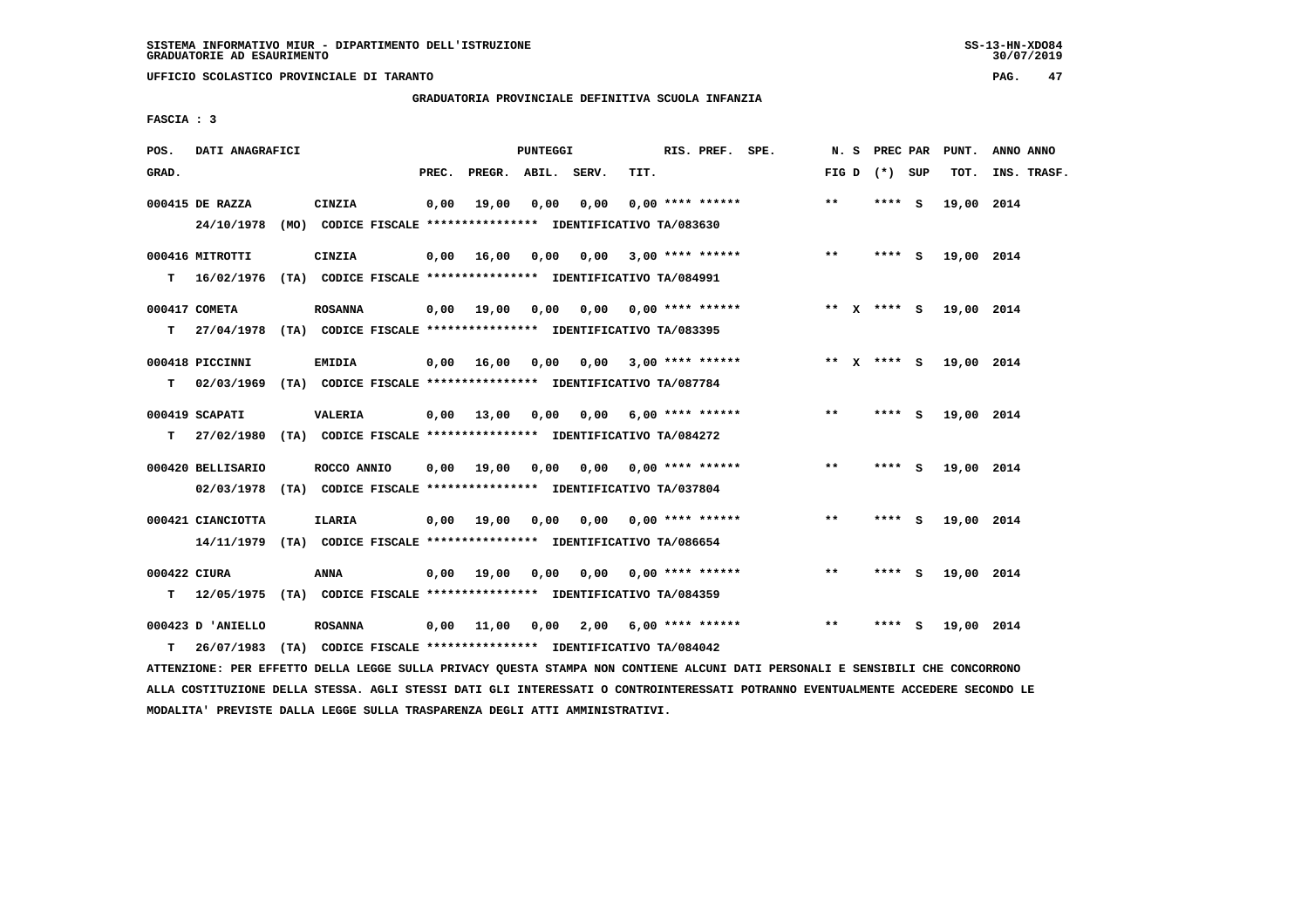**UFFICIO SCOLASTICO PROVINCIALE DI TARANTO PAG. 48**

# **GRADUATORIA PROVINCIALE DEFINITIVA SCUOLA INFANZIA**

 **FASCIA : 3**

| POS.         | DATI ANAGRAFICI                                                                               |                                                               |       |                    | PUNTEGGI     |                       |      | RIS. PREF. SPE.           | N.S   | PREC PAR      |          | PUNT.      | ANNO ANNO       |
|--------------|-----------------------------------------------------------------------------------------------|---------------------------------------------------------------|-------|--------------------|--------------|-----------------------|------|---------------------------|-------|---------------|----------|------------|-----------------|
| GRAD.        |                                                                                               |                                                               | PREC. | PREGR. ABIL. SERV. |              |                       | TIT. |                           | FIG D | (*) SUP       |          | TOT.       | INS. TRASF.     |
| т            | 000424 DE VINCENZO<br>16/12/1979 (BA) CODICE FISCALE *************** IDENTIFICATIVO TA/085499 | <b>ANTONIA</b>                                                | 0,00  | 19,00              | 0.00         | 0.00                  |      | $0.00$ **** ******        | $***$ | **** S        |          | 19,00 2014 |                 |
|              |                                                                                               |                                                               |       |                    |              |                       |      |                           |       |               |          |            |                 |
| 000425 CONTE |                                                                                               | MARIAGRAZIA                                                   | 0,00  | 19,00              | 0,00         | 0,00                  |      | $0.00$ **** ******        | **    | **** S        |          | 19,00 2014 |                 |
| т            | 17/12/1981 (BA) CODICE FISCALE *************** IDENTIFICATIVO TA/085080                       |                                                               |       |                    |              |                       |      |                           |       |               |          |            |                 |
|              | 000426 DELLEGROTTAGLIE                                                                        | <b>DANIELA</b>                                                | 0,00  | 19,00              | 0,00         |                       |      | $0,00$ $0,00$ **** ****** | $***$ | **** S        |          | 19,00 2014 |                 |
| т            | 11/06/1975 (TA) CODICE FISCALE *************** IDENTIFICATIVO TA/088225                       |                                                               |       |                    |              |                       |      |                           |       |               |          |            |                 |
| 000427 OLIVA |                                                                                               | <b>ROSA</b>                                                   | 0,00  |                    | $0.00$ 15.00 |                       |      | $4,00$ 0,00 **** ******   | $**$  | ****          | - S      |            | 19,00 2019 2019 |
|              | 12/02/1979 (BA) CODICE FISCALE *************** IDENTIFICATIVO TA/096240                       |                                                               |       |                    |              |                       |      |                           |       |               |          |            |                 |
|              |                                                                                               |                                                               |       |                    |              |                       |      |                           |       |               |          |            |                 |
|              | 000428 MOLINARO                                                                               | LOREDANA                                                      | 0,00  |                    | $0.00$ 15.00 | 4,00 0,00 **** ****** |      |                           | **    | **** S        |          |            | 19,00 2019 2019 |
|              | 08/11/1970                                                                                    | (MT) CODICE FISCALE **************** IDENTIFICATIVO TA/096281 |       |                    |              |                       |      |                           |       |               |          |            |                 |
|              | 000429 SIMEONE                                                                                | <b>ROSA</b>                                                   | 0,00  |                    |              | $3,00$ $14,00$ $2,00$ |      | $0.00$ **** ******        | $***$ | ****          | <b>S</b> | 19,00 2019 |                 |
|              | 17/03/1964 (TA) CODICE FISCALE *************** IDENTIFICATIVO TA/030261                       |                                                               |       |                    |              |                       |      |                           |       |               |          |            |                 |
|              | 000430 FIORINO                                                                                | <b>ANTONIA</b>                                                | 0,00  |                    |              | 3,00 15,00 0,00       |      | 0,00 **** ******          |       | ** $X$ **** S |          | 18,00 2002 |                 |
|              | 06/03/1965                                                                                    | (TA) CODICE FISCALE **************** IDENTIFICATIVO TA/030524 |       |                    |              |                       |      |                           |       |               |          |            |                 |
|              |                                                                                               |                                                               |       |                    |              |                       |      |                           |       |               |          |            |                 |
|              | 000431 PRISCIANO                                                                              | <b>MARIA GIOVANN</b>                                          | 0,00  |                    | 3,00 15,00   |                       |      | $0.00$ $0.00$ **** ****** |       | ** $X$ **** S |          | 18,00 2002 |                 |
|              | 03/10/1960                                                                                    | (TA) CODICE FISCALE **************** IDENTIFICATIVO TA/030254 |       |                    |              |                       |      |                           |       |               |          |            |                 |
|              | 000432 LATORRATA                                                                              | <b>FRANCA</b>                                                 | 0,00  | 15,00              | 0,00         | 0.00                  |      | $3,00$ **** ******        | $* *$ | ****          | -S       | 18,00 2014 |                 |
|              | 09/11/1966                                                                                    | (TA) CODICE FISCALE **************** IDENTIFICATIVO TA/088222 |       |                    |              |                       |      |                           |       |               |          |            |                 |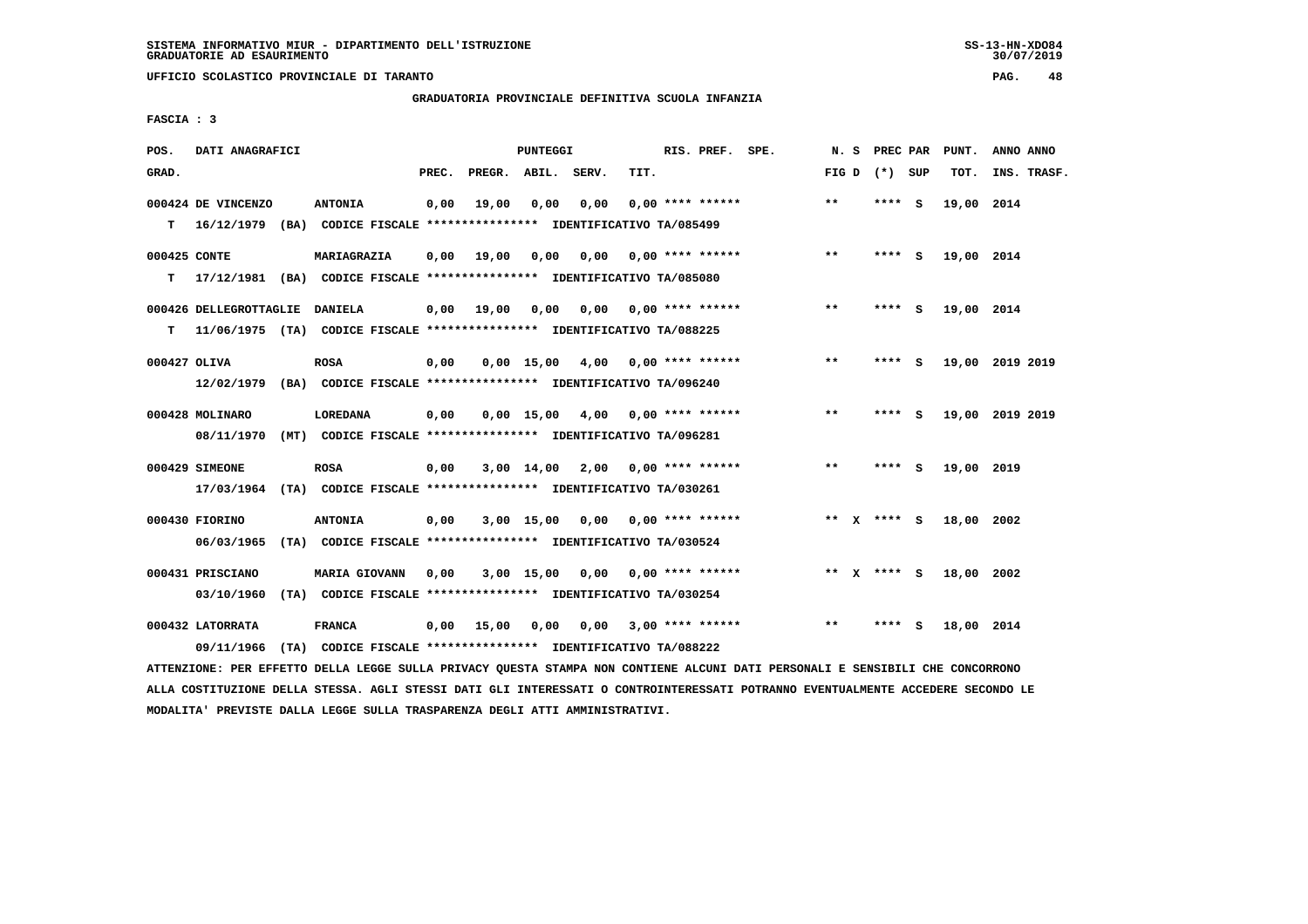**UFFICIO SCOLASTICO PROVINCIALE DI TARANTO PAG. 49**

 **GRADUATORIA PROVINCIALE DEFINITIVA SCUOLA INFANZIA**

 **FASCIA : 3**

| POS.         | DATI ANAGRAFICI                                                           |                   |       |                   | PUNTEGGI |                                        |      | RIS. PREF. SPE.                |       | N. S PREC PAR   | PUNT.      | ANNO ANNO   |
|--------------|---------------------------------------------------------------------------|-------------------|-------|-------------------|----------|----------------------------------------|------|--------------------------------|-------|-----------------|------------|-------------|
| GRAD.        |                                                                           |                   | PREC. | PREGR. ABIL.      |          | SERV.                                  | TIT. |                                |       | FIG D $(*)$ SUP | TOT.       | INS. TRASF. |
|              | 000433 DELL'AQUILA                                                        | <b>CONCETTA</b>   | 0,00  | 15,00             | 0,00     | 0,00                                   |      | $3,00$ **** ******             | $* *$ | **** S          | 18,00 2014 |             |
| T.           | 09/09/1966 (TA) CODICE FISCALE **************** IDENTIFICATIVO TA/082635  |                   |       |                   |          |                                        |      |                                |       |                 |            |             |
|              | 000434 ORLANDO                                                            | <b>VALERIA</b>    |       | $0,00$ 18,00      | 0,00     | 0.00                                   |      | $0.00$ **** ******             | $***$ | **** S          | 18,00 2014 |             |
| T.           | 01/12/1980 (TA) CODICE FISCALE *************** IDENTIFICATIVO TA/088240   |                   |       |                   |          |                                        |      |                                |       |                 |            |             |
|              | 000435 FUMAROLA                                                           | <b>MARIA</b>      |       | $0,00$ 18,00      | 0,00     |                                        |      | $0,00$ $0,00$ **** ******      | $***$ | **** S          | 18,00 2014 |             |
|              | T 17/05/1975 (EE) CODICE FISCALE *************** IDENTIFICATIVO TA/085041 |                   |       |                   |          |                                        |      |                                |       |                 |            |             |
|              |                                                                           |                   |       |                   |          |                                        |      |                                |       |                 |            |             |
|              | 000436 CAFORIO                                                            | MARIA             |       | 0.00 12.00        | 0,00     |                                        |      | $0,00$ 6,00 **** ******        | $***$ | **** S          | 18,00 2014 |             |
| т            | 16/05/1975 (BA) CODICE FISCALE **************** IDENTIFICATIVO TA/086122  |                   |       |                   |          |                                        |      |                                |       |                 |            |             |
|              | 000437 SARACINO                                                           | <b>ALESSANDRA</b> |       | 0.00 18.00 0.00   |          |                                        |      | $0.00$ $0.00$ **** ******      | $**$  | **** S          | 18,00 2014 |             |
| т            | 15/04/1965 (TA) CODICE FISCALE *************** IDENTIFICATIVO TA/083747   |                   |       |                   |          |                                        |      |                                |       |                 |            |             |
|              | 000438 LATINO                                                             | <b>GRAZIA</b>     |       | $0,00$ 18,00      |          | $0,00$ $0,00$ $0,00$ $***$ **** ****** |      |                                |       | ** x **** S     | 18,00 2014 |             |
| т            | 21/07/1978 (TA) CODICE FISCALE **************** IDENTIFICATIVO TA/082536  |                   |       |                   |          |                                        |      |                                |       |                 |            |             |
|              |                                                                           |                   |       |                   |          |                                        |      |                                |       |                 |            |             |
|              | 000439 CHIAROMONTE                                                        | <b>CINZIA</b>     |       | $0,00$ 15,00 0,00 |          |                                        |      | $0.00$ 3.00 **** ******        |       | ** x **** S     | 18,00 2014 |             |
| т            | 26/11/1969 (MT) CODICE FISCALE *************** IDENTIFICATIVO TA/088194   |                   |       |                   |          |                                        |      |                                |       |                 |            |             |
|              | 000440 SANTAMARIA                                                         | <b>CARMEN</b>     |       | $0,00$ 18,00      | 0,00     | 0,00                                   |      | $0.00$ **** ******             | $* *$ | **** S          | 18,00 2014 |             |
| т            | 04/07/1982 (TA) CODICE FISCALE **************** IDENTIFICATIVO TA/088288  |                   |       |                   |          |                                        |      |                                |       |                 |            |             |
| 000441 ZONTA |                                                                           | ANNA              | 0,00  | 18,00             | 0,00     |                                        |      | $0.00$ $0.00$ $***$ **** ***** | $* *$ | **** S          | 18,00 2014 |             |
| т            | 20/12/1974 (TA) CODICE FISCALE **************** IDENTIFICATIVO TA/083565  |                   |       |                   |          |                                        |      |                                |       |                 |            |             |
|              |                                                                           |                   |       |                   |          |                                        |      |                                |       |                 |            |             |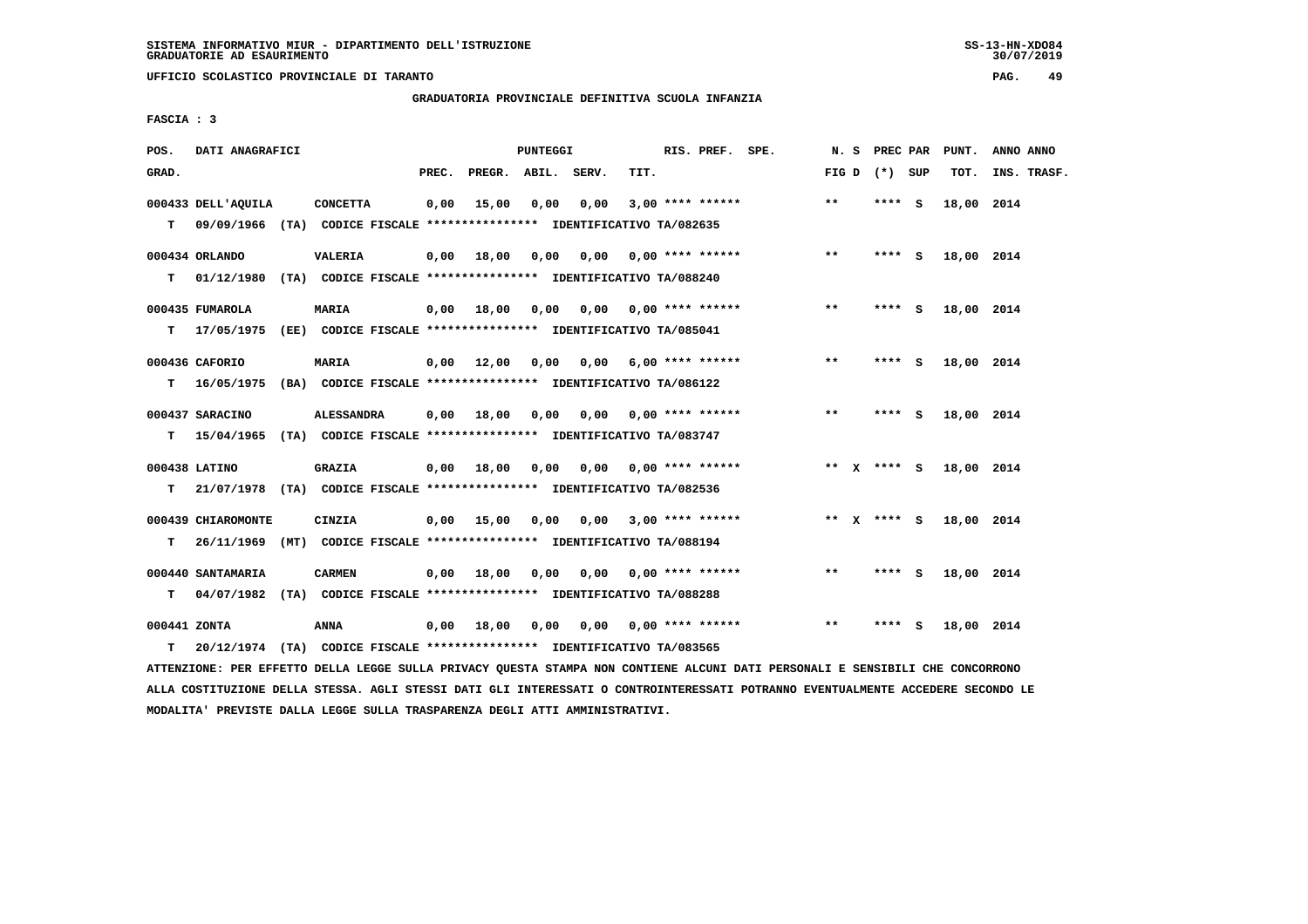**UFFICIO SCOLASTICO PROVINCIALE DI TARANTO PAG. 50**

## **GRADUATORIA PROVINCIALE DEFINITIVA SCUOLA INFANZIA**

 **FASCIA : 3**

| POS.  | DATI ANAGRAFICI   |                                                                          |       |                    | PUNTEGGI |                       |      | RIS. PREF. SPE.           |         | N. S PREC PAR   |     | PUNT.      | ANNO ANNO       |
|-------|-------------------|--------------------------------------------------------------------------|-------|--------------------|----------|-----------------------|------|---------------------------|---------|-----------------|-----|------------|-----------------|
| GRAD. |                   |                                                                          | PREC. | PREGR. ABIL. SERV. |          |                       | TIT. |                           |         | FIG D $(*)$ SUP |     | TOT.       | INS. TRASF.     |
|       | 000442 PIGNATELLI | <b>FILOMENA</b>                                                          | 0,00  | 18,00              | 0,00     | 0,00                  |      | $0.00$ **** ******        |         | ** $X$ **** S   |     | 18,00 2014 |                 |
| T.    |                   | 27/07/1972 (TA) CODICE FISCALE *************** IDENTIFICATIVO TA/086063  |       |                    |          |                       |      |                           |         |                 |     |            |                 |
|       | 000443 PIGNATELLI | LIDIA                                                                    | 0,00  | 18,00              | 0,00     | 0,00                  |      | $0.00$ **** ******        | $***$   | **** S          |     | 18,00 2014 |                 |
| т     |                   | 27/10/1978 (TA) CODICE FISCALE *************** IDENTIFICATIVO TA/091320  |       |                    |          |                       |      |                           |         |                 |     |            |                 |
|       | 000444 TANZARELLA | <b>ANGELA</b>                                                            | 0,00  | 18,00              | 0,00     |                       |      | $0.00$ $0.00$ **** ****** | $***$   | **** S          |     | 18,00 2014 |                 |
| т     |                   | 13/09/1966 (TA) CODICE FISCALE *************** IDENTIFICATIVO TA/085320  |       |                    |          |                       |      |                           |         |                 |     |            |                 |
|       | $000445$ MALIZIA  | ANNAMARIA                                                                | 0,00  | 18,00              | 0,00     |                       |      | 0,00 0,00 **** ******     | **      | $***$ S         |     | 18,00 2014 |                 |
| т     | 23/07/1983        | (TA) CODICE FISCALE *************** IDENTIFICATIVO TA/088307             |       |                    |          |                       |      |                           |         |                 |     |            |                 |
|       | 000446 LIPPOLIS   | <b>SARA</b>                                                              | 0,00  | 15,00              | 0.00     | 0,00                  |      | $3,00$ **** ******        | **      | **** S          |     | 18,00 2014 |                 |
| т     | 30/08/1978        | (TA) CODICE FISCALE **************** IDENTIFICATIVO TA/090609            |       |                    |          |                       |      |                           |         |                 |     |            |                 |
|       | 000447 FORASTIERE | <b>FRANCESCA</b>                                                         | 0,00  | 18,00              | 0,00     | 0,00 0,00 **** ****** |      |                           | $* *$   | $***$ S         |     | 18,00 2014 |                 |
| т     |                   | 07/03/1977 (TA) CODICE FISCALE **************** IDENTIFICATIVO TA/084756 |       |                    |          |                       |      |                           |         |                 |     |            |                 |
|       | 000448 GIGANTE    | <b>FILOMENA</b>                                                          | 0,00  | 18,00              | 0,00     | 0,00                  |      | $0.00$ **** ******        | $* *$   | **** S          |     | 18,00 2014 |                 |
| т     |                   | 28/08/1973 (TA) CODICE FISCALE *************** IDENTIFICATIVO TA/086060  |       |                    |          |                       |      |                           |         |                 |     |            |                 |
|       | 000449 DESIATO    | ORNELLA                                                                  | 0,00  | 15,00              | 0,00     | 0.00                  |      | $3,00$ **** ******        | $* *$   | ****            | - S | 18,00 2014 |                 |
| т     |                   | 11/01/1964 (BR) CODICE FISCALE **************** IDENTIFICATIVO TA/082700 |       |                    |          |                       |      |                           |         |                 |     |            |                 |
|       |                   |                                                                          |       |                    |          |                       |      |                           |         |                 |     |            |                 |
|       | 000450 ESPOSITO   | VINGIANI                                                                 | 0.00  | 18,00              | 0.00     | 0.00                  |      | $0.00$ **** ******        | $***$ X | $***$ S         |     |            | 18,00 2019 2019 |
| т     |                   | 18/04/1961 (TA) CODICE FISCALE **************** IDENTIFICATIVO TA/096249 |       |                    |          |                       |      |                           |         |                 |     |            |                 |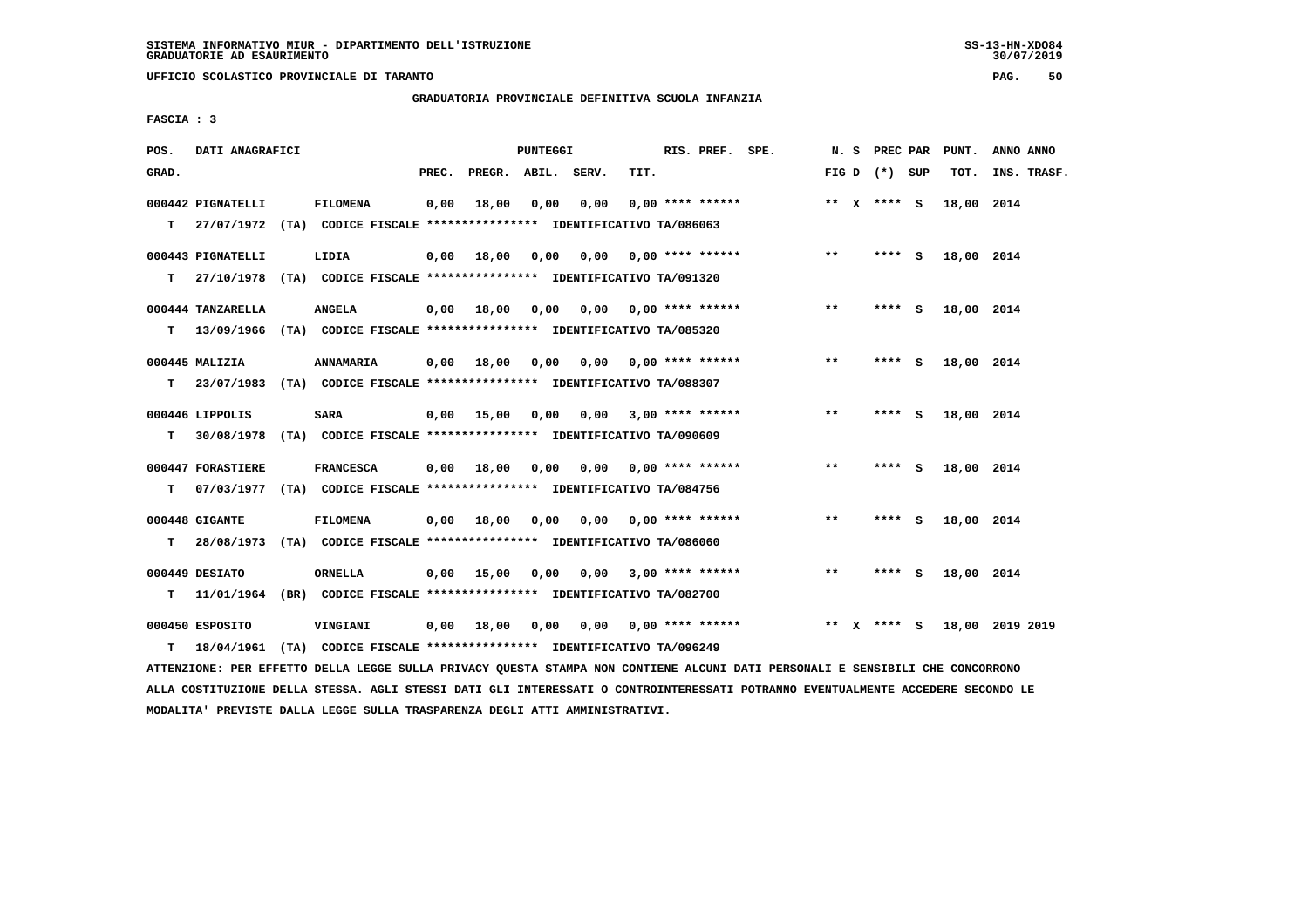**UFFICIO SCOLASTICO PROVINCIALE DI TARANTO PAG. 51**

## **GRADUATORIA PROVINCIALE DEFINITIVA SCUOLA INFANZIA**

 **FASCIA : 3**

| POS.      | DATI ANAGRAFICI                |                                                                                             |       |                    | PUNTEGGI     |                                    |      | RIS. PREF. SPE.           |       | N. S PREC PAR   |     | PUNT.      | ANNO ANNO   |
|-----------|--------------------------------|---------------------------------------------------------------------------------------------|-------|--------------------|--------------|------------------------------------|------|---------------------------|-------|-----------------|-----|------------|-------------|
| GRAD.     |                                |                                                                                             | PREC. | PREGR. ABIL. SERV. |              |                                    | TIT. |                           |       | FIG D $(*)$ SUP |     | TOT.       | INS. TRASF. |
|           | 000451 CARDINALE<br>11/09/1975 | MARILENA<br>(MT) CODICE FISCALE **************** IDENTIFICATIVO TA/032128                   | 0,00  |                    | $0,00$ 15,00 | 0,00                               |      | $3,00$ **** ******        |       | ** $X$ **** S   |     | 18,00 2019 |             |
|           | 000452 CALZOLAIO<br>14/06/1959 | <b>MUTATA</b><br>(TA) CODICE FISCALE **************** IDENTIFICATIVO TA/029869              | 0,00  |                    |              | $3,00$ 14,00 0,00 0,00 **** ****** |      |                           |       | ** x **** s     |     | 17,00 2002 |             |
|           | 000453 GIULIANI                | CATIA<br>18/11/1980 (TA) CODICE FISCALE *************** IDENTIFICATIVO TA/086210            |       | $0,00$ 17,00       | 0.00         | $0,00$ $0,00$ **** ******          |      |                           |       | ** x **** s     |     | 17,00 2014 |             |
| T.        | 000454 LA TAGLIATA             | <b>VINCENZA</b><br>12/01/1980 (TA) CODICE FISCALE **************** IDENTIFICATIVO TA/087604 | 0,00  | 17,00              | 0,00         |                                    |      | $0.00$ $0.00$ **** ****** | $**$  | **** S          |     | 17,00 2014 |             |
| 000455 MY |                                | <b>PAOLA</b><br>01/09/1978 (LE) CODICE FISCALE *************** IDENTIFICATIVO TA/087995     | 0,00  | 14,00              | 0,00         |                                    |      | $0,00$ 3,00 **** ******   | $**$  | **** S          |     | 17,00 2014 |             |
| т         | 000456 CARRIERI                | ANNA<br>28/07/1977 (TA) CODICE FISCALE **************** IDENTIFICATIVO TA/088340            | 0.00  | 14,00              |              | $0,00$ $0,00$ $3,00$ **** ******   |      |                           | $***$ | $***$ S         |     | 17,00 2014 |             |
| т         | 000457 DESANTIS                | <b>ANTONIA</b><br>20/03/1977 (TA) CODICE FISCALE *************** IDENTIFICATIVO TA/083583   |       | $0,00$ 11,00       | 0,00         |                                    |      | $0.00$ 6.00 **** ******   | **    | **** S          |     | 17,00 2014 |             |
| т         | 000458 CARDEA                  | <b>ROSA</b><br>19/08/1976 (TA) CODICE FISCALE **************** IDENTIFICATIVO TA/088339     | 0,00  | 17,00              | 0,00         |                                    |      | $0,00$ $0,00$ **** ****** | $**$  | ****            | - 5 | 17,00 2014 |             |
| т         | 000459 PATOVA                  | PATRIZIA<br>09/02/1976 (TA) CODICE FISCALE *************** IDENTIFICATIVO TA/095684         | 0,00  | 14,00              | 0,00         | 0,00                               |      | $3,00$ **** ******        | $* *$ | ****            | - S | 17,00 2014 |             |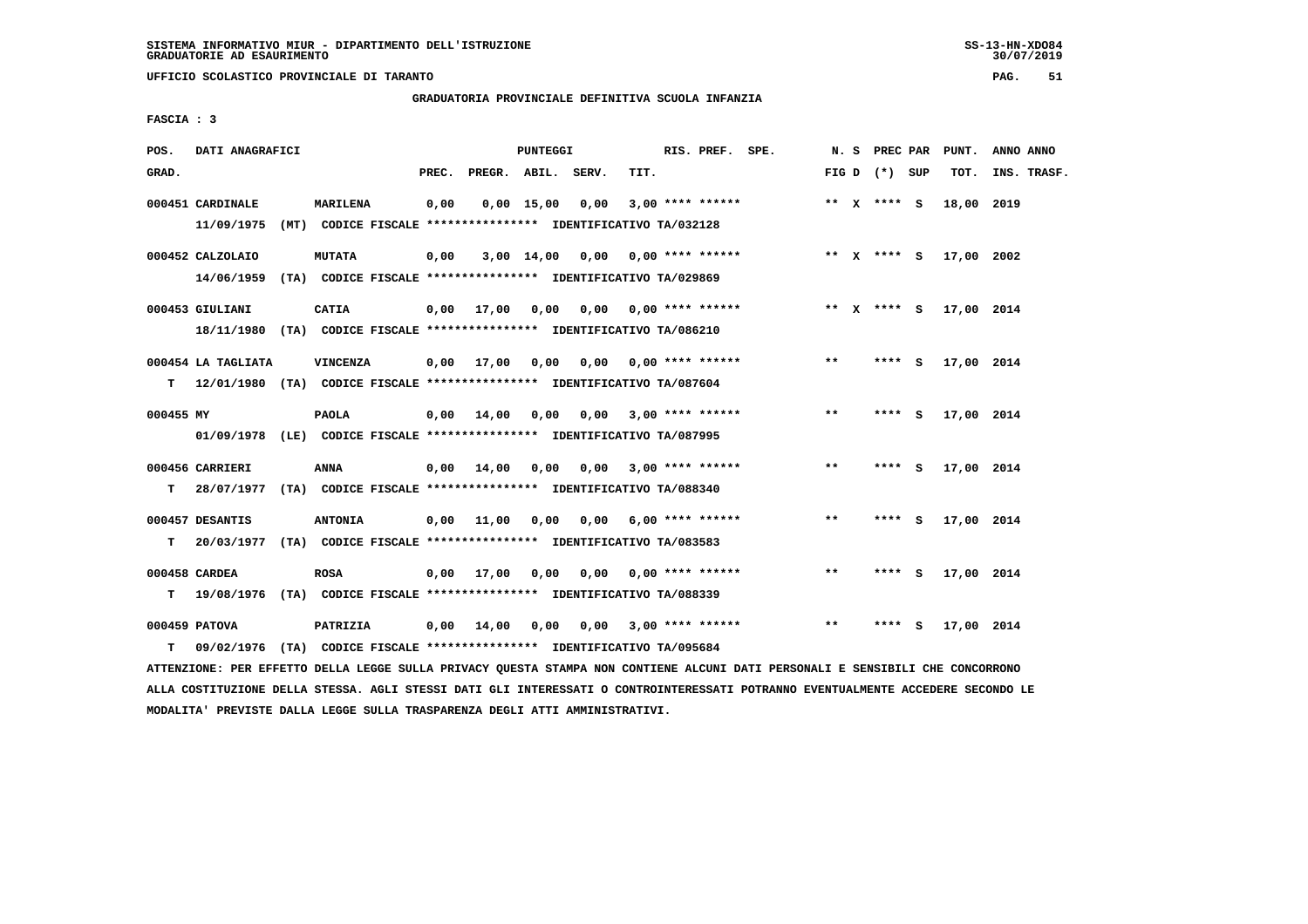**UFFICIO SCOLASTICO PROVINCIALE DI TARANTO PAG. 52**

 **GRADUATORIA PROVINCIALE DEFINITIVA SCUOLA INFANZIA**

 **FASCIA : 3**

| POS.         | DATI ANAGRAFICI  |                                                                                                                                |       |                                         | PUNTEGGI |                                        |      | RIS. PREF. SPE.  |                                                       |                 |         |        | N. S PREC PAR PUNT. | ANNO ANNO   |
|--------------|------------------|--------------------------------------------------------------------------------------------------------------------------------|-------|-----------------------------------------|----------|----------------------------------------|------|------------------|-------------------------------------------------------|-----------------|---------|--------|---------------------|-------------|
| GRAD.        |                  |                                                                                                                                | PREC. | PREGR. ABIL. SERV.                      |          |                                        | TIT. |                  |                                                       | FIG D $(*)$ SUP |         |        | TOT.                | INS. TRASF. |
|              | 000460 PINTO     | <b>VIVIANA</b><br>T 30/07/1975 (TA) CODICE FISCALE **************** IDENTIFICATIVO TA/083628                                   | 0,00  | 11,00                                   | 0,00     | 0,00                                   |      | 6,00 **** ****** |                                                       | $***$           | $***5$  |        | 17,00 2014          |             |
| т            | 000461 FEBRARO   | <b>STEFANIA</b><br>10/12/1972 (TA) CODICE FISCALE *************** IDENTIFICATIVO TA/083193                                     |       |                                         |          |                                        |      |                  | $0,00$ $14,00$ $0,00$ $0,00$ $3,00$ $***$ **** ****** | $***$           | $***$ S |        | 17,00 2014          |             |
|              | 000462 SICILIANO | LIDIA                                                                                                                          |       | 0,00 11,00                              |          | $0.00$ $0.00$ $6.00$ $***$ **** ****** |      |                  |                                                       | $***$           |         | **** S | 17,00 2014          |             |
| T.           | 000463 CASTIELLO | 08/02/1972 (TA) CODICE FISCALE **************** IDENTIFICATIVO TA/084007<br>COSIMA                                             |       | 0,00 17,00                              |          |                                        |      |                  | $0,00$ $0,00$ $0,00$ $***$ **** ******                | $***$           | $***5$  |        | 17,00 2014          |             |
| т            | 000464 TURSI     | 12/12/1970 (TA) CODICE FISCALE *************** IDENTIFICATIVO TA/085742<br>MARIA GIOVANN 0,00 17,00 0,00 0,00 0,00 **** ****** |       |                                         |          |                                        |      |                  |                                                       | $* *$           | $***$ S |        | 17,00 2014          |             |
|              | 000465 BUSTO     | T 09/01/1970 (CS) CODICE FISCALE *************** IDENTIFICATIVO TA/084781<br><b>FELICIANA</b>                                  |       | 0,00 17,00 0,00 0,00                    |          |                                        |      |                  | $0.00$ **** ******                                    | $***$           | $***$ S |        | 17,00 2014          |             |
|              | 000466 RICCHIUTI | T 14/06/1983 (TA) CODICE FISCALE **************** IDENTIFICATIVO TA/091816<br>SONIA                                            |       | $0,00$ 14,00 0,00 0,00 3,00 **** ****** |          |                                        |      |                  |                                                       | $***$           | $***$ S |        | 17,00 2014          |             |
|              |                  | T 02/12/1977 (TA) CODICE FISCALE *************** IDENTIFICATIVO TA/088568                                                      |       |                                         |          |                                        |      |                  |                                                       |                 |         |        |                     |             |
| 000467 FIUME |                  | <b>ANNARITA</b><br>T 02/04/1975 (BA) CODICE FISCALE *************** IDENTIFICATIVO TA/083756                                   |       | $0.00$ 17.00 0.00 0.00 0.00 **** ****** |          |                                        |      |                  |                                                       | $* *$           | **** S  |        | 17,00 2014          |             |
| т            | 000468 RICCI     | VINCENZA<br>01/11/1972 (TA) CODICE FISCALE *************** IDENTIFICATIVO TA/082778                                            |       | 0,00 17,00                              |          | 0,00 0,00 0,00 **** ******             |      |                  |                                                       | **              | ****    | - 5    | 17,00 2014          |             |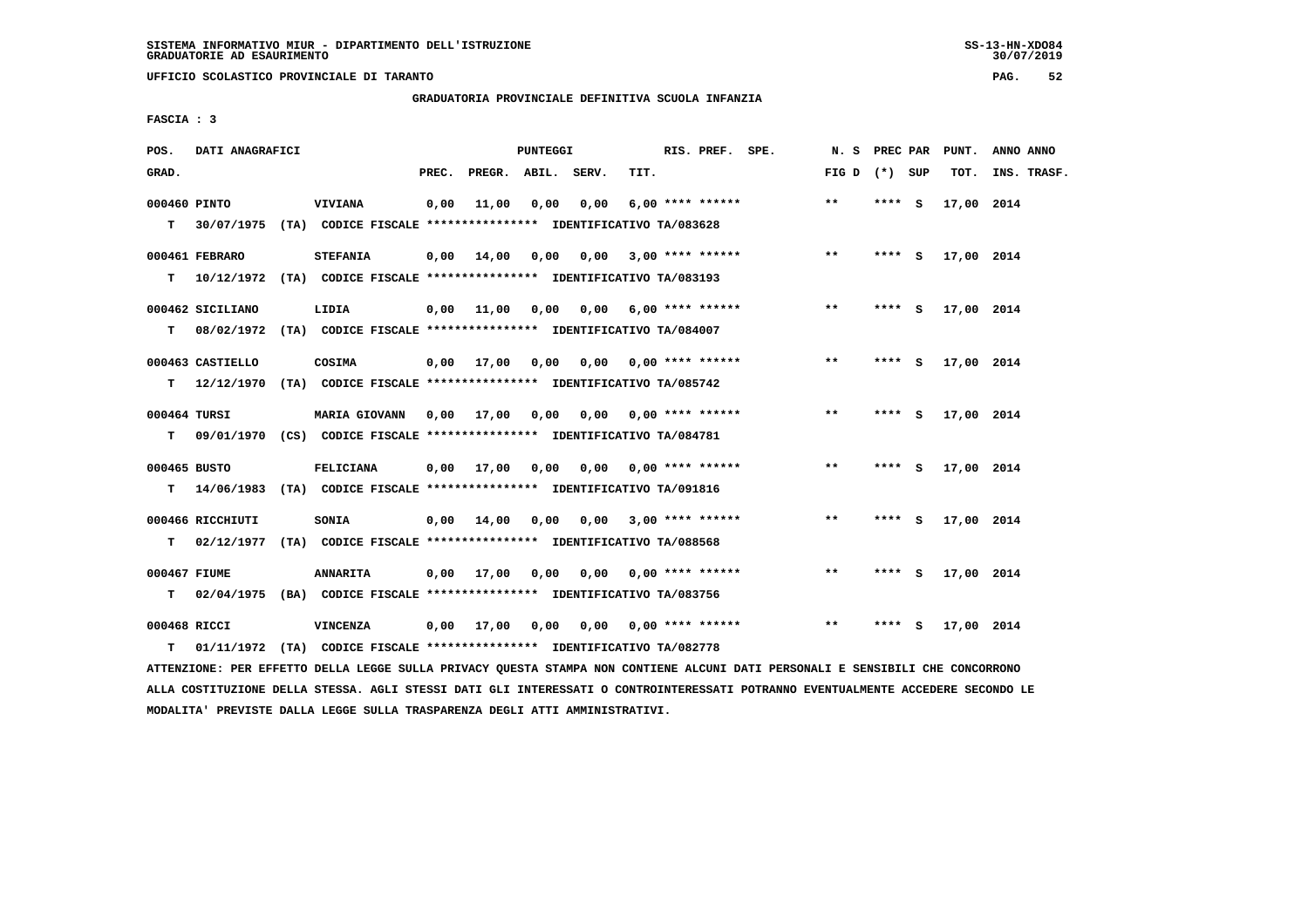**UFFICIO SCOLASTICO PROVINCIALE DI TARANTO PAG. 53**

 **GRADUATORIA PROVINCIALE DEFINITIVA SCUOLA INFANZIA**

 **FASCIA : 3**

| POS.  | DATI ANAGRAFICI                |                                                                                                  |       |                       | PUNTEGGI |      |      | RIS. PREF. SPE.           |                         |                 |         | N. S PREC PAR PUNT. | ANNO ANNO   |
|-------|--------------------------------|--------------------------------------------------------------------------------------------------|-------|-----------------------|----------|------|------|---------------------------|-------------------------|-----------------|---------|---------------------|-------------|
| GRAD. |                                |                                                                                                  | PREC. | PREGR. ABIL. SERV.    |          |      | TIT. |                           |                         | FIG D $(*)$ SUP |         | TOT.                | INS. TRASF. |
| T.    | 000469 NATALE                  | <b>ROSARIA</b><br>09/01/1971 (TA) CODICE FISCALE **************** IDENTIFICATIVO TA/088355       | 0,00  | 17,00                 | 0,00     | 0,00 |      | $0.00$ **** ******        |                         | $***$           | **** S  | 17,00 2014          |             |
| т     | 000470 DEGIORGI<br>01/05/1970  | <b>ROSALBA</b><br>(MI) CODICE FISCALE **************** IDENTIFICATIVO TA/088233                  | 0,00  | 11,00                 | 0,00     |      |      |                           | $0.00$ 6.00 **** ****** | ** $X$ **** S   |         | 17,00 2014          |             |
| т     | 000471 MALLARDI                | <b>MARIA</b><br>20/05/1980 (BA) CODICE FISCALE **************** IDENTIFICATIVO TA/082724         |       | $0,00$ 11,00          | 0,00     |      |      | $0,00$ 6,00 **** ******   |                         | $***$           | $***$ S | 17,00 2014          |             |
| т     | 000472 GIARACUNI               | <b>GIOVANNA</b><br>16/07/1978 (TA) CODICE FISCALE **************** IDENTIFICATIVO TA/088347      | 0,00  | 11,00                 | 0,00     |      |      | $0.00$ 6.00 **** ******   |                         | $* *$           | **** S  | 17,00 2014          |             |
| т     | 000473 SURICO                  | <b>MARIA CRISTIN</b><br>12/03/1983 (BA) CODICE FISCALE **************** IDENTIFICATIVO TA/083041 |       | $0,00$ $17,00$ $0,00$ |          |      |      | $0,00$ $0,00$ **** ****** |                         | $* *$           | **** S  | 17,00 2014          |             |
| T.    | 000474 BRANCASCI<br>23/11/1982 | <b>ALESSANDRACON</b><br>(BR) CODICE FISCALE **************** IDENTIFICATIVO TA/088169            |       | $0,00$ $17,00$ $0,00$ |          |      |      | $0,00$ $0,00$ **** ****** |                         | $***$           | **** S  | 17,00 2014          |             |
| т     | 000475 MIGNOZZI                | <b>MICHELA</b><br>27/08/1966 (TA) CODICE FISCALE **************** IDENTIFICATIVO TA/089054       |       | $0,00$ $17,00$ $0,00$ |          |      |      | $0,00$ $0,00$ **** ****** |                         | $***$           | **** S  | 17,00 2014          |             |
| т     | 000476 LOMAGISTRO              | <b>GIOVANNA</b><br>10/11/1982 (BA) CODICE FISCALE **************** IDENTIFICATIVO TA/082808      |       | $0,00$ 17,00          | 0,00     | 0,00 |      | $0.00$ **** ******        |                         | $***$           | **** S  | 17,00 2014          |             |
| т     | 000477 MANFREDI                | MARIANGELA<br>25/09/1982 (TA) CODICE FISCALE **************** IDENTIFICATIVO TA/084184           |       | $0,00$ 17,00          | 0,00     |      |      | 0,00 0,00 **** ******     |                         | $**$            | **** S  | 17,00 2014          |             |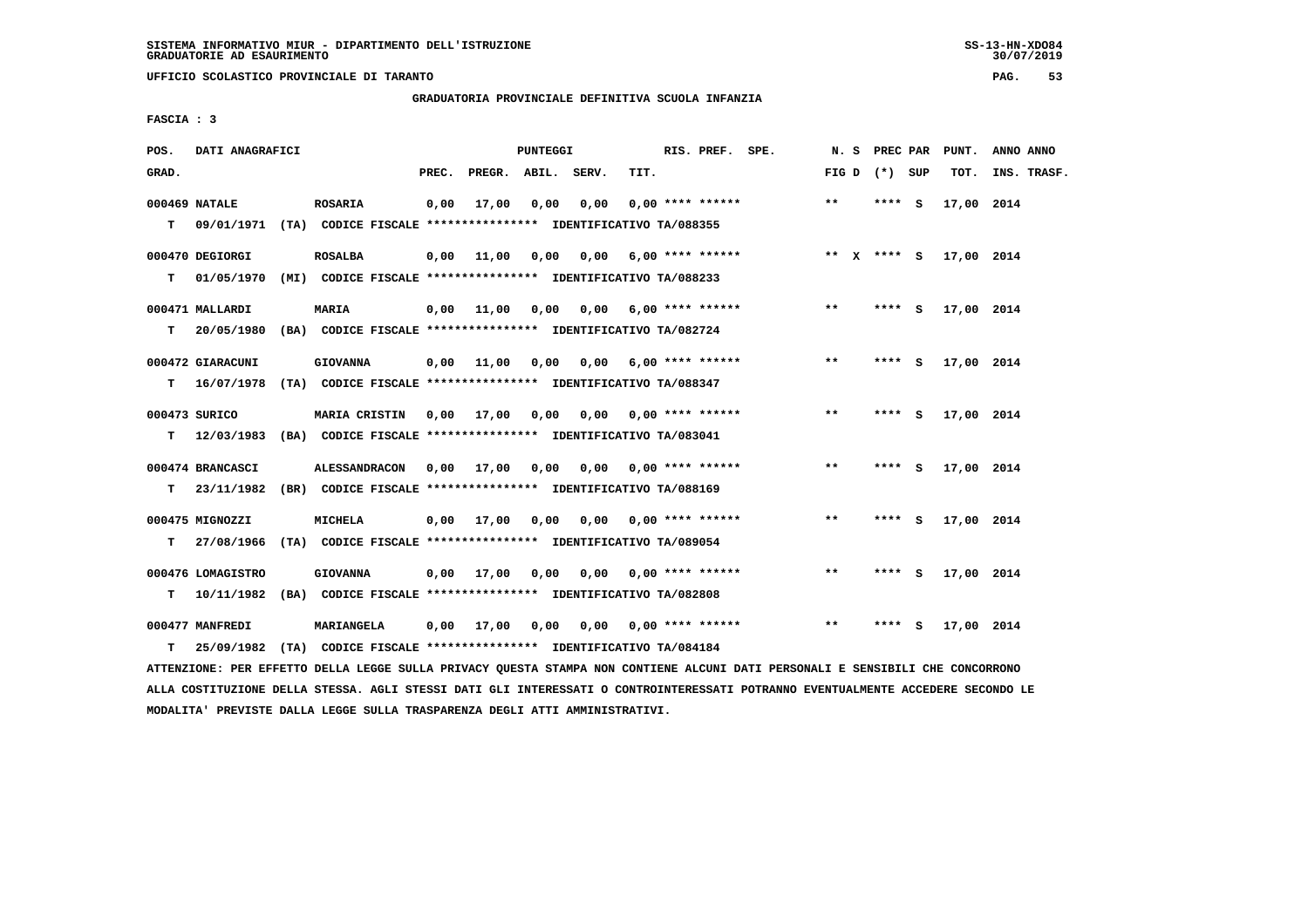**UFFICIO SCOLASTICO PROVINCIALE DI TARANTO PAG. 54**

 **GRADUATORIA PROVINCIALE DEFINITIVA SCUOLA INFANZIA**

 **FASCIA : 3**

| POS.              | DATI ANAGRAFICI                                                                              |                      |       |                       | PUNTEGGI |                           |      | RIS. PREF. SPE.                     |                                       |       | N. S PREC PAR   |     | PUNT.      | ANNO ANNO   |  |
|-------------------|----------------------------------------------------------------------------------------------|----------------------|-------|-----------------------|----------|---------------------------|------|-------------------------------------|---------------------------------------|-------|-----------------|-----|------------|-------------|--|
| GRAD.             |                                                                                              |                      | PREC. | PREGR. ABIL. SERV.    |          |                           | TIT. |                                     |                                       |       | FIG D $(*)$ SUP |     | TOT.       | INS. TRASF. |  |
| T.                | 000478 FANELLI<br>30/04/1976 (TA) CODICE FISCALE **************** IDENTIFICATIVO TA/088023   | <b>TERESA</b>        | 0.00  | 17,00                 | 0.00     | 0.00                      |      | $0.00$ **** ******                  |                                       |       | ** x **** S     |     | 17,00 2014 |             |  |
|                   | 000479 DIPINTO<br>T 12/10/1974 (TA) CODICE FISCALE *************** IDENTIFICATIVO TA/088311  | <b>ALESSANDRA</b>    |       |                       |          |                           |      |                                     | 0,00 17,00 0,00 0,00 0,00 **** ****** |       | ** X **** S     |     | 17,00 2014 |             |  |
| T.                | 000480 GALEANDRO<br>22/02/1983 (TA) CODICE FISCALE *************** IDENTIFICATIVO TA/086282  | <b>ROBERTA</b>       |       | $0,00$ $17,00$ $0,00$ |          |                           |      | $0.00$ $0.00$ **** ******           |                                       | $***$ | **** S          |     | 17,00 2014 |             |  |
| 000481 NIGRO<br>т | 05/08/1982 (TA) CODICE FISCALE **************** IDENTIFICATIVO TA/085102                     | <b>ROSA</b>          |       | 0,00 17,00            | 0,00     |                           |      | $0.00$ $0.00$ $***$ $***$ $***$ $*$ |                                       | $* *$ | ****            | - S | 17,00 2014 |             |  |
| T.                | 000482 MANCINI<br>29/06/1977 (TA) CODICE FISCALE **************** IDENTIFICATIVO TA/087315   | <b>ROSA</b>          |       | $0,00$ $17,00$ $0,00$ |          |                           |      | 0,00 0,00 **** ******               |                                       | $**$  | **** S          |     | 17,00 2014 |             |  |
|                   | 000483 ROMANELLI<br>09/01/1977 (TA) CODICE FISCALE **************** IDENTIFICATIVO TA/083114 | SONIA                |       | $0,00$ $17,00$ $0,00$ |          | $0,00$ $0,00$ **** ****** |      |                                     |                                       | $***$ | **** S          |     | 17,00 2014 |             |  |
| T.                | 000484 DE FLANDRE<br>11/10/1976 (FG) CODICE FISCALE *************** IDENTIFICATIVO TA/086244 | <b>MARGHERITA MA</b> |       | 0,00 14,00 0,00       |          |                           |      | $0.00$ 3.00 **** ******             |                                       | $***$ | **** S          |     | 17,00 2014 |             |  |
| т                 | 000485 LESANDRINO<br>21/10/1971 (TA) CODICE FISCALE *************** IDENTIFICATIVO TA/083684 | <b>DEBORA</b>        |       | 0,00 11,00            | 0,00     |                           |      | $0,00$ 6,00 **** ******             |                                       | $* *$ | **** S          |     | 17,00 2014 |             |  |
| T.                | 000486 FAVALE<br>05/03/1969 (NO) CODICE FISCALE *************** IDENTIFICATIVO TA/088318     | <b>ELVIRA MARIA</b>  |       | 0,00 17,00            | 0,00     |                           |      | 0,00 0,00 **** ******               |                                       | $**$  | **** S          |     | 17,00 2014 |             |  |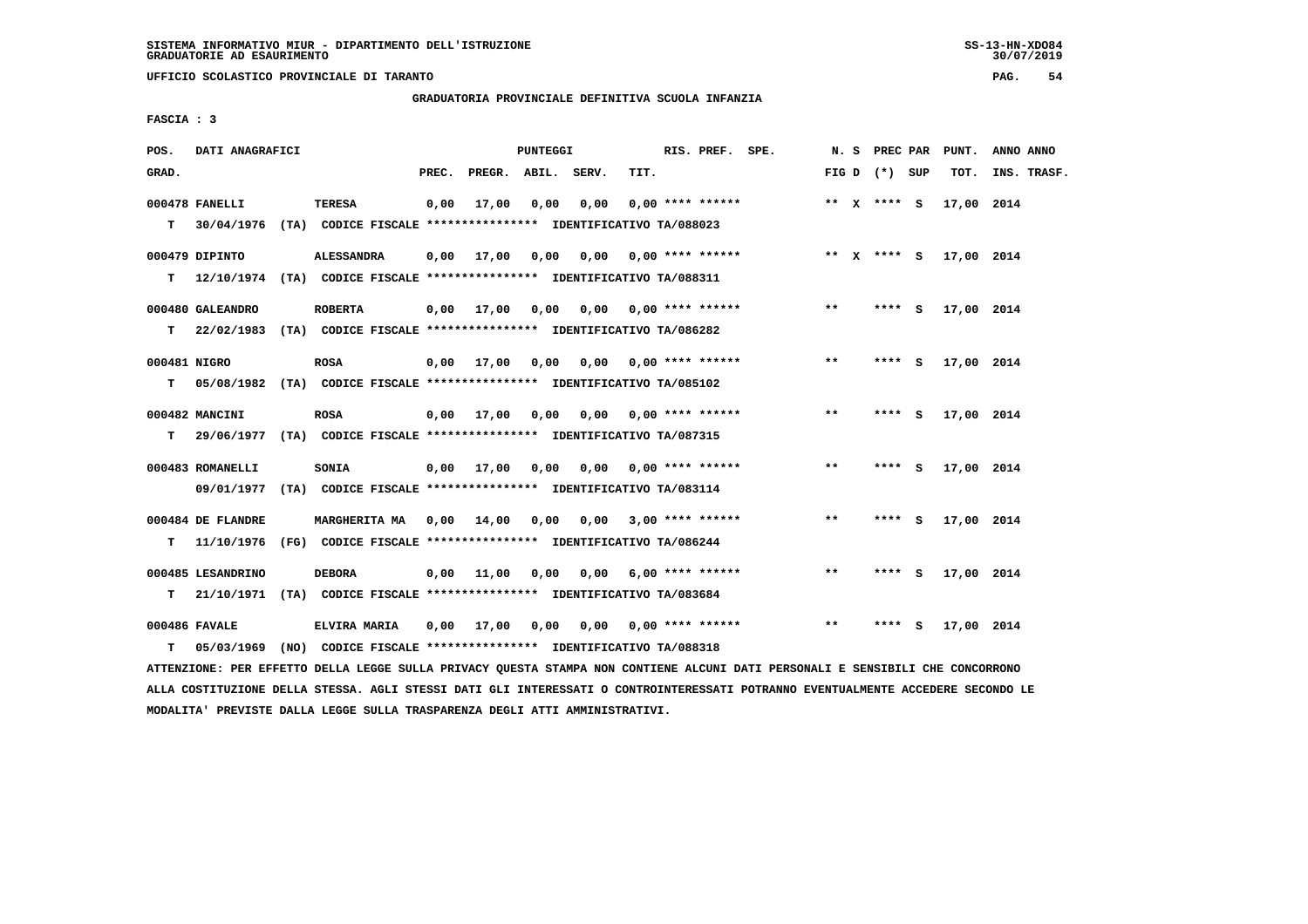**UFFICIO SCOLASTICO PROVINCIALE DI TARANTO PAG. 55**

### **GRADUATORIA PROVINCIALE DEFINITIVA SCUOLA INFANZIA**

 **FASCIA : 3**

| POS.         | DATI ANAGRAFICI    |                                                                           |       |                    | <b>PUNTEGGI</b>    |                                    |                                     | RIS. PREF. SPE.    |              | N. S PREC PAR   |     | PUNT.           | ANNO ANNO |             |
|--------------|--------------------|---------------------------------------------------------------------------|-------|--------------------|--------------------|------------------------------------|-------------------------------------|--------------------|--------------|-----------------|-----|-----------------|-----------|-------------|
| GRAD.        |                    |                                                                           | PREC. | PREGR. ABIL. SERV. |                    |                                    | TIT.                                |                    |              | FIG D $(*)$ SUP |     | тот.            |           | INS. TRASF. |
|              |                    |                                                                           |       |                    |                    |                                    |                                     |                    |              |                 |     |                 |           |             |
| 000487 FULCO |                    | LOREDANA                                                                  | 0,00  | 17,00              | 0,00               | 0,00                               |                                     | $0.00$ **** ****** |              | ** $X$ **** S   |     | 17,00 2019 2019 |           |             |
|              |                    | 14/06/1976 (MT) CODICE FISCALE *************** IDENTIFICATIVO TA/096282   |       |                    |                    |                                    |                                     |                    |              |                 |     |                 |           |             |
| 000488 GIZZI |                    | <b>VINCENZA</b>                                                           |       | $0,00$ 14,00       | 0,00               | 0,00                               |                                     | $3,00$ **** ****** | $* *$        | **** S          |     | 17,00 2019 2019 |           |             |
|              |                    | T 24/11/1972 (PA) CODICE FISCALE *************** IDENTIFICATIVO TA/096252 |       |                    |                    |                                    |                                     |                    |              |                 |     |                 |           |             |
|              | 000489 CAPONE      | <b>CONCETTA</b>                                                           | 0,00  |                    |                    | $0,00$ 14,00 0,00 3,00 **** ****** |                                     |                    | $***$        | **** S          |     | 17,00 2019 2019 |           |             |
|              |                    |                                                                           |       |                    |                    |                                    |                                     |                    |              |                 |     |                 |           |             |
| т            |                    | 15/04/1983 (BR) CODICE FISCALE *************** IDENTIFICATIVO TA/096232   |       |                    |                    |                                    |                                     |                    |              |                 |     |                 |           |             |
|              | 000490 NICOLI'     | <b>VINCENZA</b>                                                           | 0,00  |                    | $0,00 \quad 12,00$ |                                    | $5,00$ 0,00 **** ******             |                    | $***$        | **** S          |     | 17,00 2019      |           |             |
|              |                    | 19/05/1962 (TA) CODICE FISCALE *************** IDENTIFICATIVO TA/029915   |       |                    |                    |                                    |                                     |                    |              |                 |     |                 |           |             |
|              |                    |                                                                           |       |                    |                    |                                    |                                     |                    |              |                 |     |                 |           |             |
|              | 000491 SPORTELLI   | MARIA                                                                     |       | 0,00 16,00         | 0,00               |                                    | $0.00$ $0.00$ **** ******           |                    | $* *$        | **** S          |     | 16,00 2014      |           |             |
| T.           |                    | 10/02/1982 (TA) CODICE FISCALE *************** IDENTIFICATIVO TA/088294   |       |                    |                    |                                    |                                     |                    |              |                 |     |                 |           |             |
|              | 000492 SCALISE     | <b>SIMONA</b>                                                             |       | 0,00 16,00         | 0.00               |                                    | $0.00$ $0.00$ $***$ $***$ $***$ $*$ |                    | $***$        | **** $S$        |     | 16,00 2014      |           |             |
| т            |                    | 28/02/1981 (TA) CODICE FISCALE **************** IDENTIFICATIVO TA/083579  |       |                    |                    |                                    |                                     |                    |              |                 |     |                 |           |             |
|              |                    |                                                                           |       |                    |                    |                                    |                                     |                    |              |                 |     |                 |           |             |
|              | 000493 DILAURO     | <b>BARBARA</b>                                                            |       | 0.00 16.00         | 0.00               | 0.00                               |                                     | $0.00$ **** ****** | $***$        | **** S          |     | 16,00 2014      |           |             |
| T.           |                    | 27/08/1973 (TA) CODICE FISCALE **************** IDENTIFICATIVO TA/085586  |       |                    |                    |                                    |                                     |                    |              |                 |     |                 |           |             |
|              | 000494 GNISCI      | <b>MARILENA</b>                                                           |       | 0.00 16.00         | 0.00               | 0.00                               |                                     | $0.00$ **** ****** | $\star\star$ | ****            | - 5 | 16,00 2014      |           |             |
| т            |                    | 07/07/1967 (TA) CODICE FISCALE **************** IDENTIFICATIVO TA/094202  |       |                    |                    |                                    |                                     |                    |              |                 |     |                 |           |             |
|              |                    |                                                                           |       |                    |                    |                                    |                                     |                    |              |                 |     |                 |           |             |
|              | 000495 BUZZACCHINO | VERONICA                                                                  |       | $0,00$ 13,00       | 0,00               |                                    | $0,00$ 3,00 **** ******             |                    | $* *$        | ****            | - S | 16,00 2014      |           |             |
| т            | 28/03/1983         | (TA) CODICE FISCALE **************** IDENTIFICATIVO TA/084033             |       |                    |                    |                                    |                                     |                    |              |                 |     |                 |           |             |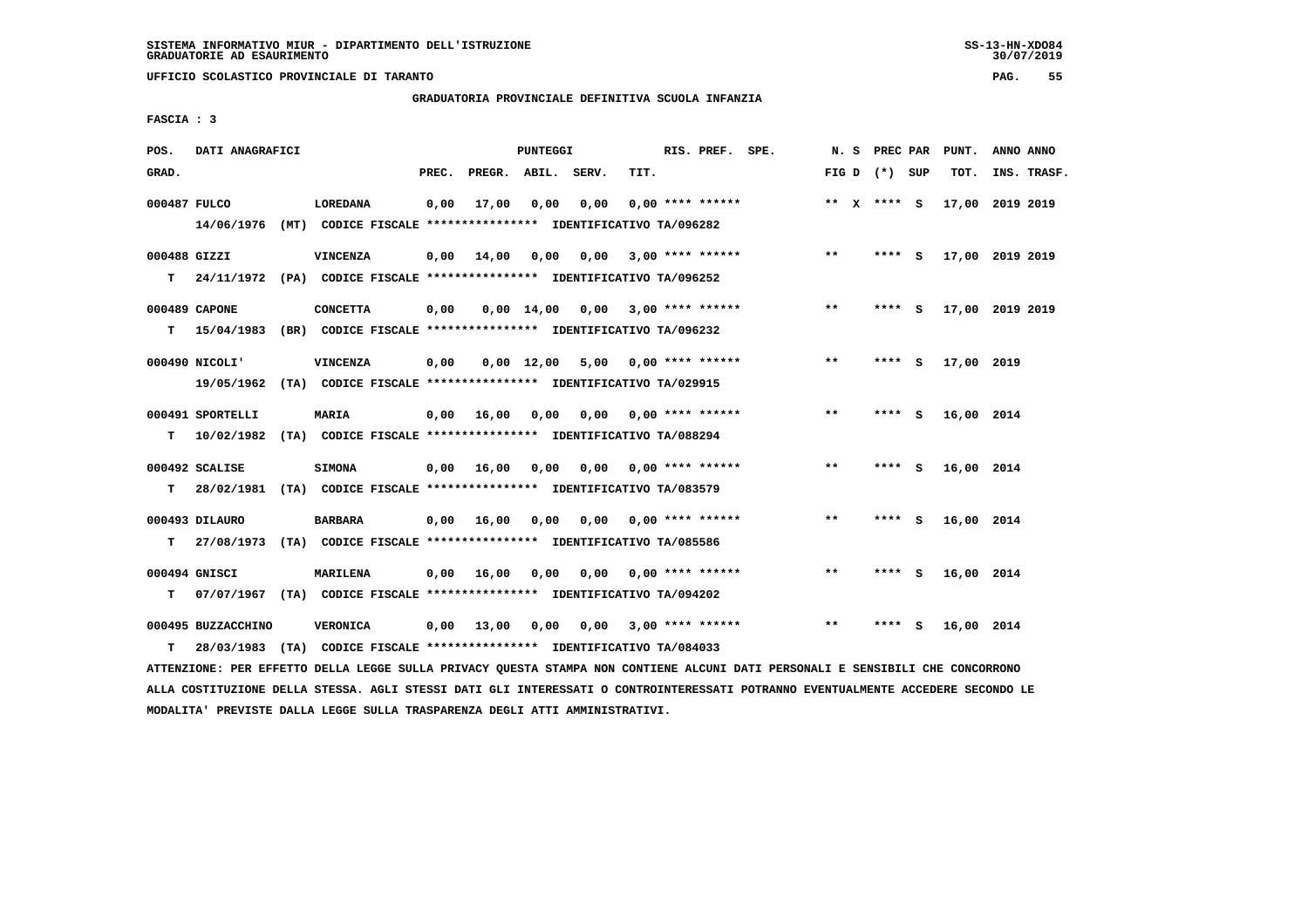**UFFICIO SCOLASTICO PROVINCIALE DI TARANTO PAG. 56**

 **GRADUATORIA PROVINCIALE DEFINITIVA SCUOLA INFANZIA**

 **FASCIA : 3**

| POS.  | DATI ANAGRAFICI                  |                                                                                            |       |                         | <b>PUNTEGGI</b> |      |      | RIS. PREF. SPE.           |                    |       | N. S PREC PAR   | PUNT.      | ANNO ANNO   |
|-------|----------------------------------|--------------------------------------------------------------------------------------------|-------|-------------------------|-----------------|------|------|---------------------------|--------------------|-------|-----------------|------------|-------------|
| GRAD. |                                  |                                                                                            | PREC. | PREGR. ABIL. SERV.      |                 |      | TIT. |                           |                    |       | FIG D $(*)$ SUP | TOT.       | INS. TRASF. |
| T.    | 000496 DEVINCENTIS<br>11/09/1982 | <b>GIULIA</b><br>(TA) CODICE FISCALE **************** IDENTIFICATIVO TA/084172             | 0,00  | 16,00                   | 0,00            | 0,00 |      | $0.00$ **** ******        |                    | $***$ | **** S          | 16,00 2014 |             |
|       | 000497 DE PADOVA                 | FRANCESCA MAR<br>T 19/08/1976 (TA) CODICE FISCALE *************** IDENTIFICATIVO TA/088068 | 0,00  | 16,00 0,00              |                 | 0,00 |      | 0,00 **** ******          |                    | $***$ | **** S          | 16,00 2014 |             |
| т     | 000498 NUZZI                     | <b>STEFANIA</b><br>20/05/1969 (TA) CODICE FISCALE *************** IDENTIFICATIVO TA/087494 |       | $0,00$ 16,00            | 0,00            |      |      | $0,00$ $0,00$ **** ****** |                    | $* *$ | **** S          | 16,00 2014 |             |
| т     | 000499 MALANDRINI                | <b>ROBERTA</b><br>20/06/1983 (BA) CODICE FISCALE **************** IDENTIFICATIVO TA/087280 |       | 0,00 14,00              | 0,00            |      |      | $2,00$ 0,00 **** ******   |                    | $* *$ | **** S          | 16,00 2014 |             |
| т     | 000500 PANTALEO                  | LOREDANA<br>06/12/1982 (TA) CODICE FISCALE *************** IDENTIFICATIVO TA/086741        |       | $0.00 \t 16.00 \t 0.00$ |                 |      |      | 0,00 0,00 **** ******     |                    | $***$ | **** S          | 16,00 2014 |             |
| T.    | 000501 BROGGI                    | LAURA<br>30/05/1982 (TA) CODICE FISCALE **************** IDENTIFICATIVO TA/083392          |       | 0,00 13,00 0,00 0,00    |                 |      |      |                           | 3,00 **** ****** D | $* *$ | **** S          | 16,00 2014 |             |
| T.    | 000502 DI MAGGIO                 | VITTORIA<br>03/04/1974 (TA) CODICE FISCALE **************** IDENTIFICATIVO TA/087641       |       | $0,00$ 16,00            | 0,00            | 0,00 |      | 0,00 **** ******          |                    | $***$ | **** S          | 16,00 2014 |             |
| т     | 000503 FORTE                     | <b>LORENA</b><br>23/09/1978 (LE) CODICE FISCALE *************** IDENTIFICATIVO TA/084241   |       | 0.00 16.00              | 0,00            |      |      | $0.00$ $0.00$ **** ****** |                    |       | ** x **** S     | 16,00 2014 |             |
| т     | 000504 NIGRO                     | <b>ANTONIA</b><br>29/01/1976 (NA) CODICE FISCALE **************** IDENTIFICATIVO TA/085502 |       | $0,00$ 16,00            | 0,00            |      |      | 0,00 0,00 **** ******     |                    | ** X  | **** S          | 16,00 2014 |             |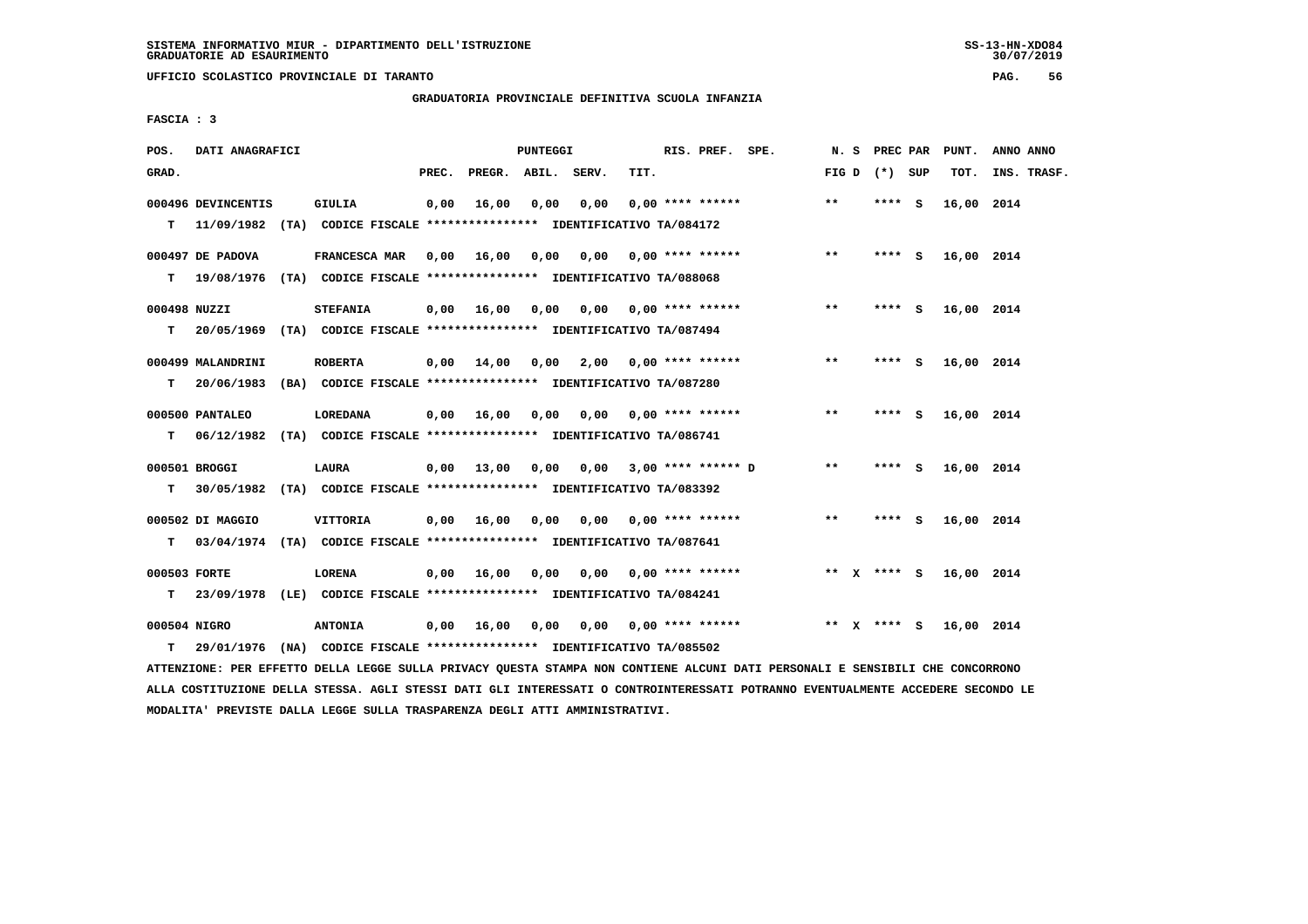**UFFICIO SCOLASTICO PROVINCIALE DI TARANTO PAG. 57**

 **GRADUATORIA PROVINCIALE DEFINITIVA SCUOLA INFANZIA**

 **FASCIA : 3**

| POS.              | DATI ANAGRAFICI                |                                                                                               |       |                    | PUNTEGGI |                 |      | RIS. PREF. SPE.           | N.S             | PREC PAR |          | PUNT.      | ANNO ANNO       |
|-------------------|--------------------------------|-----------------------------------------------------------------------------------------------|-------|--------------------|----------|-----------------|------|---------------------------|-----------------|----------|----------|------------|-----------------|
| GRAD.             |                                |                                                                                               | PREC. | PREGR. ABIL. SERV. |          |                 | TIT. |                           | FIG D $(*)$ SUP |          |          | TOT.       | INS. TRASF.     |
| T.                | 000505 GALGANO<br>01/08/1983   | GRAZIAMARIA<br>(MT) CODICE FISCALE **************** IDENTIFICATIVO TA/086643                  | 0,00  | 16,00              | 0,00     | 0,00            |      | $0.00$ **** ******        | $***$           | **** S   |          | 16,00 2014 |                 |
| 000506 ROTA<br>т  | 19/04/1983                     | VALENTINA<br>(TA) CODICE FISCALE **************** IDENTIFICATIVO TA/087569                    | 0,00  | 16,00              | 0,00     | 0,00            |      | $0.00$ **** ******        | **              | **** $S$ |          | 16,00 2014 |                 |
| т                 | 000507 SANNELLI<br>28/11/1981  | VITAMARIA<br>(BA) CODICE FISCALE **************** IDENTIFICATIVO TA/083164                    | 0,00  | 16,00              | 0,00     |                 |      | $0,00$ $0,00$ **** ****** | $***$           | **** S   |          | 16,00 2014 |                 |
| т                 | 000508 LATERZA                 | GRAZIAMARIA<br>18/01/1979 (TA) CODICE FISCALE **************** IDENTIFICATIVO TA/088281       | 0.00  | 16,00              | 0.00     |                 |      | $0.00$ $0.00$ **** ****** | $***$           | **** S   |          | 16,00 2014 |                 |
| 000509 SGURA<br>т |                                | MARCELLA<br>23/11/1977 (TA) CODICE FISCALE *************** IDENTIFICATIVO TA/083269           | 0,00  | 16,00              | 0,00     |                 |      | $0,00$ $0,00$ **** ****** | **              | **** S   |          | 16,00 2014 |                 |
| т                 | 000510 ARDITO                  | <b>ALESSANDRA</b><br>17/03/1975 (TA) CODICE FISCALE **************** IDENTIFICATIVO TA/084353 | 0,00  | 16,00              | 0,00     |                 |      | $0,00$ 0,00 **** ******   | $* *$           | ****     | <b>S</b> | 16,00 2014 |                 |
| т                 | 000511 ZIGRINO<br>07/12/1975   | <b>CONCETTA</b><br>(BA) CODICE FISCALE **************** IDENTIFICATIVO TA/096256              |       | 0.00 16.00         | 0.00     |                 |      | $0.00$ $0.00$ **** ****** | $***$           | ****     | - S      |            | 16,00 2019 2019 |
|                   | 000512 CARBOTTI<br>07/07/1971  | <b>ANGELA</b><br>(TA) CODICE FISCALE **************** IDENTIFICATIVO TA/030047                | 0,00  |                    |          | 0,00 15,00 0,00 |      | $0.00$ **** ******        | $***$           | ****     | ్        | 15,00 2007 |                 |
| т                 | 000513 COLACICCO<br>15/08/1977 | ANNA MARIA<br>(BA) CODICE FISCALE **************** IDENTIFICATIVO TA/085415                   | 0,00  | 15,00              | 0,00     |                 |      | $0,00$ $0,00$ **** ****** | **              | ****     | s        | 15,00 2014 |                 |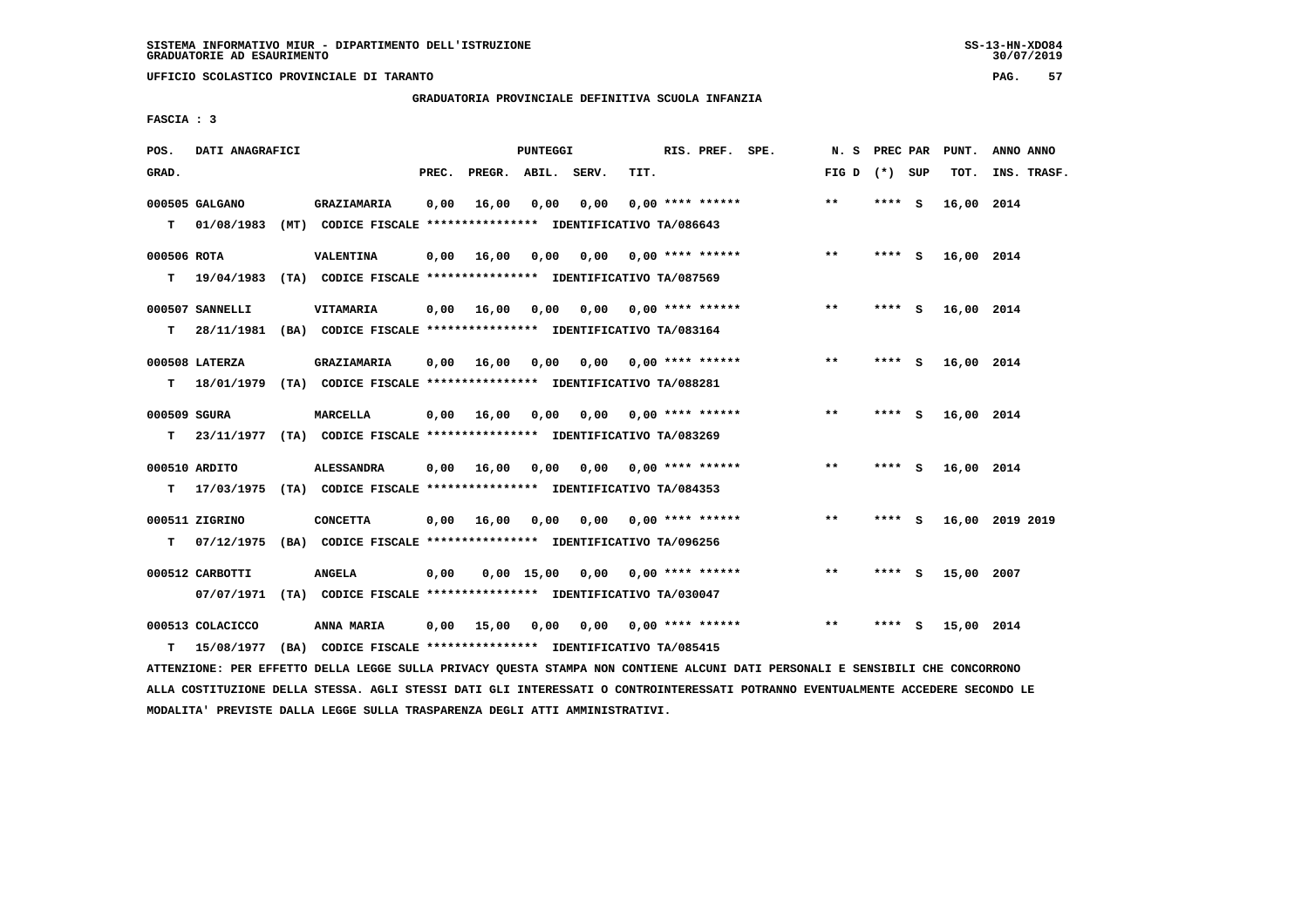**UFFICIO SCOLASTICO PROVINCIALE DI TARANTO PAG. 58**

 **GRADUATORIA PROVINCIALE DEFINITIVA SCUOLA INFANZIA**

 **FASCIA : 3**

| POS.              | DATI ANAGRAFICI   |                                                                                             |       |                       | PUNTEGGI |                            |      | RIS. PREF. SPE.                     |                 | N. S PREC PAR |   | PUNT.      | ANNO ANNO   |
|-------------------|-------------------|---------------------------------------------------------------------------------------------|-------|-----------------------|----------|----------------------------|------|-------------------------------------|-----------------|---------------|---|------------|-------------|
| GRAD.             |                   |                                                                                             | PREC. | PREGR. ABIL. SERV.    |          |                            | TIT. |                                     | FIG D $(*)$ SUP |               |   | TOT.       | INS. TRASF. |
| T.                | 000514 CIUFFREDA  | <b>TERESA</b><br>06/09/1983 (FG) CODICE FISCALE *************** IDENTIFICATIVO TA/085134    | 0,00  | 15,00                 | 0.00     | 0.00                       |      | $0.00$ **** ******                  | $***$           | **** S        |   | 15,00 2014 |             |
| 000515 PINTO<br>т |                   | <b>GIANMARIA</b><br>08/09/1974 (TA) CODICE FISCALE *************** IDENTIFICATIVO TA/083056 |       | $0,00$ $12,00$ $0,00$ |          | 0,00                       |      | $3,00$ **** ******                  | $* *$           | **** S        |   | 15,00 2014 |             |
| т                 | 000516 COLUCCI    | <b>PAOLA</b><br>07/08/1967 (TA) CODICE FISCALE **************** IDENTIFICATIVO TA/083399    |       | $0,00$ $12,00$ $0,00$ |          |                            |      | $0,00$ 3,00 **** ******             | $***$           | **** S        |   | 15,00 2014 |             |
|                   | 000517 PASTORELLI | LIDIA<br>T 14/11/1973 (TA) CODICE FISCALE *************** IDENTIFICATIVO TA/088487          |       | 0,00 15,00            | 0,00     |                            |      | $0,00$ $0,00$ **** ******           | ** x **** S     |               |   | 15,00 2014 |             |
|                   | 000518 LOMBARDO   | <b>EMANUELA</b>                                                                             |       | $0,00$ 15,00          | 0,00     |                            |      | $0.00$ $0.00$ $***$ $***$ $***$ $*$ | $***$           | **** S        |   | 15,00 2014 |             |
| T.                | 000519 NOBILE     | 09/09/1981 (CS) CODICE FISCALE *************** IDENTIFICATIVO TA/085954<br><b>IOLE</b>      |       | $0,00$ $12,00$ $0,00$ |          | 0,00                       |      | $3,00$ **** ******                  | $***$           | **** $S$      |   | 15,00 2014 |             |
| T.                | 000520 DIROMA     | 28/08/1975 (TA) CODICE FISCALE *************** IDENTIFICATIVO TA/087999<br><b>ANTONELLA</b> |       | $0,00$ 15,00          |          | 0,00 0,00 0,00 **** ****** |      |                                     | $* *$           | **** S        |   | 15,00 2014 |             |
| т                 | 000521 PERRONE    | 07/06/1974 (TA) CODICE FISCALE **************** IDENTIFICATIVO TA/084108<br><b>MARIA</b>    |       | $0,00$ 15,00 0,00     |          |                            |      | $0,00$ $0,00$ **** ******           | $***$           | **** S        |   | 15,00 2014 |             |
| т                 |                   | 06/11/1980 (TA) CODICE FISCALE **************** IDENTIFICATIVO TA/083132                    |       |                       |          |                            |      |                                     |                 |               |   |            |             |
|                   | 000522 GENTILE    | <b>SALVATORE</b>                                                                            |       | $0,00$ 15,00          | 0,00     | 0.00                       |      | $0.00$ **** ******                  | $***$           | ****          | ్ | 15,00 2014 |             |
| т                 | 02/04/1973        | (TA) CODICE FISCALE **************** IDENTIFICATIVO TA/089970                               |       |                       |          |                            |      |                                     |                 |               |   |            |             |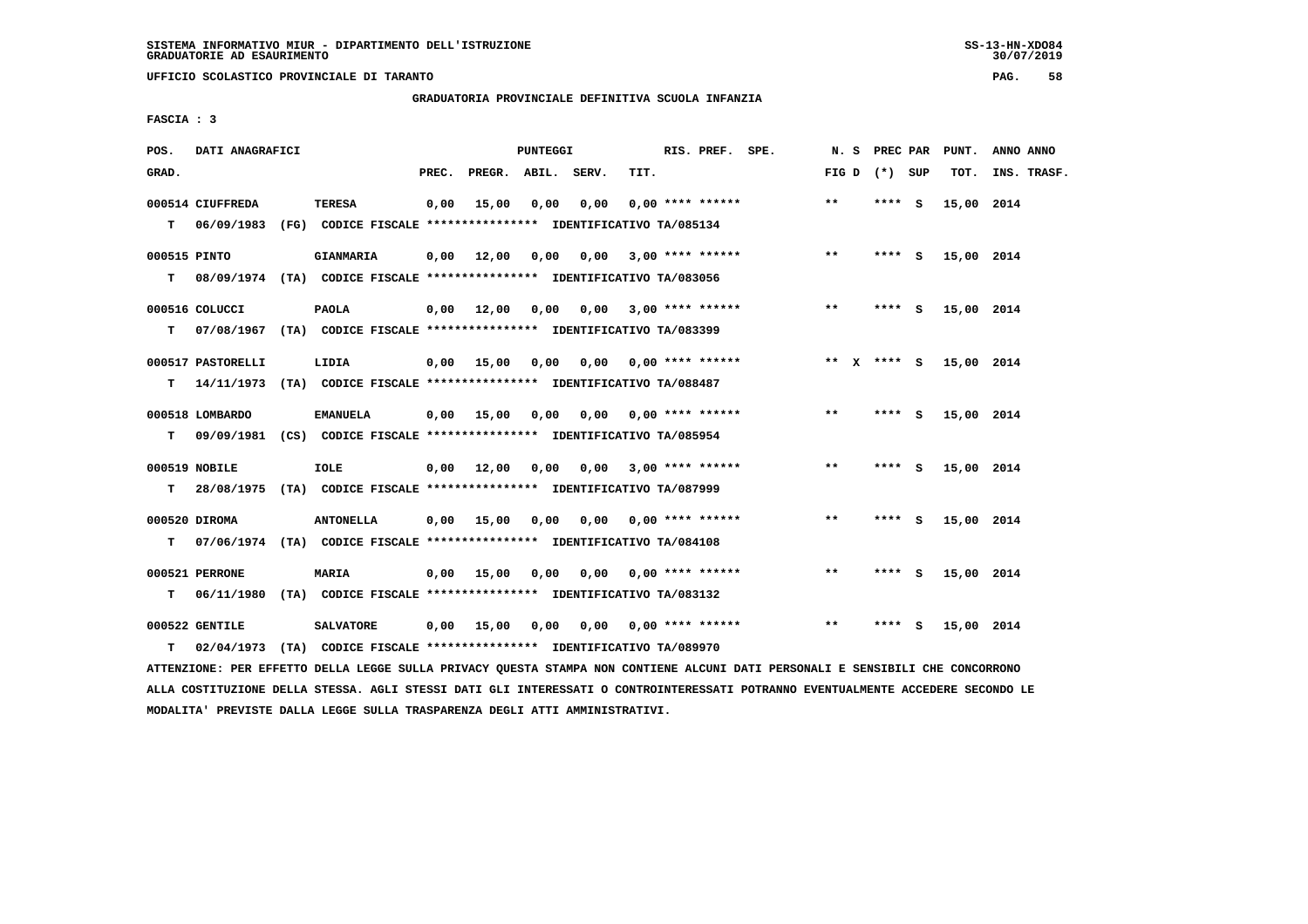**UFFICIO SCOLASTICO PROVINCIALE DI TARANTO PAG. 59**

## **GRADUATORIA PROVINCIALE DEFINITIVA SCUOLA INFANZIA**

 **FASCIA : 3**

| POS.               | DATI ANAGRAFICI                                                                               |                                                                                          |       |                   | PUNTEGGI           |                                    |                           | RIS. PREF. SPE.    | N. S            | PREC PAR |     | PUNT.      | ANNO ANNO       |
|--------------------|-----------------------------------------------------------------------------------------------|------------------------------------------------------------------------------------------|-------|-------------------|--------------------|------------------------------------|---------------------------|--------------------|-----------------|----------|-----|------------|-----------------|
| GRAD.              |                                                                                               |                                                                                          | PREC. |                   | PREGR. ABIL. SERV. |                                    | TIT.                      |                    | FIG D $(*)$ SUP |          |     | TOT.       | INS. TRASF.     |
| T.                 | 000523 FANUZZI<br>23/10/1971                                                                  | <b>GIACOMINA</b><br>(MT) CODICE FISCALE **************** IDENTIFICATIVO TA/088279        | 0,00  | 15,00             | 0,00               | 0,00                               |                           | $0.00$ **** ****** | $* *$           | **** S   |     | 15,00 2014 |                 |
| T.                 | 000524 LEOGNANI<br>22/04/1983 (TA) CODICE FISCALE *************** IDENTIFICATIVO TA/084987    | <b>MARIA</b>                                                                             |       | $0,00$ 15,00      | 0,00               |                                    | $0,00$ $0,00$ **** ****** |                    | $***$           | **** S   |     | 15,00 2014 |                 |
| т                  | 000525 BILANCIONE<br>23/11/1981 (NA) CODICE FISCALE **************** IDENTIFICATIVO TA/083109 | <b>PAOLA</b>                                                                             |       | $0,00$ 15,00 0,00 |                    |                                    | $0,00$ $0,00$ **** ****** |                    | $***$           | **** S   |     | 15,00 2014 |                 |
| 000526 VASTA<br>т  | 03/04/1980 (TA) CODICE FISCALE **************** IDENTIFICATIVO TA/082529                      | <b>SARA</b>                                                                              |       | $0,00$ 15,00      | 0,00               |                                    | $0.00$ $0.00$ **** ****** |                    | $* *$           | **** S   |     | 15,00 2014 |                 |
| т                  | 000527 GRIMALDI                                                                               | AZZURRA<br>09/08/1979 (TA) CODICE FISCALE *************** IDENTIFICATIVO TA/088174       |       | 0,00 15,00        | 0,00               |                                    |                           |                    | $* *$           | **** $S$ |     | 15,00 2014 |                 |
| 000528 DINOI<br>T. | 13/01/1977 (TA) CODICE FISCALE **************** IDENTIFICATIVO TA/088674                      | <b>ARIANNA</b>                                                                           |       | $0,00$ 15,00 0,00 |                    |                                    | $0,00$ $0,00$ **** ****** |                    | $***$           | ****     | - 5 | 15,00 2014 |                 |
| т                  | 000529 TORTORELLA<br>05/08/1972 (TA) CODICE FISCALE **************** IDENTIFICATIVO TA/091677 | ANNA                                                                                     |       | 0,00 15,00 0,00   |                    | 0,00                               |                           | $0.00$ **** ****** | $* *$           | **** S   |     | 15,00 2014 |                 |
|                    | 000530 SCARCIA                                                                                | MATTEA ROSALB<br>26/09/1977 (TA) CODICE FISCALE *************** IDENTIFICATIVO TA/032127 | 0,00  |                   |                    | $0,00$ 15,00 0,00 0,00 **** ****** |                           |                    | $* *$           | **** S   |     | 15,00 2019 |                 |
|                    | 000531 FEDELE<br>18/02/1977                                                                   | <b>RAFFAELLA</b><br>(TA) CODICE FISCALE **************** IDENTIFICATIVO TA/033211        | 0,00  |                   |                    | $0,00$ 14,00 0,00 0,00 **** ****** |                           |                    | **              | **** S   |     |            | 14,00 2004 2004 |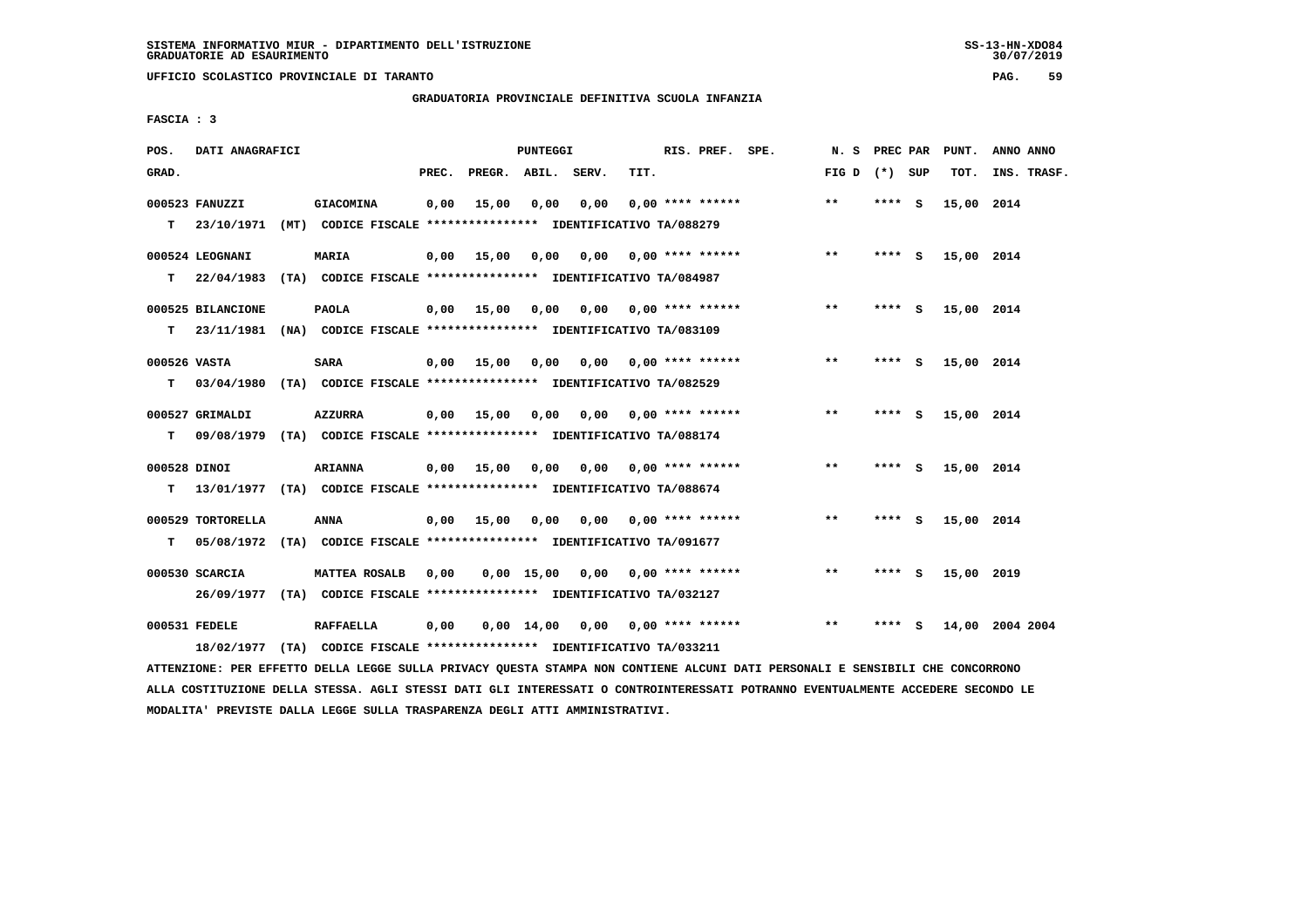**UFFICIO SCOLASTICO PROVINCIALE DI TARANTO PAG. 60**

# **GRADUATORIA PROVINCIALE DEFINITIVA SCUOLA INFANZIA**

 **FASCIA : 3**

| POS.         | DATI ANAGRAFICI   |                                                                           |       |                    | PUNTEGGI |                                        |      | RIS. PREF. SPE.           | N. S  |                 | PREC PAR PUNT. | ANNO ANNO   |
|--------------|-------------------|---------------------------------------------------------------------------|-------|--------------------|----------|----------------------------------------|------|---------------------------|-------|-----------------|----------------|-------------|
| GRAD.        |                   |                                                                           | PREC. | PREGR. ABIL. SERV. |          |                                        | TIT. |                           |       | FIG D $(*)$ SUP | TOT.           | INS. TRASF. |
|              | 000532 LUCCARELLI | <b>MICAELA</b>                                                            | 0,00  | 14,00              | 0,00     | 0,00                                   |      | $0.00$ **** ******        | $***$ | **** S          | 14,00 2014     |             |
|              | $T = 12/09/1980$  | (TA) CODICE FISCALE **************** IDENTIFICATIVO TA/084348             |       |                    |          |                                        |      |                           |       |                 |                |             |
|              | 000533 VIAPIANA   | <b>VALERIA</b>                                                            | 0,00  | 11,00              |          | 0,00 0,00 3,00 **** ******             |      |                           | $***$ | **** S          | 14,00 2014     |             |
|              | T 09/08/1979      | (TA) CODICE FISCALE *************** IDENTIFICATIVO TA/093040              |       |                    |          |                                        |      |                           |       |                 |                |             |
|              | 000534 DI NARDO   | MARIAGRAZIA                                                               | 0,00  | 14,00              | 0,00     |                                        |      | $0,00$ $0,00$ **** ****** | $***$ | **** S          | 14,00 2014     |             |
| т            |                   | 21/05/1976 (TA) CODICE FISCALE *************** IDENTIFICATIVO TA/086945   |       |                    |          |                                        |      |                           |       |                 |                |             |
| 000535 TORIO |                   | <b>ANTONELLA</b>                                                          | 0.00  | 14,00              | 0,00     |                                        |      | $0,00$ 0,00 **** ******   | $**$  | **** S          | 14,00 2014     |             |
|              |                   | T 24/04/1974 (TA) CODICE FISCALE *************** IDENTIFICATIVO TA/038134 |       |                    |          |                                        |      |                           |       |                 |                |             |
|              | 000536 DRITTONE   | ANNA                                                                      |       | $0,00$ 14,00       | 0,00     |                                        |      | 0,00 0,00 **** ******     | $***$ | $***5$          | 14,00 2014     |             |
|              |                   | T 18/07/1972 (TA) CODICE FISCALE *************** IDENTIFICATIVO TA/085365 |       |                    |          |                                        |      |                           |       |                 |                |             |
|              | 000537 LACAVA     | <b>SILVANA</b>                                                            | 0,00  | 14,00              |          | 0,00 0,00 0,00 **** ******             |      |                           | $***$ | **** S          | 14,00 2014     |             |
| т            |                   | 07/08/1971 (TA) CODICE FISCALE *************** IDENTIFICATIVO TA/087429   |       |                    |          |                                        |      |                           |       |                 |                |             |
|              |                   |                                                                           |       |                    |          |                                        |      |                           |       |                 |                |             |
|              | 000538 MAJORANO   | MONICA                                                                    |       | $0,00$ 14,00       |          | $0,00$ $0,00$ $0,00$ $***$ **** ****** |      |                           | $***$ | $***$ S         | 14,00 2014     |             |
| т            |                   | 04/07/1971 (BR) CODICE FISCALE **************** IDENTIFICATIVO TA/086090  |       |                    |          |                                        |      |                           |       |                 |                |             |
|              | 000539 MICELLO    | GABRIELLA                                                                 | 0,00  | 11,00              | 0,00     |                                        |      | $0.00$ 3.00 **** ******   | ** X  | **** S          | 14,00 2014     |             |
| т            |                   | 06/01/1982 (LE) CODICE FISCALE *************** IDENTIFICATIVO TA/088389   |       |                    |          |                                        |      |                           |       |                 |                |             |
|              | 000540 VESTITA    | <b>MARISA</b>                                                             |       | $0,00$ $14,00$     | 0,00     | 0,00                                   |      | $0.00$ **** ******        | $* *$ | **** S          | 14,00 2014     |             |
| т            |                   | 03/06/1975 (TA) CODICE FISCALE **************** IDENTIFICATIVO TA/088192  |       |                    |          |                                        |      |                           |       |                 |                |             |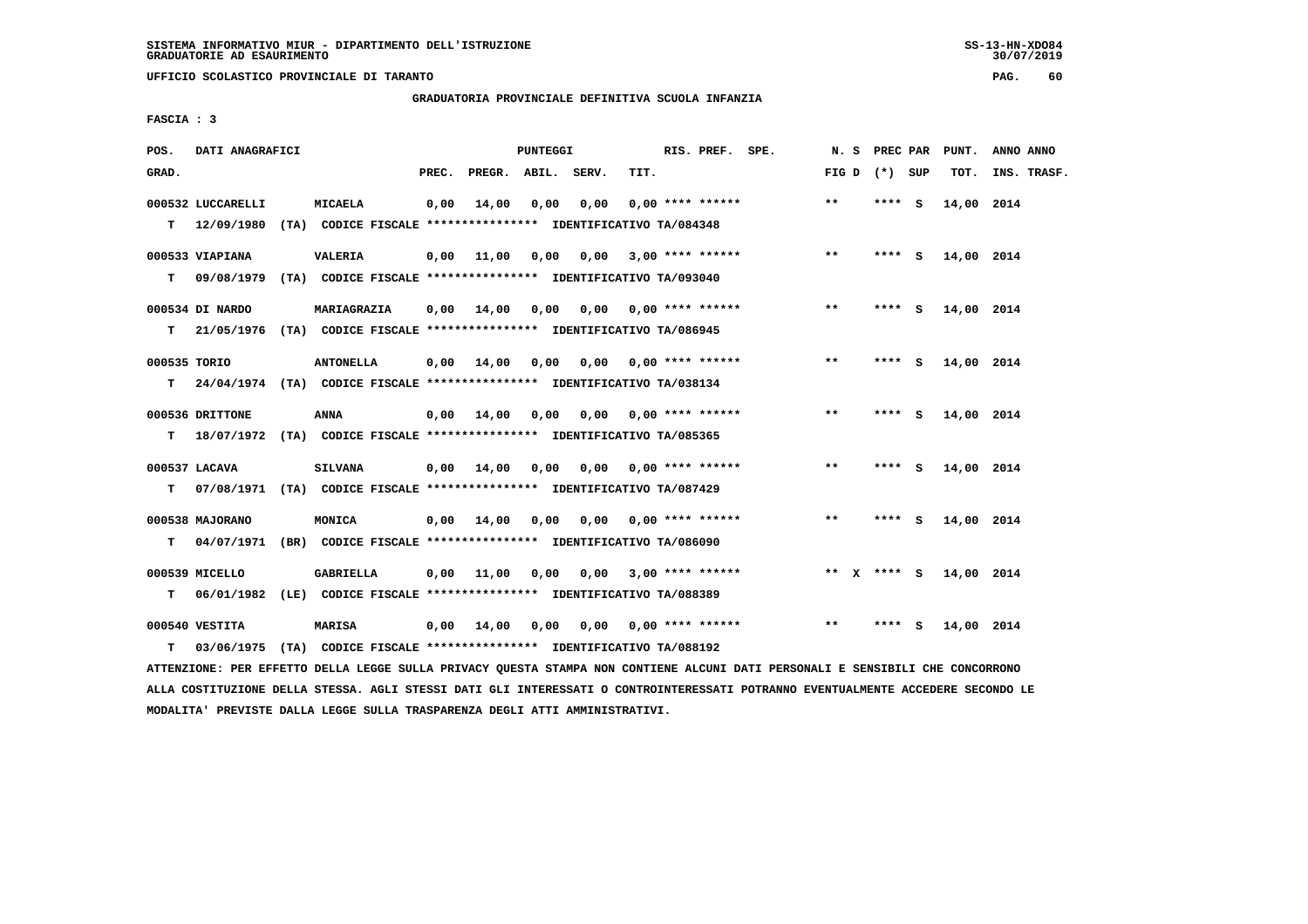**UFFICIO SCOLASTICO PROVINCIALE DI TARANTO PAG. 61**

 **GRADUATORIA PROVINCIALE DEFINITIVA SCUOLA INFANZIA**

 **FASCIA : 3**

| POS.         | DATI ANAGRAFICI  |                                                                                                                               |       |                    | PUNTEGGI |                                         |      | RIS. PREF. SPE.                     |                                    |       |                 | N. S PREC PAR PUNT. | ANNO ANNO       |
|--------------|------------------|-------------------------------------------------------------------------------------------------------------------------------|-------|--------------------|----------|-----------------------------------------|------|-------------------------------------|------------------------------------|-------|-----------------|---------------------|-----------------|
| GRAD.        |                  |                                                                                                                               | PREC. | PREGR. ABIL. SERV. |          |                                         | TIT. |                                     |                                    |       | FIG D $(*)$ SUP | TOT.                | INS. TRASF.     |
|              | 000541 FERRARO   | <b>MARIA ANTONIE</b>                                                                                                          | 0,00  | 14,00              | 0,00     | 0,00                                    |      | $0,00$ **** ******                  |                                    | $***$ | **** S          | 14,00 2014          |                 |
|              |                  | T 30/12/1972 (CS) CODICE FISCALE *************** IDENTIFICATIVO TA/083897                                                     |       |                    |          |                                         |      |                                     |                                    |       |                 |                     |                 |
|              | 000542 PARENTE   | <b>BARBARA</b>                                                                                                                | 0,00  | 14,00              |          | $0,00$ $0,00$ $0,00$ $***$ **** ******  |      |                                     |                                    | $***$ | **** S          | 14,00 2014          |                 |
|              |                  | T 04/12/1976 (TA) CODICE FISCALE *************** IDENTIFICATIVO TA/083891                                                     |       |                    |          |                                         |      |                                     |                                    |       |                 |                     |                 |
|              | 000543 OLIVELLA  | <b>COSTANZA</b>                                                                                                               | 0,00  | 14,00              | 0,00     |                                         |      |                                     |                                    |       | ** x **** s     | 14,00 2014          |                 |
| т            | 05/11/1973       | (TA) CODICE FISCALE *************** IDENTIFICATIVO TA/083540                                                                  |       |                    |          |                                         |      |                                     |                                    |       |                 |                     |                 |
|              | 000544 BONGIORNO | <b>ISABELLA</b>                                                                                                               |       |                    |          | $0,00$ 14,00 0,00 0,00 0,00 **** ****** |      |                                     |                                    |       | ** x **** S     | 14,00 2014          |                 |
|              | T 17/10/1979     | (FR) CODICE FISCALE **************** IDENTIFICATIVO TA/083575                                                                 |       |                    |          |                                         |      |                                     |                                    |       |                 |                     |                 |
| 000545 LONGO |                  | <b>DANIELA</b>                                                                                                                |       | $0,00$ 14,00       |          | 0,00 0,00 0,00 **** ******              |      |                                     |                                    | $***$ | **** S          | 14,00 2014          |                 |
| т            |                  | 25/01/1981 (LE) CODICE FISCALE **************** IDENTIFICATIVO TA/088033                                                      |       |                    |          |                                         |      |                                     |                                    |       |                 |                     |                 |
|              | 000546 PATRONO   | MARIADOLORES                                                                                                                  | 0,00  | 14,00              | 0,00     |                                         |      | $0.00$ $0.00$ $***$ $***$ $***$ $*$ |                                    | $***$ | **** S          | 14,00 2014          |                 |
|              |                  | T 14/12/1972 (TA) CODICE FISCALE *************** IDENTIFICATIVO TA/082980                                                     |       |                    |          |                                         |      |                                     |                                    |       |                 |                     |                 |
| 000547 LEZZA |                  | <b>ALESSANDRA</b>                                                                                                             |       |                    |          | $0,00$ 11,00 0,00 3,00 0,00 **** ****** |      |                                     |                                    | $***$ | **** S          | 14,00 2014          |                 |
| т            |                  | 10/03/1971 (TA) CODICE FISCALE **************** IDENTIFICATIVO TA/083200                                                      |       |                    |          |                                         |      |                                     |                                    |       |                 |                     |                 |
|              | 000548 SALINARO  | TIZIANA                                                                                                                       | 0,00  |                    |          | $3,00$ 11,00 0,00 0,00 **** ******      |      |                                     |                                    | $***$ | **** S          |                     | 14,00 2019 2019 |
|              | $T = 11/08/1968$ | (BR) CODICE FISCALE **************** IDENTIFICATIVO TA/096284                                                                 |       |                    |          |                                         |      |                                     |                                    |       |                 |                     |                 |
| 000549 LUPO  |                  | <b>GAIA</b>                                                                                                                   | 0,00  |                    |          |                                         |      |                                     | $0,00$ 11,00 0,00 3,00 **** ****** | $***$ | **** S          |                     | 14,00 2019 2019 |
| т            | 03/06/1977       | (MI) CODICE FISCALE **************** IDENTIFICATIVO TA/096262                                                                 |       |                    |          |                                         |      |                                     |                                    |       |                 |                     |                 |
|              |                  | ATTENZIONE: PER EFFETTO DELLA LEGGE SULLA PRIVACY QUESTA STAMPA NON CONTIENE ALCUNI DATI PERSONALI E SENSIBILI CHE CONCORRONO |       |                    |          |                                         |      |                                     |                                    |       |                 |                     |                 |

 **ALLA COSTITUZIONE DELLA STESSA. AGLI STESSI DATI GLI INTERESSATI O CONTROINTERESSATI POTRANNO EVENTUALMENTE ACCEDERE SECONDO LE MODALITA' PREVISTE DALLA LEGGE SULLA TRASPARENZA DEGLI ATTI AMMINISTRATIVI.**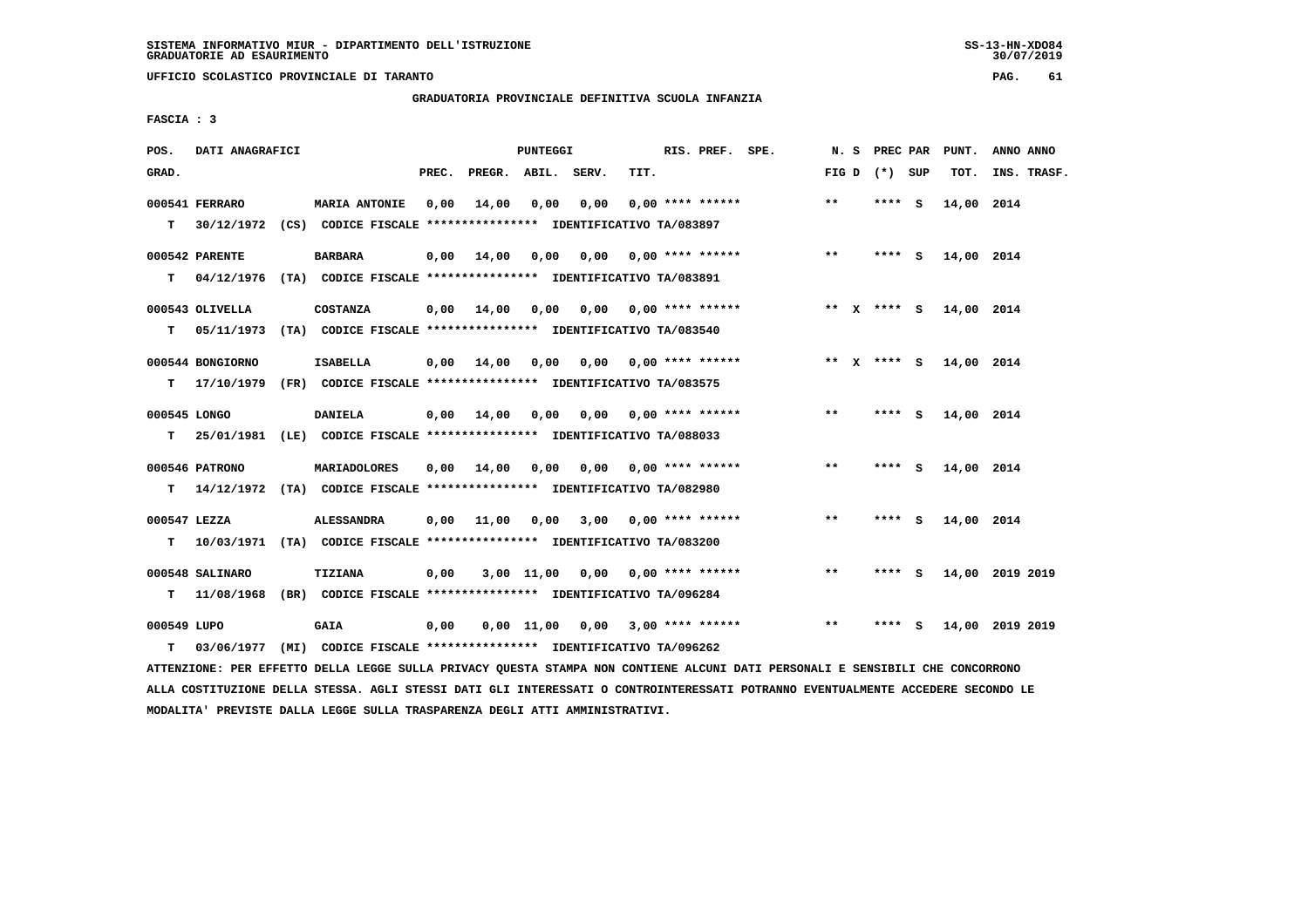**UFFICIO SCOLASTICO PROVINCIALE DI TARANTO PAG. 62**

## **GRADUATORIA PROVINCIALE DEFINITIVA SCUOLA INFANZIA**

 **FASCIA : 3**

| POS.  | DATI ANAGRAFICI                 |                                                                                             |       |                   | PUNTEGGI           |       |      | RIS. PREF. SPE.           |       | N. S PREC PAR   |     | PUNT.      | ANNO ANNO   |
|-------|---------------------------------|---------------------------------------------------------------------------------------------|-------|-------------------|--------------------|-------|------|---------------------------|-------|-----------------|-----|------------|-------------|
| GRAD. |                                 |                                                                                             | PREC. | PREGR. ABIL.      |                    | SERV. | TIT. |                           |       | FIG D $(*)$ SUP |     | TOT.       | INS. TRASF. |
|       | 000550 CACCHIULLO               | <b>EGIDIA</b><br>10/10/1964 (TA) CODICE FISCALE *************** IDENTIFICATIVO TA/030015    | 0,00  |                   | $0,00 \quad 14,00$ | 0,00  |      | $0.00$ **** ******        |       | ** $X$ **** S   |     | 14,00 2019 |             |
| т     | 000551 PORTULANO                | <b>DOMENICA</b><br>01/02/1977 (TA) CODICE FISCALE **************** IDENTIFICATIVO TA/091247 | 0,00  | 13,00             | 0,00               | 0,00  |      | $0.00$ **** ******        | **    | **** S          |     | 13,00 2014 |             |
| т     | 000552 SEMERARO                 | CASSIANA<br>12/07/1976 (TA) CODICE FISCALE *************** IDENTIFICATIVO TA/085675         |       | $0,00$ 13,00 0,00 |                    |       |      | $0,00$ $0,00$ **** ****** | $* *$ | **** S          |     | 13,00 2014 |             |
|       | 000553 SANTOIEMMA<br>16/05/1980 | MARIANGELA<br>(BA) CODICE FISCALE *************** IDENTIFICATIVO TA/082756                  |       | $0,00$ 13,00      | 0,00               |       |      | $0,00$ $0,00$ **** ****** | **    | **** S          |     | 13,00 2014 |             |
| т     | 000554 ABBAMONTE                | <b>FELICIA</b><br>13/03/1973 (TA) CODICE FISCALE *************** IDENTIFICATIVO TA/083541   | 0,00  |                   | $0,00$ 13,00       | 0.00  |      | $0.00$ **** ******        | $***$ | ****            | - S | 13,00 2014 |             |
| т     | 000555 DI PIERRO                | <b>ELVIRA</b><br>10/08/1972 (TA) CODICE FISCALE **************** IDENTIFICATIVO TA/095794   |       | $0,00$ 13,00      | 0,00               | 0,00  |      | $0.00$ **** ******        | $***$ | **** S          |     | 13,00 2014 |             |
| т     | 000556 GIGANTE                  | MARIAROSARIA<br>20/02/1971 (LE) CODICE FISCALE **************** IDENTIFICATIVO TA/088211    |       | 0,00 11,00 0,00   |                    | 2,00  |      | $0.00$ **** ******        | $***$ | ****            | ్   | 13,00 2014 |             |
| т     | 000557 CALVIELLO<br>08/02/1966  | LILIANA<br>(TA) CODICE FISCALE **************** IDENTIFICATIVO TA/088623                    | 0,00  | 13,00             | 0,00               | 0,00  |      | $0.00$ **** ******        | $***$ | **** S          |     | 13,00 2014 |             |
| т     | 000558 DONVITO<br>17/06/1982    | CLAUDIAMARCEL<br>(TA) CODICE FISCALE **************** IDENTIFICATIVO TA/084897              |       | 0,00 13,00        | 0,00               |       |      | $0.00$ $0.00$ **** ****** | $***$ | ****            | - S | 13,00 2014 |             |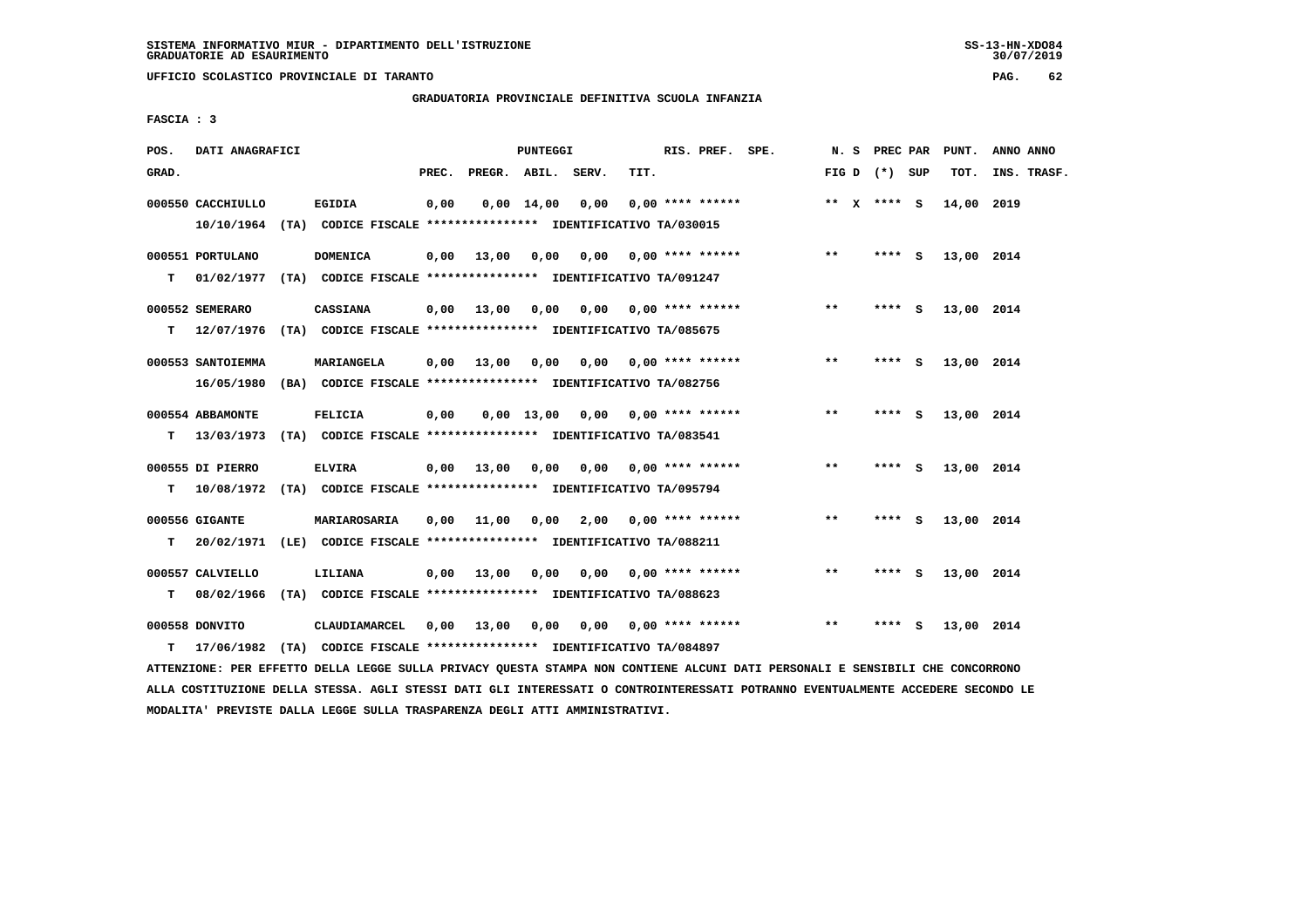**UFFICIO SCOLASTICO PROVINCIALE DI TARANTO PAG. 63**

# **GRADUATORIA PROVINCIALE DEFINITIVA SCUOLA INFANZIA**

 **FASCIA : 3**

| POS.              | DATI ANAGRAFICI                 |                                                                                             |       |              | PUNTEGGI |       |      | RIS. PREF. SPE.           | N. S            | <b>PREC PAR</b> |     | PUNT.      | ANNO ANNO   |
|-------------------|---------------------------------|---------------------------------------------------------------------------------------------|-------|--------------|----------|-------|------|---------------------------|-----------------|-----------------|-----|------------|-------------|
| GRAD.             |                                 |                                                                                             | PREC. | PREGR. ABIL. |          | SERV. | TIT. |                           | FIG D $(*)$ SUP |                 |     | TOT.       | INS. TRASF. |
| T.                | 000559 PASSARELLI<br>08/03/1983 | LUCIANA<br>(TA) CODICE FISCALE **************** IDENTIFICATIVO TA/082823                    | 0,00  | 13,00        | 0,00     | 0,00  |      | $0.00$ **** ******        | $***$           | **** S          |     | 13,00 2014 |             |
| т                 | 000560 RECCHIA                  | <b>FRANCESCA</b><br>17/07/1976 (TA) CODICE FISCALE *************** IDENTIFICATIVO TA/082721 | 0,00  | 13,00        | 0,00     | 0,00  |      | $0.00$ **** ******        | $**$            | **** $S$        |     | 13,00 2014 |             |
| т                 | 000561 CARAMIA<br>28/12/1965    | MARIA ADDOLOR<br>(TA) CODICE FISCALE **************** IDENTIFICATIVO TA/082601              | 0,00  | 13,00        | 0,00     |       |      | $0,00$ $0,00$ **** ****** | $**$            | **** S          |     | 13,00 2014 |             |
| T.                | 000562 MAGAZZINO<br>18/12/1965  | <b>MUTATA</b><br>(TA) CODICE FISCALE *************** IDENTIFICATIVO TA/088005               | 0,00  | 13,00        | 0.00     |       |      | $0.00$ $0.00$ **** ****** | $***$           | ****            | - S | 13,00 2014 |             |
| т                 | 000563 MATTAISI                 | MARIA PIA<br>02/01/1969 (TA) CODICE FISCALE *************** IDENTIFICATIVO TA/093437        | 0,00  | 12,00        | 0,00     | 0,00  |      | $0.00$ **** ******        | $**$            | **** S          |     | 12,00 2014 |             |
| 000564 RUSSO<br>т |                                 | <b>VIVIANA</b><br>22/05/1973 (TA) CODICE FISCALE **************** IDENTIFICATIVO TA/084355  |       | $0,00$ 12,00 | 0,00     |       |      | 0,00 0,00 **** ******     | $* *$           | **** S          |     | 12,00 2014 |             |
| т                 | 000565 PASSARELLI               | <b>ROSSELLA</b><br>21/03/1978 (TA) CODICE FISCALE **************** IDENTIFICATIVO TA/083275 |       | 0.00 12.00   | 0.00     | 0.00  |      | $0.00$ **** ******        | $\star\star$    | ****            | - S | 12,00 2014 |             |
|                   | 000566 PERRONE<br>27/10/1966    | <b>VITA</b><br>(TA) CODICE FISCALE **************** IDENTIFICATIVO TA/087619                |       | $0,00$ 12,00 | 0,00     | 0.00  |      | $0.00$ **** ******        | $\star\star$    | ****            | - S | 12,00 2014 |             |
| т                 | 000567 COLANGELO<br>21/11/1965  | MARIAROSARIA<br>(TA) CODICE FISCALE **************** IDENTIFICATIVO TA/084611               | 0,00  | 12,00        | 0,00     |       |      | $0,00$ $0,00$ **** ****** | $**$            | ****            | s   | 12,00 2014 |             |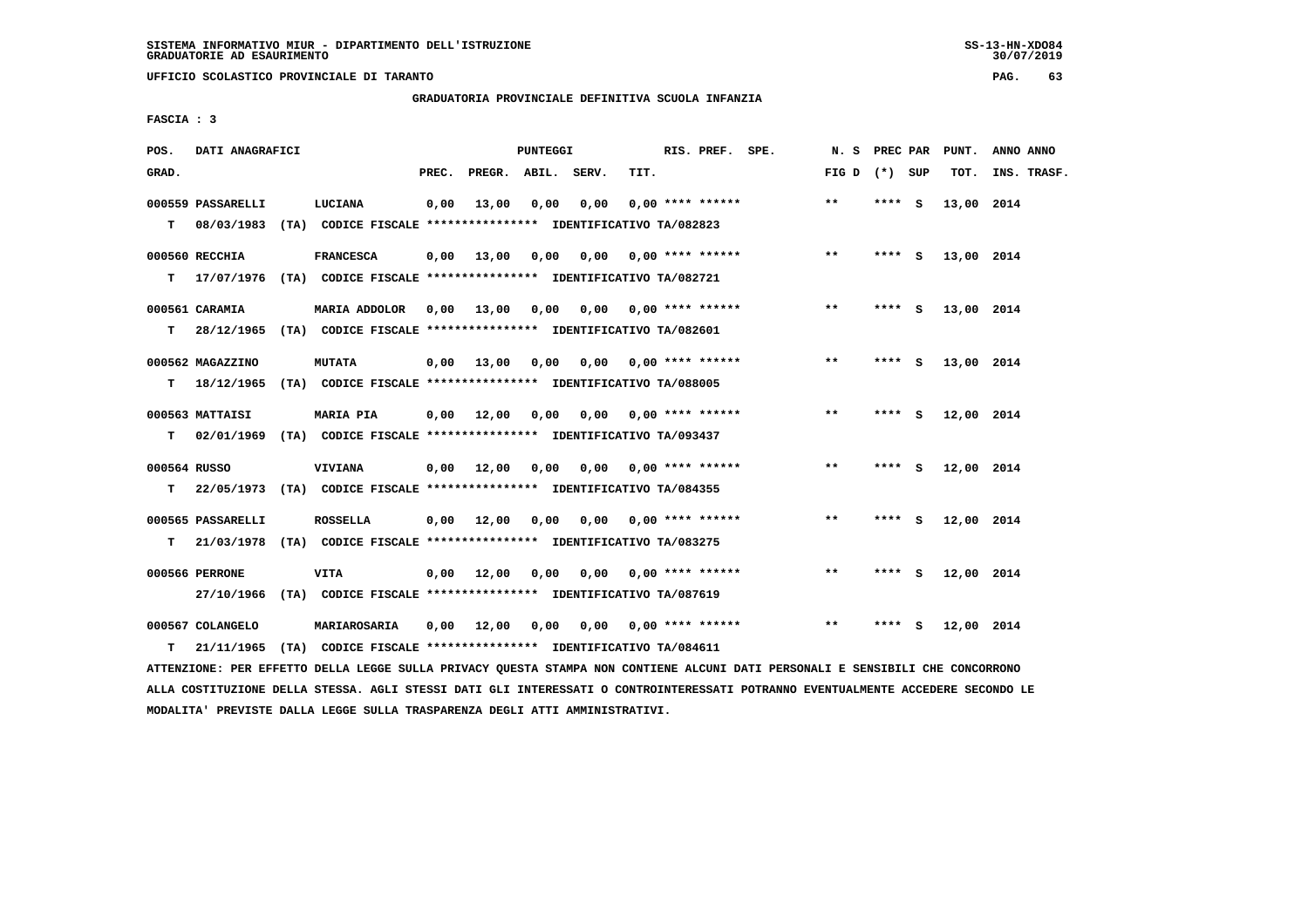**UFFICIO SCOLASTICO PROVINCIALE DI TARANTO PAG. 64**

 **GRADUATORIA PROVINCIALE DEFINITIVA SCUOLA INFANZIA**

 **FASCIA : 3**

| POS.            | DATI ANAGRAFICI                |                                                                                              |       |                                         | PUNTEGGI |       |      | RIS. PREF. SPE.           | N.S   | PREC PAR        |          | PUNT.      | ANNO ANNO   |
|-----------------|--------------------------------|----------------------------------------------------------------------------------------------|-------|-----------------------------------------|----------|-------|------|---------------------------|-------|-----------------|----------|------------|-------------|
| GRAD.           |                                |                                                                                              | PREC. | PREGR. ABIL.                            |          | SERV. | TIT. |                           |       | FIG D $(*)$ SUP |          | TOT.       | INS. TRASF. |
| T.              | 000568 CETERA                  | PATRIZIA<br>04/09/1974 (TA) CODICE FISCALE **************** IDENTIFICATIVO TA/087205         | 0,00  | 12,00                                   | 0.00     | 0.00  |      | $0.00$ **** ******        | $***$ | **** S          |          | 12,00 2014 |             |
| т               | 000569 CIFONE                  | <b>ANASTASIA</b><br>23/09/1975 (TA) CODICE FISCALE **************** IDENTIFICATIVO TA/085281 | 0,00  | 12,00                                   | 0,00     | 0,00  |      | $0.00$ **** ******        | $***$ | **** S          |          | 12,00 2014 |             |
| т               | 000570 FORESIO                 | <b>ANNA</b><br>02/04/1969 (TA) CODICE FISCALE *************** IDENTIFICATIVO TA/088409       | 0,00  | 12,00                                   | 0,00     |       |      | $0,00$ $0,00$ **** ****** | $* *$ | **** S          |          | 12,00 2014 |             |
| т               | 000571 LOCOROTONDO             | <b>GABRIELE</b><br>14/05/1972 (TA) CODICE FISCALE *************** IDENTIFICATIVO TA/088351   |       | $0,00$ 12,00                            | 0,00     |       |      | $0,00$ $0,00$ **** ****** |       | ** x **** S     |          | 12,00 2014 |             |
| т               | 000572 PERRONE                 | <b>DANIELA</b><br>24/04/1983 (TA) CODICE FISCALE *************** IDENTIFICATIVO TA/082709    | 0,00  | 12,00                                   | 0,00     | 0,00  |      | $0.00$ **** ******        | $* *$ | ****            | <b>S</b> | 12,00 2014 |             |
| т               | 000573 DE VIETRO<br>17/12/1981 | GABRIELLA<br>(TA) CODICE FISCALE **************** IDENTIFICATIVO TA/093639                   |       | $0,00$ 12,00                            | 0,00     |       |      | $0.00$ $0.00$ **** ****** | $***$ | **** S          |          | 12,00 2014 |             |
| т               | 000574 CESAREO                 | LETIZIA<br>21/11/1978 (TA) CODICE FISCALE *************** IDENTIFICATIVO TA/083082           |       | $0,00$ 12,00                            | 0,00     | 0,00  |      | $0.00$ **** ******        | $***$ | ****            | - S      | 12,00 2014 |             |
| 000575 PRO<br>т |                                | PATRIZIA<br>26/12/1977 (TA) CODICE FISCALE *************** IDENTIFICATIVO TA/088320          | 0,00  | 12,00                                   | 0,00     | 0,00  |      | $0.00$ **** ******        | $***$ | **** S          |          | 12,00 2014 |             |
| т               | 000576 CARLUCCIO<br>15/12/1977 | GIGLIOLA<br>(LE) CODICE FISCALE **************** IDENTIFICATIVO TA/088273                    |       | $0,00$ 12,00 0,00 0,00 0,00 **** ****** |          |       |      |                           | $***$ | **** S          |          | 12,00 2014 |             |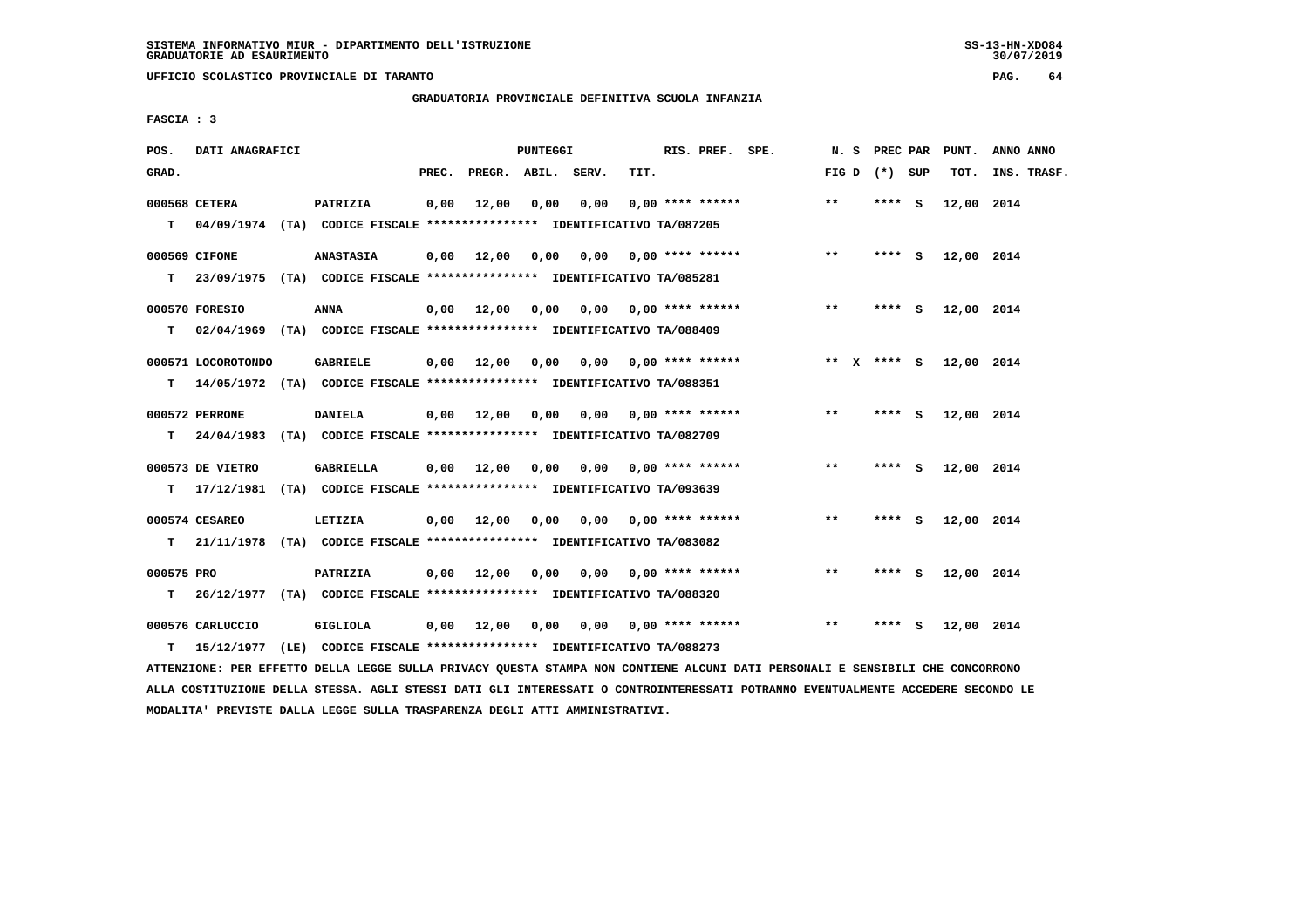**UFFICIO SCOLASTICO PROVINCIALE DI TARANTO PAG. 65**

### **GRADUATORIA PROVINCIALE DEFINITIVA SCUOLA INFANZIA**

 **FASCIA : 3**

| POS.  | DATI ANAGRAFICI   |                                                                          |       |                       | <b>PUNTEGGI</b> |                           |      | RIS. PREF. SPE.                     |       | N. S PREC PAR   |     | PUNT.      | ANNO ANNO       |
|-------|-------------------|--------------------------------------------------------------------------|-------|-----------------------|-----------------|---------------------------|------|-------------------------------------|-------|-----------------|-----|------------|-----------------|
| GRAD. |                   |                                                                          | PREC. | PREGR. ABIL. SERV.    |                 |                           | TIT. |                                     |       | FIG D $(*)$ SUP |     | TOT.       | INS. TRASF.     |
|       | 000577 RUGIANO    | VINCENZAANTON                                                            | 0,00  | 12,00                 | 0,00            | 0,00                      |      | $0.00$ **** ******                  | **    | **** S          |     | 12,00 2014 |                 |
| т     |                   | 02/03/1967 (CS) CODICE FISCALE **************** IDENTIFICATIVO TA/088055 |       |                       |                 |                           |      |                                     |       |                 |     |            |                 |
|       | 000578 BEVILACQUA | LUCIA                                                                    | 0,00  | 12,00                 |                 | 0,00 0,00                 |      | $0.00$ **** ******                  | $***$ | **** S          |     | 12,00 2014 |                 |
| т     |                   | 31/08/1964 (TA) CODICE FISCALE *************** IDENTIFICATIVO TA/090509  |       |                       |                 |                           |      |                                     |       |                 |     |            |                 |
|       | 000579 ATTORRE    | PATRIZIA                                                                 |       | $0,00$ 12,00          | 0,00            | $0.00$ $0.00$ **** ****** |      |                                     | $***$ | **** S          |     |            | 12,00 2019 2019 |
|       |                   | 14/04/1970 (TA) CODICE FISCALE *************** IDENTIFICATIVO TA/139772  |       |                       |                 |                           |      |                                     |       |                 |     |            |                 |
|       | 000580 DAMICO     | LUIGI                                                                    | 0,00  | 12,00                 | 0.00            |                           |      | $0.00$ $0.00$ $***$ $***$ $***$ $*$ | **    | **** S          |     |            | 12,00 2019 2019 |
| т     |                   | 01/02/1954 (TA) CODICE FISCALE *************** IDENTIFICATIVO TA/096242  |       |                       |                 |                           |      |                                     |       |                 |     |            |                 |
|       | 000581 D'EREDITA  | <b>FRANCESCO</b>                                                         | 0,00  | 12,00                 | 0,00            |                           |      | $0.00$ $0.00$ **** ******           | $***$ | ****            |     | 12,00 2019 |                 |
| т     |                   | 16/03/1974 (TA) CODICE FISCALE **************** IDENTIFICATIVO TA/096116 |       |                       |                 |                           |      |                                     |       |                 |     |            |                 |
|       | 000582 DEFILIPPIS | <b>ROSALBA</b>                                                           |       | $0,00$ $12,00$ $0,00$ |                 | 0,00                      |      | $0.00$ **** ******                  | $***$ | ****            | - S | 12,00 2019 |                 |
| T.    |                   | 23/04/1971 (TA) CODICE FISCALE **************** IDENTIFICATIVO TA/088051 |       |                       |                 |                           |      |                                     |       |                 |     |            |                 |
|       | 000583 PORTULANO  | <b>ANNA</b>                                                              | 0,00  | 11,00                 | 0,00            |                           |      | $0,00$ $0,00$ **** ******           |       | ** x **** S     |     | 11,00 2014 |                 |
| т     | 23/01/1973        | (TA) CODICE FISCALE **************** IDENTIFICATIVO TA/093816            |       |                       |                 |                           |      |                                     |       |                 |     |            |                 |
|       | 000584 TRAETTA    | <b>ANGELA</b>                                                            |       | $0,00$ 11,00          | 0,00            | $0,00$ $0,00$ **** ****** |      |                                     |       | ** X **** S     |     | 11,00 2014 |                 |
| т     |                   | 13/01/1966 (TA) CODICE FISCALE *************** IDENTIFICATIVO TA/088250  |       |                       |                 |                           |      |                                     |       |                 |     |            |                 |
|       | 000585 DURANTE    | <b>ANTONELLA</b>                                                         | 0,00  | 11,00                 | 0,00            |                           |      | $0,00$ $0,00$ **** ******           | $* *$ | ****            | - S | 11,00 2014 |                 |
| т     | 28/05/1973        | (TA) CODICE FISCALE **************** IDENTIFICATIVO TA/091040            |       |                       |                 |                           |      |                                     |       |                 |     |            |                 |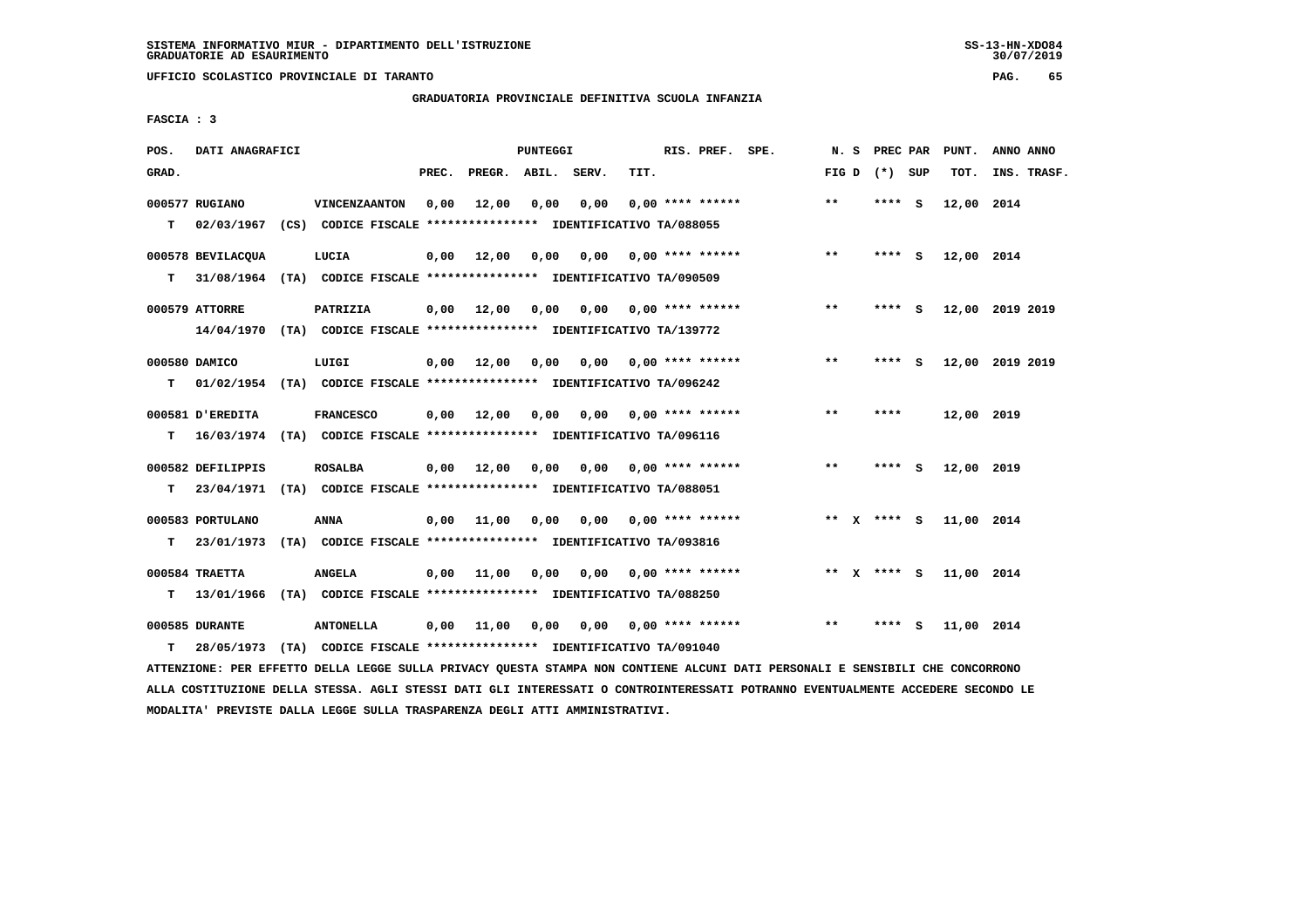**UFFICIO SCOLASTICO PROVINCIALE DI TARANTO PAG. 66**

## **GRADUATORIA PROVINCIALE DEFINITIVA SCUOLA INFANZIA**

 **FASCIA : 3**

| POS.  | DATI ANAGRAFICI  |                                                                                   |       |                    | PUNTEGGI |                                        |      | RIS. PREF. SPE.                     |                         | N.S          | <b>PREC PAR</b> | PUNT.      | ANNO ANNO   |
|-------|------------------|-----------------------------------------------------------------------------------|-------|--------------------|----------|----------------------------------------|------|-------------------------------------|-------------------------|--------------|-----------------|------------|-------------|
| GRAD. |                  |                                                                                   | PREC. | PREGR. ABIL. SERV. |          |                                        | TIT. |                                     |                         |              | FIG D $(*)$ SUP | TOT.       | INS. TRASF. |
| т     | 000586 SANTORO   | LUCIA<br>06/03/1973 (TA) CODICE FISCALE **************** IDENTIFICATIVO TA/088207 | 0,00  | 11,00              | 0.00     | 0,00                                   |      | $0.00$ **** ******                  |                         | $***$        | **** S          | 11,00 2014 |             |
|       |                  |                                                                                   |       |                    |          |                                        |      |                                     |                         |              |                 |            |             |
|       | 000587 LAPENNA   | <b>NICOLETTA</b>                                                                  | 0,00  | 11,00              | 0,00     | 0,00                                   |      |                                     | $0.00$ **** ******      | $**$         | **** S          | 11,00 2014 |             |
| т     |                  | 09/06/1972 (TA) CODICE FISCALE **************** IDENTIFICATIVO TA/086144          |       |                    |          |                                        |      |                                     |                         |              |                 |            |             |
|       | 000588 FORTUNATO | VITTORIA                                                                          | 0,00  | 11,00              |          | $0,00$ $0,00$ $0,00$ $***$ **** ****** |      |                                     |                         | $\star\star$ | **** S          | 11,00 2014 |             |
| T.    | 10/07/1969       | (MT) CODICE FISCALE **************** IDENTIFICATIVO TA/083927                     |       |                    |          |                                        |      |                                     |                         |              |                 |            |             |
|       | 000589 ARMENTI   | <b>ADRIANA</b>                                                                    |       | $0,00$ 11,00       | 0,00     |                                        |      | $0.00$ $0.00$ **** ******           |                         | $**$         | **** S          | 11,00 2014 |             |
| т     |                  | 21/03/1975 (TA) CODICE FISCALE *************** IDENTIFICATIVO TA/083096           |       |                    |          |                                        |      |                                     |                         |              |                 |            |             |
|       |                  |                                                                                   |       |                    |          |                                        |      |                                     |                         |              |                 |            |             |
|       | 000590 FORLEO    | <b>CARMELA</b>                                                                    | 0,00  | 11,00              | 0,00     |                                        |      |                                     | $0,00$ 0,00 **** ****** | $* *$        | $***5$          | 11,00 2014 |             |
| т     |                  | 11/06/1971 (TA) CODICE FISCALE *************** IDENTIFICATIVO TA/084563           |       |                    |          |                                        |      |                                     |                         |              |                 |            |             |
|       | 000591 FERRULLI  | GIUSEPPINA                                                                        |       | $0.00$ 11.00       | 0.00     |                                        |      | $0.00$ $0.00$ $***$ $***$ $***$ $*$ |                         | $***$        | **** S          | 11,00 2014 |             |
| т     |                  | 05/04/1954 (TA) CODICE FISCALE **************** IDENTIFICATIVO TA/088236          |       |                    |          |                                        |      |                                     |                         |              |                 |            |             |
|       | 000592 PRIMICINO | ANNA                                                                              | 0,00  | 11,00              | 0,00     | 0,00                                   |      | $0.00$ **** ******                  |                         |              | ** $X$ **** S   | 11,00 2014 |             |
|       | 20/08/1959       | (TO) CODICE FISCALE **************** IDENTIFICATIVO TA/087998                     |       |                    |          |                                        |      |                                     |                         |              |                 |            |             |
|       |                  |                                                                                   |       |                    |          |                                        |      |                                     |                         |              |                 |            |             |
|       | 000593 GIORGINO  | COSIMA                                                                            | 0,00  | 11,00              | 0,00     | $0.00$ $0.00$ $***$ **** ******        |      |                                     |                         | $***$        | $***$ S         | 11,00 2014 |             |
| T.    | 04/05/1978       | (TA) CODICE FISCALE **************** IDENTIFICATIVO TA/084981                     |       |                    |          |                                        |      |                                     |                         |              |                 |            |             |
|       | 000594 PELUSO    | <b>ANTONIO</b>                                                                    | 0,00  | 11,00              | 0,00     |                                        |      | $0,00$ $0,00$ **** ******           |                         | **           | **** S          | 11,00 2014 |             |
|       | 29/03/1970       | (TA) CODICE FISCALE **************** IDENTIFICATIVO TA/082486                     |       |                    |          |                                        |      |                                     |                         |              |                 |            |             |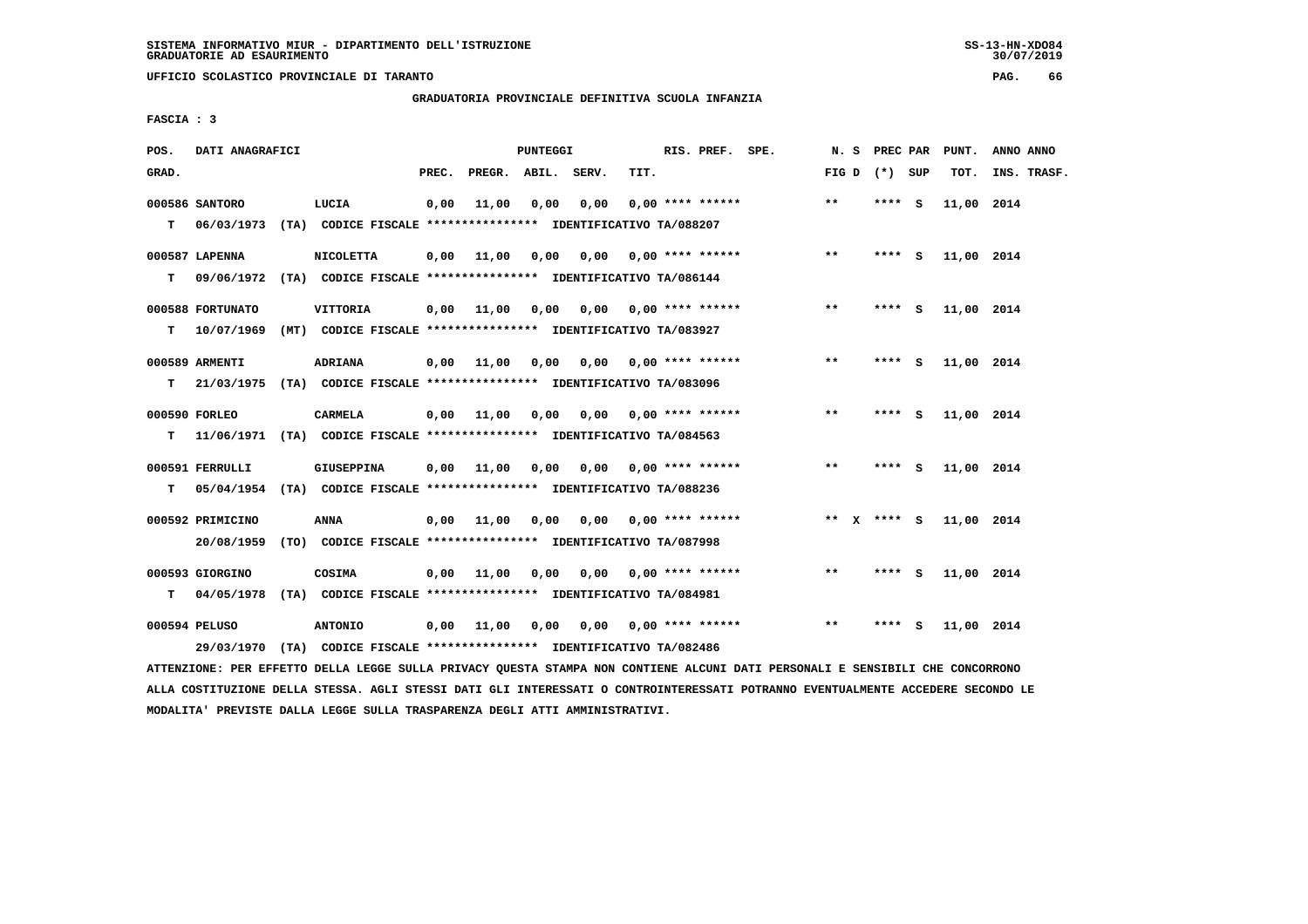**UFFICIO SCOLASTICO PROVINCIALE DI TARANTO PAG. 67**

## **GRADUATORIA PROVINCIALE DEFINITIVA SCUOLA INFANZIA**

 **FASCIA : 3**

| POS.  | DATI ANAGRAFICI                 |                                                                                               |       |                       | PUNTEGGI |                                        |      | RIS. PREF. SPE.           |                       |              | N. S PREC PAR   | PUNT.      | ANNO ANNO   |
|-------|---------------------------------|-----------------------------------------------------------------------------------------------|-------|-----------------------|----------|----------------------------------------|------|---------------------------|-----------------------|--------------|-----------------|------------|-------------|
| GRAD. |                                 |                                                                                               | PREC. | PREGR. ABIL. SERV.    |          |                                        | TIT. |                           |                       |              | FIG D $(*)$ SUP | TOT.       | INS. TRASF. |
| T.    | 000595 BUZZERIO                 | COSIMA<br>15/03/1958 (TA) CODICE FISCALE **************** IDENTIFICATIVO TA/082528            | 0,00  | 11,00                 | 0,00     | 0,00                                   |      | $0.00$ **** ******        |                       | $* *$        | **** S          | 11,00 2014 |             |
| т     | 000596 FRISINO                  | ANNA MARIA<br>05/07/1971 (TA) CODICE FISCALE **************** IDENTIFICATIVO TA/085157        |       | $0,00$ $11,00$ $0,00$ |          | 0,00                                   |      | $0.00$ **** ******        |                       | $***$        | **** S          | 11,00 2014 |             |
| т     | 000597 MIRANTE                  | <b>BRUNA</b><br>21/02/1977 (CE) CODICE FISCALE *************** IDENTIFICATIVO TA/088254       |       | 0,00 11,00 0,00       |          |                                        |      | $0,00$ $0,00$ **** ****** |                       | $\star\star$ | **** S          | 11,00 2014 |             |
|       | 000598 RACAMATO                 | <b>FRANCESCA</b><br>T 18/10/1972 (MT) CODICE FISCALE *************** IDENTIFICATIVO TA/086222 |       | 0,00 11,00            | 0,00     |                                        |      | $0.00$ $0.00$ **** ****** |                       | $* *$        | **** S          | 11,00 2014 |             |
| T.    | 000599 DRAMISINO                | <b>MARIA</b><br>15/09/1961 (CS) CODICE FISCALE **************** IDENTIFICATIVO TA/083934      |       | 0,00 11,00            | 0,00     |                                        |      |                           | 0,00 0,00 **** ****** | $* *$        | $***$ S         | 11,00 2014 |             |
| т     | 000600 DI NAPOLI                | <b>VINCENZO</b><br>01/08/1972 (TA) CODICE FISCALE *************** IDENTIFICATIVO TA/083393    |       | $0,00$ $11,00$ $0,00$ |          |                                        |      | $0.00$ $0.00$ **** ****** |                       |              | ** $X$ **** S   | 11,00 2014 |             |
| т     | 000601 MORETTI<br>08/01/1980    | <b>MIMMA</b><br>(TA) CODICE FISCALE **************** IDENTIFICATIVO TA/084284                 |       | $0,00$ 11,00          | 0,00     |                                        |      | $0,00$ $0,00$ **** ****** |                       |              | ** $X$ **** $S$ | 11,00 2014 |             |
| T.    | 000602 TAGLIENTE                | <b>SERENA</b><br>31/05/1982 (TA) CODICE FISCALE *************** IDENTIFICATIVO TA/088184      |       | $0,00$ $11,00$        |          | $0,00$ $0,00$ $0,00$ $***$ **** ****** |      |                           |                       | $***$        | **** S          | 11,00 2014 |             |
| T.    | 000603 CAPOBIANCO<br>18/09/1981 | <b>VALENTINA</b><br>(TA) CODICE FISCALE **************** IDENTIFICATIVO TA/037831             |       | $0,00$ $11,00$        | 0,00     |                                        |      | $0,00$ $0,00$ **** ****** |                       | $* *$        | **** S          | 11,00 2014 |             |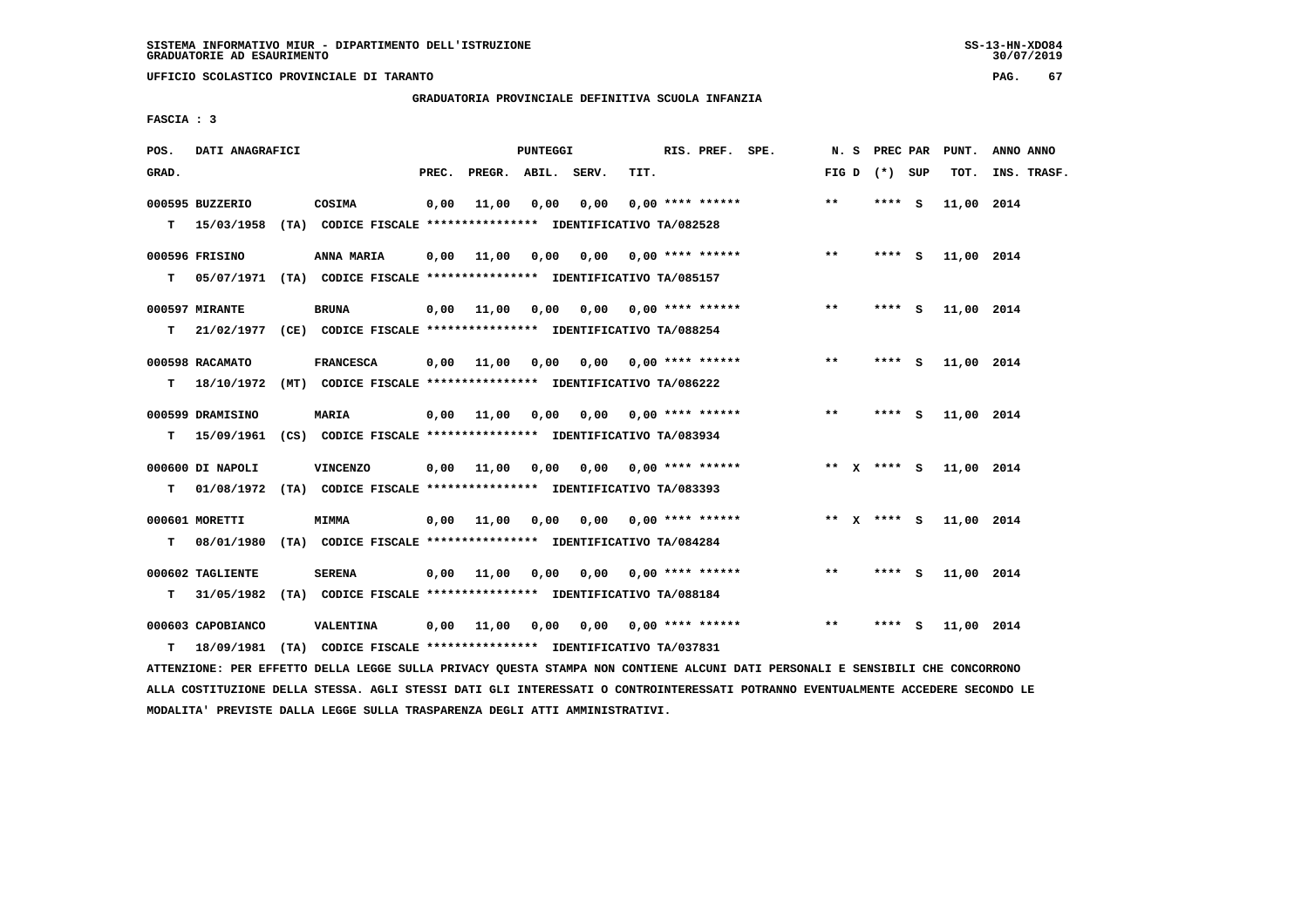**UFFICIO SCOLASTICO PROVINCIALE DI TARANTO PAG. 68**

## **GRADUATORIA PROVINCIALE DEFINITIVA SCUOLA INFANZIA**

 **FASCIA : 3**

| POS.               | DATI ANAGRAFICI                  |                                                                                            |       |                    | PUNTEGGI     |      |      | RIS. PREF. SPE.           | N.S             | PREC PAR |     | PUNT.      | ANNO ANNO       |
|--------------------|----------------------------------|--------------------------------------------------------------------------------------------|-------|--------------------|--------------|------|------|---------------------------|-----------------|----------|-----|------------|-----------------|
| GRAD.              |                                  |                                                                                            | PREC. | PREGR. ABIL. SERV. |              |      | TIT. |                           | FIG D $(*)$ SUP |          |     | TOT.       | INS. TRASF.     |
| T.                 | 000604 MARINO                    | CRISTINA<br>24/07/1978 (TA) CODICE FISCALE **************** IDENTIFICATIVO TA/083144       | 0,00  | 11,00              | 0,00         | 0,00 |      | $0.00$ **** ******        | $* *$           | ****     | - S | 11,00 2014 |                 |
| 000605 RIZZI<br>т  |                                  | <b>MARIA</b><br>01/08/1972 (TA) CODICE FISCALE *************** IDENTIFICATIVO TA/088258    | 0,00  | 11,00              | 0,00         | 0,00 |      | 0,00 **** ******          | $***$           | **** S   |     | 11,00 2014 |                 |
| т                  | 000606 ABATEMATTEO<br>12/04/1966 | COSIMA<br>(TA) CODICE FISCALE **************** IDENTIFICATIVO TA/088027                    | 0,00  | 11,00              | 0,00         |      |      | $0,00$ $0,00$ **** ****** | $***$           | **** S   |     | 11,00 2014 |                 |
| т                  | 000607 DI GIULIO<br>21/06/1961   | <b>MARIA TERESA</b><br>(BR) CODICE FISCALE **************** IDENTIFICATIVO TA/083248       | 0,00  | 11,00              | 0,00         |      |      | $0,00$ 0,00 **** ******   | $* *$           | ****     | - 5 | 11,00 2014 |                 |
| 000608 MANCA<br>T. |                                  | <b>ANTONIA</b><br>03/07/1977 (LE) CODICE FISCALE **************** IDENTIFICATIVO TA/096264 | 0,00  |                    | $0.00$ 11.00 |      |      | $0,00$ $0,00$ **** ****** | $**$            | **** S   |     |            | 11,00 2019 2019 |
| т                  | 000609 CARUSO<br>29/05/1981      | <b>ANTONELLA</b><br>(TA) CODICE FISCALE **************** IDENTIFICATIVO TA/096236          | 0,00  | 11,00              | 0,00         | 0,00 |      | $0.00$ **** ******        | $***$           | **** S   |     |            | 11,00 2019 2019 |
|                    | 000610 RINALDI<br>08/11/1974     | <b>MARTA</b><br>(MT) CODICE FISCALE **************** IDENTIFICATIVO TA/096283              | 0.00  | 11,00              | 0,00         | 0,00 |      | 0,00 **** ******          | $***$           | **** S   |     |            | 11,00 2019 2019 |
| т                  | 000611 BORRACCIA<br>24/08/1969   | LUCIANA<br>(MT) CODICE FISCALE **************** IDENTIFICATIVO TA/096230                   | 0,00  |                    | $0,00$ 11,00 |      |      | $0,00$ 0,00 **** ******   | $* *$           | ****     | - S |            | 11,00 2019 2019 |
| s                  | 000612 VITALE<br>16/11/1980      | <b>ROMINA</b><br>(RC) CODICE FISCALE **************** IDENTIFICATIVO TA/038145             | 0,00  | 0,00               | 6,00         |      |      | $0,00$ 0,00 **** ******   | $* *$           | ****     | s   | 6,00       | 2007            |